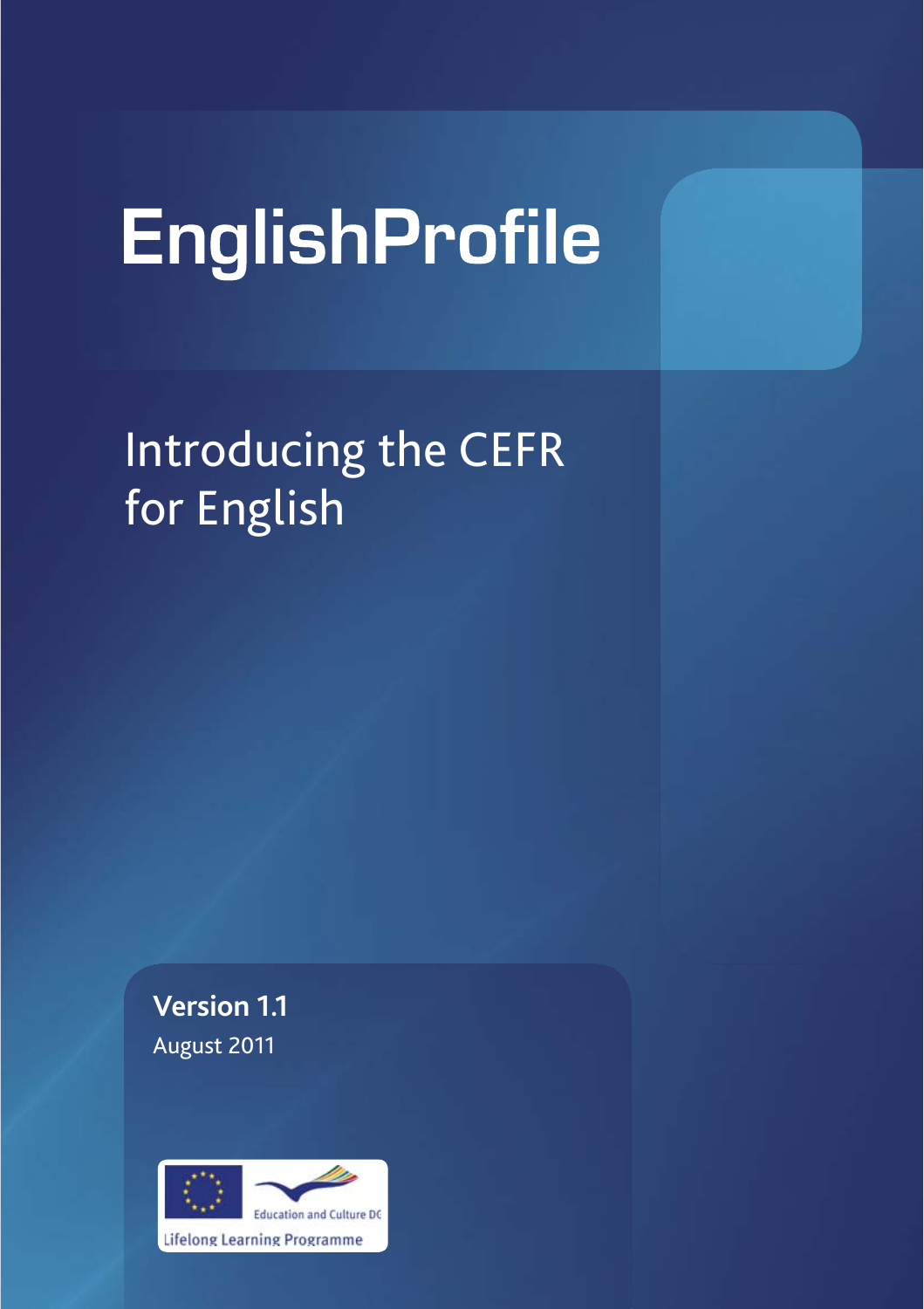# **English Profile** *Introducing the CEFR for English*

This booklet is aimed at ELT professionals, including curriculum planners, materials writers and teachers. It will help you make decisions about which English language points are suitable for learning, teaching or assessing at each level of the Common European Framework of Reference (CEFR; Council of Europe 2001).

Section 1 explains what English Profile is whilst sections 2, 3 and 4 describe how Grammar, Functions and Vocabulary are being researched in English Profile, together with a summary of the latest findings in all three research strands. Section 5 suggests how you can use these resources and section 6 describes where the information in English Profile comes from and how reliable it is. Section 7 explains where you can access more information and resources and how you can get involved with the ongoing development of English Profile, followed by the key references for English Profile research to date and a list of current English Profile Network members.

# **Contents**

|           | Section 1 What is English Profile?       | Page<br>2 |
|-----------|------------------------------------------|-----------|
| Section 2 | The English Grammar Profile              | 9         |
| Section 3 | The English Functions Profile            | 36        |
| Section 4 | The English Vocabulary Profile           | 53        |
|           | Section 5 How to use the English Profile | 57        |
| Section 6 | What is English Profile based on?        | 58        |
| Section 7 | How to get involved with English Profile | 59        |
| Section 8 | References                               | 60        |
| Section 9 | The English Profile Network              | 63        |

Acknowledgements: This publication has been compiled from existing resources by English Profile team members at Cambridge ESOL and Cambridge University Press, aided by contributions from academic consultants at other institutions. The production of this booklet was supported by a grant from The British Council.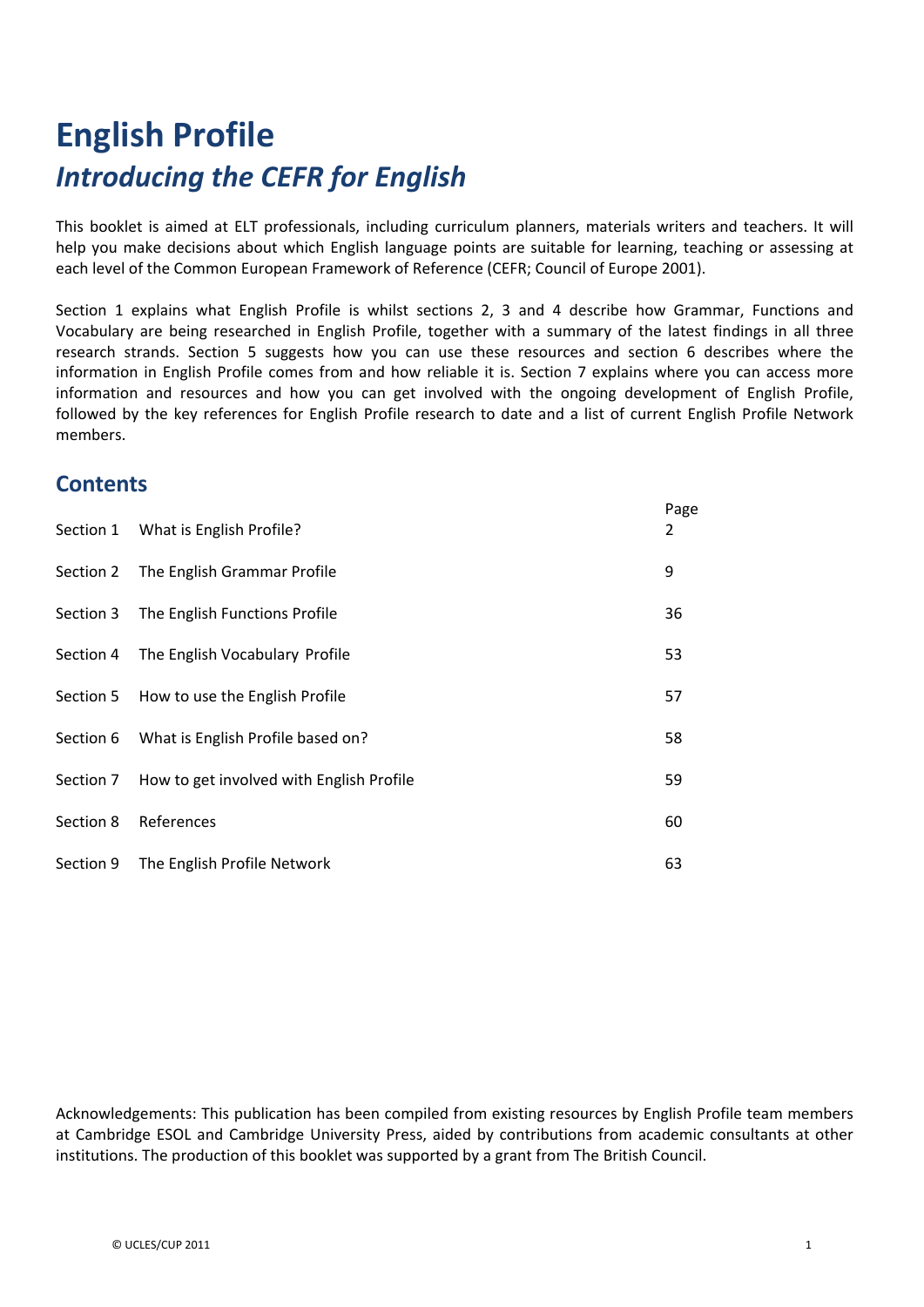# **1 What is English Profile?**

The aims of English Profile are:

- x To set up and manage a collaborative programme of interdisciplinary research to produce *Reference Level Descriptions for English* linked to the general principles and approaches of CEFR.
- To provide a core set of reference tools for practitioners working in English language education.

*English Profile* is a long-term, collaborative programme of interdisciplinary research whose goal is to transpose the Common European Framework of Reference for the English language (CEFR; Council of Europe 2001) and for teaching and assessment purposes where English is the language being learned. The intended output is a 'profile' of English language learners in terms of the six proficiency bands of the CEFR-A1 to C2 (see Saville & Hawkey 2010). The *English Profile Programme* will do this by providing Reference Level Descriptions for English to accompany the CEFR. These descriptions cover what learners know and can do in English at each of the six CEFR levels. English Profile is registered with the Council of Europe and is managed by a core group of collaborators at the University of Cambridge.

The research being carried out at the heart of the English Profile Programme is innovative, providing measurable, evidence-based answers to important questions about how people acquire English and how they can improve their skills. As well as adding to our understanding of language learning, the English Profile Programme is producing practical outcomes that can be used in the development of curricula, course materials, teaching guides and assessment systems. This publication traces progress and outcomes in three main current areas of research for English Profile: the grammatical, functional and lexical features of learner English. But English Profile will also describe learner English at each CEFR level in other linguistic areas, including aspects of spoken language such as pronunciation.

An innovative feature of English Profile, distinguishing it from previous work in this field, is that research is based on electronic corpora of learner data, including the largest annotated corpus of English language learner test output in the world: the Cambridge Learner Corpus. This approach is producing results which can be empirically measured and which are not predictable from current language learning theories alone. Researchers are also starting to focus on the impact of different first languages, learning contexts and the effects of language transfer on learning at the different CEFR levels (A1 to C2).

A steadily growing number of academics, government advisors and educationalists make up the *English Profile Network*. Network Partners contribute directly to the development of English Profile by providing access to data or contributing to work in progress through participation in workshops and seminars.

In summary, English Profile provides essential information for curriculum planners, teachers, materials writers, test developers and researchers. The English Profile Programme aims to provide these ELT professionals with resources, information and events, including:

- English Vocabulary Profile (EVP) a rich online vocabulary database by CEFR level
- x English Grammar Profile a database of grammatical structures by CEFR level (under development)
- English Functions Profile a database of real English examples for various functions in different contexts by CEFR level (under development)
- x English Profile Glossary an online glossary including concise definitions of key EP terminology
- English Profile Journal on online peer-reviewed journal for EP-related research
- The English Profile Studies series launched in 2011 this series is dedicated to reporting different aspects of research and development related to the EP Programme
- Word of the Week email updates based on the EVP
- x English Profile Network community website, **www.englishprofile.org**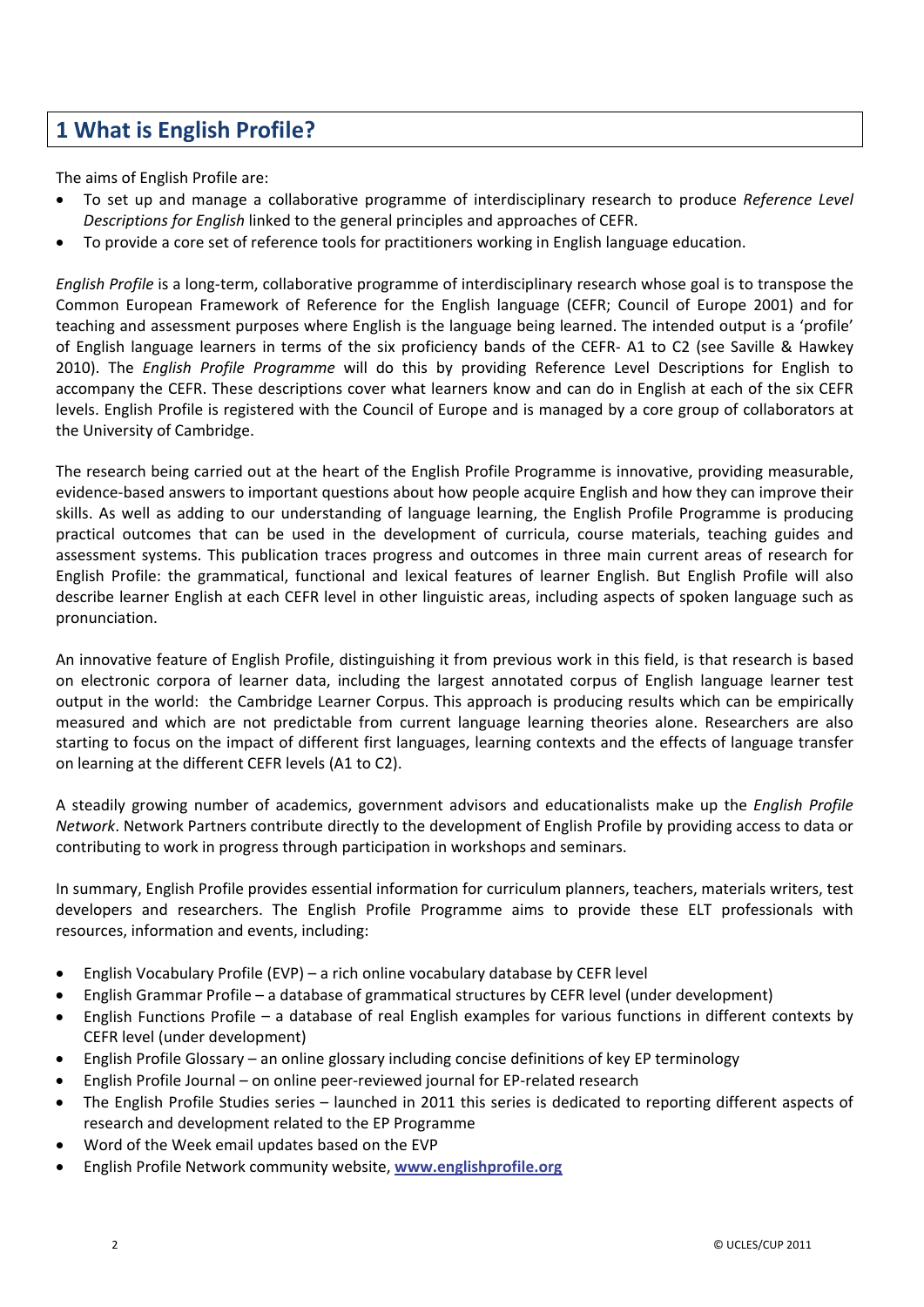- Presentations at international education, applied linguistics and language testing conferences, e.g. IATEFL, AILA, LTRC
- x Regular EP Research Seminars (annually in Cambridge), EP Network Seminars (twice a year outside the UK) and other workshops.

For the latest information about English Profile and news of future events, workshops and publications, see **www.englishprofile.org**

# **Who has developed English Profile?**

The founding partners are:











Research is led by Cambridge ESOL and Cambridge University Press, with contributions from the Research Centre for English and Applied Linguistics and the Cambridge Computer Laboratory.<sup>1</sup>

University of

Cambridge University Press and Cambridge ESOL are the main funding partners in English Profile. In addition, English Profile has a growing number of Network Partners, including universities, schools, language training centres and government departments, as well as individual researchers and specialists (see Section 9).

# **The development of the CEFR**

The Common European Framework of Reference for Languages is a common framework of language ability divided into six main levels ranging from beginner to advanced. It appeared in its published form in 2001, ten years after the Rüschlikon Conference of 1991 which concluded that a "common framework of reference" of this kind would be useful as a planning tool to promote "transparency and coherence" in language education. In the decade since its publication this ambition has been achieved to a large extent and the document itself has been translated into 37 languages, widely disseminated in Europe and in parts of Asia and Latin America (see Little 2007 for an overview). It is important to remember, however, that the CEFR in that format was intended to be "a work in progress" rather than the finished article.

The CEFR was therefore envisaged as a planning tool which could provide a "common language" for describing objectives, methods and assessment in language teaching, as put into practice in diverse contexts for many different languages. It was to facilitate the development of syllabuses, examinations, textbooks and teacher training programmes, and in particular, to stimulate reflection and discussion. As the CEFR authors themselves emphasise in their *Notes for the user*:

We have NOT set out to tell practitioners what to do or how to do it. We are raising questions not answering them. It is not the function of the CEF to lay down the objectives that users should pursue or the methods they should employ. (Council of Europe 2001: xi)

-

 $1$  Part of the Department of Theoretical and Applied Linguistics from August 2011.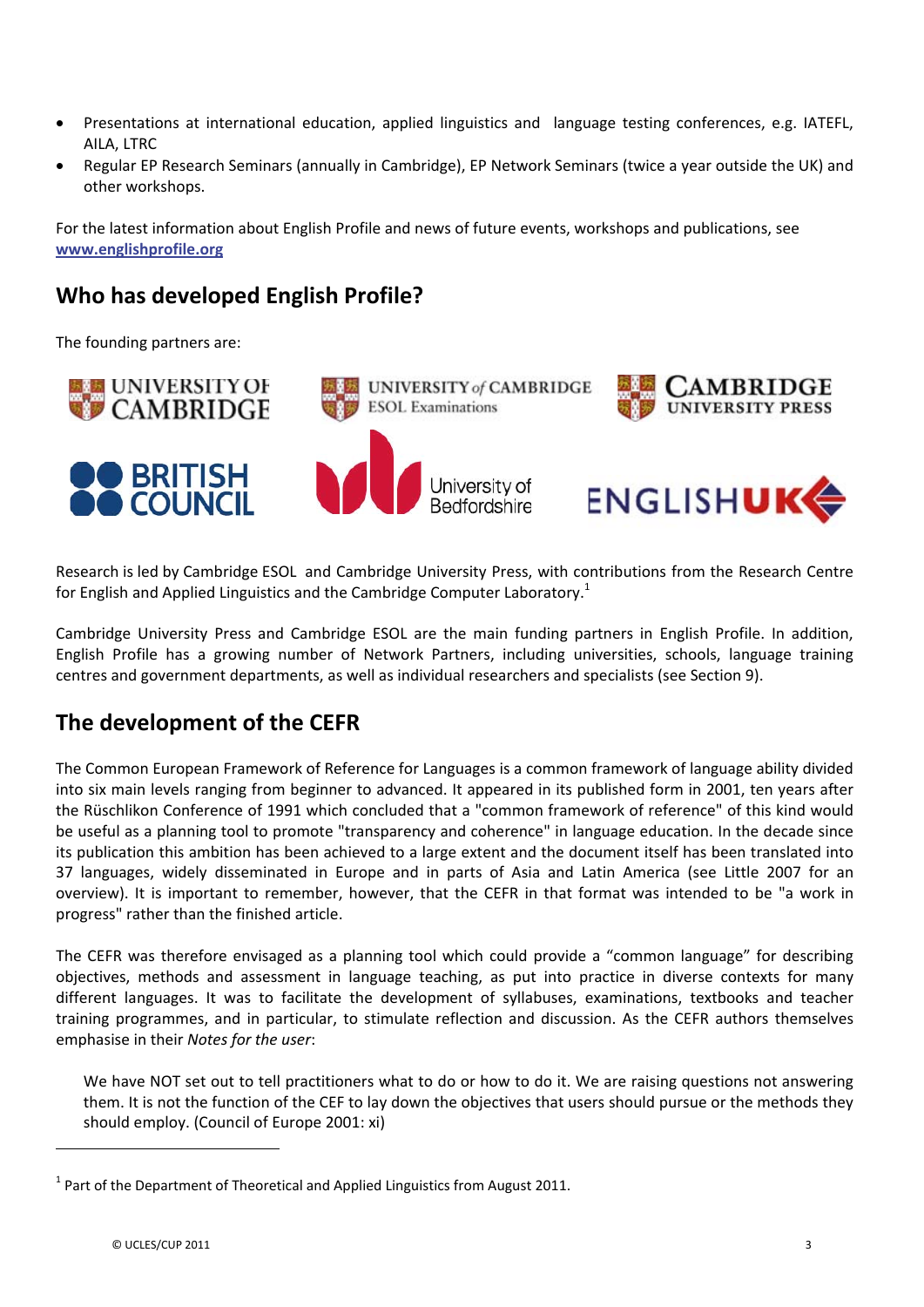The six reference levels have been particularly influential and have generated a great deal of discussion in the fields of curriculum development, language teaching, and especially in assessment (see Coste 2007). The levels are described through the sixͲlevel *Global Scale* (A1 to C2) and the *Illustrative Descriptors* that can be applied to the learning and teaching of *any* language. Table 1 presents the Global Scale descriptors for the six main CEFR levels, showing how the CEFR is a general document that needs to be further specified and contextualised for each area of use.

| Table 1: Global Scale descriptors for CEFR levels (Council of Europe 2001: 24) |  |
|--------------------------------------------------------------------------------|--|
|--------------------------------------------------------------------------------|--|

| Proficient User   | C <sub>2</sub><br>C <sub>1</sub> | Can understand with ease virtually everything heard or read. Can summarise<br>information from different spoken and written sources, reconstructing arguments<br>and accounts in a coherent presentation. Can express him/herself spontaneously,<br>very fluently and precisely, differentiating finer shades of meaning even in more<br>complex situations.<br>Can understand a wide range of demanding, longer texts, and recognise implicit<br>meaning. Can express him/herself fluently and spontaneously without much obvious<br>searching for expressions. Can use language flexibly and effectively for social,<br>academic and professional purposes. Can produce clear, well-structured, detailed text<br>on complex subjects, showing controlled use of organisational patterns, connectors |
|-------------------|----------------------------------|-------------------------------------------------------------------------------------------------------------------------------------------------------------------------------------------------------------------------------------------------------------------------------------------------------------------------------------------------------------------------------------------------------------------------------------------------------------------------------------------------------------------------------------------------------------------------------------------------------------------------------------------------------------------------------------------------------------------------------------------------------------------------------------------------------|
|                   |                                  | and cohesive devices.                                                                                                                                                                                                                                                                                                                                                                                                                                                                                                                                                                                                                                                                                                                                                                                 |
|                   | <b>B2</b>                        | Can understand the main ideas of complex text on both concrete and abstract topics,<br>including technical discussions in his/her field of specialisation. Can interact with a<br>degree of fluency and spontaneity that makes regular interaction with native<br>speakers quite possible without strain for either party. Can produce clear, detailed<br>text on a wide range of subjects and explain a viewpoint on a topical issue giving the<br>advantages and disadvantages of various options.                                                                                                                                                                                                                                                                                                  |
| Independent User  | <b>B1</b>                        | Can understand the main points of clear standard input on familiar matters regularly<br>encountered in work, school, leisure, etc. Can deal with most situations likely to arise<br>whilst travelling in an area where the language is spoken. Can produce simple<br>connected text on topics, which are familiar, or of personal interest. Can describe<br>experiences and events, dreams, hopes & ambitions and briefly give reasons and<br>explanations for opinions and plans.                                                                                                                                                                                                                                                                                                                    |
|                   | A2                               | Can understand sentences and frequently used expressions related to areas of most<br>immediate relevance (e.g. very basic personal and family information, shopping, local<br>geography, employment). Can communicate in simple and routine tasks requiring a<br>simple and direct exchange of information on familiar and routine matters. Can<br>describe in simple terms aspects of his/her background, immediate environment and<br>matters in areas of immediate need.                                                                                                                                                                                                                                                                                                                           |
| <b>Basic User</b> | A1                               | Can understand and use familiar everyday expressions and very basic phrases aimed<br>at the satisfaction of needs of a concrete type. Can introduce him/herself and others<br>and can ask and answer questions about personal details such as where he/she lives,<br>people he/she knows and things he/she has. Can interact in a simple way provided<br>the other person talks slowly and clearly and is prepared to help.                                                                                                                                                                                                                                                                                                                                                                           |

The CEFR reference levels and illustrative descriptors (exemplified in Table 1) were intended to be used for the organisation of learning and teaching within educational systems. These levels and descriptors were to provide a communication tool to assist ELT practitioners in practical ways, having been selected and synthesised from existing scales which had been developed and operationalised in many diverse contexts. The CEFR itself, representing forty or more years of work by the Council of Europe Modern Languages Division, builds on earlier studies of levels of language competences such as Threshold Level (van Ek 1975; van Ek & Trim 1998b), Waystage and Vantage Levels (van Ek & Trim 1998a; 2001).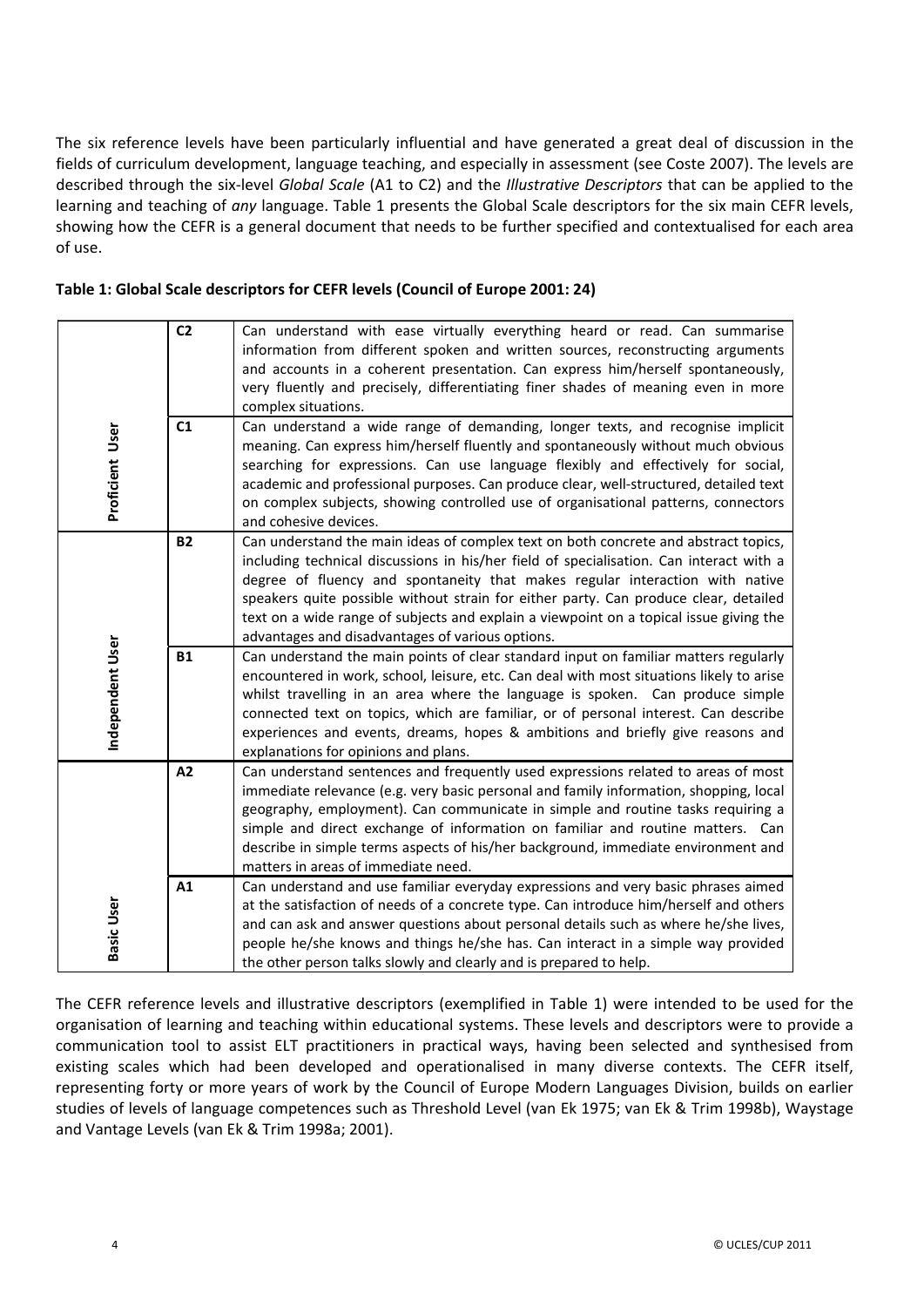However, although the CEFR is an intuitively helpful descriptive scheme for researchers, curriculum designers, teachers, teacher trainers, and language testers, in many cases the existing scales and related descriptors have not proved to be operationally adequate as they stand. The details are not specific enough to help these professionals make decisions about language teaching and testing. So, while the CEFR can act as a focal point for reference purposes, it must remain open to further development. In other words, the CEFR is not the finished article but needs to be adapted or developed further for each specific context in which it is to be used. John Trim, one of the "fathers" of the CEFR, and now Council of Europe observer to the English Profile Programme and an active member of the growing EP team, summarises this situation succinctly:

Overall, the apparatus of level description in the CEFR is rich and well differentiated for different purposes and users. Even so, experience over the past decade has shown that for high stakes purposes, particularly the valid and reliable calibration of qualifications and the tests and examinations leading to their award, the CEFR cannot be used as a 'stand alone' document. Indeed, it is probably impossible for any such document to be so used. (preface to Green 2011: xi)

Importantly the CEFR is neutral with respect to the language being learned. This means that the users have to decide what actually gets taught or assessed in terms of the linguistic features of a specific language at each of the common reference levels. To ensure that the framework is used appropriately and can be adapted to local contexts and purposes, the Council of Europe has encouraged the production of instruments and support materials to complement the CEFR. These instruments (sometimes known as the CEFR toolkit) include *Reference Level Descriptions (RLDs) for national and regional languages*. RLDs seek to provide languageͲspecific guidance for users of the Framework; the aim is to "transpose" the Framework descriptors that characterise the competences of users or learners at a given level into the linguistic material which is specific to a given language (i.e. grammar, lexical items etc.) and considered necessary for the implementation of those competences. In providing a description of the language across all six levels, the grammatical and lexical progression which is central to the learning of that language can be addressed more precisely within the Framework concept. The RLDs represent a new generation of descriptions which identify the specific forms of any given language (words, grammar, etc.) at each of the six reference levels which can be set as objectives for learning or used to establish whether a user has attained the level of proficiency in question.

To assist the teams in developing RLDs for their own languages, the Language Policy Division of the Council of Europe produced a general *Guide for the production of RLDs* which was discussed at a seminar held in Strasbourg in December 2005 (see Council of Europe website for details). Projects representing seventeen languages were presented, including a proposal for English put forward by the University of Cambridge (represented at the meeting by Cambridge ESOL). This proposal subsequently became known as the English Profile Project, which, in turn, became the English Profile Programme in 2008.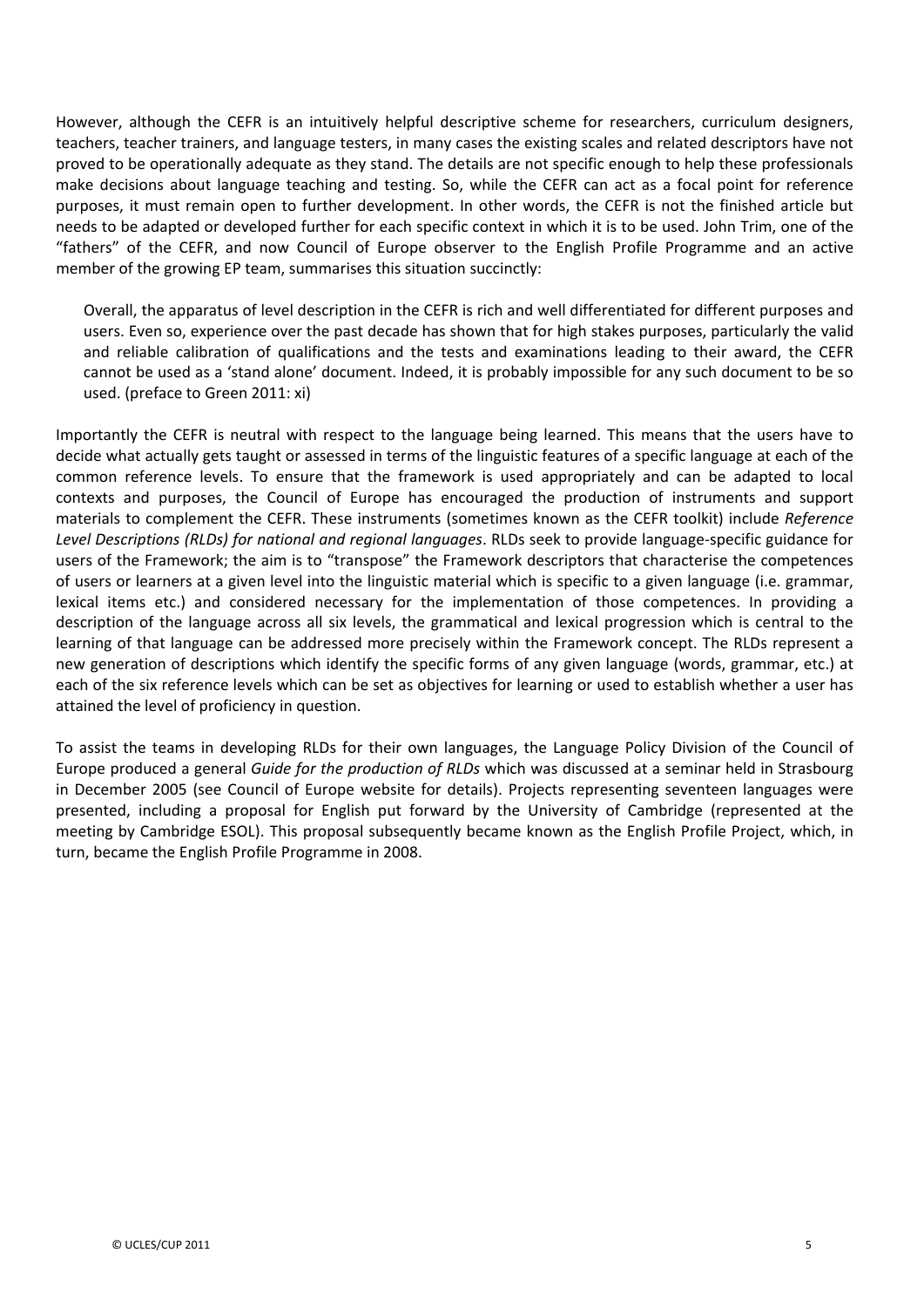# **The English Profile Programme – the CEFR for English**

A major objective of the EP Programme is to analyse language produced by learners of English in order to throw light on what they *can* and *can't* do with the language at each of the Common European Framework of Reference levels, for example, in using the grammar and lexis at their disposal. The founder members of the EPP first met in Cambridge in mid-2005 to discuss the possibility of setting up an RLD project for English. Participating in those discussions were several departments of the University of Cambridge (Cambridge ESOL, Cambridge University Press, the Research Centre for English and Applied Linguistics and the Computer Laboratory), together with representatives from the British Council, English UK, and the University of Bedfordshire (Centre for Research in English Language Learning and Assessment).

As a result of those meetings, the English Profile Project was established by a core group of partner organisations in 2005 to with the aim of making the CEFR more specifically explicit with regards to English language learning, teaching and assessment. The core group was extended to create an English Profile Network from 2008 onwards (see pages 63-64 for a list of EP Network Partners). Coordination of the Programme is based at the University of Cambridge and involves interdisciplinary collaboration between different departments.

From an early stage the English RLDs were intended to be innovative with an emphasis on empirical research rooted in data (such as learner corpora), and the collection of representative samples of learner language which could be used to explore language development across the reference levels. This has involved collaborators from the EP Network in different parts of the world who can supply samples of speaking and writing produced by learners. It is an aspect of the project which has received external funding by the European Commission and is now well underway (see the EU-funded English Profile Network project members on page 64).<sup>2</sup> It has also required technical resources in developing new electronic corpora and analytical techniques so that the samples of learner language can be stored, accessed and analysed effectively.

Given the interdisciplinary nature of the research being undertaken, research teams are engaged in parallel and simultaneous investigations on a set of related research questions, observing them from different angles. This English Profile publication brings together findings from three areas of investigation – grammar, language functions and vocabulary (see Sections 2-4).

"Profile" is a suitable name for the intended outputs of this programme of research. A profile is dictionary-defined as 'a vivid outline of the most outstanding characteristics of the subject' (Webster's). English Profile does indeed seek to specify the "outstanding characteristics" or, in our terms, the *criterial features* validated by empirical research that distinguish each proficiency level of learner English, from A1 to C2. Criterial features are linguistic properties that are distinctive and characteristic of each of the levels. They are not meant to capture all language features that a learner uses at a certain level but to distinguish a level from adjacent higher and lower levels. Criterial features describe changes from one level to the next, and hence are important for both practitioners and theoreticians to know about. This approach is dealt with comprehensively in Hawkins and Filipović (2011) and also in Hawkins and Buttery (2009, 2010) and Salamoura and Saville (2009, 2010).

#### **Defining** *criteriality:*

"Criteriality" means that the language features concerned serve as a basis for distinguishing one proficiency level from another.

'The units of currency for English Profile descriptions of the language levels will be grammatical, lexical and functional exponents derived empirically as criterial for the levels concerned'. (Saville & Hawkey 2010: 4)

English Profile Glossary

-

 $2$  The EP Programme is endorsed by the Council of Europe, and has been funded by the European Commission.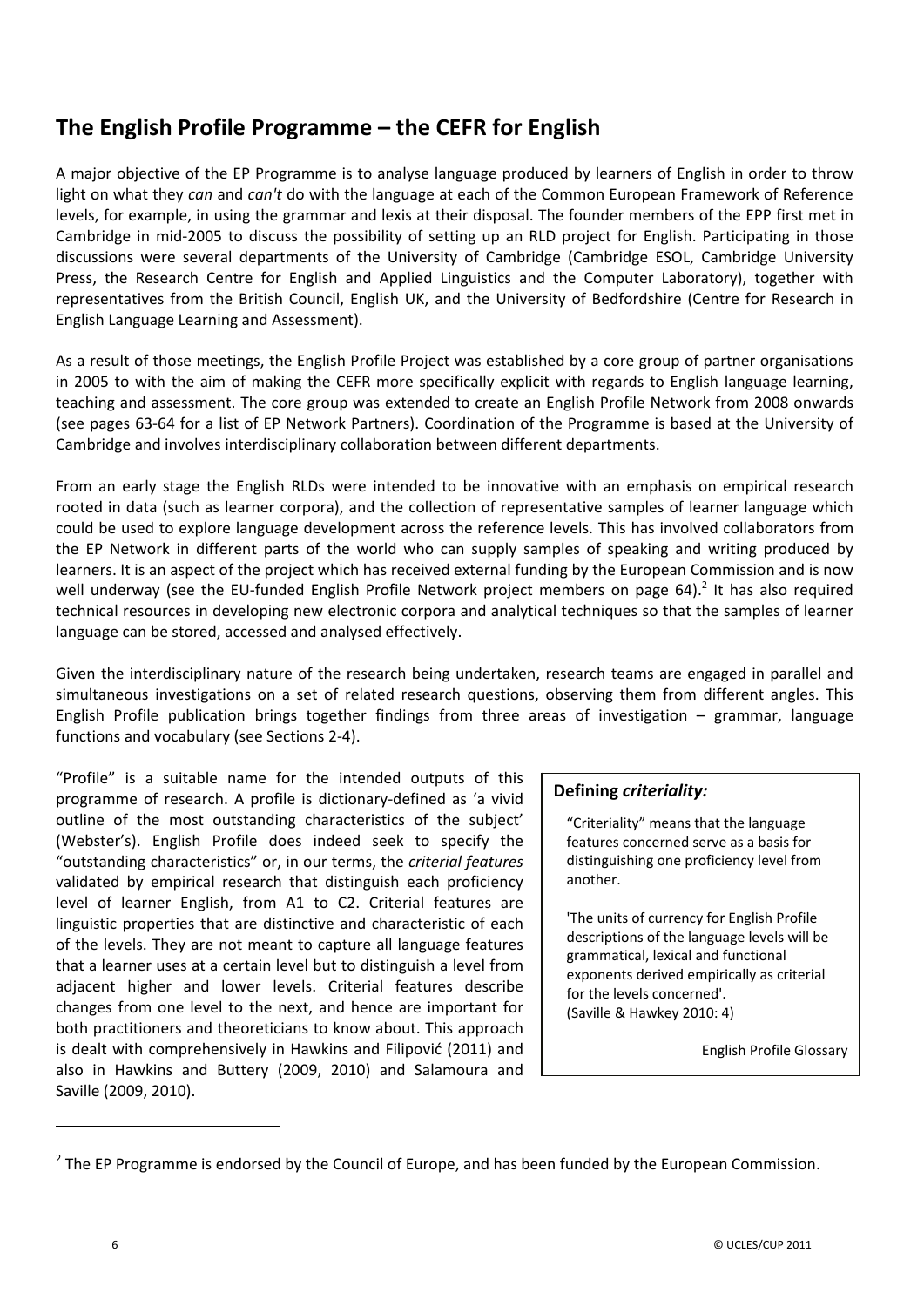The empirical approach makes use of learner data, especially samples of writing and speech produced by learners at different levels of proficiency. The analysis of these data has produced informative results about the language of learners and has added to our understanding of how the grammar and lexis of English is learned by different groups of learners. In addition to a focus on traditional grammatical and lexical features, psycholinguistic factors have also been taken into account, including the effects of language transfer (i.e. the impact of different first languages and learning contexts) on language learning. It is worth noting that some of the results would not always be predicted from language acquisition theories or anticipated by researchers using experience and intuition alone, proving the validity and usefulness of an empirical approach that has real data at its core.

The Cambridge Learner Corpus (CLC) has been central to this work to date. The CLC consists of learners' written English from the Cambridge ESOL examinations covering the ability range from A2 to C2, together with meta-data (including gender, age and first language) and evidence of overall proficiency based on their scores for the other skills components (typically reading, listening and speaking) which currently contains around 45 million words. The table below shows the six CEFR levels A1-C2 and their link to the Cambridge English suite of exams testing General English which have been at the heart of EP research to date. $3$ 



The demographic information about the learners within the CLC allows researchers to compare different L1 learners with respect to the English that they produce. While lexical analysis has been carried out for many years by researchers in Cambridge ESOL and Cambridge University Press, error coding and parsing of the corpus have extended the kinds of analysis which can be carried out and have allowed the research teams to investigate a wider range of English language features (see Nicholls 2003 on the error-coding system which has informed EP research). A computational strand of research was introduced into the EPP at the outset and the CLC has been tagged and parsed using the Robust Accurate Statistical Parser (RASP) by researchers in the Computer Laboratory under the supervision of Professor Ted Briscoe (Briscoe, Carrol & Watson, 2006). The error coding and the parsing means that sophisticated kinds of grammatical analysis are also possible and are an exciting current focus of research. See the English Grammar Profile section for a fuller description of the CLC.

In addition to describing the "real language" used by learners, English Profile has sought to investigate *the learning dimension* and to connect the empirical work with relevant SLA and linguistic research. In particular EP researchers are interested in "how learners learn English" and how different learning factors interact under various contextual conditions. They have begun to address questions such as:

How do the different kinds of criterial features (lexical semantic, morpho-syntactic, syntactic, discourse, notional, functional, etc.) interrelate and cluster together to define learner profiles in English? Which linguistic features realise which language functions across the CEFR levels?

-

<sup>3</sup> See **www.CambridgeESOL.org/exams** for a range of exams to meet different needs, including professional and academic purposes.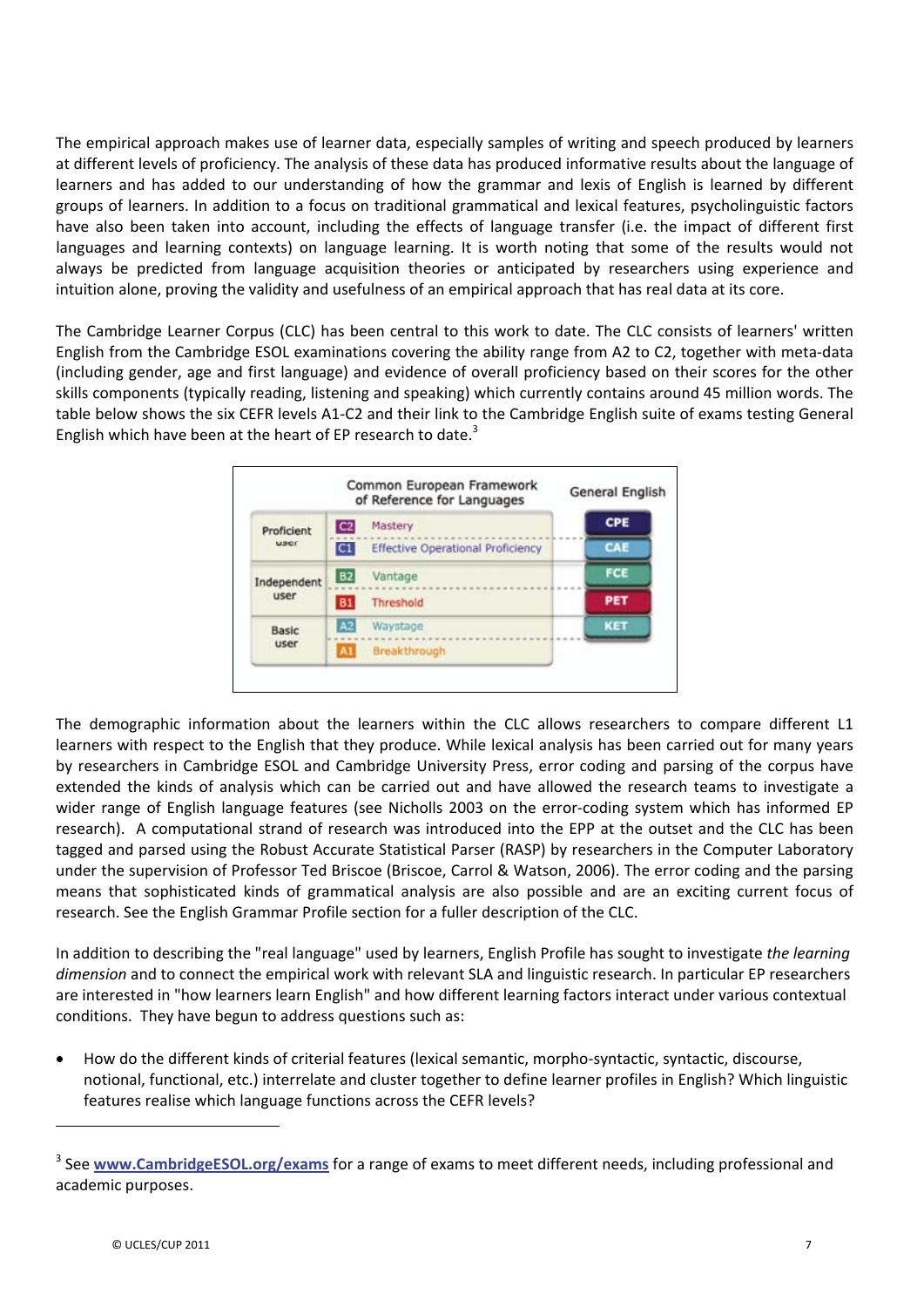- How does the profile of the learner vary depending on their L1? What are the pedagogical implications of such L1 effects for the learning, teaching and assessment of English?
- x Which criterial features can be used as diagnostics of proficiency at the individual learner level?
- x What are the similarities and differences between adult and young learners of English developmentally and at each stage of learning?
- How does learning to speak differ from learning to write/type? What determines communicative success and comprehensibility in these two language modes?
- What is the role of learner and learning strategies?
- How do all the previous factors interact during language learning? How do they predict likely versus less likely patterns of learner output? What type of learning model can accommodate these multi-factor interactions that underpin language learning?

The emerging performance patterns are informative for our understanding of second language acquisition (SLA), e.g. the order of acquisition of linguistic features and the interaction of factors such as frequency and transfer from the first language. Just as EP findings can contribute to new aspects of theory and provide useful insights for developing a model of L2 acquisition, SLA and other linguistic theories inform EP research in this and other areas.

In summary, English Profile has begun 'a systematic and empirically-based approach to specifying more precisely how the CEFR can be operationalised for English, and this in turn will lead to better and more comprehensive illustrative descriptors … . In this way the CEFR will become the really useful tool that it was intended to be' (Milanovic 2009: 5).

# **Description or Prescription?**

Can English Profile provide a definitive set of RLDs that should be learnt, taught or assessed at each level? The answer is 'no' as this is not the intention of the Programme, which seeks to describe rather than prescribe. The exact choice of language points that suit a particular course of study or other purpose will depend on a range of factors, such as:

- the level and range of levels of learners on the programme
- the age and educational background of the learners
- their reasons for learning English
- x their areas of interest
- their first language
- their experience of learning English so far
- other sources of input and opportunities to practise English.

The ELT professional will need to weigh these factors up in making decisions about what to include in a course. English Profile aims to provide resources to help those decisions, including examples of curricula that have been drawn up using EP resources.

# **How can teachers and learners benefit from English Profile?**

There is likely to be a widespread impact on English language teaching and learning in general through the support English Profile will give to those people who plan curricula, produce learning materials and design English language tests. English Profile aims to help them to judge better what language to include at each level of learning. These improvements should increase the relevance and efficiency of language learning. Individual teachers can access English Profile resources directly if they want to get more information about what is suitable for their learners at each CEFR level, see Section 5 for some ideas and examples.

We present below the main findings from research to date in the areas of Grammar, Functions and Vocabulary.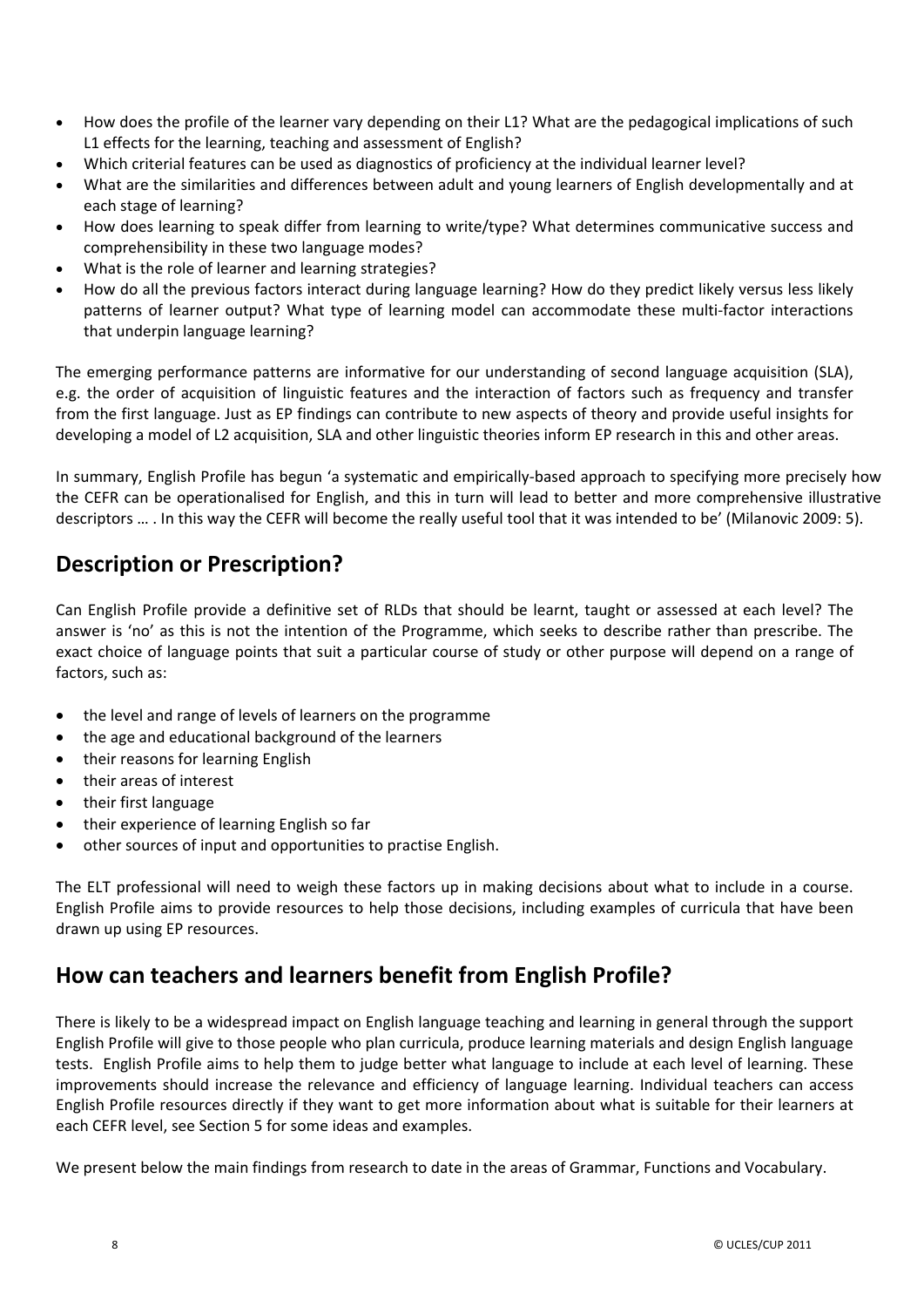# **2 The English Grammar Profile**

As mentioned above in the section on the development of the CEFR, the CEFR distinguishes six levels of proficiency in terms of functions, that is the different uses to which language can be put and how learners learn to use language in different ways as they master a second (or subsequent) language. The CEFR does this by providing illustrative descriptors in the form of *Can Do statements* (given in Table 1 above), for example, A2 level learners 'Can understand sentences and frequently used expressions related to areas of most immediate relevance' whereas at the next level up, B1, learners 'Can understand the main points of clear standard input on familiar matters regularly encountered in work, school, leisure, etc'.

These illustrative descriptors do not provide any language-specific details about the grammar and lexis that are characteristic of each proficiency level as the CEFR's authors intended it to be neutral with respect to the L2 being acquired so as to be widely compatible across European languages, for example allowing a given level of proficiency in L2 German to be comparable with a corresponding level in L2 French or English. The CEFR is therefore deliberately "underspecified" with respect to key linguistic features that teachers or assessors look for in a learner's L2 production when they seek to assign a particular proficiency level (see Milanovic 2009). Learners can perform any of the functions in the CEFR's illustrative descriptors by using a wide variety of grammatical constructions and words, and the ability to "do" the task does not indicate precisely *how a learner does it* or with *what grammatical and lexical properties* of English (or of another target language).

With respect to grammar the EP Programme aims to provide reference level descriptions (RLDs) that include grammatical and lexical details of English to extend the CEFR's functional characterisation of the different levels, primarily using the Cambridge Learner Corpus (CLC). This is done via *criterial features*, defined on page 6 and further exemplified below, which is central to the approach taken within the EP Programme to specify the reference levels for English.

The basic idea behind the criterial features concept is that there are certain linguistic properties that are characteristic and indicative of L2 proficiency at each level, on the basis of which teachers and examiners make their practical assessments (alongside the extent to which a learner fulfils the communicative functions required by the activity undertaken). In the area of grammar, English Profile aims to establish which grammatical features distinguish learners at each level of the CEFR, in other words what structures are used, for example, by students at B1 level but are not fully acquired by learners at A2 level and, similarly, what structures do B1 learners not appear to master until they have progressed to B2 level. The explicit identification of these distinguishing properties for grammar and lexis will add the necessary specification of linguistic features to the CEFR's functional descriptors for each of the levels. For grammar this will have considerable practical benefits for the learning, teaching and assessment of English, together with associated materials development and curriculum planning activities.

In what follows, we provide a description about what learners know in terms of grammar at A2, B1, B2, C1 and C2 levels on the basis of a list of linguistic features we have identified as being "criterial", i.e. indicative of these levels. We should note that criterial features are linguistic properties that are not meant to capture all language features that a learner uses at a certain level but distinguish a level from adjacent higher and lower levels. In the area of grammar, we focus on two types of criterial features (Hawkins & Buttery 2009, 2010; Hawkins & Filipović 2011):

(i) *correct linguistic properties* of English that have been acquired at a certain level and that generally persist at higher levels (see Tables 2-7)

(ii) *incorrect properties or errors*, that occur at a certain level or levels and with a characteristic frequency (see Tables 8-11).

Both the presence or absence of the errors, and especially their characteristic frequency, can be criterial for a level. It should also be emphasized, though, that no single feature can be criterial or distinctive for a whole level; only clusters of features have the potential to be criterial for a level.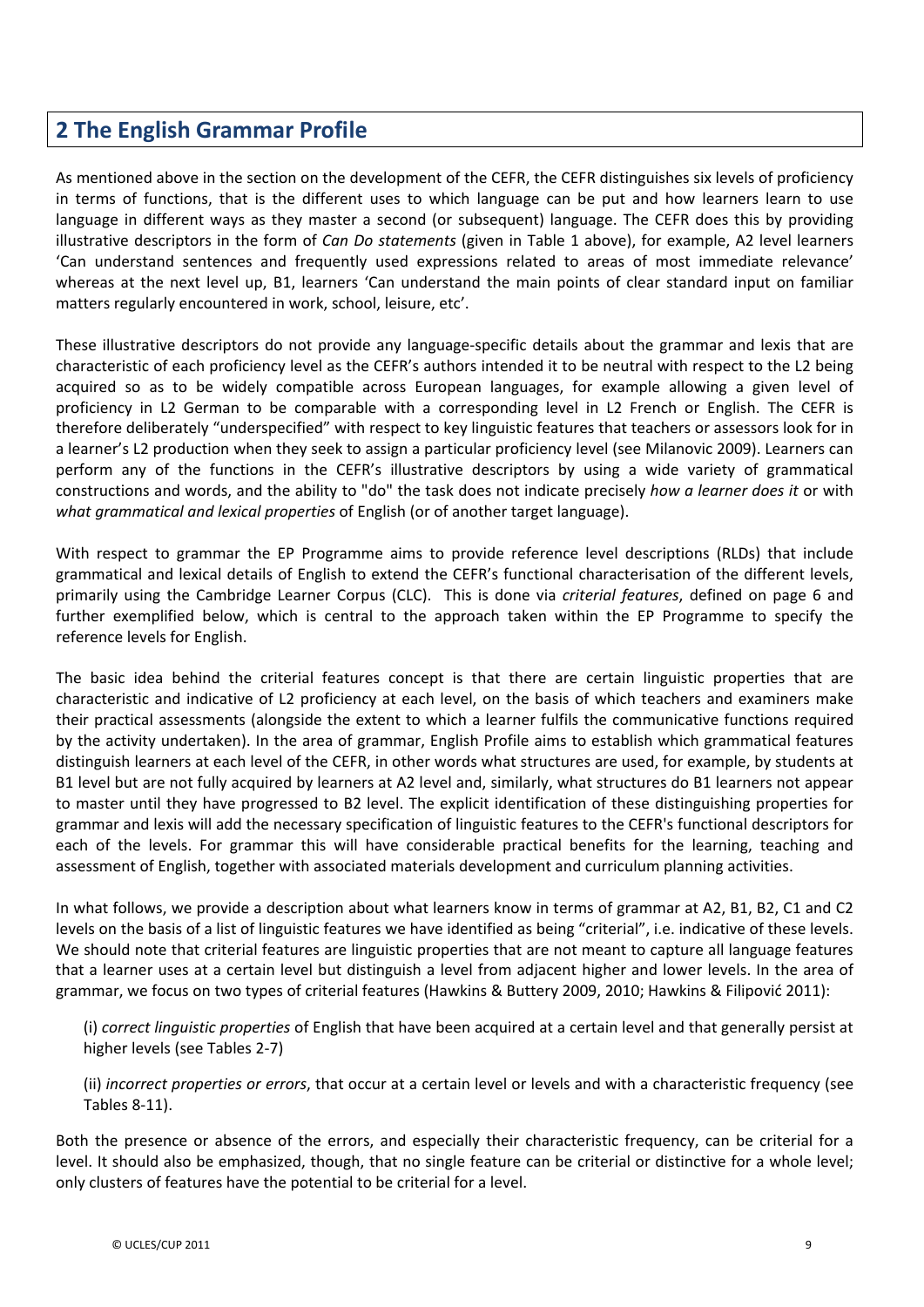The details of the relationships between structures and CEFR level have been identified by careful analysis of the Cambridge Learner Corpus (CLC),which has, so far, been the most important data source for English Profile Grammar researchers. The CLC is a large collection of exam scripts written by students taking Cambridge ESOL English exams around the world and has been collected since the early 1990s in a collaborative project by Cambridge University Press and Cambridge ESOL. It grows each year by around 3 million words, and currently contains:

- over 45 million words from more than 200,000 learners
- x over 333,000 exam responses
- all CEFR levels
- 138 first languages
- English from learners in 203 countries.

The CLC has some important features which are not found in other L2 learner corpora, including the nature of its raw data, its size and structure, and how the material has been error-coded, tagged and parsed. The exam scripts have been systematically categorised by their CEFR level according to reliable information captured during the examination process together with a large amount of demographic information about the learners, including their L1, age and language learning motivation. This background information about the learners captured alongside their responses (and the questions they responded to) allows researchers to compare different L1 learners with respect to the English that they produce.

Half of the corpus has been painstakingly coded for errors by an expert team at Cambridge University Press and the corpus has been tagged and parsed by computational linguists at the University of Cambridge Computer Laboratory. Uniquely, over 21 million words of the CLC have been coded for errors using a coding system devised by Cambridge University Press (see Nicholls 2003). These error codes are added to the corpus manually by a team of language specialists who have been working with and refining the system for over 15 years. The CLC errorcoding system is therefore one of the most comprehensive and precise systems available, which means that researchers can quickly and accurately answer questions like:

- x **How often do students make a particular type of mistake?** Frequency information tells us whether a particular type of mistake is common so that we can tell which are the most problematic areas for students.
- x **Which students make which mistakes?** We have a lot of information about the learners' backgrounds in English language learning, including information about their first language. This allows researchers to work out which areas of English are particularly problematic, for example, for speakers of Spanish, as opposed to Chinese or Russian speakers, so that our profile of English can accurately reflect the particular needs of learners everywhere.

In addition to being searchable lexically and by error type, the CLC is, to the best of our knowledge, the only learner corpus of English that can also be searched syntactically, i.e. for specific grammatical relations and patterns. This is possible because the CLC has been syntactically analysed using RASP (Robust Accurate Statistical Parser), a state-of-the-art automatic text parsing system developed at the University of Cambridge Computer Lab (Briscoe, Carroll & Watson 2006) and further advanced within the context of English Profile Programme (see Hawkins & Buttery 2009). Combining grammatical information and statistical patterns, the RASP system assigns part-of-speech tags to individual words, groups words into phrases by creating parse trees and extracts the grammatical relations between these phrases. The application of RASP to the CLC by a team of computational linguists enables detailed and highly accurate syntactic analyses of learner English, allowing a mapping of learner syntax and error patterns across the CEFR levels.

The findings reported here are mostly from Hawkins & Filipović (2011) but also from O'Keeffe & Mark (in preparation), defined in pedagogic terms and enriched with CLC learner examples by the Cambridge English Profile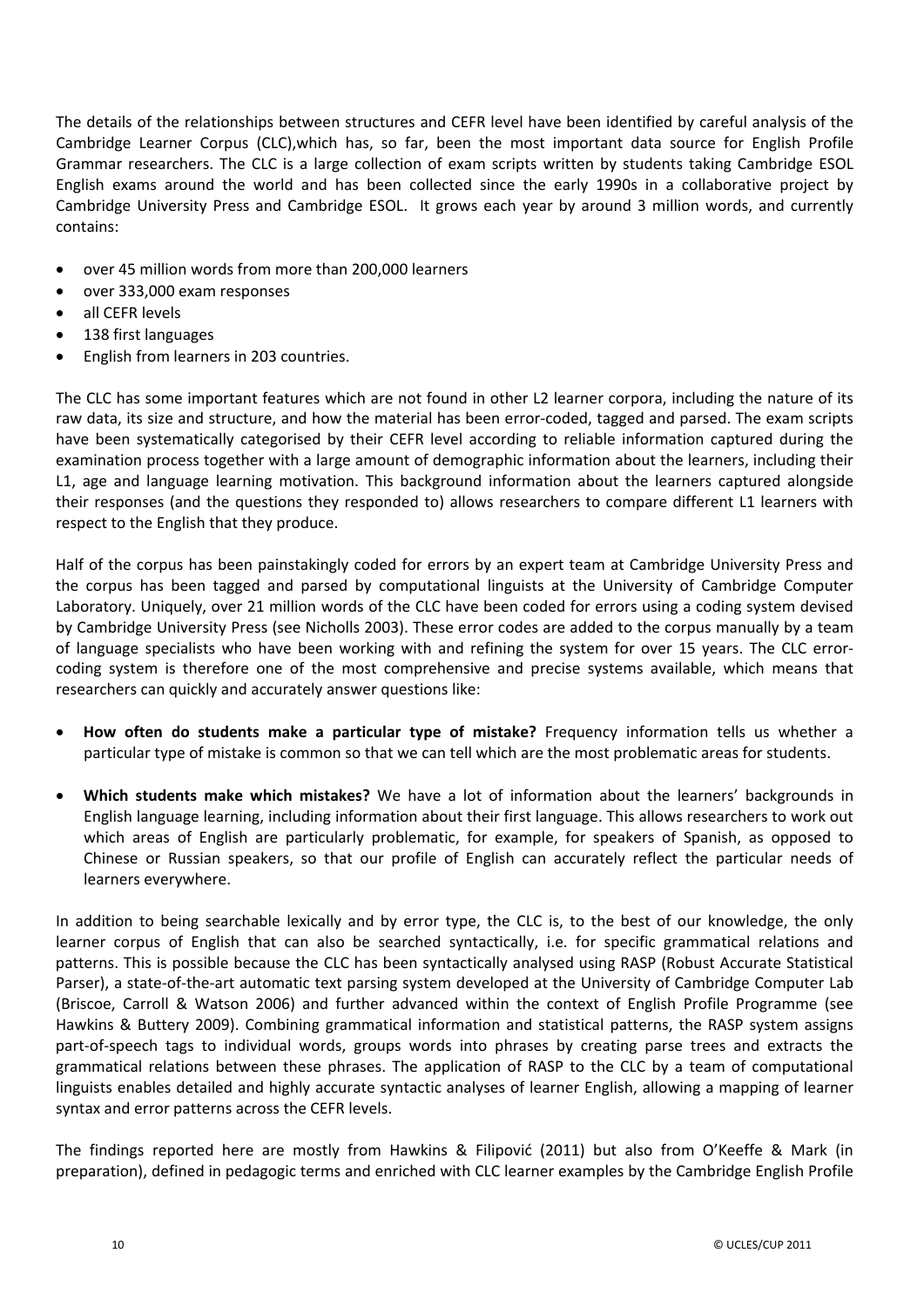team. These findings reflect the CLC as it currently stands. Since English Profile is a long-term programme of research, the list of criterial features presented here will be enhanced and amended as more examination and non-examination learner corpus data become available to the Programme (see Section 6 for further details).

# **Grammatical criterial features**

This section provides a comprehensive inventory of all grammatical criterial features identified thus far and gives four types of information:

- a) a summary of grammatical criterial features that distinguish each level, with example utterances from learner English (Table 2), followed by a more comprehensive description at each level
- b) examples of more detailed grammatical Reference Level Descriptors (Tables 3-7)
- c) examples of error types that significantly improve between adjacent levels (Tables 8-11)
- d) an example of how a grammatical feature develops in learner language across the CEFR levels (O'Keeffe & Mark in preparation) (Table 12).

#### **a. Grammatical criterial features that distinguish each level**

#### **Table 2: Key distinguishing features of learner English by CEFR level**

| Level     | Some key features                                                                                                                                                                                                                                                                                  | Examples from the CLC at the appropriate level                                                                                                                                                                                                                                                                                                   |
|-----------|----------------------------------------------------------------------------------------------------------------------------------------------------------------------------------------------------------------------------------------------------------------------------------------------------|--------------------------------------------------------------------------------------------------------------------------------------------------------------------------------------------------------------------------------------------------------------------------------------------------------------------------------------------------|
| A2        | Simple sentences<br>$\bullet$<br>Sentences with clauses joined by that<br>$\bullet$<br>Descriptive phrases introduced by a past<br>$\bullet$<br>participle<br>Simple direct wh- questions<br>$\bullet$<br>Simple sentences using infinitives<br>Other infinitives<br>Some modals                   | We came back and went to bed<br>$\bullet$<br>I know that you have a new house too<br>٠<br>There are beautiful paintings painted by famous<br>٠<br>Iranian painters<br>What are you going to wear?<br>٠<br>I want to buy a coat<br>something to eat<br>We must be there at 7 o'clock in the morning.                                              |
| <b>B1</b> | -ing clauses<br>$\bullet$<br>Whose relative clauses<br>$\bullet$<br>Indirect questions<br>$\bullet$<br>Clauses with what as subject/object<br>$\bullet$<br>Verb+object+infinitive<br>$\bullet$<br>easy + infinitive<br>$\bullet$<br>Some complex auxiliaries<br>Additional modal uses<br>$\bullet$ | Maria saw him taking a taxi<br>$\bullet$<br>this famous painter whose pictures I like so<br>much<br>Guess where it is?<br>This is what I think<br>$\bullet$<br>I ordered him to gather my men.<br>٠<br>The train station is easy to find.<br>٠<br>would rather, had better<br>٠<br>I have invited all his friends, so we should be 28<br>people. |
| <b>B2</b> | -ing clause before the main clause<br>$\bullet$<br>$lt$ + verb + infinitive phrase<br>$\bullet$<br>Wh-clause as subject of main clause<br>$\bullet$<br>Reported speech<br>$\bullet$<br>Lexically-specific verbs/adjectives + infinitive<br>$\bullet$                                               | Talking about spare time, I think we could go to<br>$\bullet$<br>the Art Museum<br>It would be helpful to work in your group as well.<br>٠<br>What came after was what really changed my<br>$\bullet$<br>summer!<br>I told him I loved his songs.<br>٠<br>proved to be wrong, turned out to be ,<br>expected to                                  |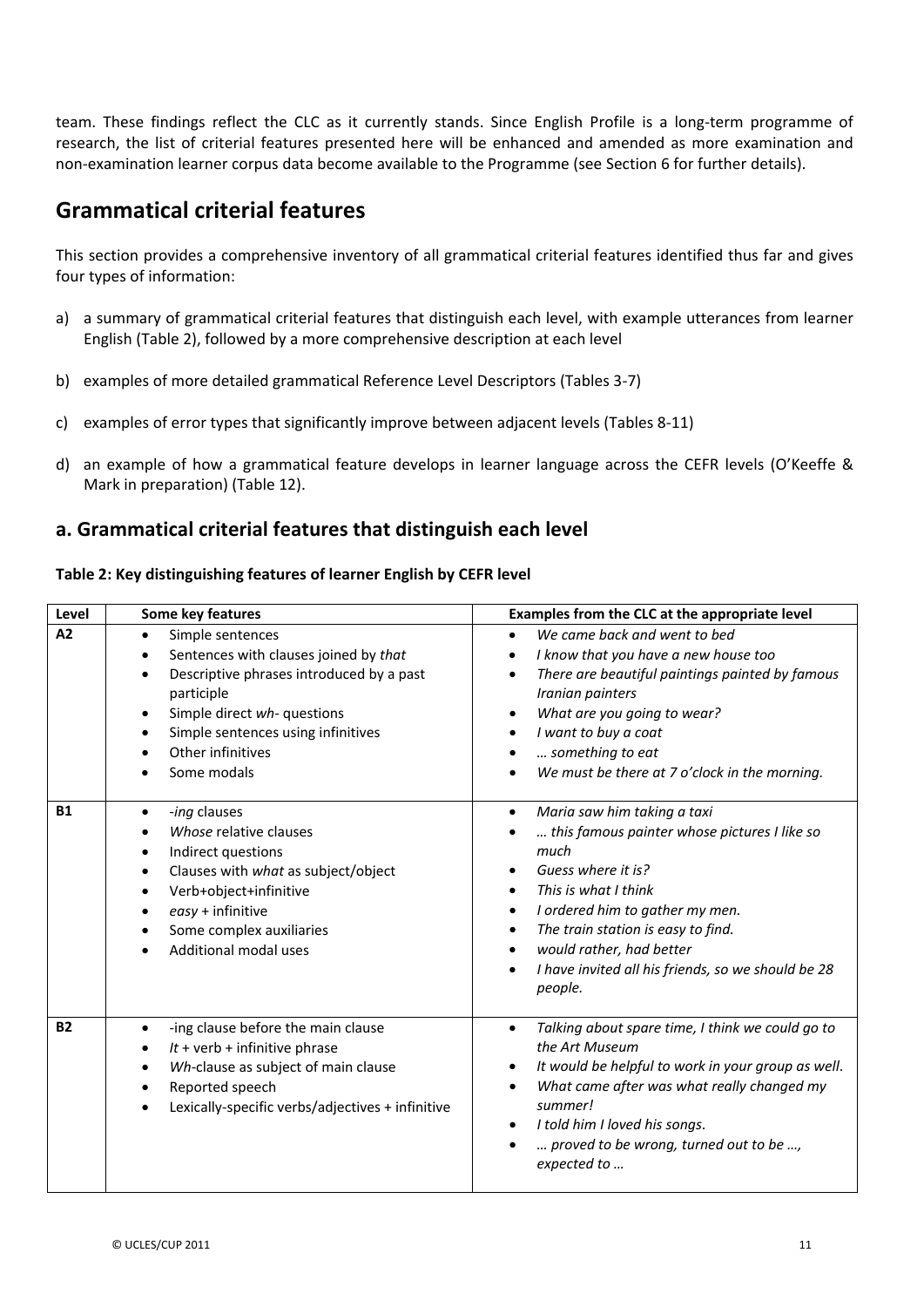| C <sub>1</sub> | Lexically-specific verbs + object + infinitive<br>Might for permission<br>Fewer grammatical errors with agreement,<br>countability or word formation | I believe her to be this country's best<br>representative.<br>Might I tell you what we [should/will] discuss? |
|----------------|------------------------------------------------------------------------------------------------------------------------------------------------------|---------------------------------------------------------------------------------------------------------------|
|                | Some new lexically-specific verbs + object +<br>infinitive<br>Longer utterances with greater accuracy                                                | They declare some products to be the hits of the<br>season                                                    |

So what language features could be said to criterial, i.e. distinguish a learner at each level? The features listed below are most – but not all – of the structural features that the corpus-informed research has shown to be significant for each level, from A2-C2 level (for a fuller inventory of grammatical criterial features identified thus far see Tables 3-7 below). The focus is on grammar rather than vocabulary although the use of specific lexical items is also mentioned. We do not provide criterial features for A1 level, as investigation of this level is underway; our initial research suggests that some basic structures are already attested at this level. Currently, the most complete description of the A1 level for English is provided by Breakthrough (Trim 2009), available on the EP website.

#### **Structural features that are significant for each level (from A2ͲC2 levels)**

#### **A2**

By the time the learner reaches A2, certain language features are emerging as being criterial, distinct characteristics. The average length of utterance is 7.9 words (based on learner data from the Cambridge Learner Corpus). These consist usually of simple sentences such as *We came back and went to bed* (see examples in A2.1 in the table below), *I met a lot of interesting people* (A2.2), or *I can give you my guitar* (A2.3). More complex sentences produced by A2 learners are of the type *I knew that you have a new house* or *I think the zoo is an interesting place*. As these examples show, the *that* which may be used to join clauses in sentences of this type may be included or omitted by learners at this level (A2.4). Users at this level are also able to write sentences such as *There are beautiful paintings painted by famous Iranian painters* where there is a descriptive phrase introduced by a past participle (A2.8). However, similar descriptive phrases introduced by a present participle are a characteristic of a B1 rather than an A2 user (B1.3).

A2 learners are able to produce simple direct *wh*<sup>*-*</sup> questions as well as statements (A2.6). For example, *What are you going to wear? How did you know I liked skateboards?* They are also able to produce simple sentences using infinitives *– I want to buy a coat* or *I would like to sell a book*, for example (A2.5)*.* Infinitives are also found to be used correctly by A2 users in phrases like *something to eat* (A2.7).

A2 users also have gained the ability to use some modals in some of their basic senses. They can for instance use *may*, *can* and *migh*t for possibility (A2.10), *must* for obligation (A2.11) and *should* for advice (A2.12).

In other words an A2 level of English is characterised by the use of basic and relatively simple structures.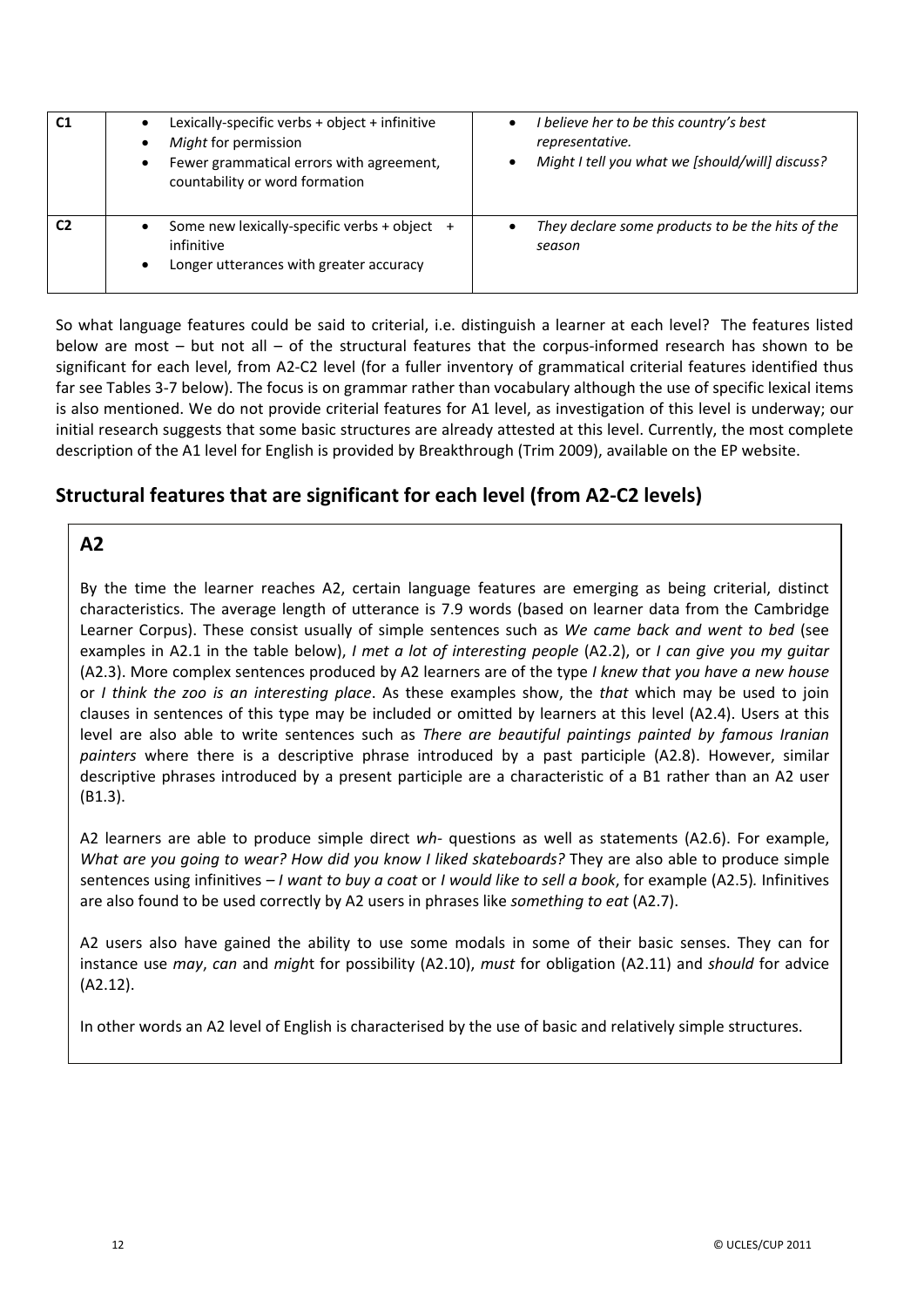#### **B1**

As far as B1 is concerned, it can first of all be noted that learners typically continue to write steadily longer sentences as they go up the levels. The mean length of a B1 utterance is 10.8 words in comparison with 7.9 at A2 level and 14.2 at B2 level. One reason for the increasing length is that learners are able to cope with more complex sentences. For example, they produce sentences containing *-ing* clauses, which follow and complement the direct object of a main clause: *Maria saw him taking a taxi* (B1.2) or which function as adverbs and follow the main clause they modify: *He was sitting there, drinking a coffee and writing something* (B1.11). Interestingly, placing the *–ing* clause before the main clause as in *Talking about spare time, I think we could go to the Art Museum*, is a feature that characterises B2 users of the language (B2.1).

There are a number of other types of complex sentence that appear to be criterial at B1 level. While learners may cope well with simple relative clauses using *who* and *which* at lower levels, the use of *whose* as a relative pronoun is typical of this level e.g. *I met a very nice boy whose name's John* (B1.6).Indirect questions similarly appear to be a marker of B1 language e.g. *Guess where it is, I don't know what to do* (B1.8Ͳ9). Simple clauses beginning with *what* (*…what I think, What I saw…*) acting as either the object or subject of a main sentence are also successfully used by learners at this level, for example, *This is what I think, What I saw was so amazing* (B1.7).

B1 learners are getting more confident in using the infinitive in more complex structures. While A2 level students cope well with *verb + infinitive* (e.g. *I would like to buy…* or *I want to sell…* A2.5)*,* at B1 level students make use of structures consisting of verb + object + infinitive, with or without *to* e.g. *I would like you to come, I want you to do it, I helped him bake the cake* (B1.1). In addition, there are a number of other uses of infinitives linked with specific vocabulary items that seem to feature as typical features of a learner having reached B1 (B1.12-14). The level-significant word in each case is bolded in the following examples: Monica seems to be good. I was supposed to go to the English class (B1.12). Your friends expect you to spend an amazing holiday with them. I would like you to spend a weekend at my house. I want you to say hi *[to] everybody* (B1.13). *The train station is easy to find* (B1.14)*.*

Different auxiliary and modal uses help to map a learner's progress from one level to another. As far as B1 is concerned, the complex auxiliaries *would rather* and *had better* are typical features of a B1 learner (B1.10). So also are certain modal uses such as *may* for permission (*May I borrow* ….), *must* for logical necessity (*He is having a great time and must be really happy there*) and *should* for probability (*I have invited all his friends, so we should be 28 people*) (B1.16-18). The number of error types that significantly improve from A2 to B1 is fairly modest, and improvements focus on the use of quantifiers (e.g. *some*, *a lot of*, *any*, *several*, *other*, *every* etc.).

To sum up, the B1 language user has mastered the basic structures of the language and is beginning to attempt to produce more complex language.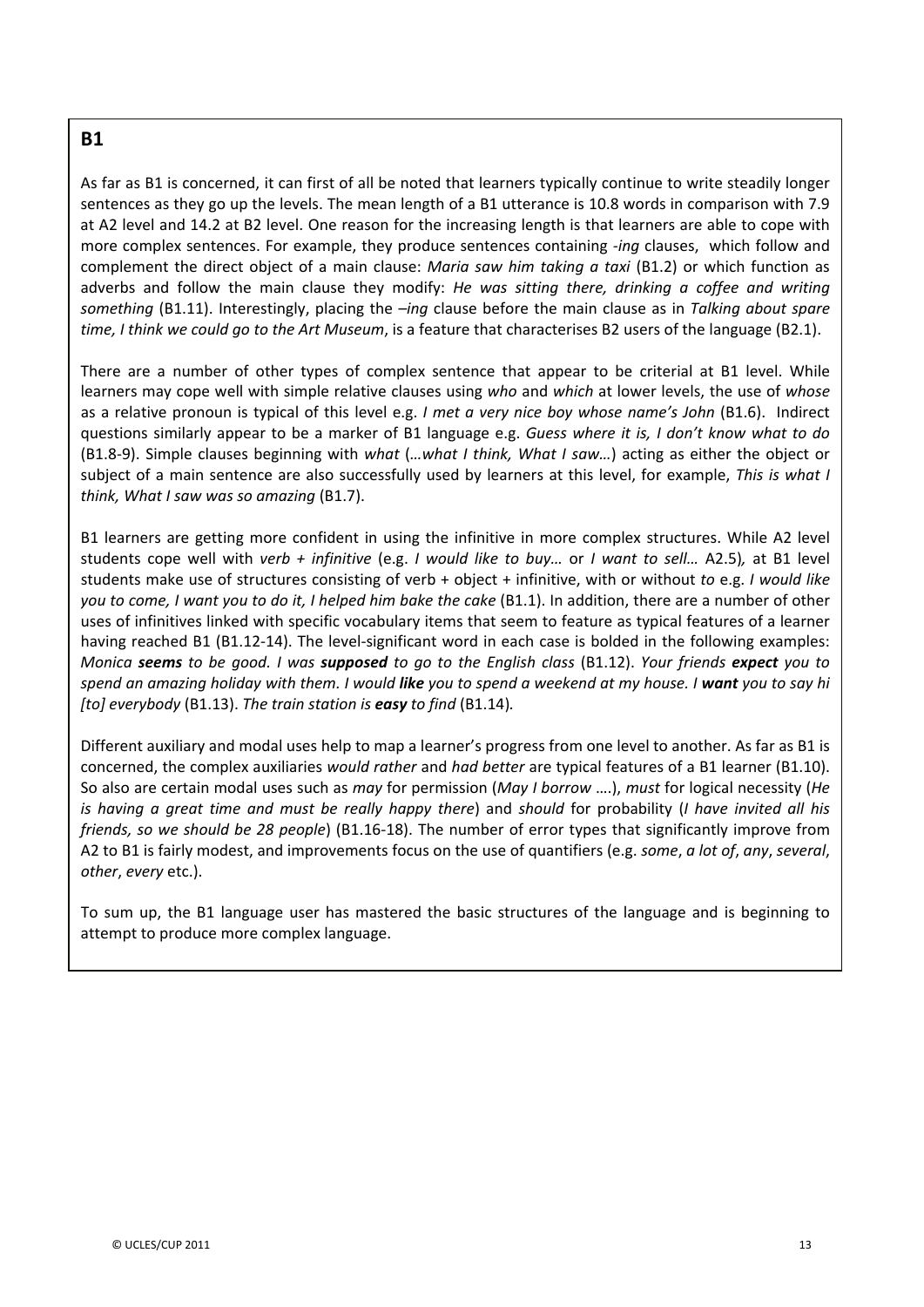#### **B2**

The mean length of a B2 user's utterance is 14.2 words, an increase of 3.4 words on B1. This can be explained in part by the fact that increasingly complex sentences are used as the learner progresses through the levels.

B2 language use typically, for example, may include sentences beginning with an adverbial clause introduced by an *Ͳing* word (B2.1) e.g. *Talking about spare time, I could go to the Art Museum*.

Another example of a more complex structure which characterises a B2 user is a sentence introduced by *It* and followed by an infinitive phrase e.g. *It would be helpful to work in your group as well* (B2.2). Yet another B2 structure is a sentence beginning with a *Wh*- word introducing a clause acting as the subject of the main clause of the sentence (B2.3) e.g. *What attracted me the most was the possibility of meeting people of the same interests.* A third example of a structure characterising a B2 level user is a main sentence with a direct object followed by a subordinate complement clause with or without *that* (B2.4), for example, *I told him (that) I loved his songs*.

As at B1 level, there are certain verbs and adjectives which, when associated with infinitive structures, can be seen as characteristic of the level (B2.6-9); examples of some of these are given below with the significant words highlighted in bold:

#### *My worries proved to be wrong.*

*Unfortunately for me the situation turned out to be opposite to what I thought it was.*

*And whenever money is involved, some problems are likely to happen.*

*You are sure to arrive at work on time.*

*I would prefer my accommodation to be in log cabins.*

*How many hours a day should I be expected to work?*

*Your theatre is known to present excellent spectacles.*

So zoos could be the only place where people could spend their time avoiding the pollution we are **obliged** to *live with every day.*

Woods is thought to stand for all of white people and this book could have an influence on them. *The grammar and vocabulary are a bit hard to learn.*

There are no instances of modal use which can be seen as being criterial for a B2 level of language. Like in B1, the number of error types that appear to improve substantially at this level remains small.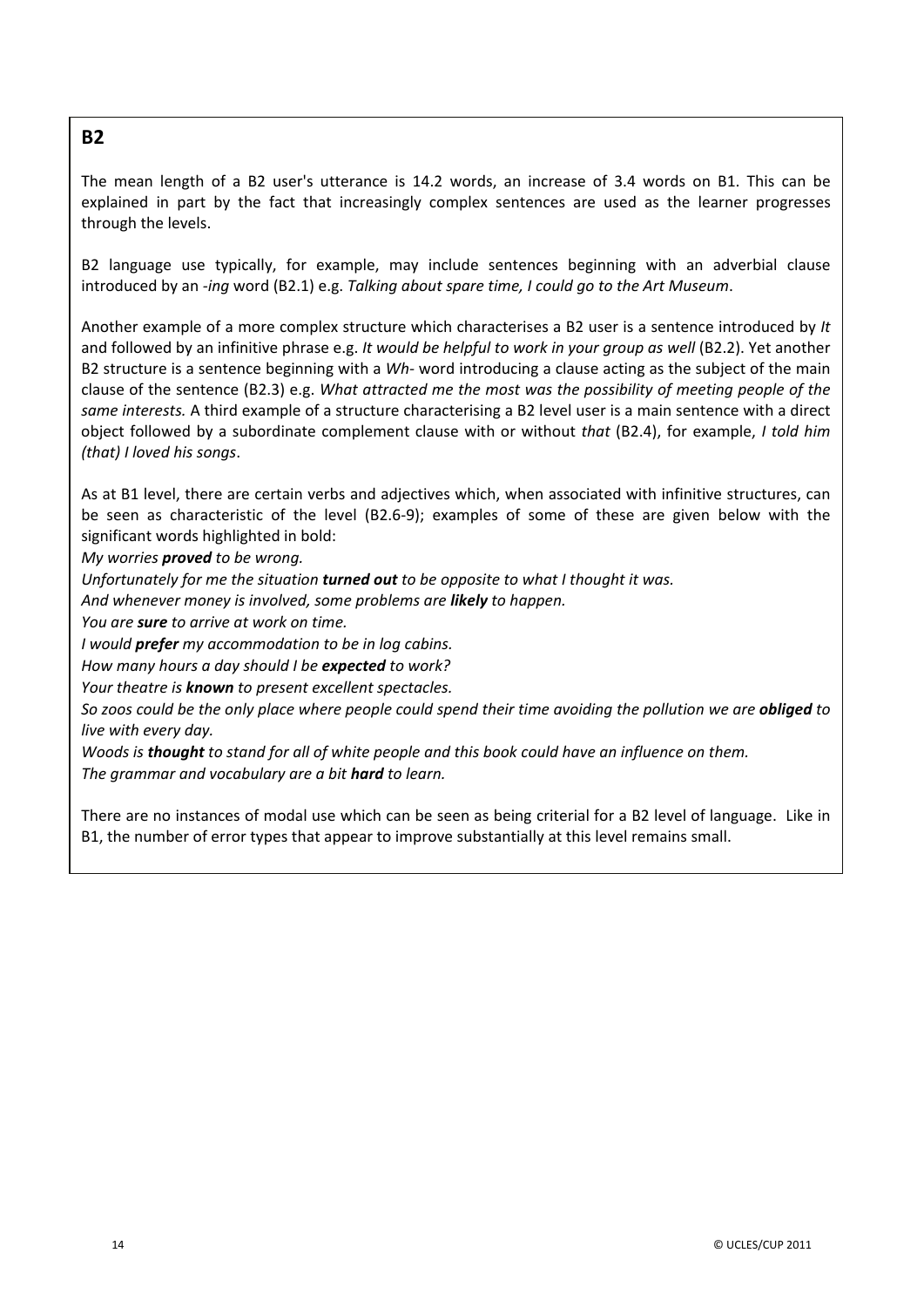## **C1**

At C1 level the average length of utterance continues to increase, rising from B2's 14.2 to 17.3 words.

It is noticeable once learners move into C levels that the criterial, distinguishing features of their language are a combination of lexis and structure. Learners use structures mastered at earlier levels but with a much wider range of vocabulary and in more accurate ways. Verbs such as *chance, believe, find, suppose, take, assume, discover, feel* and *prove* used in complex structures which include an infinitival clause are characteristic of the language of a C1 level learner (C1.1-3). Here are some examples (see Table 6 for more):

- x *I chanced to know about your competition from an international magazine.*
- Being born and raised in Mexico, I believe her to be the country's best representative in the world.
- x *I can assure you that the strike isn't as worrying as you suppose it to be.*
- x *Secondly, the low cost of membership and entry was assumed to be an advantage as well.*
- The internet is a valuable tool, which can be proved to be the most important aspect in the learning *process.*

The only strictly grammatical features which might be seen as criterial, new features of language as the learner moves from B2 to C1, are the use of a double *'s* genitive structure (e.g. *the bride's family's house*) (C1.4) and the use of *might* to convey the idea of permission (*Might I tell you what we discussed*?) (C1.5).

In general, however, it is not mainly the case that the C1 learner is mastering new grammatical features, it is more that he or she is using those that were already available at B2 level in a much more accurate way. Far fewer grammatical errors with, say, agreement, countability or word form occur at C1 than at B2 level.

#### **C2**

The trends noted at C1 continue into C2 in that what marks out C2 users of the language is the fact that they have a greater grammatical accuracy and a wider lexical range than C1 users; in other words there are no specific new structures appearing at this level. C2 users also continue the trend of producing a longer average utterance than at lower levels; the mean length of utterance for C2 is 19 words as opposed to 17.3 at C1.

Lexical range in relation to specific structures continues to expand. For example *declare, presume, remember* and the adjective *tough* are used with the following complex infinitive complements at C2 level  $(C1.1-3):$ 

They declare some products to be the hits of the season, thus creating fashion and few of us want to be *unfashionable.*

- x *He presumed work to be the way to live.*
- x *Not only meetings with new people are presumed to give new experiences.*

She remembered her father to be a lively, tall and broad shouldered man with a beard that tickled when he *bent down to kiss her goodnight.*

x *What she knew would be really tough to live with was the reason of his death.*

At the same time, the C2 level sees the highest number of significant grammatical error improvements of all CEFR levels. Like in C1, there are significant reductions of error rates for most of the error types identified in the Cambridge Learner Corpus. Overall, it can be said that it is at the C levels where learners appear to be mastering and accurately using the majority of grammatical features in English.

To sum up, as learners progress from level A1 through to B2, they gradually acquire new structures which can be identified as characteristic of each level. Once they reach C levels, learners' progress is characterised by increased structural accuracy and by greater lexical accuracy and range rather than by the addition of new structures to their repertoire.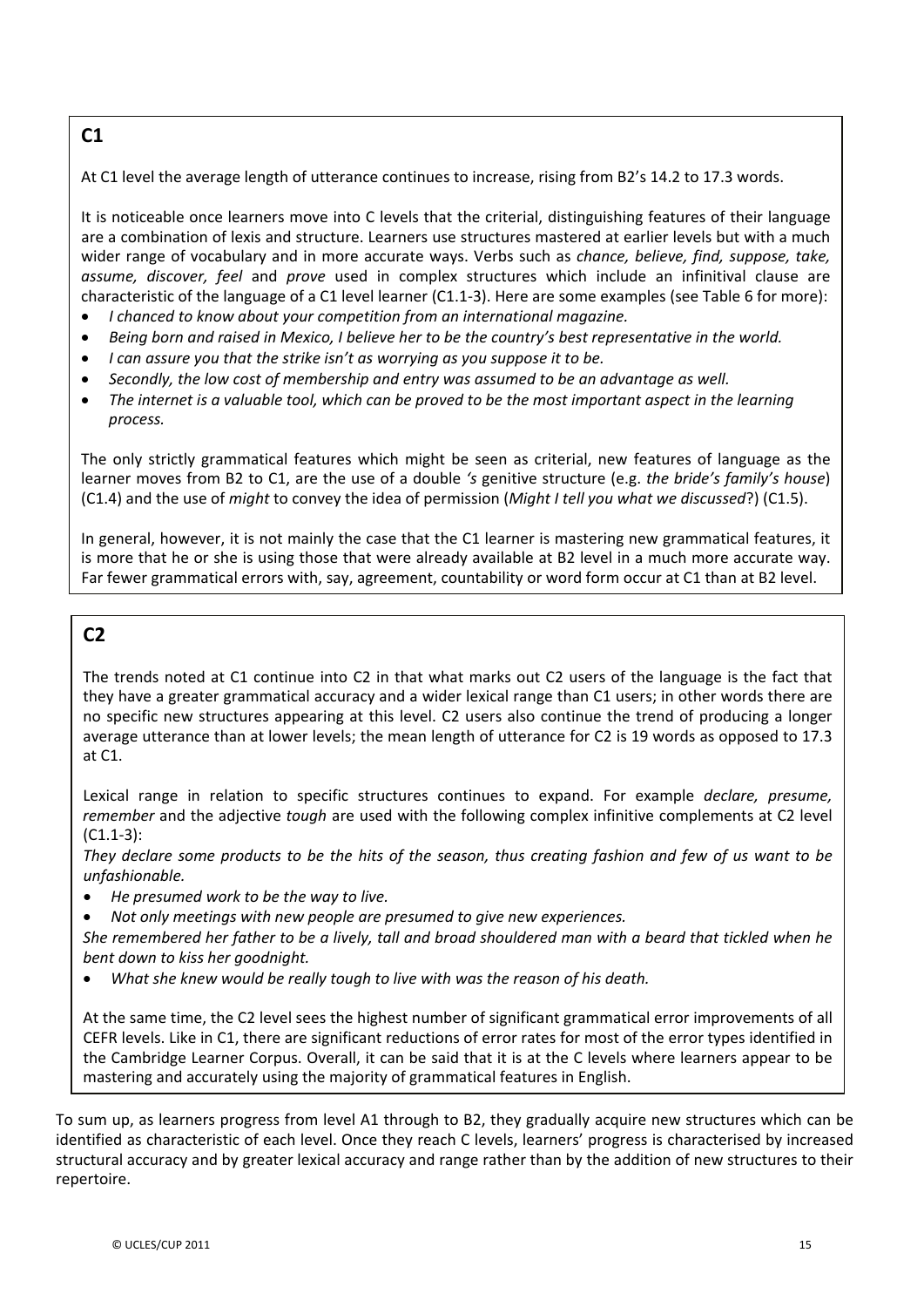| .<br>?<br>:       |  |
|-------------------|--|
| È<br>٦            |  |
| リンリョッ             |  |
| Reterence Le<br>Ξ |  |
| ה<br>הלורה<br>Ξ   |  |
| ĺ                 |  |

| Ď                    |
|----------------------|
|                      |
| ž                    |
| İ                    |
|                      |
|                      |
| $\ddot{\phantom{a}}$ |
|                      |
|                      |
|                      |
|                      |
|                      |
|                      |
|                      |
|                      |
|                      |
|                      |
|                      |
|                      |
|                      |
|                      |
|                      |
|                      |

|              | Structure/feature                                                                                                                                                                                                                                                                                                                                                                                                                                                                                                                                                                                                                                                                                                                                                                                                                                                                                                                                              | Examples from the CLC (A2 level)                                                                                                                                         |
|--------------|----------------------------------------------------------------------------------------------------------------------------------------------------------------------------------------------------------------------------------------------------------------------------------------------------------------------------------------------------------------------------------------------------------------------------------------------------------------------------------------------------------------------------------------------------------------------------------------------------------------------------------------------------------------------------------------------------------------------------------------------------------------------------------------------------------------------------------------------------------------------------------------------------------------------------------------------------------------|--------------------------------------------------------------------------------------------------------------------------------------------------------------------------|
| A2.2<br>A2.1 | Phrase preceding the Verb is the subject and the Noun Phrase following the Verb is the direct object (i.e. he is the subject<br>These are clauses containing a Noun Phrase followed by a Verb and another Noun Phrase (e.g. he loved her). The Noun<br>arrive). The Noun Phrase is the subject of the intransitive Verb. The intransitive Verb can be followed by a particle (e.g.<br>intransitive Verb, i.e. a verb that takes no object (e.g. go,<br>and her is the direct object of the verb loved). The Noun Phrase serving as the object of the Verb can be followed by a<br>We came back), an adverb (e.g. You can get there) or a prepositional phrase (e.g. You can go to Yilte Park).<br>These are simple clauses consisting of a Noun Phrase and an<br>prepositional phrase (e.g. Now I write a postcard for you).<br>Simple clauses without object<br>[Transitive clauses, NP-V-NP]<br>Clauses with a direct object<br>[Intransitive clauses, NP-V] | Can you come to my house at 2pm on<br>I met a lot of interesting people.<br>Now I write a postcard for you<br>You can get there by train.<br>Saturday?<br>$\bullet$<br>٠ |
| A2.3         | (i) These clauses comprise a Noun Phrase, a Verb and two Noun Phrases after the Verb (e.g. I can give you my guitar). The<br>Noun Phrase preceding the verb is its subject (e.g. $\eta$ . The first Noun Phrase following the Verb is the indirect object (e.g.<br>(ii) In these clauses (I'll give it to you) the Verb is followed by a Noun Phrase which is the direct object (e.g. it) and a<br>to you).<br>you) and the second Noun Phrase the direct object (e.g. my guitar).<br>[Ditransitive clauses (i) NP-V-NP-NP & (ii) NP-V-NP-PP (P=to)]<br>prepositional phrase with to which is the indirect object (e.g.<br>Clauses with a direct and indirect object                                                                                                                                                                                                                                                                                           | I can give you my guitar.<br>I'll give it to you<br>$\bullet$                                                                                                            |
| A2.4         | in Phrase and a Verb and a subordinate complement clause<br>(e.g. they thought that he was always late). that at the<br>beginning of the subordinate clause can be overt or can be omitted (e.g. <i>I hope (that) you are well</i> ).<br>These structures comprise one main clause containing a Nou<br>with a finite Verb (i.e. a verb inflected for person and tense)<br>Verb + subordinate clause with or without that<br>[Verb with a finite complement clause NP-V-S]                                                                                                                                                                                                                                                                                                                                                                                                                                                                                      | I knew that you have a new house too.<br>$\bullet$ I think the zoo is an interesting place.<br>$\bullet$                                                                 |
| A2.5         | These are clauses comprising a Noun Phrase and a main Verb, which is followed by another Verb in the infinitive (to+Verb)<br>(e.g. <i>I wanted to come</i> ). The infinitival Verb is the complement of the main Verb. The Noun Phrase is the subject of both<br>[Verb with subject-controlled infinitival complements, NP-V-VPinfin]<br>the main Verb and of the infinitival Verb.<br>Verb + infinitive                                                                                                                                                                                                                                                                                                                                                                                                                                                                                                                                                       | $\bullet$ I would like to sell a book.<br>I want to buy a $coat$<br>$\bullet$                                                                                            |
| A2.6         | These are questions beginning with a WH-word (e.g. what, who, where) followed by an auxiliary (e.g. have, do) or a copula<br>What do you <b>like?</b> )<br>(e.g. be), a Noun Phrase (e.g. you, the park), and a Verb (e.g.<br>Direct WH-questions                                                                                                                                                                                                                                                                                                                                                                                                                                                                                                                                                                                                                                                                                                              | So when are you celebrating your<br>What are you going to wear?<br>birthday?                                                                                             |
| A2.7         | These are phrases beginning with a Pronoun (e.g. something) followed by a Verb in the infinitive (to+Verb) (e.g. something<br>Pronoun + infinitive                                                                                                                                                                                                                                                                                                                                                                                                                                                                                                                                                                                                                                                                                                                                                                                                             | $\bullet$ You can bring something to eat if you                                                                                                                          |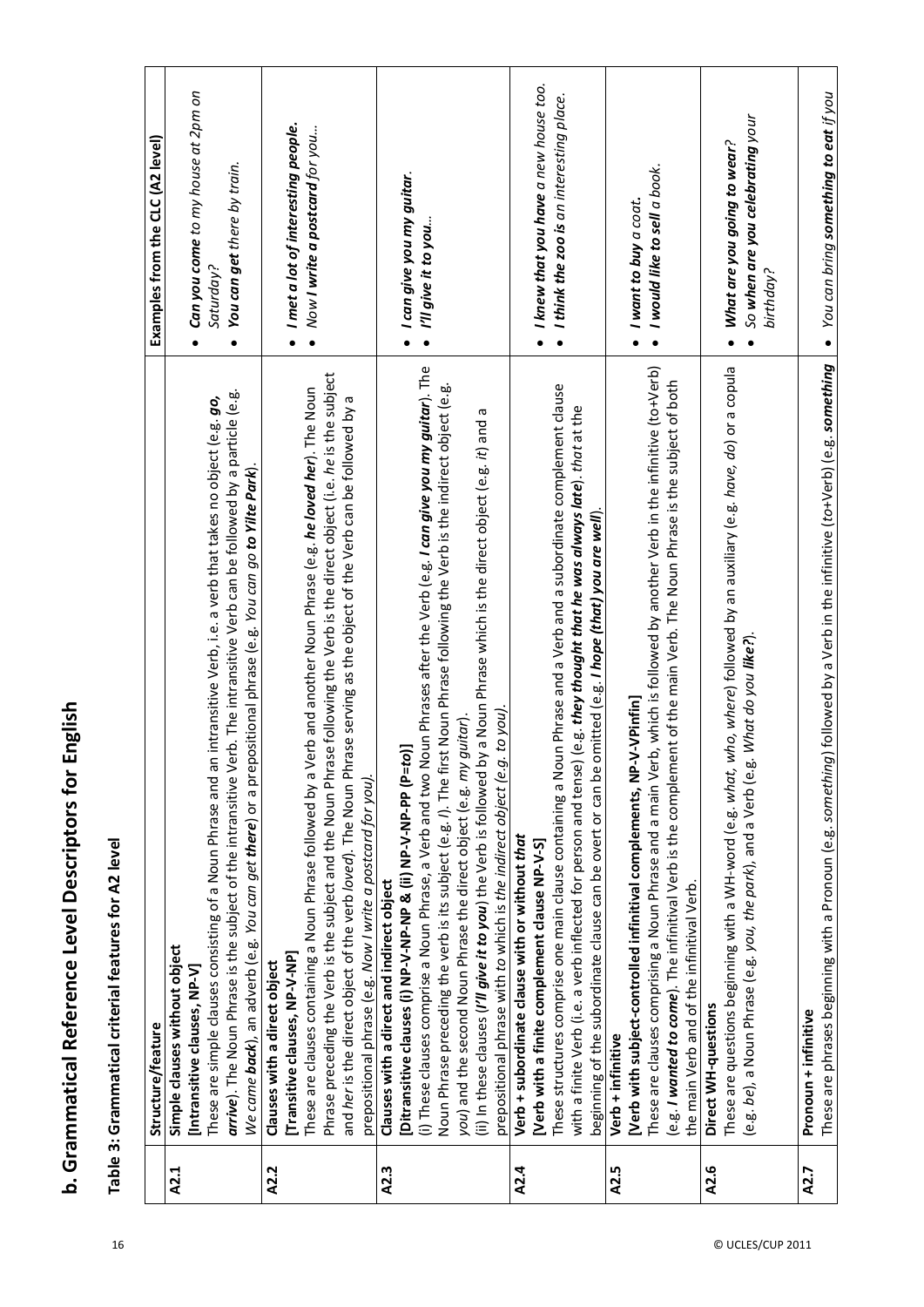|       | to drink).                                                                                                                                                                                                                                                                                                                                      | I'm going to a farm this weekend and<br>there's nothing to do.<br>want to. |
|-------|-------------------------------------------------------------------------------------------------------------------------------------------------------------------------------------------------------------------------------------------------------------------------------------------------------------------------------------------------|----------------------------------------------------------------------------|
| A2.8  | Past Participle ending in -ed (e.g. the boy deprived of his ice<br>These are phrases comprising a Noun Phrase followed by a<br>Noun + descriptive phrase introduced by past participle<br>[Postnominal modification with -ed]<br>cream).                                                                                                        | There are beautiful paintings painted<br>by famous Iranian painters        |
| A2.9  | These are complex phrases containing a Noun Phrase (e.g. the beginning) followed by an -of genitive phrase (e.g. of the<br>end), which contains another $-$ of genitive phrase (e.g. the beginning o <b>f the end of civilization</b> ).<br>[An [of [of]] double embedding of postnominal genitives]<br>Double embedded genitive with (of (of)) | $\bullet$ like the colours of the back of the<br>mobile phone              |
| A2.10 | The modal verbs <i>moy, can</i> and <i>might</i> are used to denote Possibility (e.g. <i>It may rain this ofternoon</i> ).<br>Modals MAY, CAN and MIGHT in the Possibility (epistemic) sense                                                                                                                                                    | the paint might make our t-shirts<br>Then we may go sightseeing.<br>dirty. |
| A2.11 | The modal verb must is used to denote Obligation (e.g. You must not drive so fast).<br>Modal MUST in the Obligation (deontic) sense                                                                                                                                                                                                             | We must be there at 7 o'clock in the<br>morning.                           |
| A2.12 | The modal verb should is used to denote Advice (e.g. You should see a doctor).<br>Modal SHOULD in the Advice (deontic) sense                                                                                                                                                                                                                    | You should wear old clothes because we<br>will get dirty.                  |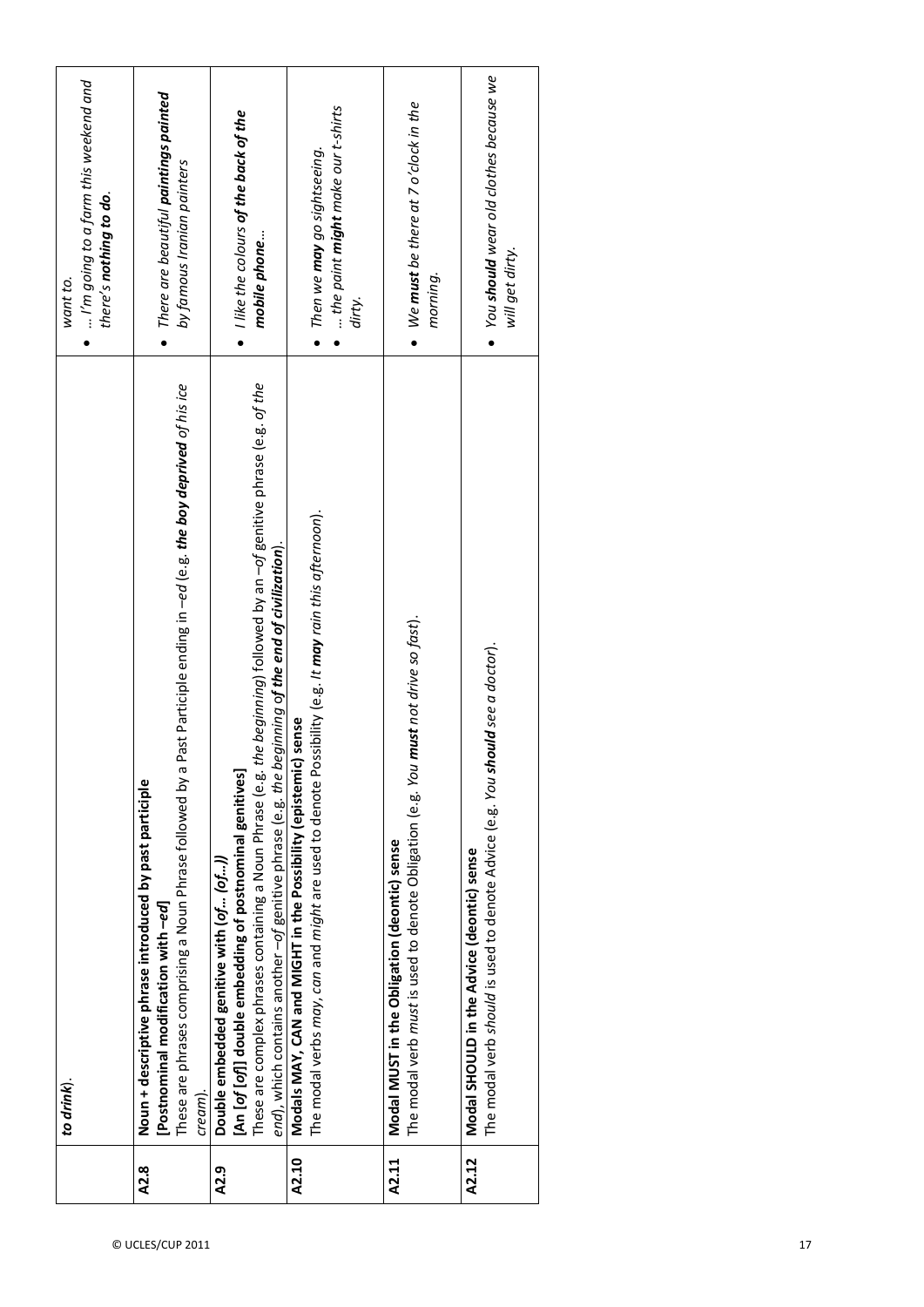|             | Structure/feature                                                                                                              | Examples from the CLC (B1 level)         |
|-------------|--------------------------------------------------------------------------------------------------------------------------------|------------------------------------------|
|             |                                                                                                                                |                                          |
| <b>B1.1</b> | [Verbs with object-controlled infinitival complements NP-V-NP-VPinfin]<br>Verb + object + infinitive                           | • I called my assistant and ordered him  |
|             | These are complex clauses comprising a main clause with a Verb followed by a Noun Phrase and a complement clause               | to gather my men to the hall.            |
|             | with an infinitival Verb (to+Verb) with or without to (e.g. I helped her (to) bake the cake). The Noun Phrase her is the       |                                          |
|             | direct object of the main verb and the logical subject of the infinitival Verb.                                                |                                          |
| <b>B1.2</b> | Verb + object + Verb ending in -ing                                                                                            |                                          |
|             | [Verbs with object-controlled -ing complements NP-V-NP-VPing]                                                                  | Maria saw him taking a taxi.             |
|             | These are clauses beginning with a Noun Phrase and a Verb followed by another Noun Phrase and a Verb ending in -ing            |                                          |
|             | (e.g. I caught him stealing). The Noun Phrase him is the direct object of the main Verb and the logical subject of the Verb    |                                          |
|             | ending in -ing.                                                                                                                |                                          |
| <b>B1.3</b> | $\mathbf{c}$<br>Noun + descriptive phrase introduced by present participl                                                      | As I was desperate I put an<br>$\bullet$ |
|             | [Postnominal modification with -ing]                                                                                           | advertisement in the newspaper asking    |
|             | a Present Participle ending in -ing (e.g. the boy walking down<br>These are phrases consisting of a Noun Phrase followed by    | if someone had it, but no one answered   |
|             | the road).                                                                                                                     | èg.                                      |
|             |                                                                                                                                |                                          |
| <b>B1.4</b> | It + Verb + subordinate clause with or without that                                                                            |                                          |
|             | [It Extraposition with finite clauses]                                                                                         | It's true that I don't need a ring to    |
|             | These are complex clauses containing one main clause beginning with It and a Verb Phrase, followed by a subordinate            | make me remember you.                    |
|             | complement clause starting with that and containing a finite Verb (i.e. a verb that is inflected for person or tense) (e.g. It |                                          |
|             | doesn't matter that she is not here). The use of that is optional (e.g. It is a pity (that) they cannot come).                 |                                          |
| <b>B1.5</b> | without that<br>Verb + Prepositional Phrase + subordinate clause with or                                                       |                                          |
|             | [Verbs with a PP plus finite complement clause, NP-V-PP-S]                                                                     | He said to me he would like to come      |
|             | These are complex clauses beginning with a Noun Phrase followed by a main Verb that takes as complements a                     | back soon.                               |
|             | Prepositional Phrase and a subordinate complement clause starting with that and containing a finite Verb (i.e. a verb that     |                                          |
|             | is inflected for person or tense) (e.g. They admitted to the authorities that they had entered illegally). The Prepositional   |                                          |
|             | Phrase to me is the indirect object of the main Verb admitted and the subordinate clause is the direct object of the Verb.     |                                          |
|             | that at the beginning of the subordinate clause can be overt or can be omitted (e.g. They admitted to the authorities          |                                          |
|             | (that) they had entered illegally)                                                                                             |                                          |
| B1.6        | Relative clauses with whose                                                                                                    |                                          |
|             | [Relative clauses formed on a genitive position]                                                                               | a biography of this famous painter       |
|             | These are relative clauses beginning with whose (i.e. WH-word in the genitive) and are followed by another Noun Phrase         | whose pictures I like so much            |
|             | (e.g. whose pictures).                                                                                                         |                                          |
| <b>B1.7</b> | r object<br>WH-word + Noun Phrase + Verb clauses used as subject or                                                            |                                          |
|             | [Pseudoclefts type (i) WH-NP-VP]                                                                                               | What I absolutely dislike is go          |
|             | e.g. what) followed by a Noun Phrase and a Verb (e.g. what /<br>These are subordinate clauses beginning with a WH-word         | shopping, although I really like new     |
|             | like). The WH-word is the direct object of the Verb in this clause (i.e. what is the object of like). The Pseudocleft type (i) | clothes.                                 |
|             | structure typically appears within another sentence as a subject ( <i>What I like is watching football</i> ) or as an object   | I opened the door and what I saw was     |
|             | (complement) after the Verb be (This is what I like)                                                                           | so amazing.                              |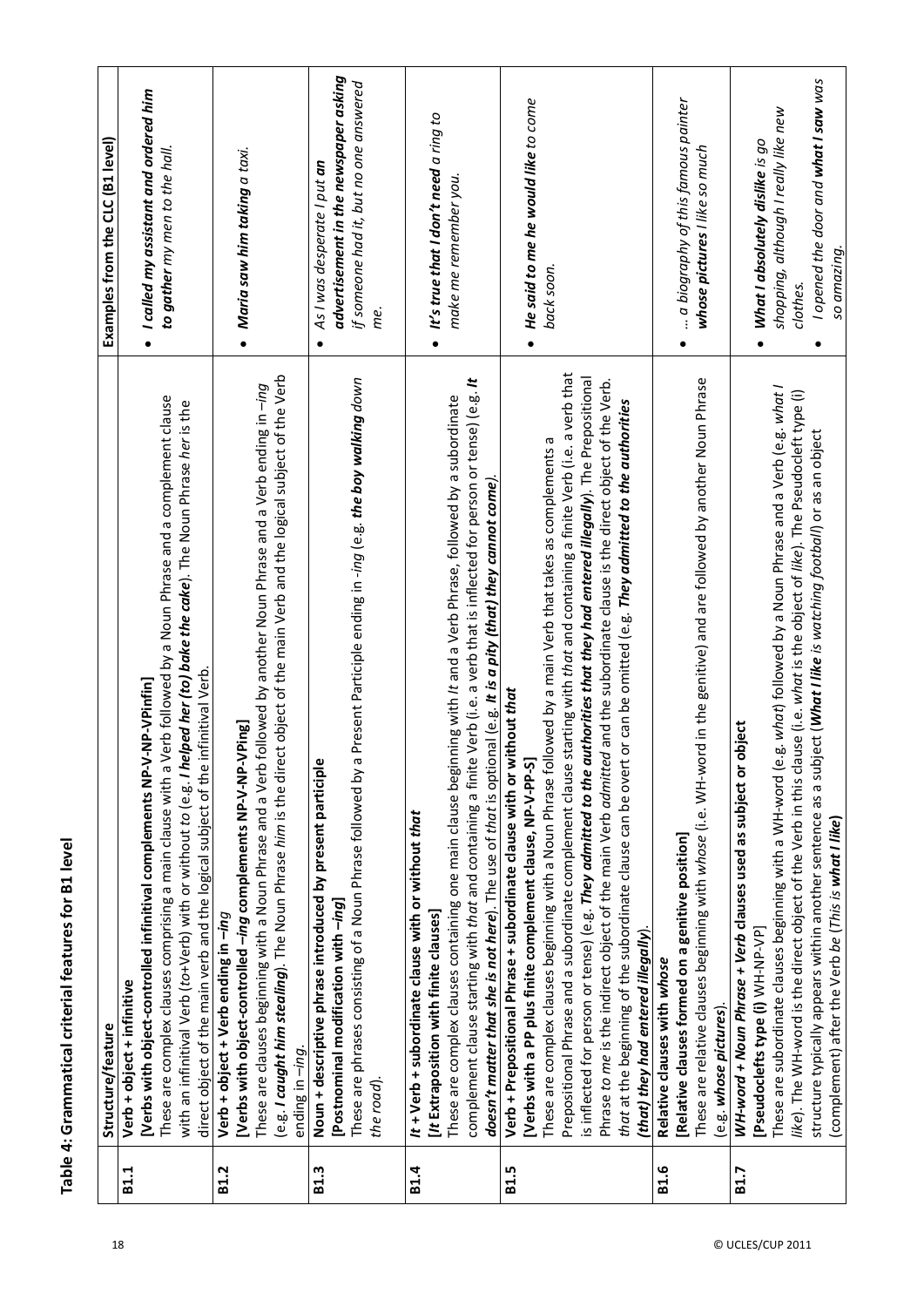| g. what) followed by a Noun Phrase and a finite Verb, i.e. a<br>verb inflected for person and tense (e.g. he asked what he should do).<br>These are subordinate clauses beginning with a WH-word (e.<br>Indirect WH-questions                                                                                                                                                                                                                                                                                                                                                                                                                                                                                       | I don't know how I could have done it.<br>Guess where it is.                                                                                                                                                                                                    |
|---------------------------------------------------------------------------------------------------------------------------------------------------------------------------------------------------------------------------------------------------------------------------------------------------------------------------------------------------------------------------------------------------------------------------------------------------------------------------------------------------------------------------------------------------------------------------------------------------------------------------------------------------------------------------------------------------------------------|-----------------------------------------------------------------------------------------------------------------------------------------------------------------------------------------------------------------------------------------------------------------|
| g. what) followed by a Noun Phrase and an infinitival Verb<br>These are subordinate clauses beginning with a WH-word (e.<br>(to+Verb) (e.g. he explained how to do it).<br>Indirect WH questions with infinitive                                                                                                                                                                                                                                                                                                                                                                                                                                                                                                    | $\bullet$ 1 did not know where to look for it<br>I don't know what to do.<br>anymore.                                                                                                                                                                           |
| ry and an Adverb (e.g. would rather, had better) and are<br>These are complex auxiliaries that consist of a Simple Auxilia<br>followed by a Verb (e.g. I had better improve my game).<br>Complex auxiliaries WOULD RATHER and HAD BETTER                                                                                                                                                                                                                                                                                                                                                                                                                                                                            | holiday with them and then you are bad<br>They won't be very happy if you go on<br>If you don't like to go with them you<br>had better tell them why you don't<br>tempered all the time because you<br>would rather be with your friends.<br>want to come.<br>٠ |
| These are subordinate clauses with verbs ending in -ing (e.g. walking down the road). These subordinate clauses have an<br>adverbial function and can follow the main clause (e.g. he pumped into a lamppost walking down the road).<br>Adverbial subordinate clauses with -ing that follow the clause to which they are attached                                                                                                                                                                                                                                                                                                                                                                                   | He was sitting there, <b>drinking</b> a coffee<br>and <b>writing</b> something.                                                                                                                                                                                 |
| John is supposed) and a subordinate clause with an infinitival<br>the Subject-to-Subject Raising constructions, the subject of<br>ng with a Noun Phrase and followed by the Verb seem (e.g.<br>the main Verb is also the logical subject of the infinitival Verb and it has moved out of its subject position within the<br>subordinate clause to become the subject of the main clause (hence 'Subject-to-Subject Raising').<br>These are complex clauses containing a main clause beginnin<br>Verb (to+Verb) (e.g. John seems/is supposed to be good). In<br>John seems) or the Verb be and the Adjective supposed (e.g.<br>[Subject-to-Subject Raising, NP-V-VPinfin]<br>seem, supposed (adjective) + infinitive | was supposed to go to the English class.<br>teacher, but I have a bad feeling about<br>Monika seems to be good, intelligent<br>"Yamaha-Concert" at the same time I<br>It looks like I have a rehearsal for the<br>Paula.                                        |
| These are complex clauses containing a main clause beginning with a Noun Phrase and the Verbs expect, like or wont (e.g.<br>subordinate infinitival clause, and it has moved out of its position as the subject to become the direct object of the main<br>clause with an infinitival Verb (to+Verb) (e.g. John expects<br>object of the main Verb and the logical subject of the<br>John expects), followed by a Noun Phrase and a subordinate<br>her to come to the party). The Noun Phrase her is the direct<br>[Subject-to-Object Raising, NP-V-NP-VPinfin]<br>clause (hence 'Subject-to-Object Raising').<br>expect, like, want + object + infinitive                                                          | I am doing fine, I expected it to be more<br>everybody and I am looking forward to<br>Sara told me she would come, but I<br>didn't expect her to come so early.<br>Finally I want you to say hi [to]<br>difficult, but it is not so hard.<br>seeing you.        |
|                                                                                                                                                                                                                                                                                                                                                                                                                                                                                                                                                                                                                                                                                                                     |                                                                                                                                                                                                                                                                 |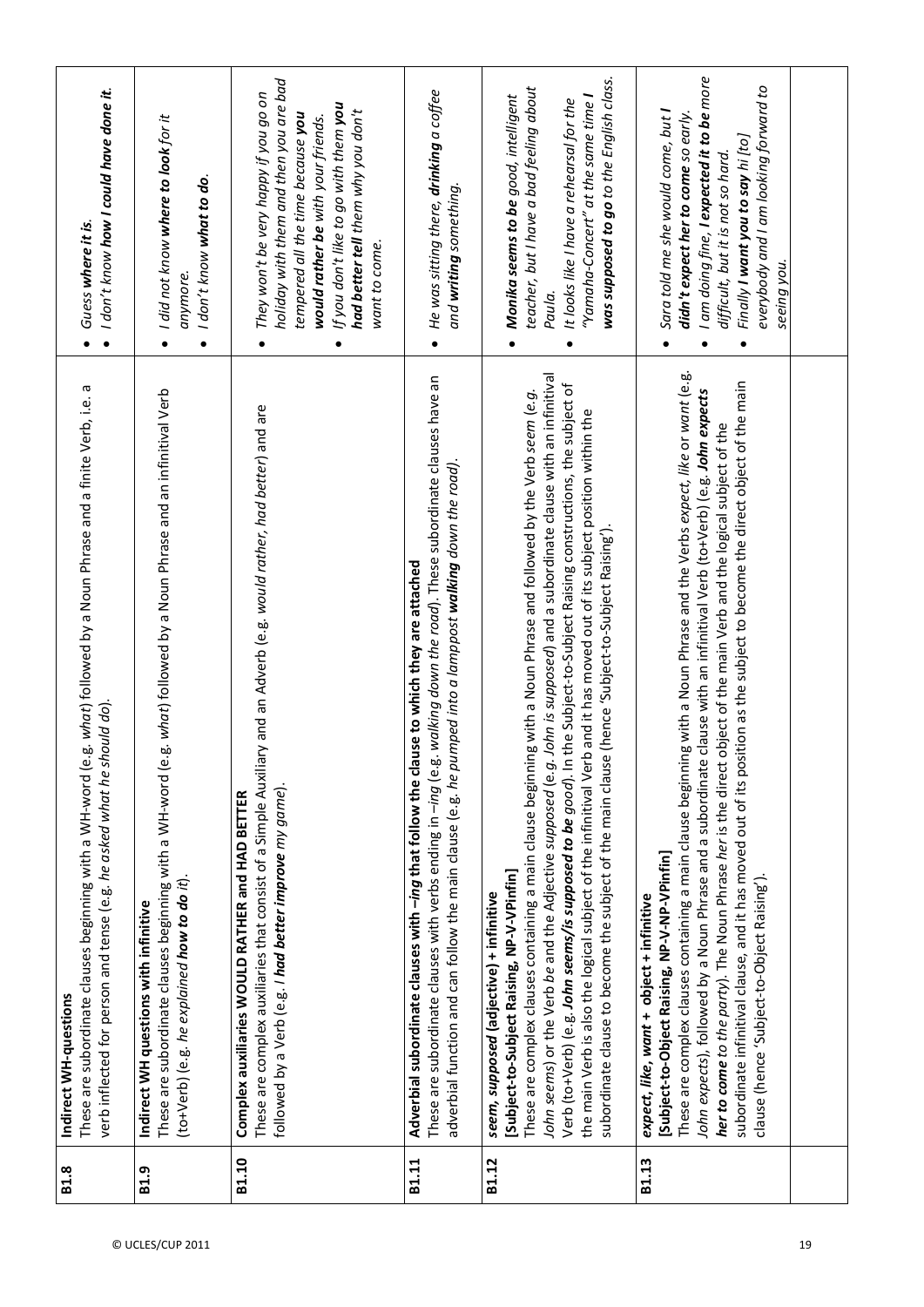| B1.14 | an infinitival Verb (to+Verb) (e.g. The book is easy to read). In<br>is the logical object of the subordinate infinitival clause, which<br>the logical object of reading and this whole event (reading the book) is claimed to be easy, not necessarily the book itself<br>has moved from the object position (e.g. to read the book) to the position of the subject of the main clause. The book is<br>These are complex clauses comprising a main clause beginning with a Noun Phrase, the Verb be and the adjective easy<br>(e.g. the book could be easy to read but hard to carry). The raised Noun Phrase in Tough Movement constructions can<br>occupy other non-subject positions in the subordinate clause e.g. The student is easy to study with<br>(e.g. the book is easy) followed by a subordinate clause with<br>Tough Movement structures the subject of the main clause<br>[Tough Movement with the adjective easy]<br>easy + infinitive | The problem you have is not very easy<br>The train station is easy to find.<br>to solve.                                                                                                                              |
|-------|---------------------------------------------------------------------------------------------------------------------------------------------------------------------------------------------------------------------------------------------------------------------------------------------------------------------------------------------------------------------------------------------------------------------------------------------------------------------------------------------------------------------------------------------------------------------------------------------------------------------------------------------------------------------------------------------------------------------------------------------------------------------------------------------------------------------------------------------------------------------------------------------------------------------------------------------------------|-----------------------------------------------------------------------------------------------------------------------------------------------------------------------------------------------------------------------|
| B1.15 | These are complex phrases containing a Noun Phrase (e.g. the beginning) followed by an $-$ of genitive phrase which<br>contains an -s genitive (possessive) phrase (e.g. the beginning of the professor's book).<br>(An [of [-s]] double embedding of an -s genitive within an of genitive)<br>Double embedded genitive with $[of[-s/]$                                                                                                                                                                                                                                                                                                                                                                                                                                                                                                                                                                                                                 | famous British secret service agent.<br>$\bullet$ 1 am a big fan <b>of the world's</b> most                                                                                                                           |
| B1.16 | The modal verb MAY is used to denote Permission.<br>Modal MAY in the Permission (deontic) sense                                                                                                                                                                                                                                                                                                                                                                                                                                                                                                                                                                                                                                                                                                                                                                                                                                                         | • May I borrow your bicycle for this<br>weekend?                                                                                                                                                                      |
| B1.17 | The modal verb must is used to denote logical or physical Necessity.<br>Modal MUST in the Necessity (epistemic) sense                                                                                                                                                                                                                                                                                                                                                                                                                                                                                                                                                                                                                                                                                                                                                                                                                                   | $\bullet~$ This movie <b>must</b> be great. My sister told<br>[saw] the film so I think it's really good.<br>He is having a great time and <b>must</b> be<br>me that she was amazed [when] she<br>really happy there. |
| B1.18 | The modal verb should is used to denote Probability.<br>Modal SHOULD in the Probability (epistemic) sense                                                                                                                                                                                                                                                                                                                                                                                                                                                                                                                                                                                                                                                                                                                                                                                                                                               | $\bullet$ I have invite[d] all his friends, [so] we<br>should be 28 people.                                                                                                                                           |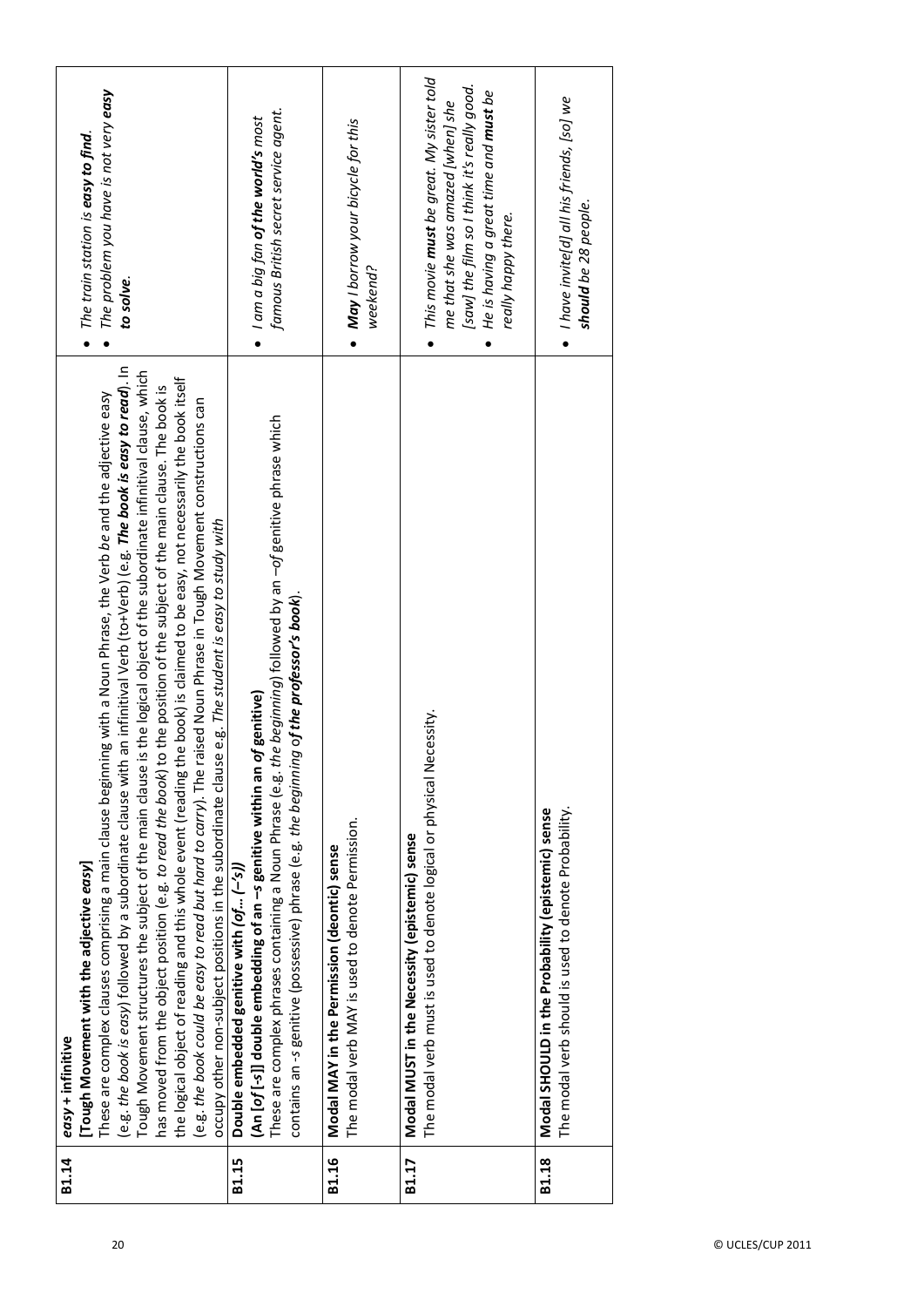|                   | Structure/feature                                                                                                                     | Examples from the CLC (B2 level)                      |
|-------------------|---------------------------------------------------------------------------------------------------------------------------------------|-------------------------------------------------------|
| B <sub>2.1</sub>  | Adverbial subordinate clauses with -ing that precede the clause to which they are attached                                            |                                                       |
|                   | These are subordinate clauses with verbs ending in -ing (e.g. walking down the road). These subordinate clauses                       | Talking about spare time, I think we<br>$\bullet$     |
|                   | precede the main clause and act like adverbs modifying the main clause (e.g. Walking down the road, he pumped into                    | could go to the Art Museum                            |
|                   | a lamppost)                                                                                                                           |                                                       |
| <b>B2.2</b>       | $1t +$ Verb + infinitive                                                                                                              |                                                       |
|                   | [It Extraposition with infinitival phrases]                                                                                           | it would be helpful to work in your                   |
|                   | These are complex clauses containing one main clause beginning with It and a Verb, followed by a subordinate                          | group as well.                                        |
|                   | complement clause with a Verb in the infinitive (to+Verb) (e.g. It is likely to rain tomorrow).                                       |                                                       |
| B2.3              | WH-word + Verb Phrase clauses used as subject or object                                                                               |                                                       |
|                   | [Pseudo-cleft type (ii) WH-VP]                                                                                                        | • What attracted me the most was the                  |
|                   | These are subordinate clauses beginning with a WH-word (e.g. whot) followed by a Verb and often a Noun Phrase (e.g.                   | possibility of meeting people of the                  |
|                   | what interests me). The WH-word is the subject of the Verb in this clause (i.e. what is the subject of interest). The                 | same interests.                                       |
|                   | Pseudocleft type (ii) structure typically appears within another sentence as a subject ( <i>What interests me is politics</i> ) or    | But what came after was what really                   |
|                   | as an object (complement) (I know what interests me).                                                                                 | changed my summer!                                    |
| B <sub>2.4</sub>  | Verb + object + subordinate clause with or without that                                                                               |                                                       |
|                   | [Verbs with an NP plus finite complement clause, NP-V-NP-S]                                                                           | I told him I loved his songs<br>$\bullet$             |
|                   | These are complex clauses comprising one main clause beginning with a Noun Phrase and a Verb followed by a Noun                       | She told me that she had worked for                   |
|                   | Phrase and a subordinate complement clause (e.g. he told me that the audience was leaving). The subordinate                           | summer camp for children                              |
|                   | complement clause can be optionally introduced by that.                                                                               |                                                       |
| B <sub>2.5</sub>  | Verb + object + adjective                                                                                                             |                                                       |
|                   | [Secondary predications, NP-V-NP-AdjP]                                                                                                | But if you don't want to take any risks,<br>$\bullet$ |
|                   | These are clauses comprising a Noun and a Verb, which is followed by a Noun Phrase and an Adjective (e.g. he painted                  | just go and paint the houses yellow                   |
|                   | the car red). The Noun Phrase following the Verb is the direct object (the car) and the adjective (red) complements                   | and blue                                              |
|                   | that object. In Secondary Predication constructions, the direct object of the verb (the car) also contracts a secondary               |                                                       |
|                   | relation with the following predicate (is or becomes red).                                                                            |                                                       |
| B <sub>2</sub> .6 | the verbs <i>appear, cease, fail, happen, prove, turn out,</i> and the adjectives <i>certain, likely, sure, unlikely +</i> infinitive |                                                       |
|                   | [Subject-to-Subject Raising, NP-V-VPinfin]                                                                                            | To my regret, the evening totally                     |
|                   | These are complex clauses containing a main clause beginning with a Noun Phrase and followed by the Verbs appear,                     | failed to live up to my expectations.                 |
|                   | cease, fail, happen, prove, turn out (e.g. The noise ceased) or the Verb be and the Adjectives certain, likely, sure,                 |                                                       |
|                   | unlikely (e.g. John is likely) and a subordinate clause with an infinitival verb (to+Verb) (e.g. The noise ceased to get on           |                                                       |
|                   | his nerves). In the Subject-to-Subject Raising constructions, the subject of the main Verb is also the logical subject of             |                                                       |
|                   | the infinitival Verb and it has moved out of its subject position within the subordinate clause to become the subject of              |                                                       |
|                   | the main clause ('Subject-to-Subject Raising')                                                                                        |                                                       |
|                   |                                                                                                                                       |                                                       |
|                   |                                                                                                                                       |                                                       |
|                   |                                                                                                                                       |                                                       |
|                   |                                                                                                                                       |                                                       |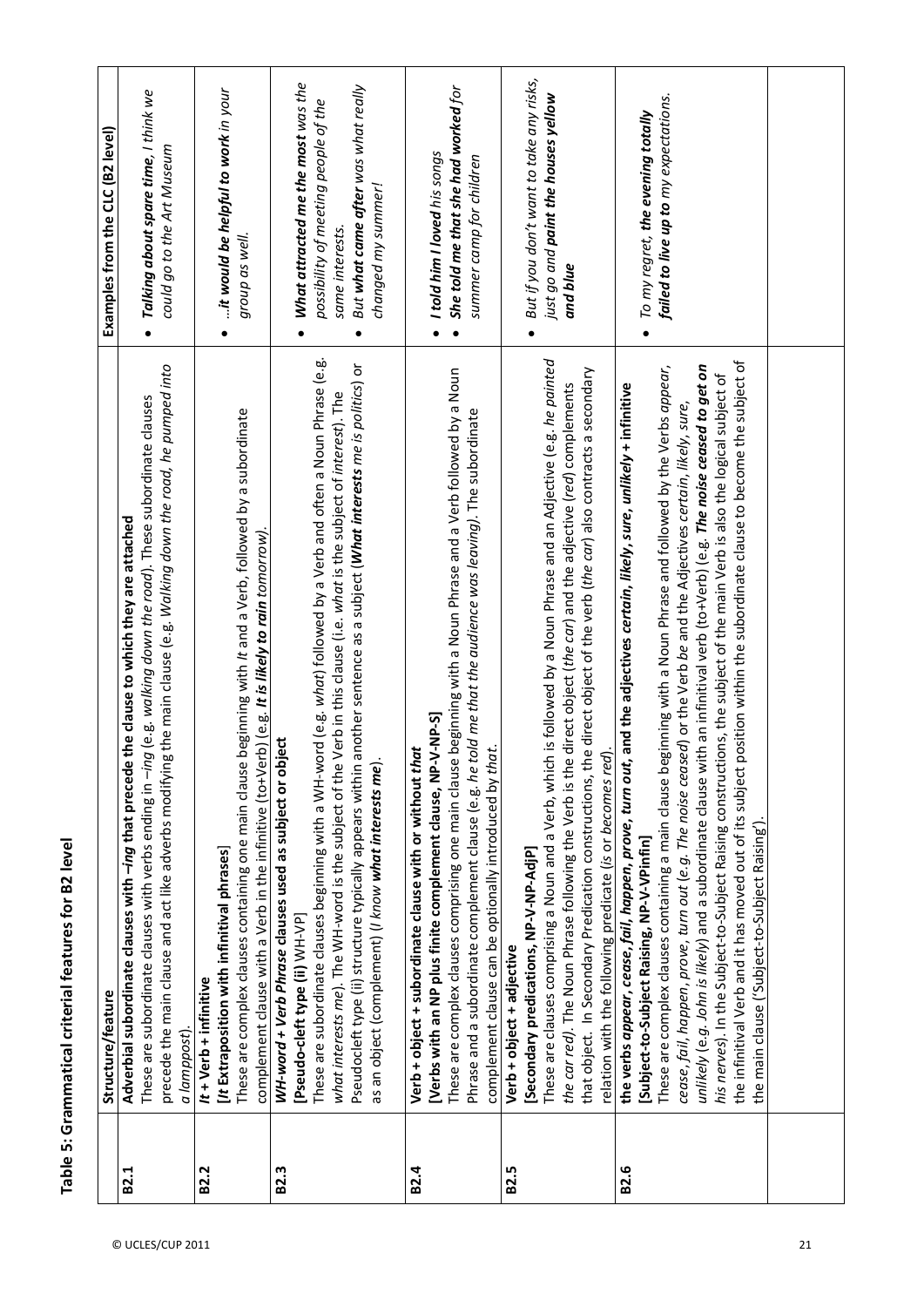| B2.7              | would prefer my accommodation to be in log cabins). The Noun Phrase my accommodation is the direct object of the<br>These are complex clauses containing a main clause beginning with a Noun Phrase and the Verbs <i>imagine or prefer</i><br>(e.g. / would prefer), followed by a Noun Phrase and a subordinate clause with an infinitival Verb (to+Verb) (e.g. /<br>main Verb and the logical subject of the subordinate infinitival clause, and it has moved out of its position as the<br>subject of the subordinate clause to become the direct object of the main clause ('Subject-to-Object Raising').<br>[Subject-to-Object Raising, NP-V-NP-VPinfin]<br>imagine, prefer + object + infinitive                                                                                                                                                                                                                                       | I would prefer my accommodation to<br>be in log cabins, because I am allergic<br>had never imagined myself to have<br>to some insects that might go in the<br>You were so kind and friendly that I<br><b>visited</b> far foreign country, Alaska.<br>tent. |
|-------------------|----------------------------------------------------------------------------------------------------------------------------------------------------------------------------------------------------------------------------------------------------------------------------------------------------------------------------------------------------------------------------------------------------------------------------------------------------------------------------------------------------------------------------------------------------------------------------------------------------------------------------------------------------------------------------------------------------------------------------------------------------------------------------------------------------------------------------------------------------------------------------------------------------------------------------------------------|------------------------------------------------------------------------------------------------------------------------------------------------------------------------------------------------------------------------------------------------------------|
| B <sub>2</sub> .8 | 'Subject-to-Subject Raising'). It is then further promoted to subject position in the main clause by the operation of the<br>hese are complex clauses containing a main clause beginning with a Noun Phrase and the Verbs expect, know, oblige<br>Noun Phrase Smoking is the subject of the subordinate clause<br>that has been raised into the higher object position (e.g. smoking as in We know smoking to cause cancer) (hence<br>or think in the passive form (e.g. Smoking is known), followed by a subordinate clause with an infinitival Verb<br>e voice) + infinitive<br>the verbs <i>expected, known, obliged, thought</i> (in Passiv<br>[Subject-to-Object Raising plus Passive, NP-V-VPinfin]<br>(to+Verb) (e.g. Smoking is known to cause cancer). The<br>Passive                                                                                                                                                               | Your theatre is known to present excell<br>avoiding the pollution we are obliged to<br>So zoos could be the only place where<br>people could spend their time<br>live with every day.<br>spectacles.                                                       |
| B2.9              | by a subordinate infinitival clause (e.g. Apples are good to eat).<br>clause is the logical object of the subordinate infinitival clause,<br>which has moved from the object position (e.g. to eat apples) to the position of the subject of the main clause. Apples<br>beginning with a Noun Phrase, the Verb be and the adjectives<br>is the logical object of eating and this whole event (eating apples) is claimed to be good, not necessarily the apples<br>themselves. The raised Noun Phrase in Tough Movement constructions can occupy other non-subject positions in the<br>[Tough Movement constructions with the adjectives difficult, good, hard]<br>subordinate clause e.g. The student is easy to study with<br>In Tough Movement structures the subject of the main<br>difficult, good or hard (e.g. Apples are good) followed l<br>These are complex clauses comprising a main clause<br>difficult, good, hard + infinitive | situated near the metro station and is<br>The first Restaurant is "Mexico", it is<br>The grammar and vocabulary are a<br>not very difficult to find<br>bit hard to learn.                                                                                  |
| B2.10             | These are complex phrases containing a Noun Phrase (e.g. war) preceded by an -s genitive (possessive) phrase which<br>an-s genitive)<br>contains an -of genitive phrase (e.g. the king of England's war)<br>(An [[of] -s] double embedding of an of genitive within<br>Double embedded genitive with ((of) -'s)                                                                                                                                                                                                                                                                                                                                                                                                                                                                                                                                                                                                                              | After that I went to a friend of mine's<br>house where I spent one week.                                                                                                                                                                                   |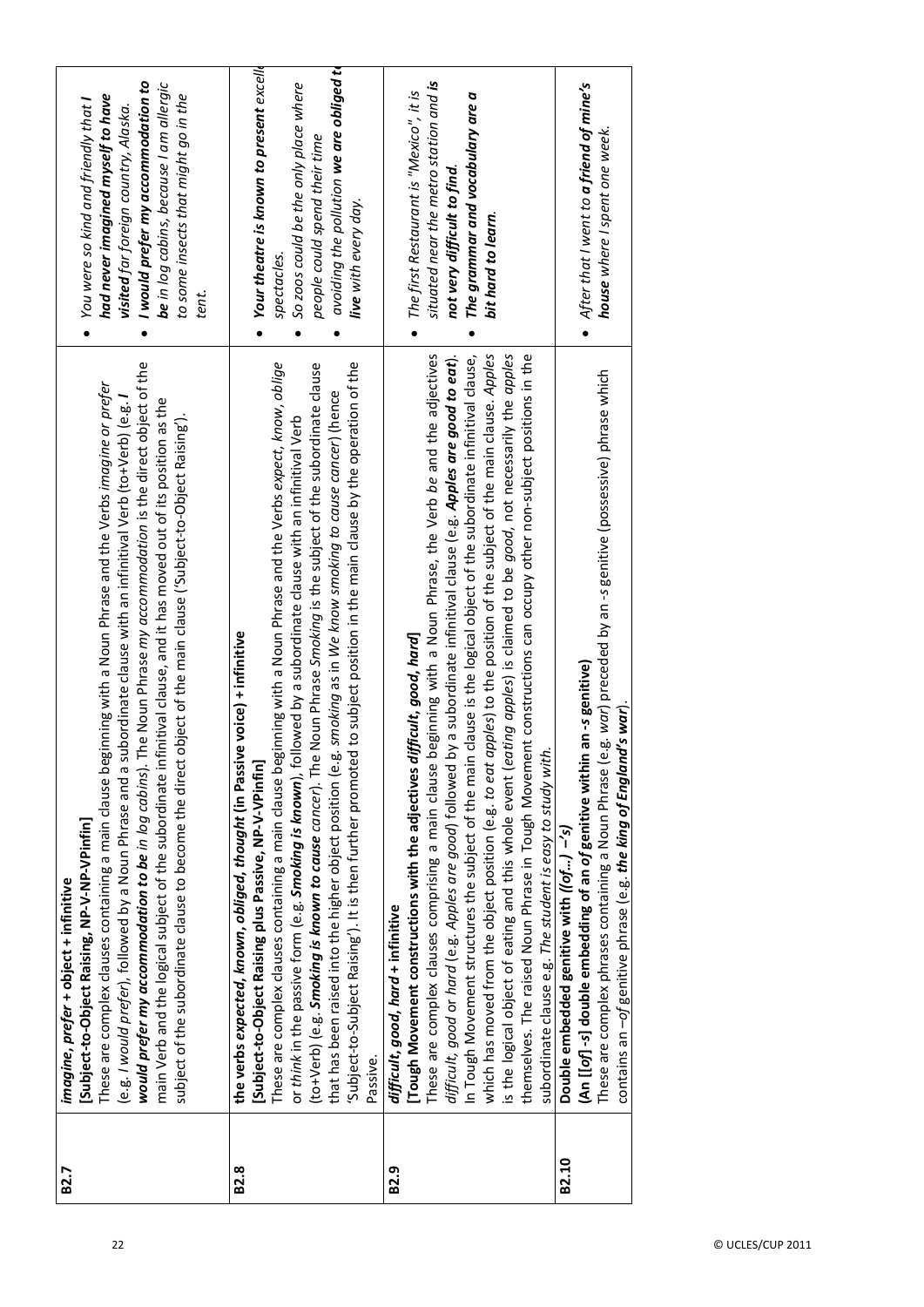|                | Structure/feature                                                                                                                                                                                                                                                                                                                                                                                                                                                                                                                                                                                                                                                                                                                                                                                                                                       | Examples from the CLC (C1 level)                                                                                                                                                                    |
|----------------|---------------------------------------------------------------------------------------------------------------------------------------------------------------------------------------------------------------------------------------------------------------------------------------------------------------------------------------------------------------------------------------------------------------------------------------------------------------------------------------------------------------------------------------------------------------------------------------------------------------------------------------------------------------------------------------------------------------------------------------------------------------------------------------------------------------------------------------------------------|-----------------------------------------------------------------------------------------------------------------------------------------------------------------------------------------------------|
| $\frac{1}{1}$  | logical subject of the infinitival Verb and it has moved out of its position as a subject of the subordinate clause to become<br>These are complex clauses containing a main clause beginning with a Noun Phrase and the Verb chance (e.g. I chance),<br>followed by a subordinate clause with an infinitival Verb (to+Verb) (e.g. <i>I chanced to know about your Competition from</i><br>an international magazine). In the Subject-to-Subject Raising constructions, the subject of the main Verb is also the<br>the subject of the main clause (hence 'Subject-to-Subject Raising')<br>[Subject-to-Subject Raising, NP-V-VPinfin]<br>the verb chance + infinitive                                                                                                                                                                                   | Dear Sirs, I chanced to know about your<br>Competition from an international<br>magazine.                                                                                                           |
| C1.2           | take followed by a Noun Phrase and a subordinate clause with an infinitival Verb (to+Verb) (e.g. I find this to be more<br>These are complex clauses containing a main clause beginning with a Noun Phrase and the Verbs believe, find, suppose or<br>interesting than the walking route to Lake Hawksmere). The Noun Phrase this is the direct object of the main Verb find<br>and the logical subject of the subordinate infinitival clause, and it has moved out of its position as the subject of the<br>n clause ('Subject-to-Object Raising').<br>subordinate clause to become the direct object of the main<br>believe, find, suppose, take + object + infinitive<br>[Subject-to-Object Raising, NP-V-NP-VPinfin]                                                                                                                                | the walking route to Lake Hawksmere.<br>I find this to be more interesting than<br>satisfying as it does fulfill most of the<br>Overall I found this to be pretty<br>students' wishes.<br>$\bullet$ |
| C1.3           | Verb (to+Verb) (e.g. <b>The <i>children stories were felt to be the best idea for kids</i>). The Noun Phrase <i>The children stories</i> is</b><br>the subject of the subordinate clause that has been raised into the higher object position (e.g. We felt the children stories<br>These are complex clauses containing a main clause beginning with a Noun Phrase and the Verbs assumed, discovered,<br>felt or found in the passive form, (e.g. The children stories were felt), followed by a subordinate clause with an infinitival<br>is then further promoted to subject position in the main clause<br>assumed, discovered, felt, found, proved (in Passive voice) + infinitive<br>were the best idea for kids) ('Subject-to-Object Raising'). It<br>[Subject-to-Object Raising plus Passive, NP-V-VPinfin]<br>by the operation of the Passive. | The children stories were felt to be the<br>best idea for kids, after of course the<br>pony rides.                                                                                                  |
| $\frac{4}{11}$ | g. house) preceded by an -s genitive (possessive) phrase which<br>contains another -s genitive (possessive) phrase (e.g. the bride's family's house).<br>-s genitive)<br>(An [[-s] -s] double embedding of an -s genitive within an<br>These are complex phrases consisting of a Noun Phrase (e.<br>Double embedded genitive with $((-/s) - 's)$                                                                                                                                                                                                                                                                                                                                                                                                                                                                                                        | marriage in the bride's family's house<br>$\bullet$ After spending the first day of their                                                                                                           |
| C1.5           | The modal verb might is used to denote Permission.<br>Modal MIGHT in the Permission (deontic) sense                                                                                                                                                                                                                                                                                                                                                                                                                                                                                                                                                                                                                                                                                                                                                     | $\bullet$ Might I tell you what we discuss?                                                                                                                                                         |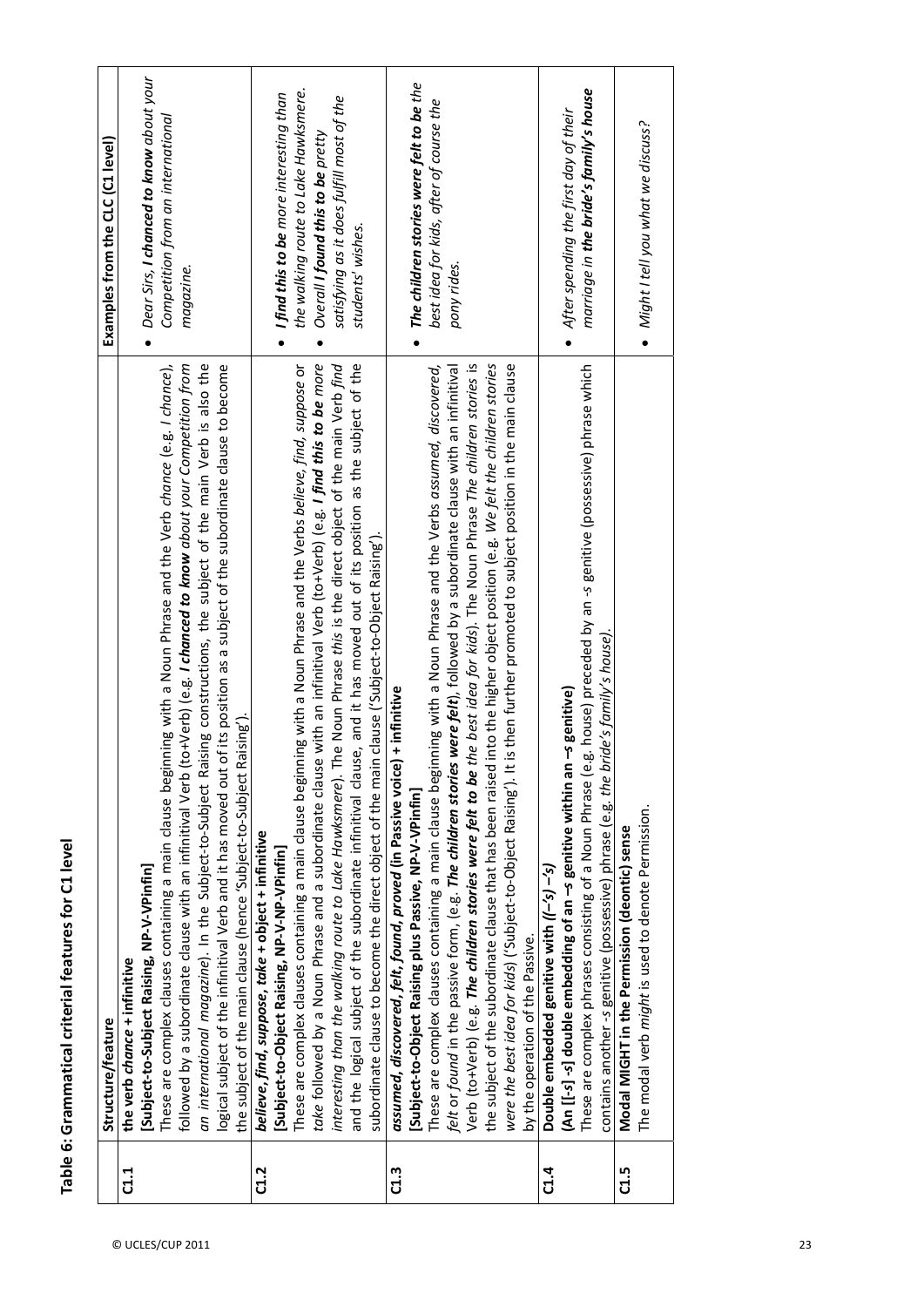|      | Structure/feature                                                                                                                 | Examples from the CLC (C2 level)           |
|------|-----------------------------------------------------------------------------------------------------------------------------------|--------------------------------------------|
| C2.1 | declare, presume, remember + object + infinitive                                                                                  |                                            |
|      | [Subject-to-Object Raising, NP-V-NP-VPinfin]                                                                                      | They declare some products to be the       |
|      | These are complex clauses containing a main clause beginning with a Noun Phrase and the Verbs declare, presume or                 | hits of the season, thus creating fashion, |
|      | remember followed by a Noun Phrase and a subordinate clause with an infinitival Verb (to+Verb) (e.g. He presumed work             | and few of us want to be unfashionable     |
|      | to be the way to live.). The Noun Phrase work is the direct object of the main Verb presumed and the logical subject of the       | Plus, I remember my classes to be very     |
|      | subordinate infinitival clause to be, and it has moved out of its position as the subject of the subordinate clause to become     | participative, and dynamic.                |
|      | the direct object of the main clause ('Subject-to-Object Raising').                                                               |                                            |
| C2.2 | the verb presumed (in Passive Voice) + infinitive                                                                                 |                                            |
|      | [Subject-to-Object Raising plus Passive, NP-V-VPinfin]                                                                            | Not only meetings with people are          |
|      | These are complex clauses containing a main clause beginning with a Noun Phrase and the Verb presumed in the passive              | presumed to give new experiences.          |
|      | form, (e.g. Not only meetings with people are presumed), followed by a subordinate clause with an infinitival Verb                |                                            |
|      | (to+Verb) (e.g. Not only <b>meetings with people are presumed to give</b> new experiences). The Noun Phrase meetings is the       |                                            |
|      | subject of the subordinate clause that has been raised into the higher object position (e.g. We presume meetings to be)           |                                            |
|      | ('Subject-to-Object Raising'). It is then further promoted to subject position in the main clause by the operation of the         |                                            |
|      | Passive.                                                                                                                          |                                            |
| C2.3 | tough + infinitive                                                                                                                |                                            |
|      | [Tough Movement constructions with the adjective tough]                                                                           | What she knew would be really tough        |
|      | the Verb be and the Adjective tough (e.g. our team was tough)<br>These are complex clauses beginning with a Noun Phrase,          | to live with was the reason of his death.  |
|      | followed by an infinitival Verb (to+Verb) (e.g. our team was tough to beat). In Tough Movement structures, the subject of         |                                            |
|      | the main clause is the logical object of the subordinate infinitival clause, which has moved from the object position (e.g. to    |                                            |
|      | use. Our team is the logical object of beat and this whole event<br>beat our team) to the position of the subject of the main cla |                                            |
|      | our team itself. The raised Noun Phrase in Tough Movement<br>(beating our team) is claimed to be tough, not necessarily           |                                            |
|      | subordinate clause e.g. What she knew would be really tough<br>constructions can occupy other non-subject positions in the        |                                            |
|      | <b>to live with</b> was the reason of his death                                                                                   |                                            |
|      |                                                                                                                                   |                                            |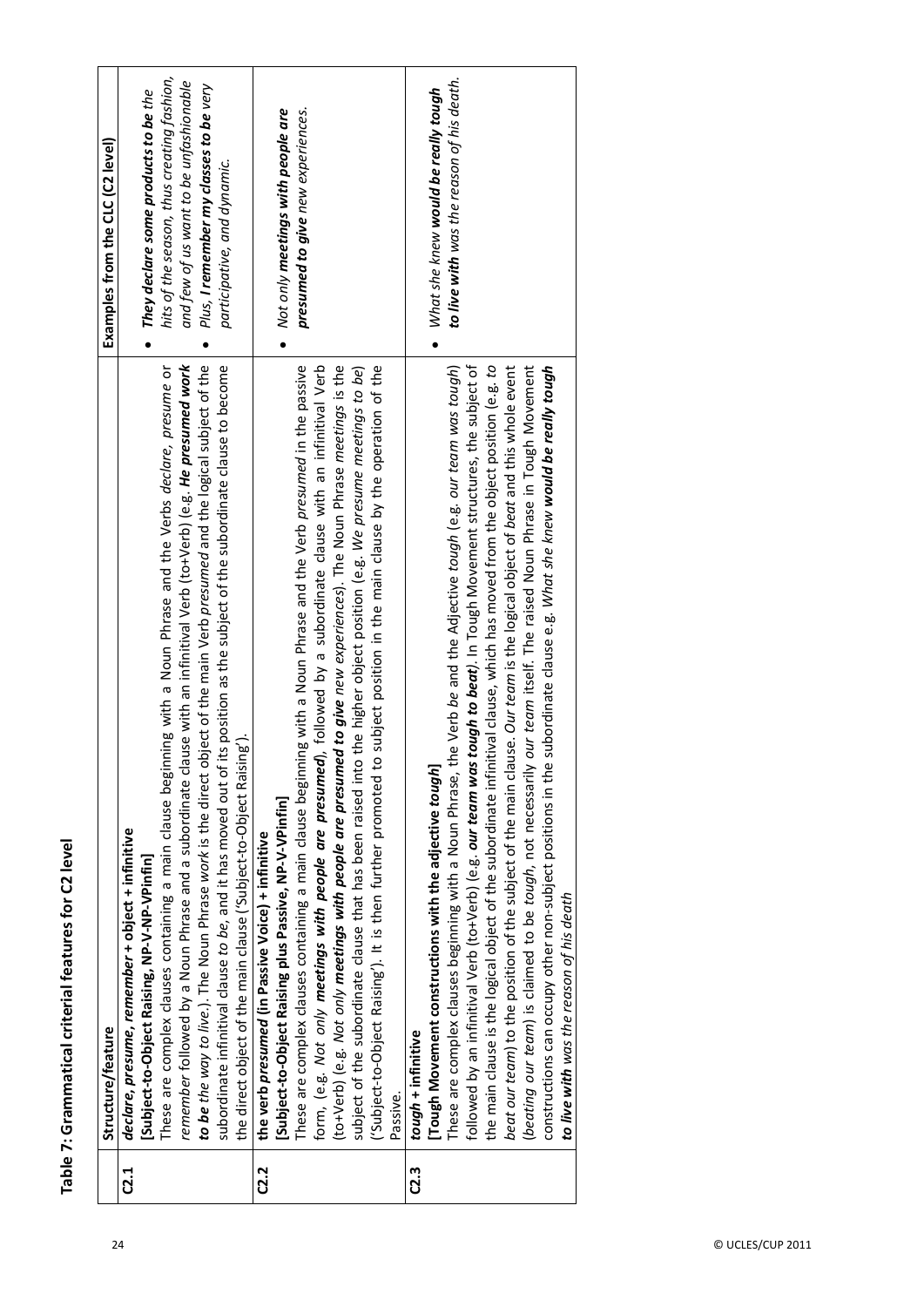c) Examples of error types that significantly improve between adjacent levels **c) Examples of error types that significantly improve between adjacent levels**

Table 8: Error types that improve significantly between A2 to B1 levels **Table 8: Error types that improve significantly between A2 to B1 levels**

Key to four error types tables 8-11: bold = error, (word) = correction, [word] = error has been corrected, [] = unnecessary word removed Key to four error types tables 8-11: bold = error, (word) = correction, [word] = error has been corrected, [ ] = unnecessary word removed

|                    | Error type                                                                            | Examples from the CLC (A2 level)                                                                 |
|--------------------|---------------------------------------------------------------------------------------|--------------------------------------------------------------------------------------------------|
| $\ddot{ }$         | <b>Anaphor Agreement</b>                                                              |                                                                                                  |
|                    | When the anaphor word is correct and the form of the anaphor is valid but wrong in    | It's three years old and <b>he</b> works very well, but I would like a new computer. (it)        |
|                    | the context because it does not agree grammatically with its coordinates, it is an    | I have a lot of [books]. I bought <b>one</b> years ago.(them)                                    |
|                    | Anaphor Agreement error.                                                              |                                                                                                  |
| $\dot{\mathbf{r}}$ | Form of Determiner                                                                    |                                                                                                  |
|                    | When the articles 'a' and 'an' are confused.                                          | a month ago I bought <b>an</b> handheld. (a)                                                     |
|                    |                                                                                       | This is $\bm{a}$ interesting place! (an)                                                         |
| ຕໍ່                | Missing Adjective                                                                     |                                                                                                  |
|                    | When a sentence or construction requires an adjective for completeness and that       | Here're a <b>lot of kinds</b> of animals. (lot of different kinds)                               |
|                    | adjective has been omitted, it is a Missing Adjective error.                          | The weather is fantastic, we [all have] <b>really fun</b> (really good fun)                      |
| 4                  | Missing Adverb                                                                        |                                                                                                  |
|                    | eteness and that<br>When a sentence or construction requires an adverb for compl      | I think we will [] have a good time[.] Hope to see you (see you soon)                            |
|                    | adverb has been omitted, it is a Missing Adverb error.                                | You can <b>get by</b> car. ( get there by)                                                       |
| ம்                 | Missing Conjunction (Link Word)                                                       |                                                                                                  |
|                    | When a sentence or construction requires a conjunction / link word (or words) for     | <b>You</b> [want] this please call me. (If you)                                                  |
|                    | completeness and that word has been omitted, it is a Missing Conjunction error.       | I hope I go by train so I will arrive at 5 o'clock, <b>especially I want</b> to play [] your new |
|                    |                                                                                       | videogame (especially because I want)                                                            |
| ق                  | Missing Quantifier                                                                    |                                                                                                  |
|                    | pleteness and that<br>When a sentence or construction requires a quantifier for comp  | I will <b>buy new</b> trousers and a pair of shoes. (buy some new)                               |
|                    | quantifier has been omitted, it is a Missing Quantifier error.                        |                                                                                                  |
| $\ddot{\sim}$      | Inflection of Quantifier                                                              |                                                                                                  |
|                    | form of the<br>When the learner has created a feasible but non-valid inflected        | I think that we can go for a walk, ride a bike, play football and <b>others</b> sports. (other)  |
|                    | quantifier.                                                                           | l bought a [pair of] trouser[s] and <b>somes</b> [T-shirts]. (some)                              |
| ထံ                 | Replace Quantifier                                                                    |                                                                                                  |
|                    | When a valid quantifier word in the language has been used and it is the correct part | I want to sell <b>many</b> dolls. (a lot of)                                                     |
|                    | of speech but not the correct quantifier, it is a Replace Quantifier error.           | I will move to <b>other</b> city so I want to sell it. (another)                                 |
|                    |                                                                                       |                                                                                                  |
|                    |                                                                                       |                                                                                                  |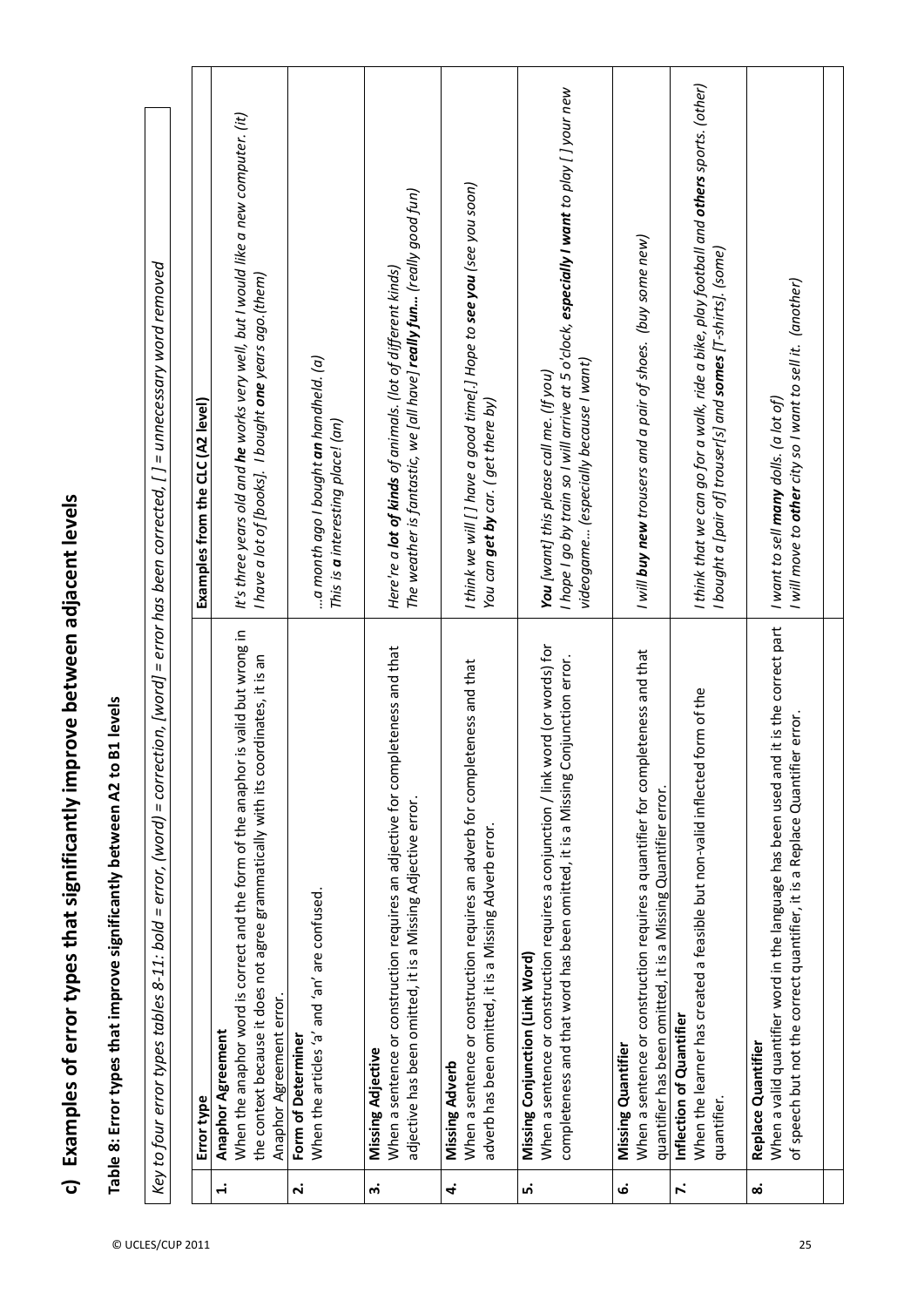| ெ்                 | When an unnecessary extra quantifier has been used in a sentence or construction<br>in such a way that it makes the sentence or construction incorrect, it is an<br>Unnecessary Quantifier error.<br><b>Unnecessary Quantifier</b> | I want to sell this table because I have a new <b>other</b> table!<br>My hobbies are <b>such as</b> singing, dancing and drawing.                                        |
|--------------------|------------------------------------------------------------------------------------------------------------------------------------------------------------------------------------------------------------------------------------|--------------------------------------------------------------------------------------------------------------------------------------------------------------------------|
|                    | Table 9: Error types that improve significantly between B1 to B2 levels                                                                                                                                                            |                                                                                                                                                                          |
|                    | Error type                                                                                                                                                                                                                         | Examples from the CLC (B1 level)                                                                                                                                         |
| $\ddot{ }$         | of, a valid word but<br>Where a conjunction / link word resembles, or includes the stem<br>Derivation of Conjunction (Link Word)                                                                                                   | I didn't do anything, <b>accept</b> [put] a new bed in my bedroom. (except)                                                                                              |
|                    | an incorrect affix, it<br>has been incorrectly derived, usually because it has been given<br>is a Derivation of Conjunction error.                                                                                                 | Now, I'm more attentive <b>in</b> reading letters (when)                                                                                                                 |
| $\dot{\mathbf{r}}$ | Derivation of Determiner                                                                                                                                                                                                           |                                                                                                                                                                          |
|                    | determiner but has<br>incorrect affix, it is a<br>Where a determiner resembles, or includes the stem of, a valid<br>been incorrectly derived, usually because it has been given an i<br>Derivation of Determiner error.            | You asked me about the best place to spend <b>you</b> time (your)<br>I'm really glad, because you want to visit <b>mine</b> country. (my)                                |
| က                  | Form of Determiner                                                                                                                                                                                                                 |                                                                                                                                                                          |
|                    | When the articles 'a' and 'an' are confused.                                                                                                                                                                                       | The film has <b>an</b> happy end (a)<br>Send me <b>a</b> e-mail (an)                                                                                                     |
| 4.                 | Inflection of Determiner                                                                                                                                                                                                           |                                                                                                                                                                          |
|                    | When the learner has created a feasible but non-valid inflected form of the<br>determiner, usually because of a mistaken belief that the determiner must agree in<br>number with the noun which it precedes.                       | It was really interesting to hear about all the different people and theirs<br>[backgrounds]. (their)                                                                    |
| ம்                 | Inflection of Quantifier                                                                                                                                                                                                           |                                                                                                                                                                          |
|                    | When the learner has created a feasible but non-valid inflected form of the<br>quantifier.                                                                                                                                         | I think I will go [to] the park, near the zoo, where <b>severals</b> sports are [played].<br>If you have <b>others</b> questions please contact me! (other)<br>(several) |
| ق                  | Inflection of Verb                                                                                                                                                                                                                 |                                                                                                                                                                          |
|                    | a verb is regular or<br>error is caused by<br>When the learner has made a false assumption about whether<br>irregular and inflected it accordingly. Most commonly, the<br>putting regular inflections on irregular verbs.          | all the walls are white and I've <b>hanged</b> [a] few paintings on them. (hung)<br>After the film we had dinner and we <b>chated</b> about the film (chatted)           |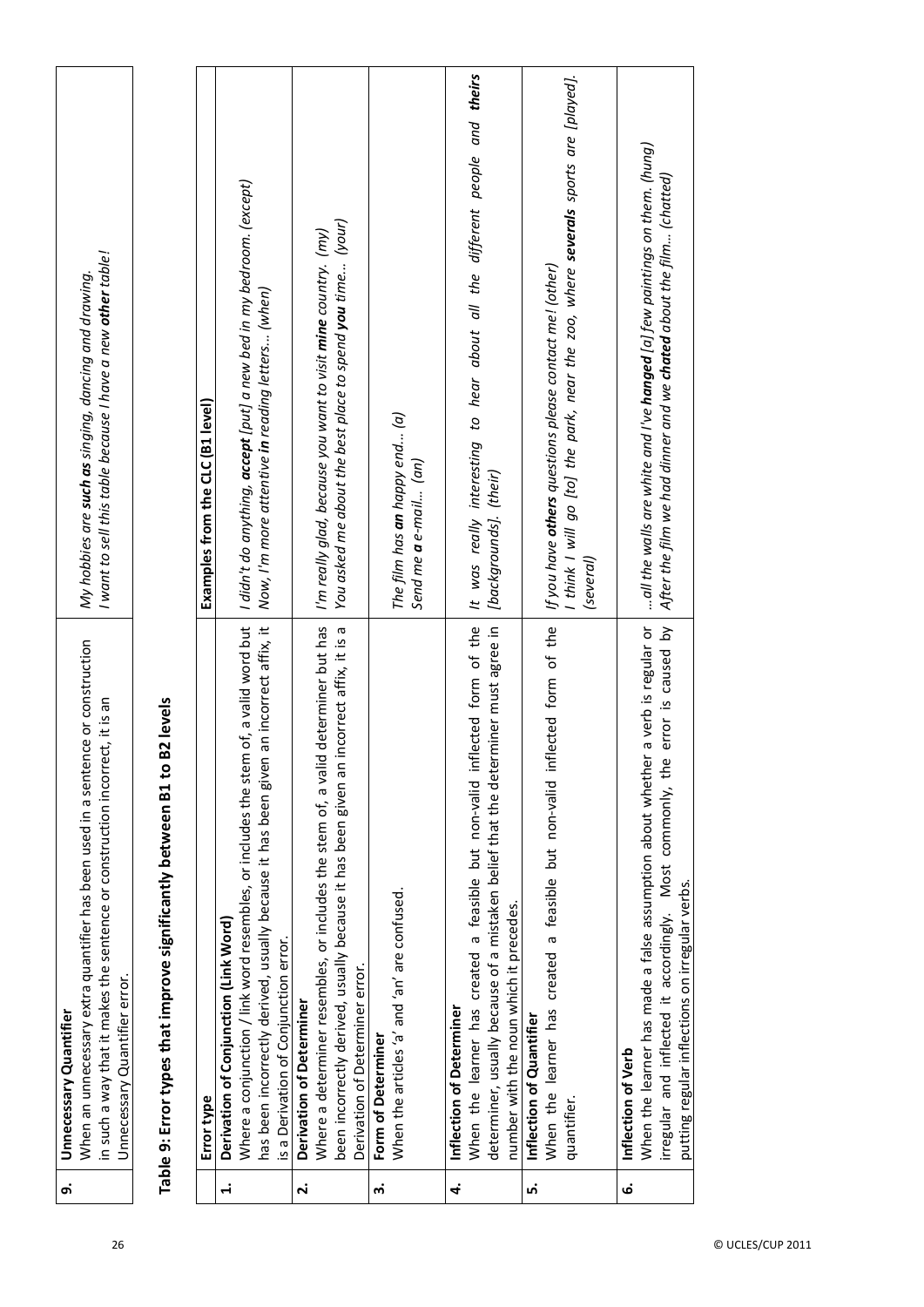Table 10: Error types that improve significantly between B2 to C1 levels **Table 10: Error types that improve significantly between B2 to C1 levels**

|                    | Error type                                                                                 | Examples from the CLC (B2 level)                                                              |
|--------------------|--------------------------------------------------------------------------------------------|-----------------------------------------------------------------------------------------------|
| $\ddot{ }$         | Agreement                                                                                  |                                                                                               |
|                    | ad in the<br>When the word is correct and the form of the word is valid bu                 | I know that <b>this kind</b> of jobs are well paid (these kinds)                              |
|                    | context because it does not agree grammatically with its coordinates, it is an             | you can try the clothes you choose on and be sure that <b>it fits</b> you. (they fit)         |
|                    | Agreement error.                                                                           |                                                                                               |
| $\dot{\mathbf{r}}$ | Noun Agreement                                                                             |                                                                                               |
|                    | When the noun is correct and the form of the noun is valid but wrong in the context        | If you worked with me we would spend a good summer <b>holidays</b> together. (holiday)        |
|                    | it is a Noun<br>because it does not agree grammatically with its coordinates,              | This has been the main reason to ban these <b>kind</b> of places nowadays. (kinds)            |
|                    | Agreement error.                                                                           |                                                                                               |
| ຕໍ່                | Argument Structure                                                                         |                                                                                               |
|                    | Where the structure of a sentence or phrase contravenes rules of both grammar              | But please tell me <b>how is the weather</b> in Scotland at this time. (what is the weather   |
|                    | and word order it is an argument structure error.                                          | like)                                                                                         |
|                    |                                                                                            | Therefore, I think you should <b>pay some money back for me</b> . (pay me some money<br>back) |
|                    |                                                                                            |                                                                                               |
| 4                  | Countability of Determiner                                                                 |                                                                                               |
|                    | When a determiner form is used which is incorrect because of the countability of           | Why do you give <b>those</b> information in an advertis[e]ment? (this)                        |
|                    | the noun to which it refers, it is a Countability of Determiner error.                     | just to find that perfect tin of beans or a toothpaste. (some)                                |
|                    |                                                                                            |                                                                                               |
| ம்                 | Derivation of Anaphor                                                                      |                                                                                               |
|                    | word but has been<br>Where an anaphor resembles, or includes the stem of, a valid          | It was very kind of yours to invite us to your home. (you)                                    |
|                    | incorrectly derived, usually because it has been given an incorrect affix, it is a         |                                                                                               |
|                    | Derivation of Anaphor error.                                                               |                                                                                               |
| ق                  | Derivation of Conjunction                                                                  |                                                                                               |
|                    | Where a conjugation / link word resembles, or includes the stem of, a valid word           | you are able to take books anywhere you want to $L$ ] even the book is too heavy.             |
|                    | but has been incorrectly derived, usually because it has been given an incorrect           | (unless)                                                                                      |
|                    | affix, it is a Derivation of Conjunction error.                                            | I don't think television can replace books, as well as I don't bel[ie]ve books can            |
|                    |                                                                                            | replace television. (and)                                                                     |
| <sup>2</sup>       | Derivation of Determiner                                                                   |                                                                                               |
|                    | Where a determiner resembles, or includes the stem of, a valid determiner but has          | People rely on me as I always keep me promises. (my)                                          |
|                    | incorrect affix, it is a<br>been incorrectly derived, usually because it has been given an | Clara looked at he watch. (her)                                                               |
|                    | Derivation of Determiner error.                                                            |                                                                                               |
| ထံ                 | Inflection of Determiner                                                                   |                                                                                               |
|                    | When the learner has created a feasible but non-valid inflected form of the                | I think this experience would be useful [on] yours campsites. (your)                          |
|                    | determiner, usually because of a mistaken belief that the determiner must agree in         | I think animals help us with understanding not only <b>theirs</b> but also our own            |
|                    | number with the noun which it precedes.                                                    | [behaviour]. (their)                                                                          |
|                    |                                                                                            |                                                                                               |
|                    |                                                                                            |                                                                                               |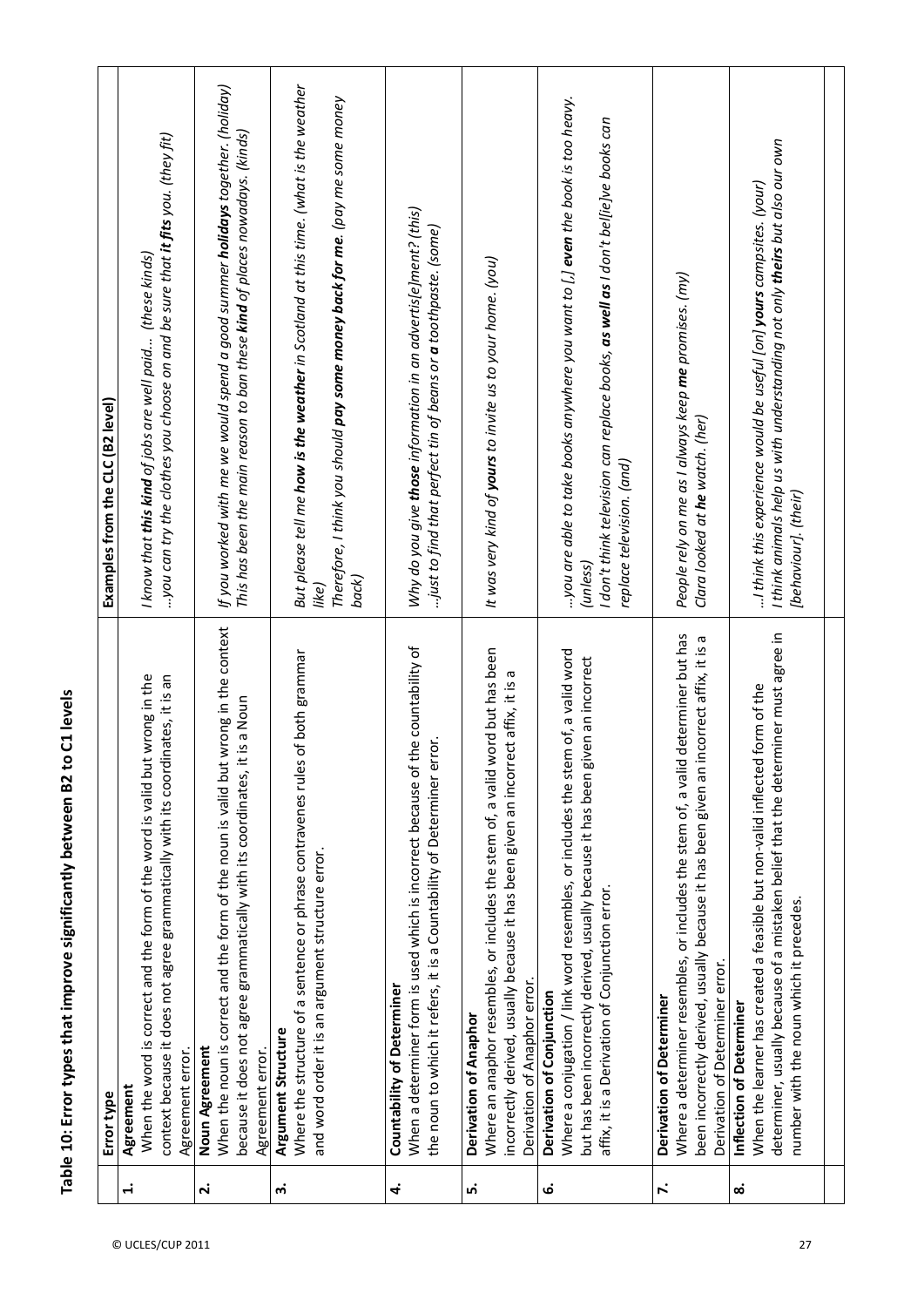| ெ்                                  | When a valid form of the adjective (positive, comparative, or superlative) has been<br>used but is the wrong form in the context.<br>Form of Adjective                                                                                  | Well, in my opinion my third choice is the <b>better</b> . (best)<br>$$ I had the <b>worse</b> time [of] my life. (worst)                                                                                                                |
|-------------------------------------|-----------------------------------------------------------------------------------------------------------------------------------------------------------------------------------------------------------------------------------------|------------------------------------------------------------------------------------------------------------------------------------------------------------------------------------------------------------------------------------------|
| $\overline{a}$                      | erlative form) has<br>When a valid form of the adverb (positive, comparative, or sup<br>been used but is the wrong form in the context.<br>Form of Adverb                                                                               | But I would like to live nearest, and to go there by bicycle. (nearer)<br>[the] solution [that] <b>better</b> [satisfies] our needs. (best)                                                                                              |
| $\mathbf{1}$                        | When the singular form of a noun is used where the context demands a plural, or<br>Form of Noun<br>vice versa.                                                                                                                          | most of us would never have had the chance to see some <b>kind</b> of animals. (kinds)<br>She's on <b>holidays</b> next 15th of July. (holiday)                                                                                          |
| $\mathbf{r}$                        | When a valid form of the quantifier (singular or plural form) has been used but is<br>the wrong form in the context.<br>Form of Quantifier                                                                                              | The [i]nternet makes us able to follow sports events, concerts and political speeches<br>which are <b>thousand</b> of miles away from us. (thousands)<br>in more of the cases  (in most cases)                                           |
| 13.                                 | When either of the base, -ing and to-infinitive forms of the verb have been used<br>where another form is required.<br>Form of Verb                                                                                                     | Your idea about <b>find</b> a job before starting college is great. (finding)<br>If you have any more questions don't hesitate <b>asking</b> me! (to ask)                                                                                |
| 14.                                 | When the learner has created a feasible but non-valid inflected form of the<br>adjective. This code also covers instances where learners mistakenly make<br>adjectives agree with the nouns they modify.<br>Inflection of Adjective     | I also know that you organise conferences and <b>differents</b> activities. (different)<br>The most easiest way (easiest)                                                                                                                |
| $\ddot{1}$                          | When the learner has created a feasible but non-valid inflected form of the<br>Inflection of Anaphor<br>pronoun.                                                                                                                        | This [choice] doesn't give many artists the [opportunity] to [express] <b>themself.</b><br>each friend of <b>mines</b> (mine)<br>(themselves)                                                                                            |
| $\frac{6}{1}$                       | When the learner has created a feasible but non-valid inflected form of the<br>Inflection of Quantifier<br>quantifier.                                                                                                                  | we [can] find <b>fews</b> [in] the newspaper. (a few)<br>I made <b>severals</b> phone calls (several)                                                                                                                                    |
| 17.                                 | When a sentence or construction requires an adjective for completeness and that<br>adjective has been omitted, it is a Missing Adjective error.<br>Missing Adjective                                                                    | If there are many cars in a city, you waste your time [ ] <b>standing</b> . (standing still)<br>Are <b>they at a</b> discount, too? (they available at a)                                                                                |
| $\overline{19}$ .<br>$\frac{8}{16}$ | word (or words) for<br>completeness and that word has been omitted, it is a Missing Conjunction error.<br>When a sentence or construction requires a conjunction / link<br>Missing Conjunction (Link Word)<br><b>Missing Determiner</b> | That was my best day ever, the <b>one I shared</b> a meal with Paul McPartney. (one when<br>Her neighbours were <b>making noise</b> again. (making a noise)<br>So it would be <b>better I</b> [wrote] a letter (better if I)<br>Ishared) |
|                                     |                                                                                                                                                                                                                                         |                                                                                                                                                                                                                                          |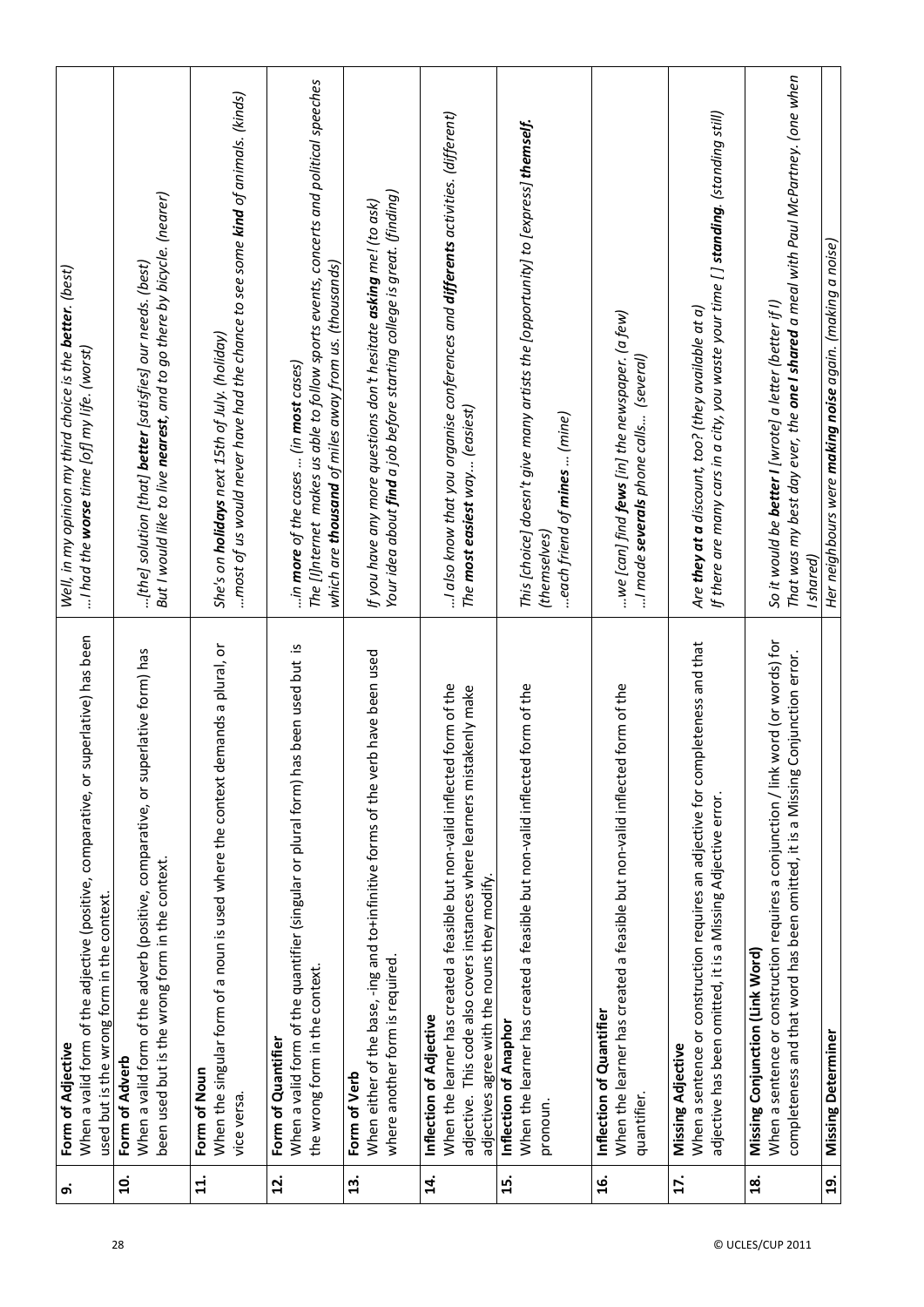|     | When a sentence or construction requires a determiner for completeness and that<br>determiner has been omitted.                                                                                                                   | Playing football is good <b>for health.</b> (for your health)                                                                                                                                                             |
|-----|-----------------------------------------------------------------------------------------------------------------------------------------------------------------------------------------------------------------------------------|---------------------------------------------------------------------------------------------------------------------------------------------------------------------------------------------------------------------------|
| 20. | When a sentence or construction requires a preposition for completeness and that<br>preposition has been omitted.<br><b>Missing Preposition</b>                                                                                   | l look <b>forward hearing</b> from you. (forward to hearing)<br>One thing I don't <b>know is</b> the pay. (know about is)                                                                                                 |
| 21. | When a sentence or construction requires a quantifier for completeness and that<br>quantifier has been omitted, it is a Missing Quantifier error.<br><b>Missing Quantifier</b>                                                    | The organiser gave me a radio and I had to advise the other staff members in $\emph{case of}$<br>In the <b>last years</b> , there has been a great improvement (last few years)<br>disorder. (case of any disorder)       |
| 22. | When a sentence or construction requires a verb for completeness and that verb<br>has been omitted<br><b>Missing Verb</b>                                                                                                         | While before it <b>would enough</b> to know  (would have been enough)<br>After that we will back home. (will come back)                                                                                                   |
| 23. | used in a sentence or<br>construction in such a way that it makes the sentence or construction incorrect.<br>When an unnecessary extra conjunction / link word has been<br>Unnecessary Conjunction (Link Word)                    | I was also working with children in my town, <b>because</b> in order to get more money.<br>She thought only magic <b>that</b> could help her but it was impossible.                                                       |
| 24. | construction in such a way that it makes the sentence or construction incorrect.<br>When an unnecessary extra preposition has been used in a sentence or<br><b>Unnecessary Preposition</b>                                        | I am looking forward to hearing <b>about</b> your answer.<br>Going <b>for</b> shopping is a good thing                                                                                                                    |
| 25. | When an unnecessary extra quantifier has been used in a sentence or construction<br>in such a way that it makes the sentence or construction incorrect, it is an<br>Unnecessary Quantifier error<br><b>Unnecessary Quantifier</b> | That's why I don't agree with <b>some</b> people who think that keeping animals is cruel<br>Your friends will without <b>no</b> doubt [] try to help you, and don't forget it is not too<br>and unnecessary.<br>late yet. |
| 26. | or construction in<br>such a way that it makes the sentence or construction incorrect.<br>When an unnecessary extra verb has been used in a sentence<br><b>Unnecessary Verb</b>                                                   | Could you tell me about how much <b>do</b> you want to get per hour<br>We all decided <b>to go</b> to have a day by the seaside                                                                                           |
| 27. | When an attempt to construct a negative results in an invalid construction.<br>Negative Formation                                                                                                                                 | I could <b>not hardly</b> believe it. (hardly)<br>I hadn't a good time! (didn't have)                                                                                                                                     |
| 28. | Where an ungrammatical and incomprehensible string of words are written and it is<br>impossible to correct them, it is a Complex Error.<br><b>Complex Error</b>                                                                   | Without states of minds, she succeeded in making me feel that life was going on.<br>I wish you to spend your stay as more exciting as you can.                                                                            |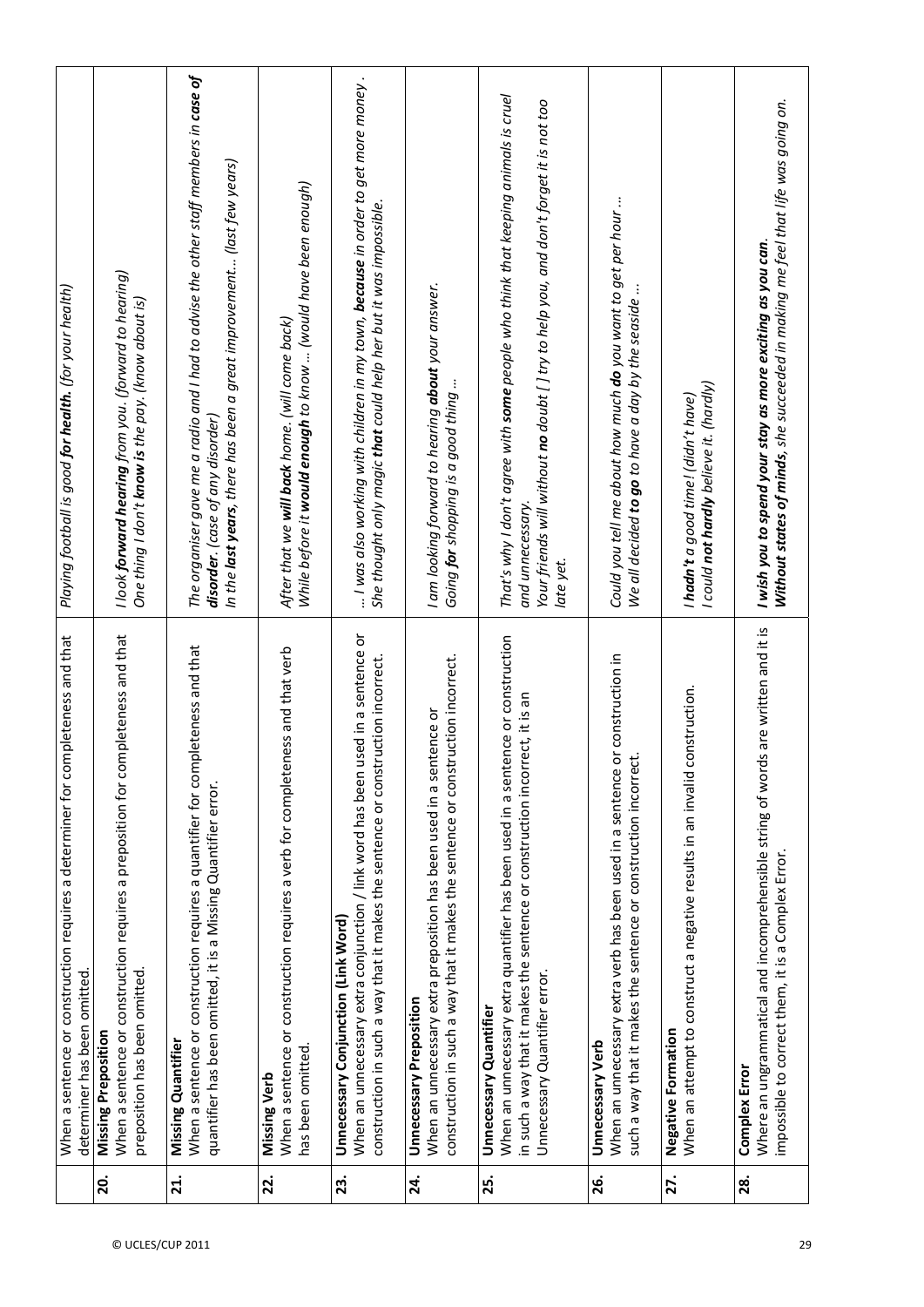| <br> }<br> }<br> ; |
|--------------------|
|                    |
|                    |
|                    |
|                    |
|                    |
|                    |
|                    |
|                    |
|                    |
|                    |
|                    |
|                    |
|                    |
|                    |
|                    |
|                    |
|                    |
|                    |
|                    |
|                    |
|                    |
|                    |
|                    |
|                    |
| .<br>'             |
|                    |
|                    |
| ;<br>;<br>;        |
|                    |
|                    |
|                    |
|                    |
|                    |
| Table 11: L        |
|                    |
|                    |
|                    |

|              | Error type                                                                                                                                                                                                                                          | Examples from the CLC (C1 level)                                                                                                                                                                                                            |
|--------------|-----------------------------------------------------------------------------------------------------------------------------------------------------------------------------------------------------------------------------------------------------|---------------------------------------------------------------------------------------------------------------------------------------------------------------------------------------------------------------------------------------------|
| $\ddot{ }$   | When the anaphor word is correct and the form of the anaphor is valid but wrong in<br>the context because it does not agree grammatically with its coordinates, it is an<br>Anaphor Agreement error.<br><b>Anaphor Agreement</b>                    | These two computer games are currently <b>one</b> of the best football game[s] [] made in<br>I was expecting to meet a friend of mine <b>which</b> lives in St. Andrews  (who)<br>this decade. (two)                                        |
| 2.           | When the determiner is correct and the form of the determiner is valid but wrong<br>coordinates, it is a<br>in the context because it does not agree grammatically with its<br>Determiner Agreement error.<br>Determiner Agreement                  | Fashion was a [general] word, meaning the two types of clothes which were worn in<br>Despite the length of the journey there was not any toilet available [on] the coach.<br>that days:  those)<br>$\overline{c}$                           |
| ന്           | because it does not agree grammatically with its coordinates, it is a Verb Agreement<br>When the verb is correct and the form of the verb is valid but wrong in the context<br>Verb Agreement<br>error.                                             | Something which grows in popularity are the solar cells. (is)<br>The world <b>have</b> changed. (has)                                                                                                                                       |
| 4            | are often calques or<br>of both grammar<br>Where the structure of a sentence or phrase contravenes rules<br>and word order it is an argument structure error. These errors<br>direct translations of L1 structures.<br>Argument Structure           | I demand an apology to be published in your newspaper (demand that an apology<br>Then in the advertisement i <b>t is written something</b> about a social programme which<br>is totally absent. (something is written)                      |
| ம்           | When a determiner form is used which is incorrect because of the countability of<br>the noun to which it refers, it is a Countability of Determiner error.<br><b>Countability of Determiner</b>                                                     | I hope you will be able to improve the programme with <b>these</b> [information]  (this)<br>we are quite sure that you will find <b>a</b> suitable accommodation ( )                                                                        |
| نى           | When a noun can take only one form because it is uncountable, but an invalid<br>pluralized form has been used, it is a Countability of Noun error<br>Countability of Noun                                                                           | [However] we have a nice garden, where in summer our students often spend their<br>It is known that <b>radiations</b> coming from a mobile phone can be [heart damaging].<br>break or do their <b>homeworks</b> . (homework)<br>(radiation) |
| <sup>N</sup> | When a quantifier is incorrect because of the countability of the noun to which it<br>refers, it is a Countability of Quantifier error.<br>Countability of Quantifier                                                                               | Not only had it <b>small</b> leg room but also the safety belts were out of order. (little)<br>the groups should have included less people. (fewer)                                                                                         |
| ထံ           | ω<br>incorrect affix, it is<br>adjective but has<br>been incorrectly derived, usually because it has been given an i<br>Where an adjective resembles, or includes the stem of, a valid<br>Derivation of Adjective error.<br>Derivation of Adjective | To sum up, the tour was a <b>completely</b> disaster. (complete)                                                                                                                                                                            |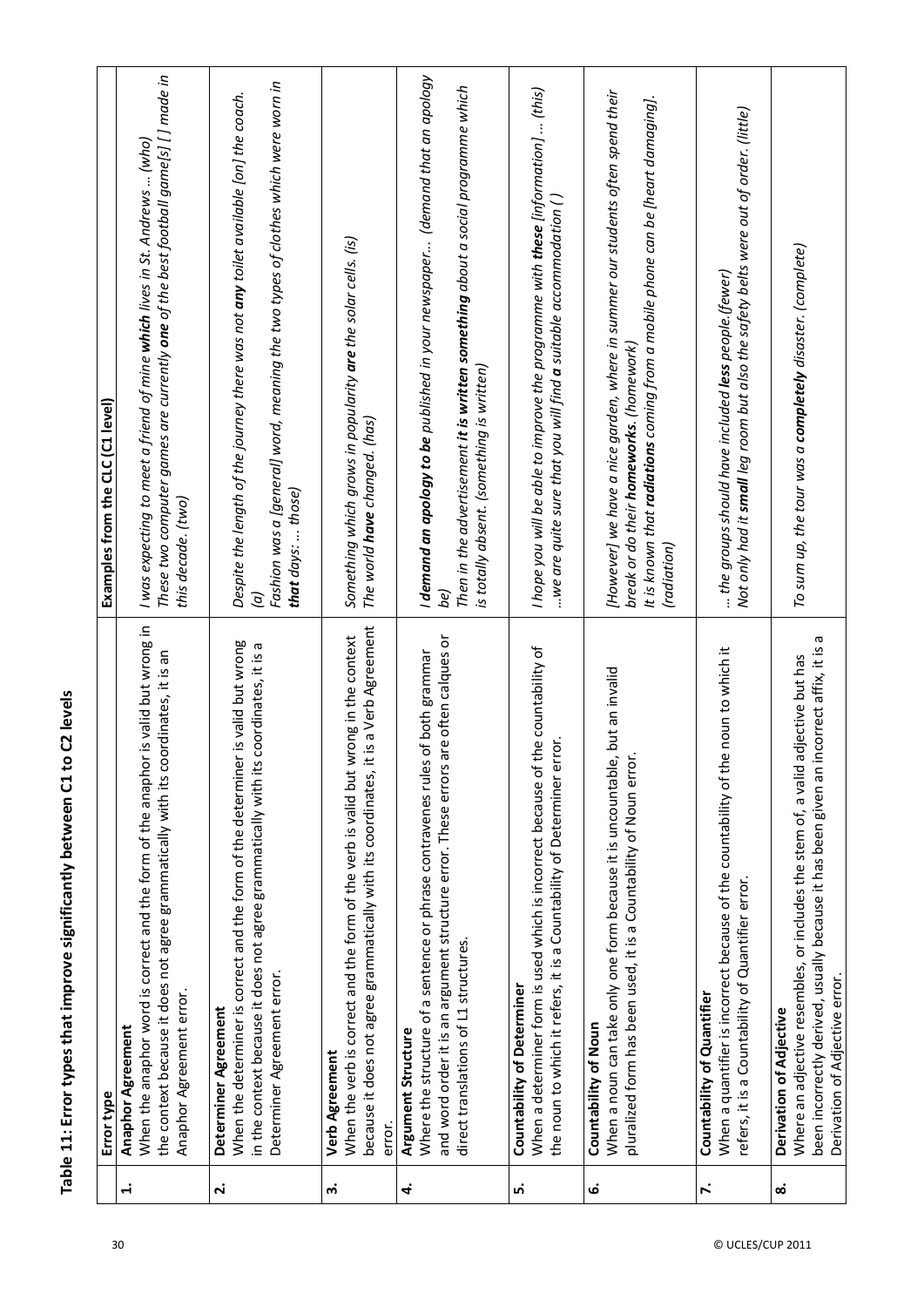| o,             | Where an adverb resembles, or includes the stem of, a valid adverb but has been<br>incorrectly derived, usually because it has been given an incorrect affix, it is a<br>Derivation of Adverb error.<br>Derivation of Adverb                                     | in one word, everything is so simple. (in a word)<br>As recent as ten years ago,  (recently)                                                                                                                              |
|----------------|------------------------------------------------------------------------------------------------------------------------------------------------------------------------------------------------------------------------------------------------------------------|---------------------------------------------------------------------------------------------------------------------------------------------------------------------------------------------------------------------------|
| <u>g</u>       | Where an anaphor resembles, or includes the stem of, a valid anaphor but has been<br>incorrectly derived, usually because it has been given an incorrect affix, it is a<br>Derivation of Anaphor error.<br>Derivation of Anaphor                                 | All together I would like to stress that the conference was very useful to my and<br>It's a pleasure to work with <b>your</b> for another year. (you)<br>helped me in my career. (me)                                     |
| 11.            | Where a conjunction / link word resembles, or includes the stem of, a valid word<br>but has been incorrectly derived, usually because it has been given an incorrect<br>affix, it is a Derivation of Conjunction error.<br>Derivation of Conjunction (Link Word) | By the time my grandparents were young, there were so many norms and rules and<br>people seem not to have enough time to have some rest, <b>not</b> even to cook! (or)<br>restrictions about how you should look:  (When) |
| 12.            | Where a determiner resembles, or includes the stem of, a valid determiner but has<br>incorrect affix, it is a<br>been incorrectly derived, usually because it has been given an<br>Derivation of Determiner error.<br>Derivation of Determiner                   | (Your)<br>You report intentionally hurt our feelings<br>It name is "Superstar". (Its)                                                                                                                                     |
| $\frac{3}{2}$  | Where a preposition resembles, or includes the stem of, a valid preposition but has<br>incorrect affix, it is a<br>been incorrectly derived, usually because it has been given an<br>Derivation of Preposition error.<br>Derivation of Preposition               | Not like a lot of other banks which hurried [into] lau[n]ching their own product<br><b>Related to</b> the gym, it [cannot] be closed. (Regarding)<br>(Unlike)                                                             |
| 14.            | incorrect affix, it is a<br>Where a quantifier resembles, or includes the stem of, a valid quantifier but has<br>been incorrectly derived, usually because it has been given an<br>Derivation of Quantifier error.<br>Derivation of Quantifier                   | Although I like computers the company which I used to work for didn't give <b>a</b> special<br>apparently these days there was <b>none</b> show prepared. (no)<br>(training] (any)                                        |
| 15.            | When a valid form of the adjective (positive, comparative, or superlative) has been<br>used but is the wrong form in the context.<br>Form of Adjective                                                                                                           | They said that it was the worse strike ever and that it would last a long time. (worst)<br>This is the <b>most simple</b> way for our company to reach the top. (simplest)                                                |
| $\frac{16}{1}$ | When a valid form of the pronoun (uninflected or inflected form) has been used but<br>it is the wrong form in the context.<br>Form of Anaphor                                                                                                                    | Everyone wants to achieve higher marks than <b>other.</b> (others)<br>a [cheque] from $\bm{p} \bm{o}$ urself (you)                                                                                                        |
| 17.            | When the articles 'a' and 'an' are confused.<br>Form of Determiner                                                                                                                                                                                               | These three things are the ones that we consider to be of <b>more</b> importance.(most)<br>We are fortunate enough to have a government which regards education as $\bm{a}$<br>important thing  (an)                      |
|                |                                                                                                                                                                                                                                                                  |                                                                                                                                                                                                                           |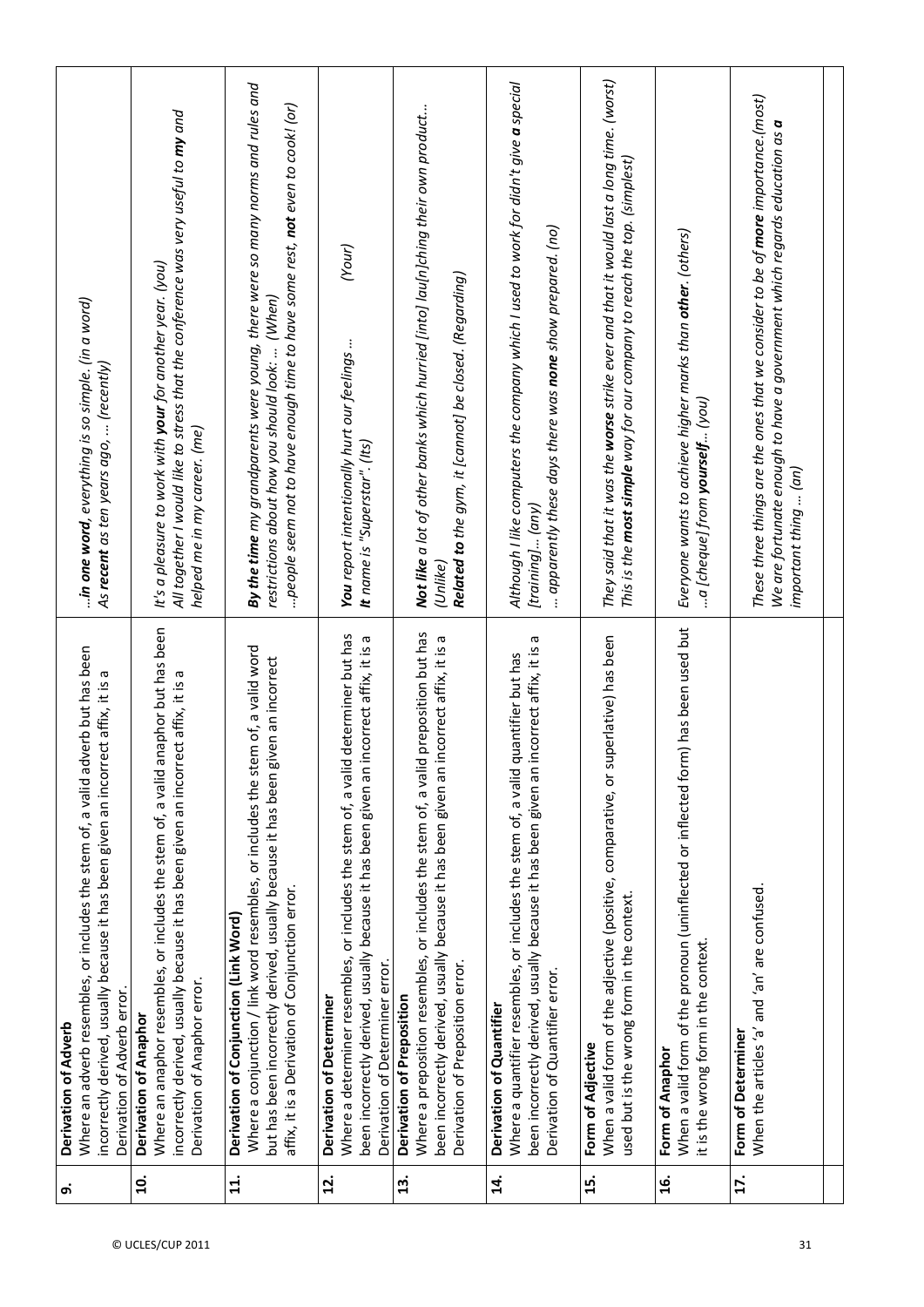| $\frac{8}{1}$     | When the singular form of a noun is used where the context demands a plural, or<br>Form of Noun<br>vice versa.                                                                                                                              | Despite having to pay such hefty <b>amount</b> to drive,  (amounts)<br>Thank you for your <b>considerations</b> . (consideration)                                                                                                      |
|-------------------|---------------------------------------------------------------------------------------------------------------------------------------------------------------------------------------------------------------------------------------------|----------------------------------------------------------------------------------------------------------------------------------------------------------------------------------------------------------------------------------------|
| $\overline{19}$ . | When a valid form of the quantifier (singular or plural form) has been used but is<br>the wrong form in the context.<br>Form of Quantifier                                                                                                  | Just try to get out more and use modern technology as <b>less</b> as possible. (little)<br>$$ movies and copies from <b>another</b> countries(other)                                                                                   |
| 20.               | form of the<br>ikenly make<br>When the learner has created a feasible but non-valid inflected<br>adjective. This code also covers instances where learners mista<br>adjectives agree with the nouns they modify.<br>Inflection of Adjective | you'll see that their lifestyle was much quieter, <b>simplier</b> and slower. (simpler)<br>which resulted in <b>huges</b> queues. (huge)                                                                                               |
| <b>zi</b> .       | When the learner has created a feasible but non-valid inflected form of the adverb.<br>Inflection of Adverb                                                                                                                                 | Nobody from my group got <b>farer</b> from the Hotel's [lobby]  (further)<br>$$ we need to do things <b>quicklier</b> than before $($ more quickly)                                                                                    |
| 22.               | form of the<br>When the learner has created a feasible but non-valid inflected<br>Inflection of Anaphor<br>anaphor.                                                                                                                         | These services are only the first package of severals[] which will follow over the next<br>Each time <b>everythings</b> changes. (everything)<br>12 months[.] (several)                                                                |
| 23.               | determiner, usually because of a mistaken belief that the determiner must agree in<br>form of the<br>When the learner has created a feasible but non-valid inflected<br>number with the noun which it precedes.<br>Inflection of Determiner | because ours classes finish at seven o'clock p.m. (our)<br>and then travel to <b>your's</b> friend[s'] countries. (your)                                                                                                               |
| 24.               | When a sentence or construction requires an adverb for completeness and that<br>word has been omitted<br>Missing Adverb                                                                                                                     | Furthermore, because of this incident I missed a chance to see my friend, when we<br>These cases $\emph{are few}$ and far between to take place in real life. (are too few)<br><b>had arranged</b> our meeting. (had already arranged) |
| 25.               | When a sentence or construction requires a determiner for completeness and that<br>word has been omitted<br><b>Missing Determiner</b>                                                                                                       | it was really very difficult to find some kind of entertainment except watching TV.<br>The quality <b>of lunch</b> you provided was the next problem. (of the lunch)<br>in rooms. (in our rooms)                                       |
| 26.               | When a sentence or construction requires a noun for completeness and that word<br>has been omitted<br>Missing Noun                                                                                                                          | By the way, the <b>train will t</b> ake you about three and a half hours and cost around 40<br>the department has a very <b>limited office</b> equipment. (limited amount of office)<br>marks. (train journey will)                    |
| 27.               | <b>Missing Verb</b>                                                                                                                                                                                                                         |                                                                                                                                                                                                                                        |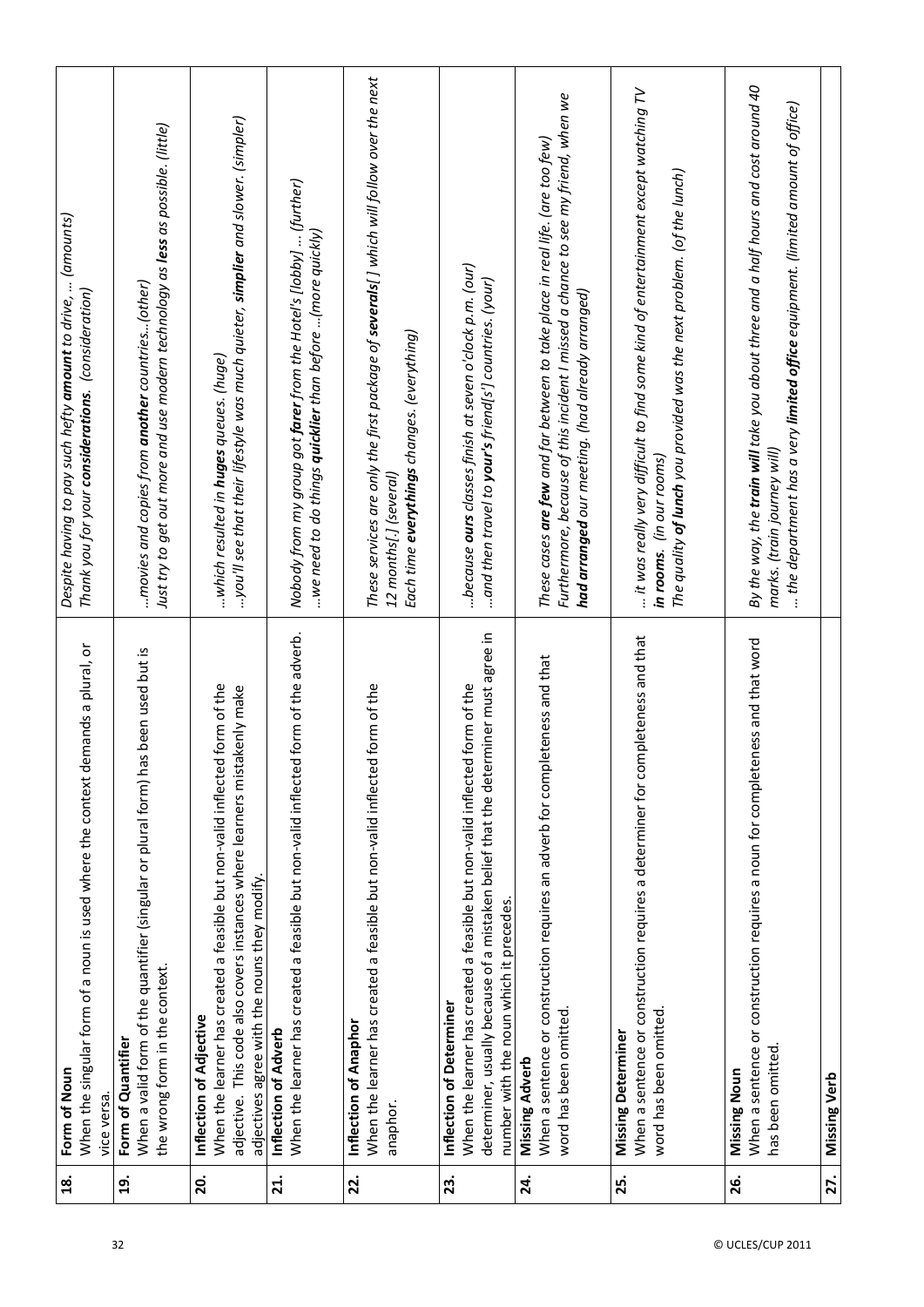|             | When a sentence or construction requires a verb for completeness and that word<br>has been omitted.                                                                                                             | This would not only reduce the traffic con[g]estion problem in the city, <b>it also</b> enable<br>the organisers had never promised that 45 $st$ alls be present  (stalls would be)<br>people to own a car  (it will also) |
|-------------|-----------------------------------------------------------------------------------------------------------------------------------------------------------------------------------------------------------------|----------------------------------------------------------------------------------------------------------------------------------------------------------------------------------------------------------------------------|
| 28.         | When a valid adverb in the language has been used and it is the correct part of<br>speech but not the correct adverb.<br>Replace Adverb                                                                         | I have noticed that breakfast is no <b>more</b> a family thing. (longer)<br>the one about tourism was <b>high</b> above standard. (well)                                                                                   |
| 29.         | the correct part of<br>When a valid quantifier in the language has been used and it is<br>speech but not the correct word.<br>Replace Quantifier                                                                | Moreover, there are only two telephones for <b>all of the</b> department. (the whole of<br>I hope my suggestions will be of any use to you. (some)<br>the)                                                                 |
| 30.         | When a valid verb in the language has been used and it is the correct part of speech<br>but not the correct verb.<br>Replace Verb                                                                               | In this context, we cannot <b>oversee</b> the changing role of women  (overlook)<br>It depends from one person to the next. (differs)                                                                                      |
| $\vec{a}$ . | When an unnecessary extra conjunction / link word has been used in a sentence or<br>ruction incorrect.<br>construction in such a way that it makes the sentence or const<br>Unnecessary Conjunction (Link Word) | We have got enough time to do something for entertainment, such as doing sports,<br><b>As</b> I know two people [in] the group would like to go for long walks.<br>watching movies, and etc.                               |
| 32.         | construction in such a way that it makes the sentence or construction incorrect.<br>When an unnecessary extra determiner has been used in a sentence or<br><b>Unnecessary Determiner</b>                        | The host families are very kind and hospitable and they will also give you <b>a</b> very good<br>food.                                                                                                                     |
| 33.         | When an unnecessary extra noun has been used in a sentence or construction in<br>such a way that it makes the sentence or construction incorrect.<br><b>Unnecessary Noun</b>                                    | So, we suggest a visit to a nightclub <b>disco</b> where we can hear some modern music<br>Both hotels can provide full board meals and nice comfortable rooms.<br>and dance.                                               |
| 34.         | When an unnecessary extra quantifier has been used in a sentence or construction<br>in such a way that it makes the sentence or construction incorrect.<br><b>Unnecessary Quantifier</b>                        | We are hardly [ever] at a loss for words when meeting some clients.<br>After all this terrible experience with your company                                                                                                |
| 35.         | Is are written and it is<br>Where an ungrammatical and incomprehensible string of word<br>impossible to correct them, it is a Complex Error.<br>Complex Error                                                   | And finally I would like to <b>make again note</b> we couldn't take an exam. (mention<br>Pacino's career experience seems to be exploding at his maximum.<br>again that)                                                   |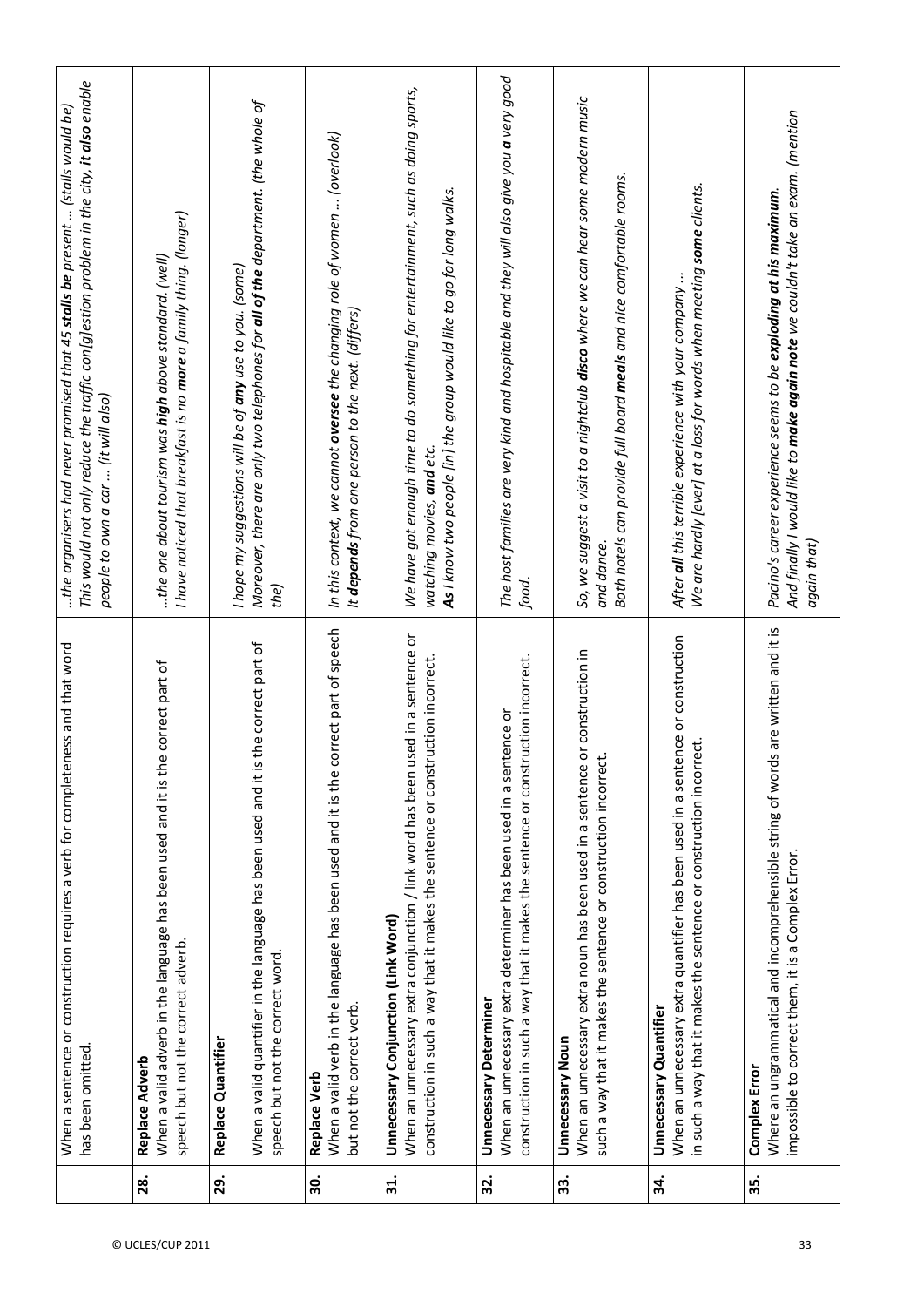d) An example of how a grammatical feature develops in learner language across the CEFR levels **d) An example of how a grammatical feature develops in learner language across the CEFR levels**

| $\frac{1}{2}$<br>;<br>;<br>;                                  |
|---------------------------------------------------------------|
| $\bf{e}$<br>i                                                 |
| :<br>;<br>;                                                   |
| $\frac{1}{1}$<br>:                                            |
| $\sim$ and $\sim$ and $\sim$ the sum to $\sim$<br>)<br>)<br>) |
| ļ<br>l                                                        |
|                                                               |
|                                                               |
| )<br>:<br>:<br>:<br>:                                         |
|                                                               |

|                | Typical use of structure/feature                        |                                                          | Most common errors and CLC examples at the level                  |
|----------------|---------------------------------------------------------|----------------------------------------------------------|-------------------------------------------------------------------|
|                |                                                         | Examples                                                 |                                                                   |
| $\mathbf{z}$   | Can use some uncountable nouns correctly:               | She usually does the housework on Sunday.                | homeworks, breads, houseworks                                     |
|                | information, money, time, work                          |                                                          |                                                                   |
|                | with a limited range of determiners:                    | re a lot of work in college.<br>I hav                    | I don't like homeworks.                                           |
|                | some, a lot of, the                                     |                                                          | She looks after the children every day. Then she does             |
|                |                                                         | I have got <b>a lot of information</b> about the shops   | the houseworks in her house.                                      |
|                |                                                         | our area.<br>near                                        | You can buy all types of fruits, sauces, <b>breads</b> .          |
| $\lambda$      | Can use an increasing range of common uncountable       | you help me? I need <b>more information</b> about<br>Can | informations, musics, papers, loves, homeworks                    |
|                | nouns correctly with an increasing small range of items | this course.                                             |                                                                   |
|                | before a noun:                                          |                                                          | I have some informations about the art class.                     |
|                | a lot of, some, more, the important                     |                                                          | You have to bring a pen and some papers.                          |
| $\overline{a}$ | Can use an increasing repertoire of uncountable nouns   | Our present accommodation is too small for us.           | informations, equipments, homeworks, advices, furnitures,         |
|                | correctly with a greater range of items before the      |                                                          | countrysides, works, softwares, trainings                         |
|                | noun:                                                   | If you need <b>further information</b> just ask.         |                                                                   |
|                | the, further, more, some, this, interesting, detailed,  |                                                          | I'm looking forward to hearing from you if you require            |
|                | useful                                                  |                                                          | further informations.                                             |
|                |                                                         |                                                          | 250 of them are very young and they need a lot of                 |
|                | Errors persist with the most common items.              |                                                          | trainings.                                                        |
| B <sub>2</sub> | Can use an increasing repertoire of uncountable nouns   | A better way of spending the money is to build a         | informations, advices, equipments, transports,                    |
|                | correctly with a greater range of items before the      | new fitness club.                                        | knowledges, works, spending, trainings, homeworks,                |
|                | noun:                                                   |                                                          | researches, furnitures, behaviours, damages                       |
|                | the, further, more, some, this, interesting, detailed,  | I would like to know if I need extra money.              |                                                                   |
|                | useful, following, no                                   |                                                          | Please send me all the informations and the                       |
|                |                                                         | Tourism has an inevitable fact of bringing a huge        | application.                                                      |
|                | Errors increase with the most common items.             | sum of money to local businesses.                        | I think both of them have reasonable prices for their             |
|                |                                                         |                                                          | foods.                                                            |
| ರ              | Can use an increasing repertoire of uncountable nouns   | For more detailed information you may contact            | informations, transports, trainings, equipments, advices,         |
|                | correctly with a greater range of items before the      | me on                                                    | knowledges, softwares, researches, furnitures, tuitions,          |
|                | noun:                                                   |                                                          | spendings, accommodations, feedbacks, congestions                 |
|                | the, further, more, some, this, interesting, detailed,  | They have already been equipped with the                 |                                                                   |
|                | useful, additional, essential, up-to-date               | necessary hardware and software and have access          | For readers that are less keen on sports, an article<br>$\bullet$ |
|                |                                                         | to the internet and our database                         | containing some simple <b>advices</b> on how to keep fit will     |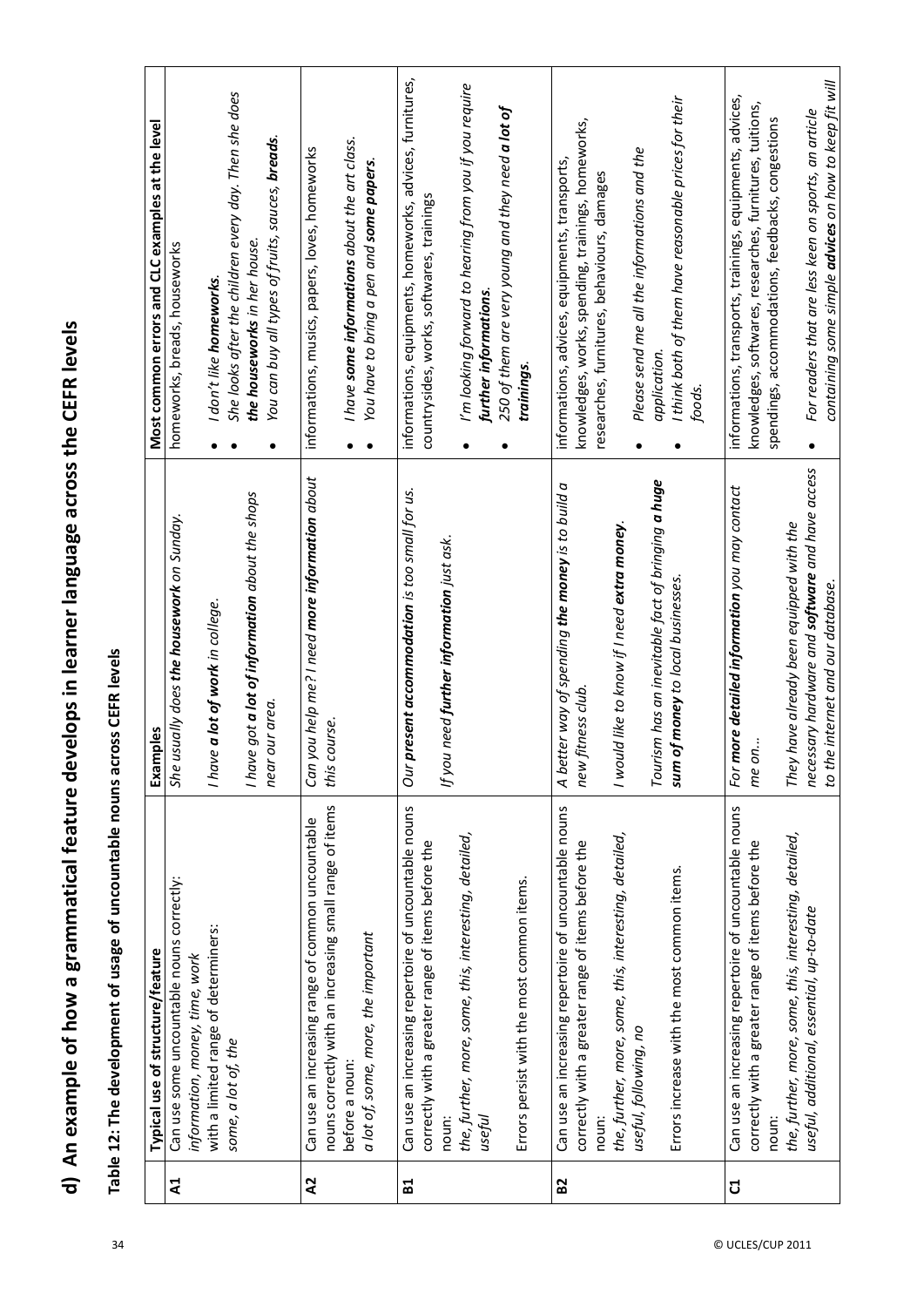| are suitable for human life.<br>advices are hidden inside.<br>my best knowledge.<br>through computers.<br>General Manager.<br>good influences.<br>It is for these people that a magazine such as yours<br>Research and development has prevented many of<br>damage to our houses: walls and ceilings cracking,<br>roof tiles coming loose, and occasionally window<br>In addition, there has also been significant<br>should give extensive advice.<br>panes being shattered!<br>us from illnesses<br>equipment.<br>Can use an increasing repertoire of uncountable nouns<br>Errors decrease but persist with the most common<br>the, further, more, some, this, interesting, detailed,<br>correctly with a greater range of items before the<br>useful, additional, essential, up-to-date, enough, | Errors increase with the most common items and with<br>determiners. | The only criticism we can make is the amount of | I had a small problem with <b>transports</b> , because the<br>be more pleasant to read.                                 |
|-----------------------------------------------------------------------------------------------------------------------------------------------------------------------------------------------------------------------------------------------------------------------------------------------------------------------------------------------------------------------------------------------------------------------------------------------------------------------------------------------------------------------------------------------------------------------------------------------------------------------------------------------------------------------------------------------------------------------------------------------------------------------------------------------------|---------------------------------------------------------------------|-------------------------------------------------|-------------------------------------------------------------------------------------------------------------------------|
|                                                                                                                                                                                                                                                                                                                                                                                                                                                                                                                                                                                                                                                                                                                                                                                                     |                                                                     |                                                 | The three computers were acquired in order to replace<br>nearest bus stop was about two miles far away.                 |
|                                                                                                                                                                                                                                                                                                                                                                                                                                                                                                                                                                                                                                                                                                                                                                                                     |                                                                     |                                                 | the out-of-date <b>equipments</b> that were used by the                                                                 |
|                                                                                                                                                                                                                                                                                                                                                                                                                                                                                                                                                                                                                                                                                                                                                                                                     |                                                                     |                                                 | advices, behaviours, informations, researches                                                                           |
|                                                                                                                                                                                                                                                                                                                                                                                                                                                                                                                                                                                                                                                                                                                                                                                                     |                                                                     |                                                 | Reading these books are very interesting, as many                                                                       |
|                                                                                                                                                                                                                                                                                                                                                                                                                                                                                                                                                                                                                                                                                                                                                                                                     |                                                                     |                                                 |                                                                                                                         |
|                                                                                                                                                                                                                                                                                                                                                                                                                                                                                                                                                                                                                                                                                                                                                                                                     |                                                                     |                                                 | Even though some of our childhood influences may                                                                        |
|                                                                                                                                                                                                                                                                                                                                                                                                                                                                                                                                                                                                                                                                                                                                                                                                     |                                                                     |                                                 | lead us to negative <b>behaviours</b> as adults, such as being<br>messy, it might be a good idea to be thankful for the |
|                                                                                                                                                                                                                                                                                                                                                                                                                                                                                                                                                                                                                                                                                                                                                                                                     |                                                                     |                                                 |                                                                                                                         |
|                                                                                                                                                                                                                                                                                                                                                                                                                                                                                                                                                                                                                                                                                                                                                                                                     |                                                                     |                                                 | You can even exchange your teaching and learning                                                                        |
|                                                                                                                                                                                                                                                                                                                                                                                                                                                                                                                                                                                                                                                                                                                                                                                                     |                                                                     |                                                 | experiences or informations with other schools                                                                          |
|                                                                                                                                                                                                                                                                                                                                                                                                                                                                                                                                                                                                                                                                                                                                                                                                     |                                                                     |                                                 |                                                                                                                         |
|                                                                                                                                                                                                                                                                                                                                                                                                                                                                                                                                                                                                                                                                                                                                                                                                     |                                                                     |                                                 | All informations in this statement are provided with                                                                    |
|                                                                                                                                                                                                                                                                                                                                                                                                                                                                                                                                                                                                                                                                                                                                                                                                     |                                                                     |                                                 |                                                                                                                         |
|                                                                                                                                                                                                                                                                                                                                                                                                                                                                                                                                                                                                                                                                                                                                                                                                     |                                                                     |                                                 | Many researches have been made already in order to                                                                      |
|                                                                                                                                                                                                                                                                                                                                                                                                                                                                                                                                                                                                                                                                                                                                                                                                     |                                                                     |                                                 | find out if other planets, like the moon, Mars or Venus,                                                                |
|                                                                                                                                                                                                                                                                                                                                                                                                                                                                                                                                                                                                                                                                                                                                                                                                     |                                                                     |                                                 |                                                                                                                         |

computational tools to enable the research to be extended in that direction. In addition, a focus on the C-levels continues with the collection of academic These findings on grammar are still tentative and suggest future research directions, including extending the concept of "criteriality" to the analysis to other samples of learner language and in particular to speech. Spoken language data is being collected and corpora are being built with the necessary English writing samples. Work is underway to produce an English Grammar Profile resource that both documents and presents these findings in a user-These findings on grammar are still tentative and suggest future research directions, including extending the concept of "criteriality" to the analysis to other samples of learner language and in particular to speech. Spoken language data is being collected and corpora are being built with the necessary computational tools to enable the research to be extended in that direction. In addition, a focus on the C-levels continues with the collection of academic English writing samples. Work is underway to produce an *English Grammar Profile* resource that both documents and presents these findings in a userͲ friendly way, in line with the general English Profile approach. friendly way, in line with the general English Profile approach.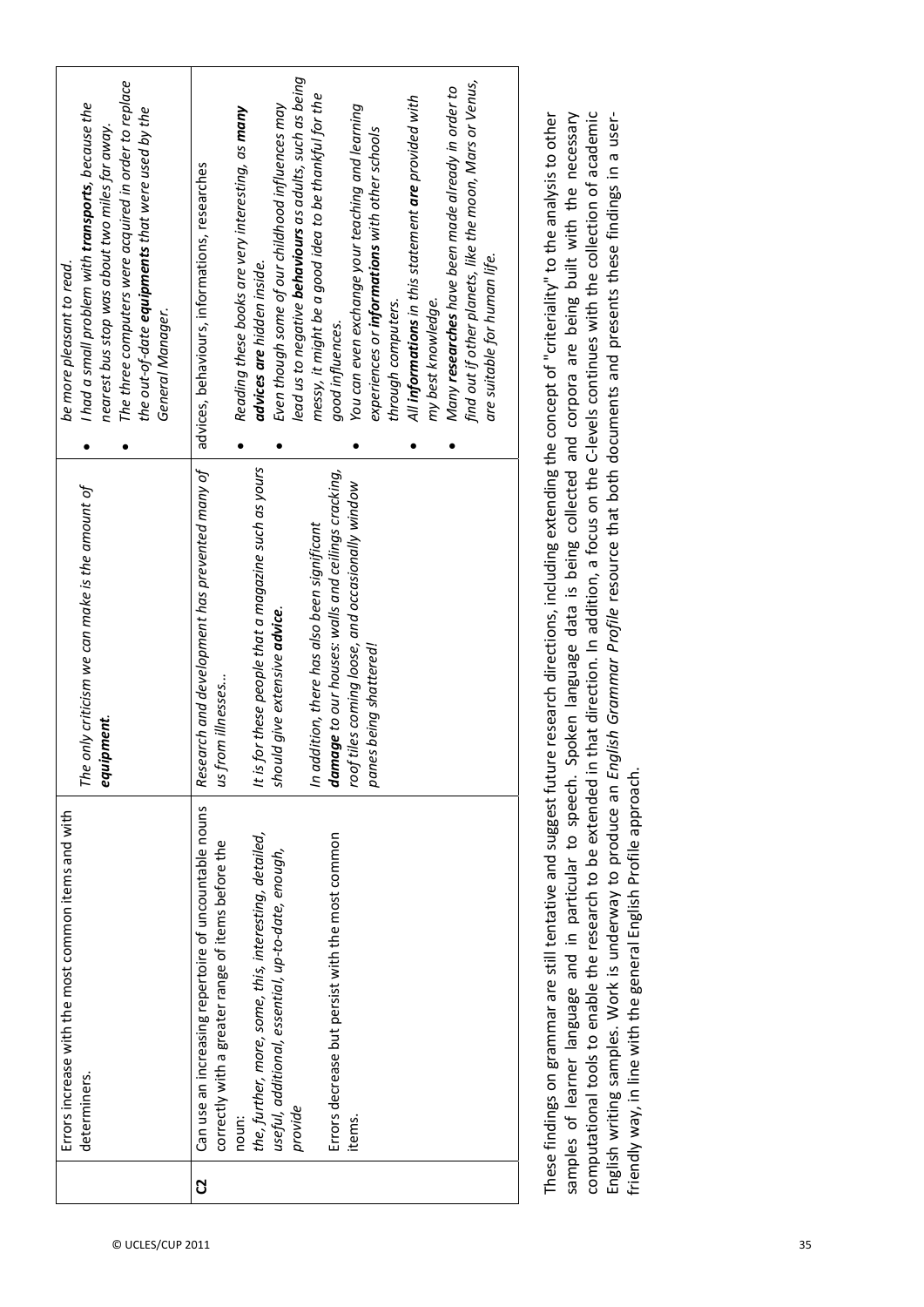# **3 The English Functions Profile**

This research strand re-examines the use of language functions in defining language constructs across the ability range and in setting learning objectives which are sensitive to the proficiency level of learners. This part of the EP Programme is primarily concerned with the *input* to the learners: in other words, the functions that provide the learning objectives as part of a communicative syllabus at each level of the CEFR, and the reading texts which are judged to be suitable for different levels and which are presented to the learners for pedagogic purposes. This research work is based on the *functionalͲnotional approach* which underpins the CEFR and which led to the use of Can Do statements within its Global Scale and bank of Illustrative Scales. English Profile suggests practical ways in which the existing Can Do statements in the CEFR can be expanded and refined by providing additional detail with reference to contexts of use which are particularly relevant to learners of English.

Language functions aim to capture not what learners know about a language, or what aspects of the language they are able to use (i.e. the lexico-grammatical aspects of language), but rather they intend to convey how learners use the language: what they *can do* with it in social contexts. When investigating functions, in addition to the CEFR, English Profile builds on the Threshold Series or *TͲseries* (van Ek 1975; van Ek & Trim 1998a, 1998b, 2001; Trim 2009). The T-series was instrumental in promoting a communicative approach to language teaching from the 1970s onwards and covered proficiency levels that are now associated with CEFR A2 (Waystage), B1 (Threshold), and B2 (Vantage). An A1 (Breakthrough) specification by John Trim has also been made available electronically for the EP Programme and all T-series publications are now freely accessible from the English Profile website.

As Green (2011) points out, the CEFR's approach was clearly influenced by Hymes (1972) and a conceptualization of *communicative competence* which comprises both a "linguistic" and a "sociolinguistic" element. The sociolinguistic dimension includes the dynamic interaction that occurs between the context and the discourse produced. The interaction between context and the cognitive processes of the learner underpins a *socio-cognitive approach* to learning, teaching and assessment on which the CEFR itself is based, and which has been important in developing the English Profile Programme of research.

English Profile proposes a new, generative, Can Do model consisting of five elements which can be linked to specific contexts and which can lead to a more detailed and technical definition of the CEFR levels for English (see definition alongside).

These Can Do statements are intended to help and encourage practitioners to develop and validate Can Do statements to fit more appropriately with their own context and purposes, while at the same time, finding a way to relate them coherently to the common framework. This aligns with the CEFR's functions which are 'widely interpretable … based on the everyday expressions used by teachers' (Green 2011: 14).

#### **Defining** *generative Can Do statements:*

'frames setting out how the elements of the CEFR model may interact in shaping the difficulty of defined language activities and tasks.' (Green 2011: 160)

'Can Do statements … should provide enough information to guide users in carrying out a variety of purposes. They should offer sufficient detail to inform materials writers and test developers (who need to operationalise the general CEFR framework through specific, contextualized tasks); but they should also support briefer summary statements that might communicate suitably general information to others, such as the users of test results … The statements should also serve as a link between these different purposes: users should be able to trace the ways in which the elements of the framework are interpreted and represented in the specific demands made of learners in using language to carry out a task.' (Green 2011: 47)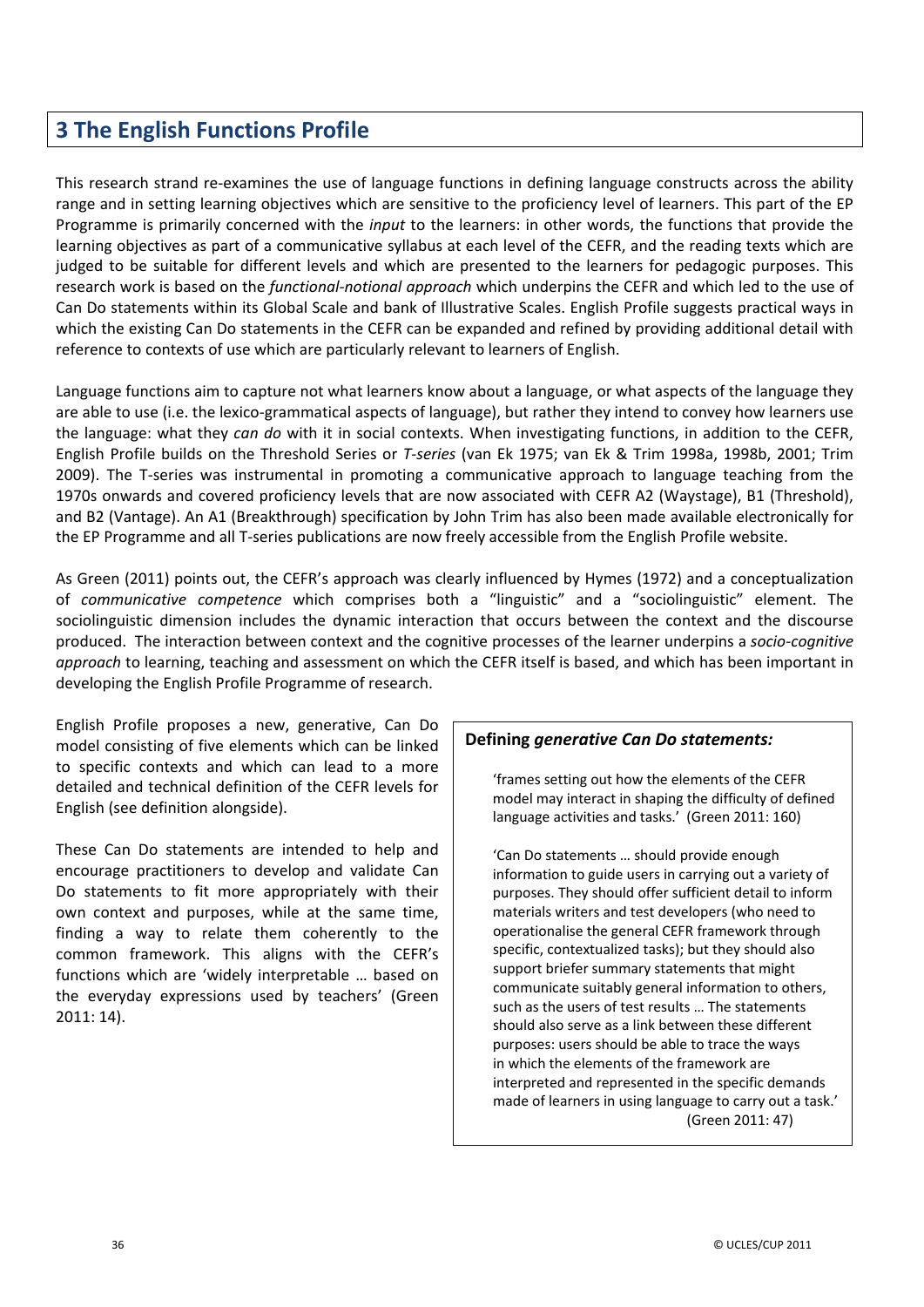The component elements proposed for the new Can Do statements include the following:

| <b>Activity: Can</b>                | The social act (function) or related sequence of acts (activity) that the learner<br>might be expected to accomplish by means of the language, i.e. what the learner<br>can do                                                                                                                |
|-------------------------------------|-----------------------------------------------------------------------------------------------------------------------------------------------------------------------------------------------------------------------------------------------------------------------------------------------|
| Theme/Topic/Setting: Concerned with | The themes, topics and settings in relation to which the learner might be<br>expected to perform. In the CEFR, applicable themes are grouped under the four<br>domains: educational, public, professional and personal, i.e. what the interaction<br>is concerned with                        |
| Input text: Based on                | The nature of the text that the learner might be required to process as a basis for<br>his or her own contribution or to demonstrate his or her comprehension, i.e.<br>what the communication is based on                                                                                     |
| <b>Output text: Producing</b>       | The nature of the text that the learner might be expected to produce or<br>participate in producing to demonstrate (a specified degree of) understanding or<br>to accomplish a task                                                                                                           |
| <b>Qualities: How well?</b>         | The qualities that the learner would be expected to demonstrate in carrying out<br>language activities. For production, these qualities are grouped under the CEFR<br>headings of Linguistic, Pragmatic, Sociolinguistic and Strategic competences and<br>would answer the question How well? |
| <b>Restrictions: Provided that</b>  | Physical or social conditions and constraints under which the learner would be<br>expected to perform, i.e. Provided that                                                                                                                                                                     |

In terms of language functions, English Profile has focused on getting a better understanding of English used at the C levels because these are the least well defined in the CEFR and were not covered by the T-series. In keeping with the evidence-led stance of the English Profile Programme, these Can Do statements have a strong empirical basis. English Profile researchers collected data in the form of language learning materials which are aligned to the CEFR and are in use around the world. The range of sources that have informed the English Profile Can Do statements to date include:

- x CEFR illustrative scales
- bestselling international textbooks and related support materials from different publishers including Cambridge University Press
- x examination handbooks from Cambridge ESOL
- curriculum and syllabus documents sourced by English Profile partners such as the British Council, English UK and others
- x the *Bank of descriptors for selfͲassessment in European Language Portfolios* (Lenz & Schneider 2004)
- x online publications by educational institutions such as test specifications and handbooks, proficiency scales and textbook support materials
- additional non publicly available materials from various educational contexts.

Through the EP Network (see Sections 7 and 9), the research team consulted widely on the development of the new Can Dos for the C levels. The inventory of these refined and contextualised functions is given in Green 2011 in the form of sets of English Profile Can Do statements. These Can Do Statements are reproduced here and are divided by mode (spoken or written) and whether relevant for interaction, production or reception.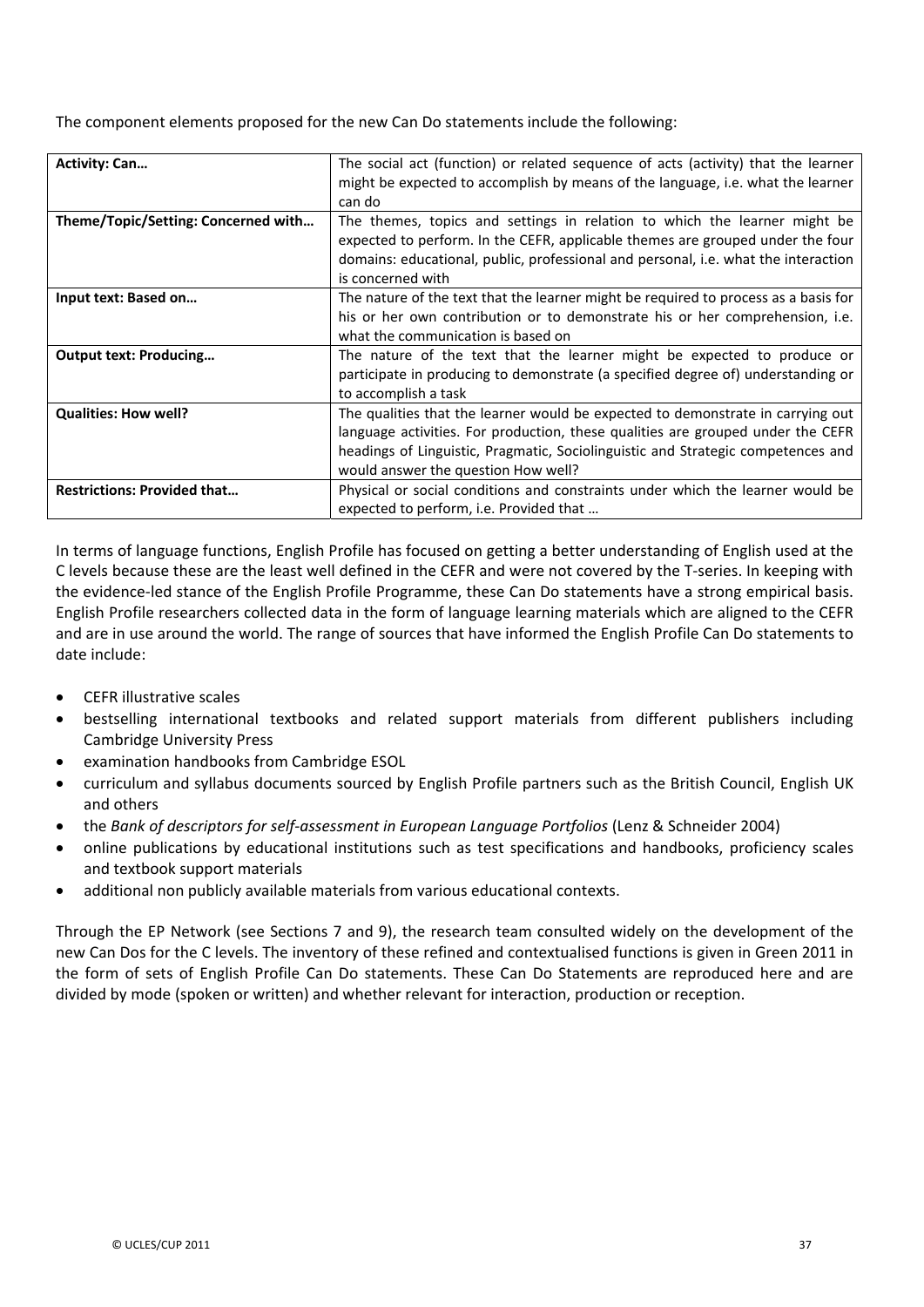|                         |                                                                                    | Table 13: Can Do statements for Spoken Interaction at the C levels |                   |                                          |                                                                                                                                                                                                                                                                                                                                                                                                                                                                                                                                               |                                  |  |
|-------------------------|------------------------------------------------------------------------------------|--------------------------------------------------------------------|-------------------|------------------------------------------|-----------------------------------------------------------------------------------------------------------------------------------------------------------------------------------------------------------------------------------------------------------------------------------------------------------------------------------------------------------------------------------------------------------------------------------------------------------------------------------------------------------------------------------------------|----------------------------------|--|
|                         | Activity<br>Can                                                                    | Concerned with<br>Topic/Setting                                    | Based on<br>Input | Text<br>Producing                        | Linguistic/Pragmatic/Sociolinguistic/(XStrategic)<br>Qualities - how well?                                                                                                                                                                                                                                                                                                                                                                                                                                                                    | Restrictions<br>Provided<br>that |  |
| $\div$                  | account for and<br>sustain his/her<br>opinions                                     | complex technical/<br>abstract topics                              |                   | [spoken interaction]<br>discussion       | L4. uses a range of grammatical forms and vocabulary<br>into the flow of the discourse using linking words,<br>P9. providing relevant explanations, arguments and<br>S2. adjusts level of formality and style of speech to<br>P10. contributions are relevant and are integrated<br>repetition of words used by other participants<br>suit social context: formal, informal, colloquial<br>appropriate to the audience, topic and social<br>L3. intonation is used to support meaning<br>L2. is readily comprehensible<br>comments<br>context |                                  |  |
| $\overline{\mathbf{r}}$ | and relative merits<br>discuss the nature<br>of particular<br>choices              | procedures, courses<br>goods or services,<br>of action             |                   | [spoken interaction]                     | P10. contributions are relevant and are integrated into<br>L4. uses a range of grammatical forms and vocabulary<br>S2. adjusts level of formality and style of speech to<br>repetition of words used by other participants<br>suit social context: formal, informal, colloquial<br>the flow of the discourse using linking words,<br>appropriate to the audience, topic and social<br>L3. intonation is used to support meaning<br>X2. repairs interaction as necessary<br>L2. is readily comprehensible<br>context                           |                                  |  |
| $\overline{m}$          | between third<br>contribute to<br>interactions<br>follow and<br>complex<br>parties | abstract, complex<br>unfamiliar topics                             |                   | [spoken interaction]<br>group discussion | P10. contributions are relevant and are integrated into<br>P8. conveys ideas with some precision, does not resort<br>L4. uses a range of grammatical forms and vocabulary<br>repetition of words used by other participants<br>the flow of the discourse using linking words,<br>appropriate to the audience, topic and social<br>L3. intonation is used to support meaning<br>L2. is readily comprehensible<br>P11. turn taking is natural<br>to simplification<br>context                                                                   |                                  |  |

English Profile Can Do statements for the C levels **English Profile Can Do statements for the C levels**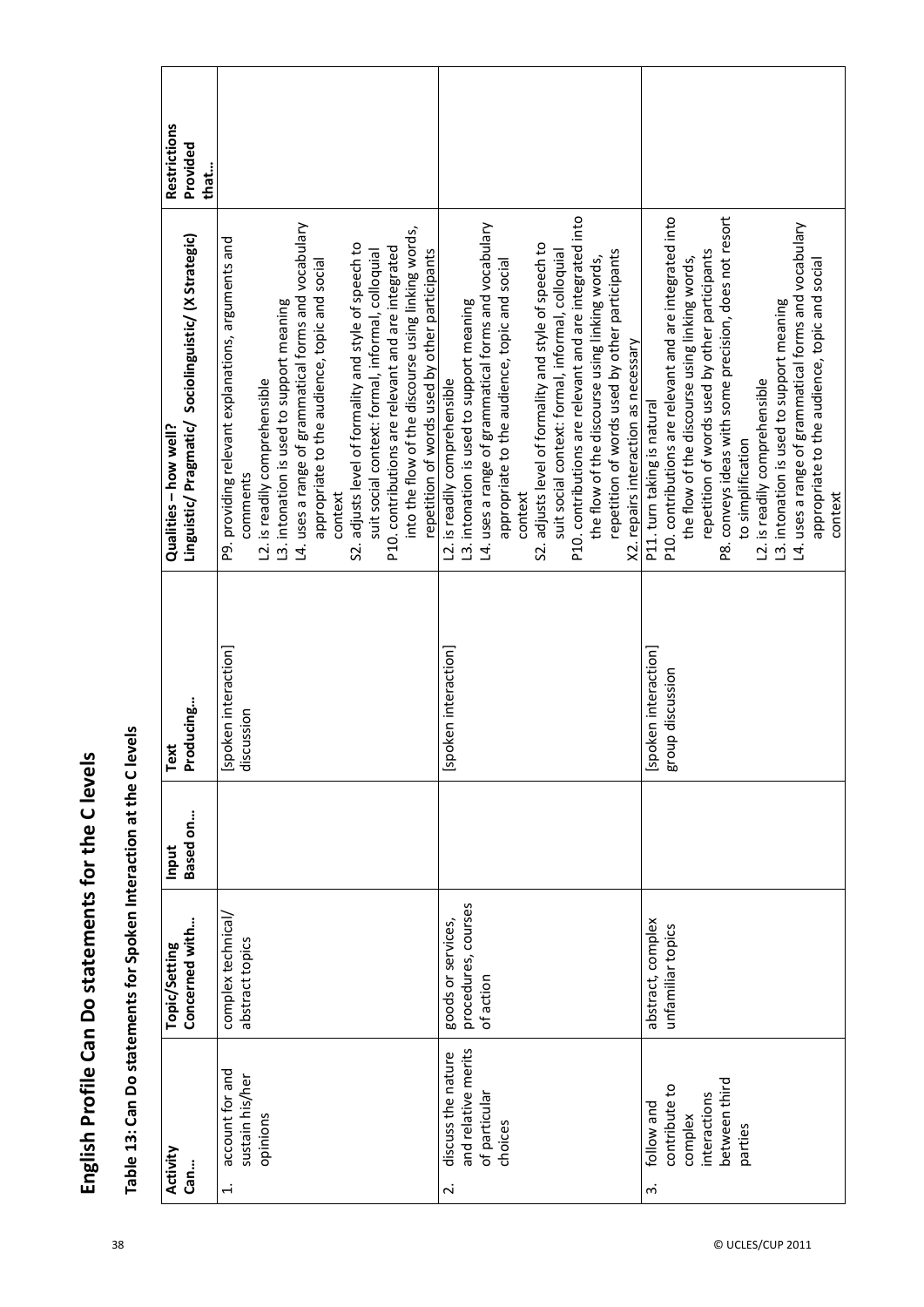| S2. adjusts level of formality and style of speech to<br>suit social context: formal, informal, colloquial<br>X2. repairs interaction as necessary | P10. contributions are relevant and are integrated into<br>L4. uses a range of grammatical forms and vocabulary<br>S2. adjusts level of formality and style of speech to<br>repetition of words used by other participants.<br>suit social context: formal, informal, colloquial<br>the flow of the discourse using linking words,<br>appropriate to the audience, topic and socia<br>L3. intonation is used to support meaning<br>L2. is readily comprehensible<br>context | P10. contributions are relevant and are integrated into<br>L2. is readily comprehensible; L3. intonation is used to<br>L4. uses a range of grammatical forms and vocabulary<br>S2. adjusts level of formality and style of speech to<br>repetition of words used by other participants.<br>suit social context: formal, informal, colloquial<br>the flow of the discourse using linking words,<br>appropriate to the audience, topic and social<br>X2. repairs interaction as necessary<br>P12. remarks are relevant<br>support meaning<br>context | L6. uses intonation and word choice to express mood,<br>L4. uses a range of grammatical forms and vocabulary<br>adjusts level of formality and style of speech to<br>suit social context: formal, informal, colloquial<br>appropriate to the audience, topic and social<br>distinguishing between shades of feeling<br>L2. is readily comprehensible<br>context<br>S2. | P8. conveys ideas with some precision, does not resort<br>L4. uses a range of grammatical forms and vocabulary<br>appropriate to the audience, topic and social<br>L5. using appropriate technical terminology<br>L3. intonation is used to support meaning<br>L2. is readily comprehensible<br>to simplification<br>context |
|----------------------------------------------------------------------------------------------------------------------------------------------------|-----------------------------------------------------------------------------------------------------------------------------------------------------------------------------------------------------------------------------------------------------------------------------------------------------------------------------------------------------------------------------------------------------------------------------------------------------------------------------|----------------------------------------------------------------------------------------------------------------------------------------------------------------------------------------------------------------------------------------------------------------------------------------------------------------------------------------------------------------------------------------------------------------------------------------------------------------------------------------------------------------------------------------------------|------------------------------------------------------------------------------------------------------------------------------------------------------------------------------------------------------------------------------------------------------------------------------------------------------------------------------------------------------------------------|------------------------------------------------------------------------------------------------------------------------------------------------------------------------------------------------------------------------------------------------------------------------------------------------------------------------------|
|                                                                                                                                                    | [spoken interaction]                                                                                                                                                                                                                                                                                                                                                                                                                                                        | [spoken interaction]                                                                                                                                                                                                                                                                                                                                                                                                                                                                                                                               | [spoken interaction]<br>conversation                                                                                                                                                                                                                                                                                                                                   | [spoken interaction]                                                                                                                                                                                                                                                                                                         |
|                                                                                                                                                    | contributions<br>from other<br>participant                                                                                                                                                                                                                                                                                                                                                                                                                                  |                                                                                                                                                                                                                                                                                                                                                                                                                                                                                                                                                    |                                                                                                                                                                                                                                                                                                                                                                        |                                                                                                                                                                                                                                                                                                                              |
|                                                                                                                                                    | matters within their<br>competence<br>professional<br>academic or                                                                                                                                                                                                                                                                                                                                                                                                           | matters within their<br>familiar topics<br>competence<br>professional<br>academic or                                                                                                                                                                                                                                                                                                                                                                                                                                                               | counselling roles<br>relationships/<br>personal                                                                                                                                                                                                                                                                                                                        | matters within their<br>competence<br>professional<br>academic or                                                                                                                                                                                                                                                            |
|                                                                                                                                                    | evaluate, restate<br>and challenge<br>4.                                                                                                                                                                                                                                                                                                                                                                                                                                    | remarks or express<br>ot se Vew e qons<br>disagreement in<br>minimise any<br>frame critical<br>offence<br>strong<br>ιń                                                                                                                                                                                                                                                                                                                                                                                                                             | express sympathy<br>sadness and offer<br>enquire into the<br>unhappiness or<br>or condolence,<br>causes of<br>comfort<br>نی                                                                                                                                                                                                                                            | discuss work with<br>colleagues<br><sup>1</sup>                                                                                                                                                                                                                                                                              |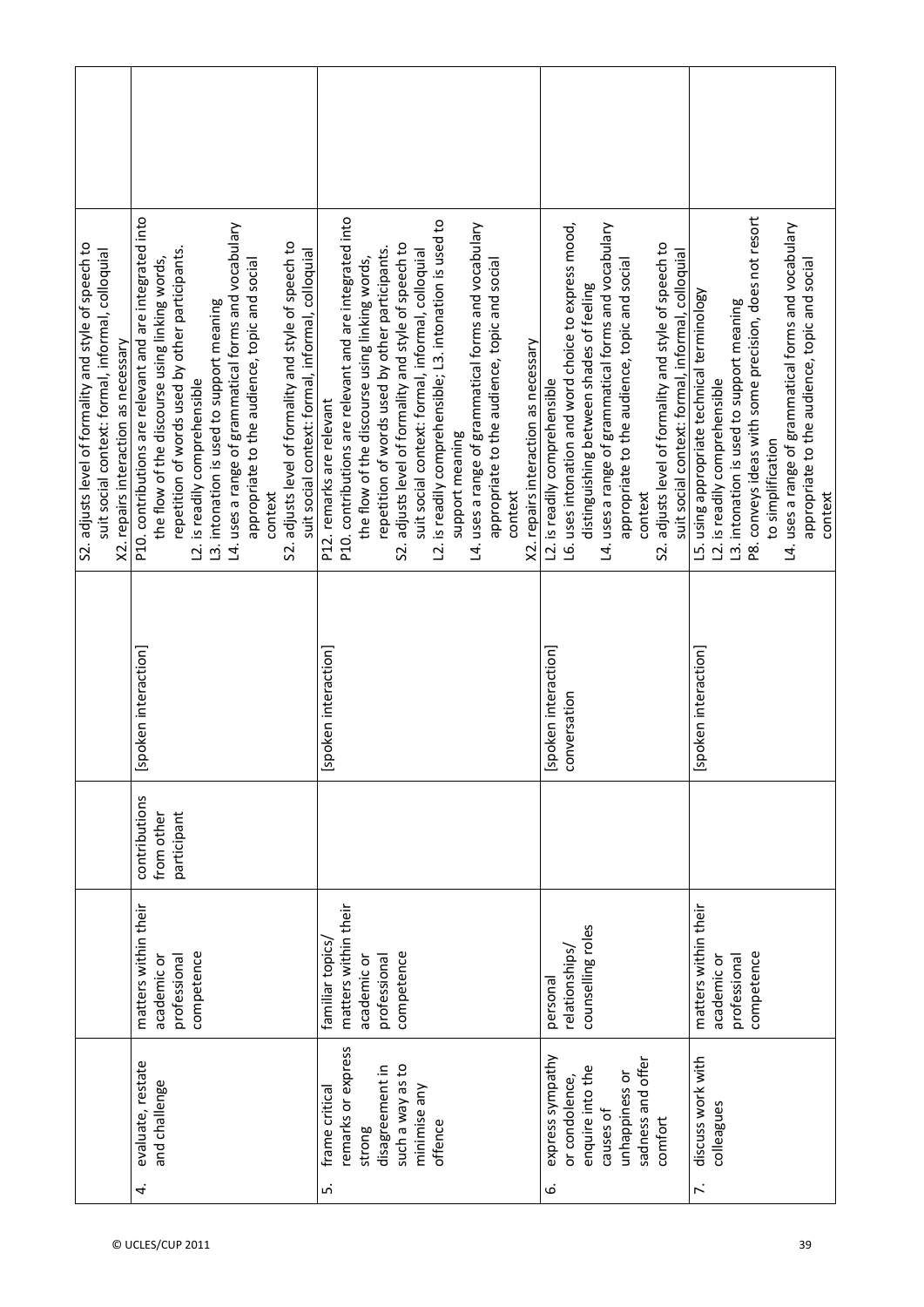| P10. contributions are relevant and are integrated into<br>S2. adjusts level of formality and style of speech to<br>suit social context: formal, informal, colloquial<br>repetition of words used by other participants<br>the flow of the discourse using linking words,<br>X2. repairs interaction as necessary | L4. uses a range of grammatical forms and vocabulary<br>adjusts level of formality and style of speech to<br>suit social context: formal, informal, colloquial<br>appropriate to the audience, topic and social<br>L3. intonation is used to support meaning<br>L2. is readily comprehensible<br>context<br>S2. | L4. uses a range of grammatical forms and vocabulary<br>P12. plays a leading part in discussion or negotiation<br>S2. adjusts level of formality and style of speech to<br>suit social context: formal, informal, colloquial<br>appropriate to the audience, topic and social<br>L3. intonation is used to support meaning<br>X2. repairs interaction as necessary<br>L2. is readily comprehensible<br>context | L4. uses a range of grammatical forms and vocabulary<br>adjusts level of formality and style of speech to<br>suit social context: formal, informal, colloquial<br>appropriate to the audience, topic and social<br>L3. intonation is used to support meaning<br>P13. able to gain and hold floor<br>L2. is readily comprehensible<br>P14. summary is accurate<br>context<br>S2. | P8. conveys ideas with some precision, does not resort<br>L4. uses a range of grammatical forms and vocabulary<br>S2. adjusts level of formality and style of speech to<br>suit social context: formal, informal, colloquial<br>appropriate to the audience, topic and social<br>using appropriate technical terminology<br>L3. intonation is used to support meaning<br>X2. repairs interaction as necessary<br>L2. is readily comprehensible<br>to simplification<br>context<br>த் |
|-------------------------------------------------------------------------------------------------------------------------------------------------------------------------------------------------------------------------------------------------------------------------------------------------------------------|-----------------------------------------------------------------------------------------------------------------------------------------------------------------------------------------------------------------------------------------------------------------------------------------------------------------|----------------------------------------------------------------------------------------------------------------------------------------------------------------------------------------------------------------------------------------------------------------------------------------------------------------------------------------------------------------------------------------------------------------|---------------------------------------------------------------------------------------------------------------------------------------------------------------------------------------------------------------------------------------------------------------------------------------------------------------------------------------------------------------------------------|--------------------------------------------------------------------------------------------------------------------------------------------------------------------------------------------------------------------------------------------------------------------------------------------------------------------------------------------------------------------------------------------------------------------------------------------------------------------------------------|
|                                                                                                                                                                                                                                                                                                                   | [spoken interaction]                                                                                                                                                                                                                                                                                            | [spoken interaction]                                                                                                                                                                                                                                                                                                                                                                                           | extended discussion or<br>[spoken interaction]<br>negotiation                                                                                                                                                                                                                                                                                                                   | extended negotiation<br>[spoken interaction]                                                                                                                                                                                                                                                                                                                                                                                                                                         |
|                                                                                                                                                                                                                                                                                                                   | requests                                                                                                                                                                                                                                                                                                        |                                                                                                                                                                                                                                                                                                                                                                                                                |                                                                                                                                                                                                                                                                                                                                                                                 |                                                                                                                                                                                                                                                                                                                                                                                                                                                                                      |
|                                                                                                                                                                                                                                                                                                                   |                                                                                                                                                                                                                                                                                                                 | meetings on matters<br>competence<br>academic or<br>professional<br>within their                                                                                                                                                                                                                                                                                                                               | meetings on matters<br>competence<br>academic or<br>professional<br>within their                                                                                                                                                                                                                                                                                                | conditions of sale<br>rates, terms and<br>conditions<br>prices and                                                                                                                                                                                                                                                                                                                                                                                                                   |
|                                                                                                                                                                                                                                                                                                                   | when agreeing to<br>indicate levels of<br>state conditions<br>reluctance and<br>willingness or<br>requests or<br>permission<br>granting<br>$\infty$                                                                                                                                                             | introduces issues,<br>contributions<br>participation,<br>manages<br>invite<br>ത്                                                                                                                                                                                                                                                                                                                               | summarise and<br>evaluate main<br>discussion<br>points in<br>$\overline{a}$                                                                                                                                                                                                                                                                                                     | enquire about and<br>negotiate special<br>treatment<br>$\overline{11}$ .                                                                                                                                                                                                                                                                                                                                                                                                             |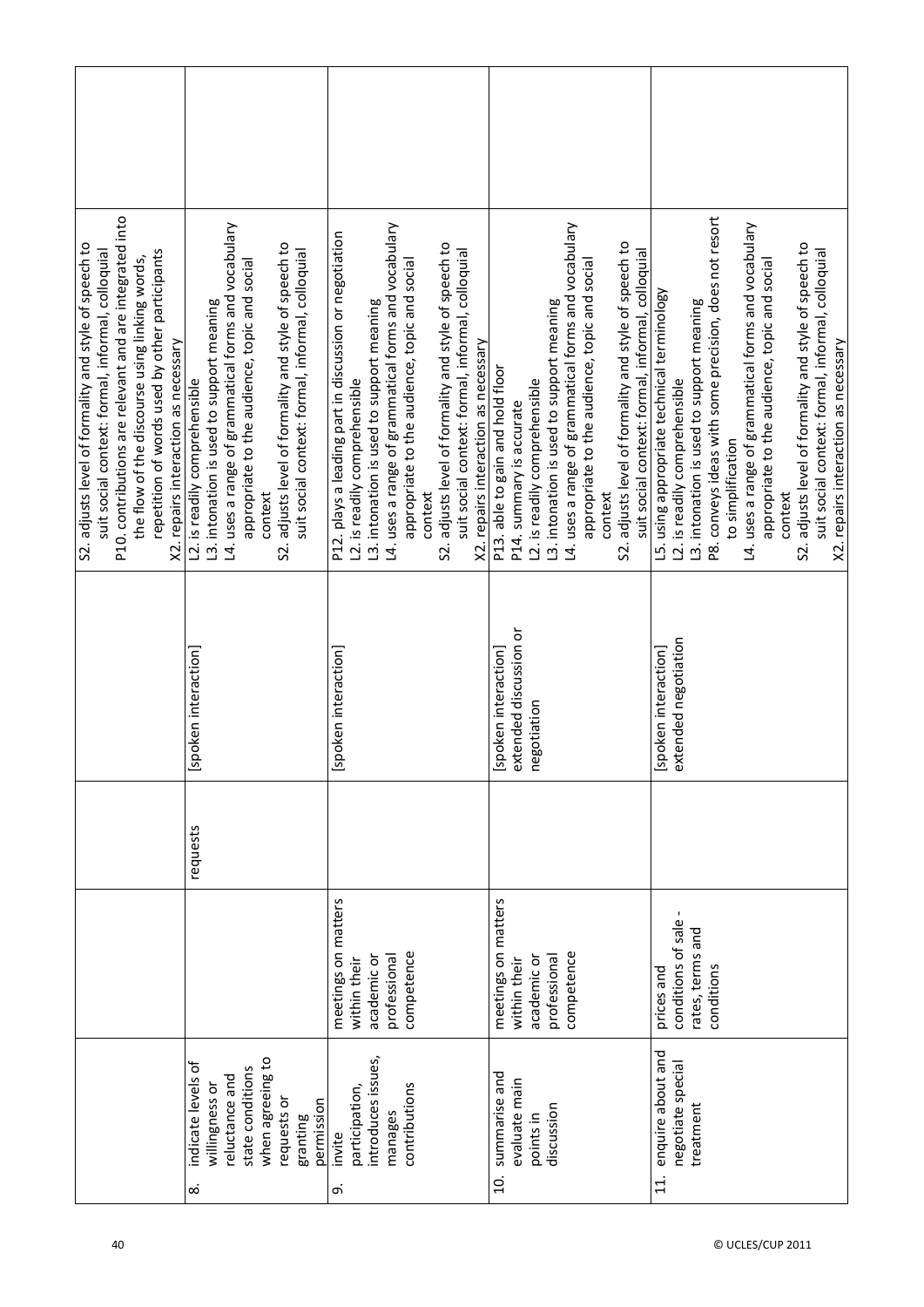|                                                                                                                                                                                                                                                                                                                                                                                                                                                                                    | infringements<br>are minor                                                                                                                                                                                                                                                                                                                           |                                                                                                                                                                                                                                                                                                                                                      |                                                                                                                                                                                                                                                                                                                                                                                                                                                                                                                                                           |
|------------------------------------------------------------------------------------------------------------------------------------------------------------------------------------------------------------------------------------------------------------------------------------------------------------------------------------------------------------------------------------------------------------------------------------------------------------------------------------|------------------------------------------------------------------------------------------------------------------------------------------------------------------------------------------------------------------------------------------------------------------------------------------------------------------------------------------------------|------------------------------------------------------------------------------------------------------------------------------------------------------------------------------------------------------------------------------------------------------------------------------------------------------------------------------------------------------|-----------------------------------------------------------------------------------------------------------------------------------------------------------------------------------------------------------------------------------------------------------------------------------------------------------------------------------------------------------------------------------------------------------------------------------------------------------------------------------------------------------------------------------------------------------|
| P8. conveys ideas with some precision, does not resort<br>L4. uses a range of grammatical forms and vocabulary<br>S2. adjusts level of formality and style of speech to<br>suit social context: formal, informal, colloquial<br>appropriate to the audience, topic and social<br>L5. using appropriate technical terminology<br>L3. intonation is used to support meaning<br>X2. repairs interaction as necessary<br>L2. is readily comprehensible<br>to simplification<br>context | L4. uses a range of grammatical forms and vocabulary<br>S2. adjusts level of formality and style of speech to<br>suit social context: formal, informal, colloquial<br>appropriate to the audience, topic and social<br>L3. intonation is used to support meaning<br>X2. repairs interaction as necessary<br>L2. is readily comprehensible<br>context | L4. uses a range of grammatical forms and vocabulary<br>S2. adjusts level of formality and style of speech to<br>suit social context: formal, informal, colloquial<br>appropriate to the audience, topic and social<br>L3. intonation is used to support meaning<br>X2. repairs interaction as necessary<br>L2. is readily comprehensible<br>context | L6. uses intonation and word choice to express mood,<br>L4. uses a range of grammatical forms and vocabulary<br>P15. contributions are integrated into the flow of the<br>discourse using linking words, repetition of words<br>S2. adjusts level of formality and style of speech to<br>suit social context: formal, informal, colloquial<br>appropriate to the audience, topic and social<br>distinguishing between shades of feeling<br>X2. repairs interaction as necessary<br>used by other participants<br>L2. is readily comprehensible<br>context |
| extended negotiation<br>[spoken interaction]                                                                                                                                                                                                                                                                                                                                                                                                                                       | exchanges with officials<br>poken interaction]<br>ݺ                                                                                                                                                                                                                                                                                                  | [spoken interaction]                                                                                                                                                                                                                                                                                                                                 | informal conversation (with<br>friends)<br>[spoken interaction]<br>iends)                                                                                                                                                                                                                                                                                                                                                                                                                                                                                 |
| agreements<br>service                                                                                                                                                                                                                                                                                                                                                                                                                                                              |                                                                                                                                                                                                                                                                                                                                                      |                                                                                                                                                                                                                                                                                                                                                      | about third<br>complaints<br>conditions<br>parties/                                                                                                                                                                                                                                                                                                                                                                                                                                                                                                       |
| unwanted goods and<br>negotiating for a<br>inappropriate or<br>returning faulty,<br>poor service e.g<br>replacement or<br>refund                                                                                                                                                                                                                                                                                                                                                   | matters: in case of<br>infringements of<br>legal, regulatory<br>regulations                                                                                                                                                                                                                                                                          |                                                                                                                                                                                                                                                                                                                                                      |                                                                                                                                                                                                                                                                                                                                                                                                                                                                                                                                                           |
| negotiate redress<br>complain and<br>12.                                                                                                                                                                                                                                                                                                                                                                                                                                           | for understanding<br>apologise and ask<br>of their position<br>$\ddot{1}$                                                                                                                                                                                                                                                                            | express regrets<br>and negative<br>intentions<br>wishes or<br>$\vec{a}$                                                                                                                                                                                                                                                                              | establish solidarity<br>with interlocutors<br>questioning and<br>expressions of<br>sympathetic<br>agreement<br>through<br>15.                                                                                                                                                                                                                                                                                                                                                                                                                             |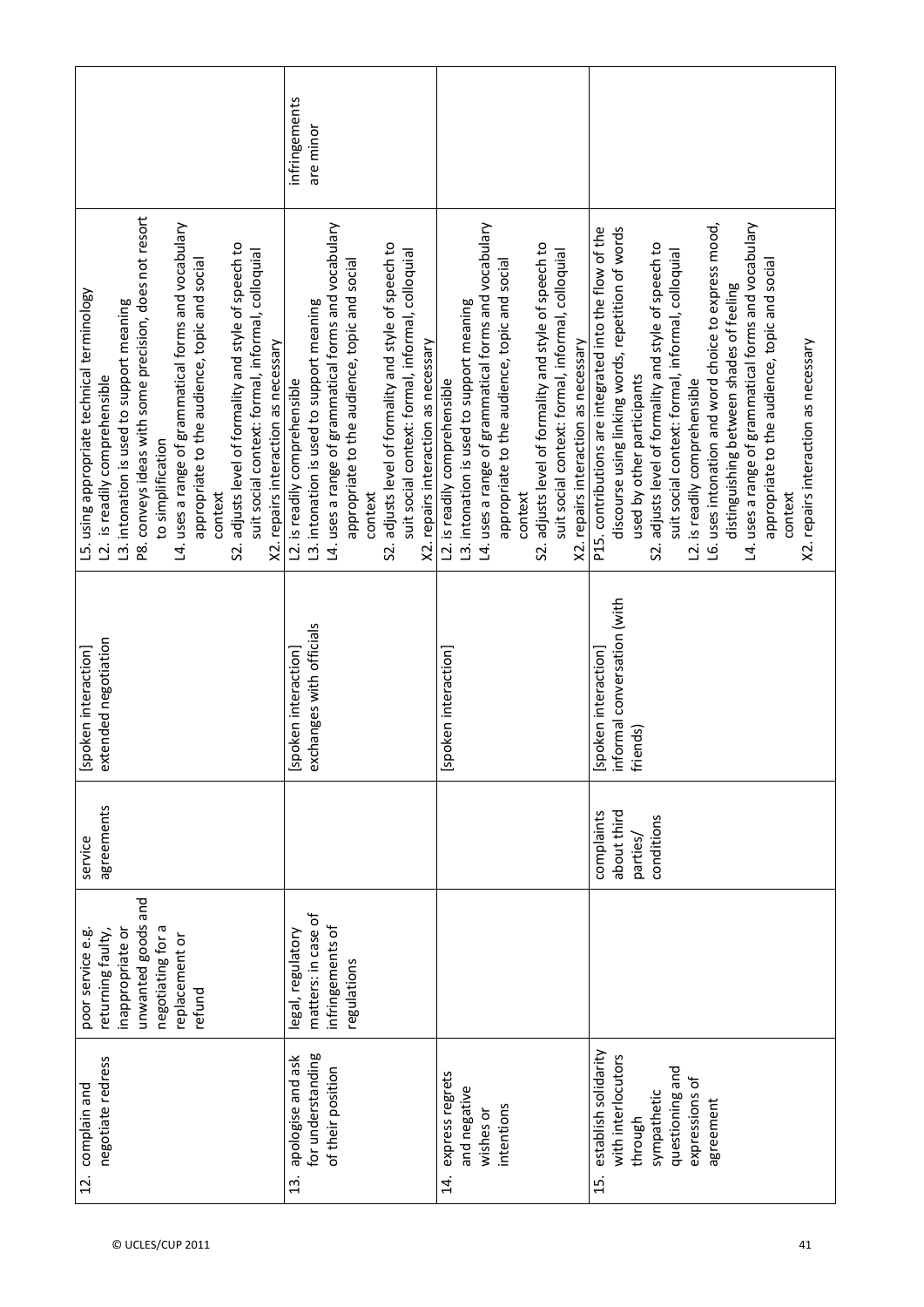| L4. uses a range of grammatical forms and vocabulary<br>S2. adjusts level of formality and style of speech to<br>suit social context: formal, informal, colloquial<br>appropriate to the audience, topic and social<br>13. intonation is used to support meaning<br>X2. repairs interaction as necessary<br>L2. is readily comprehensible<br>context | L4. uses a range of grammatical forms and vocabulary<br>P15. contributions are integrated into the flow of the<br>discourse using linking words, repetition of words<br>S2. adjusts level of formality and style of speech to<br>suit social context: formal, informal, colloquial<br>appropriate to the audience, topic and social<br>13. intonation is used to support meaning<br>X2. repairs interaction as necessary<br>used by other participants<br>L2. is readily comprehensible<br>context |
|------------------------------------------------------------------------------------------------------------------------------------------------------------------------------------------------------------------------------------------------------------------------------------------------------------------------------------------------------|----------------------------------------------------------------------------------------------------------------------------------------------------------------------------------------------------------------------------------------------------------------------------------------------------------------------------------------------------------------------------------------------------------------------------------------------------------------------------------------------------|
| [spoken interaction]<br>discussion                                                                                                                                                                                                                                                                                                                   | [spoken interaction]<br>iscussion<br>$\ddot{\sigma}$                                                                                                                                                                                                                                                                                                                                                                                                                                               |
|                                                                                                                                                                                                                                                                                                                                                      |                                                                                                                                                                                                                                                                                                                                                                                                                                                                                                    |
| professional matters<br>complex, abstract<br>academic/<br>ideas                                                                                                                                                                                                                                                                                      |                                                                                                                                                                                                                                                                                                                                                                                                                                                                                                    |
| 16. ask for explanation<br>or clarification and<br>understanding<br>negotiate                                                                                                                                                                                                                                                                        | 17. negotiate a course<br>eporting on what<br>multiple points of<br>partner or group,<br>others have said,<br>of action with a<br>elaborating and<br>summarizing,<br>weighing up<br>view                                                                                                                                                                                                                                                                                                           |

# Table 14: Can Do statements for Spoken Production at the C levels **Table 14: Can Do statements for Spoken Production at the C levels**

| Activity                 | Topic/Setting      | Input text | Output text              | Qualities - how well?                                      | <b>Restrictions</b> |
|--------------------------|--------------------|------------|--------------------------|------------------------------------------------------------|---------------------|
| Can                      | Concerned with     | Based on   | Producing                | Linguistic/Pragmatic/Sociolinguistic/(X Strategic)         | Provided that       |
| 18. interpret specialist | complex technical  |            | [spoken production]      | L1. able to speak at length as required                    | topics relate to    |
| topics to the            | topics             |            | ddressing audiences<br>ō | L2. is readily comprehensible                              | his/her field of    |
| layperson                |                    |            |                          | L3. intonation is used to support meaning                  | interest            |
|                          |                    |            |                          | L4 good command of non-technical circumlocution,           | presentation        |
|                          |                    |            |                          | idiomatic expressions and colloquialisms                   | prepared            |
|                          |                    |            |                          | L4. uses a range of grammatical forms and vocabulary       | independently       |
|                          |                    |            |                          | appropriate to the audience, topic and social              |                     |
|                          |                    |            |                          | context                                                    |                     |
|                          |                    |            |                          | P2. manipulates the order of elements to control           |                     |
|                          |                    |            |                          | information focus                                          |                     |
|                          |                    |            |                          | S1. makes topic accessible to the layperson                |                     |
|                          |                    |            |                          | S2. adjusts level of formality and style of speech to suit |                     |
|                          |                    |            |                          | social context: formal, informal, colloquial               |                     |
|                          |                    |            |                          | S3 consistent register                                     |                     |
|                          |                    |            |                          | X1 checks comprehension                                    |                     |
| 19. qualify assertions   | complex technical/ |            | [spoken production]      | L1. able to speak at length as required                    |                     |
|                          | abstract topics    |            | addressing audiences     | L2. is readily comprehensible                              |                     |
|                          |                    |            |                          | L3. intonation is used to support meaning                  |                     |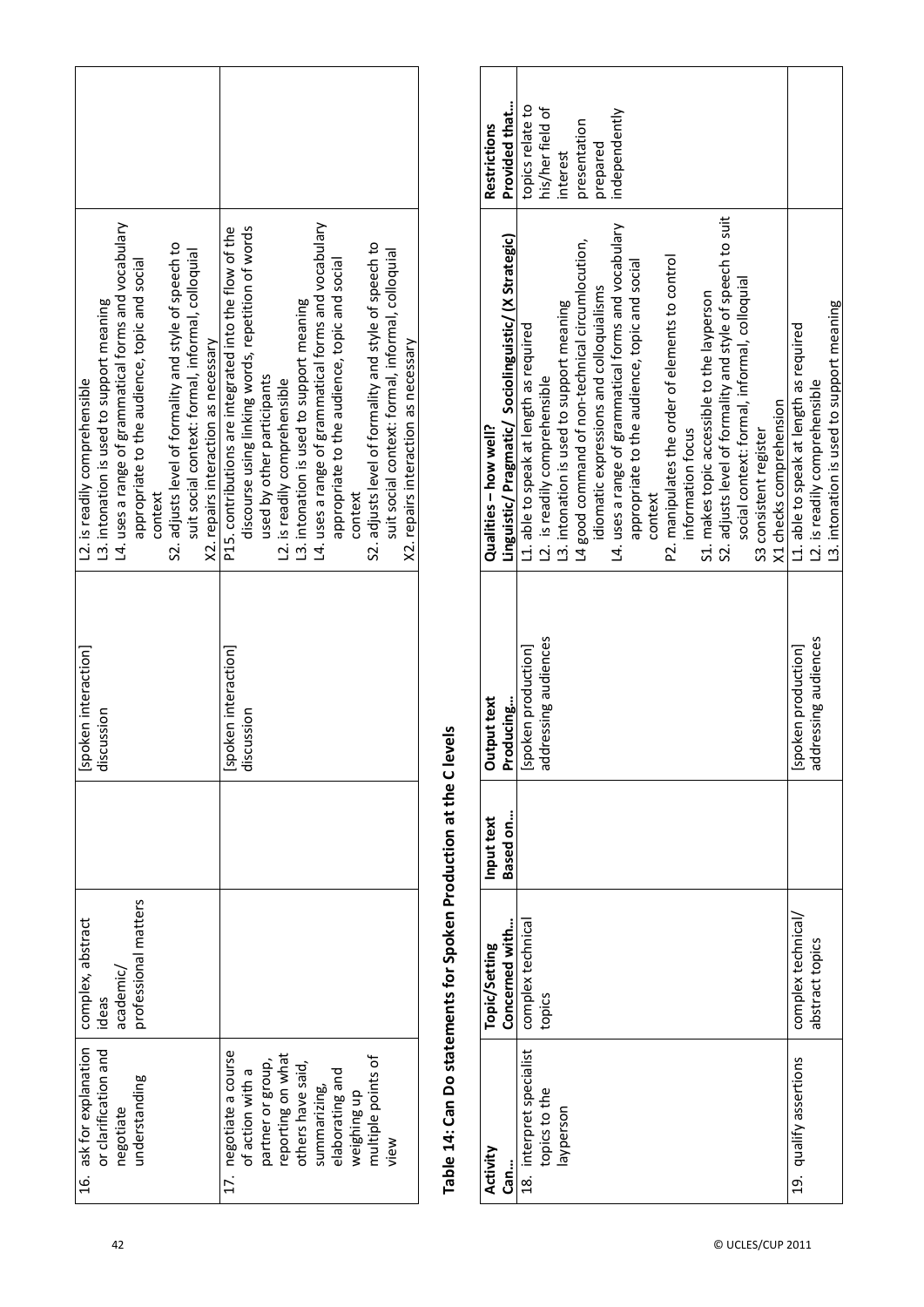|                                                                                                                                                                                                                                                                                 | topics relate to<br>his/her field of<br>interest                                                                                                                                                                                                                                                                                                                                                                          | student with some<br>work colleague or<br>instructions to a<br>knowledge<br>technical                                                                                                                                                                                                                                                                                                                                                                           |                                                                                                                                                                                                                                                                                                                                                                          |
|---------------------------------------------------------------------------------------------------------------------------------------------------------------------------------------------------------------------------------------------------------------------------------|---------------------------------------------------------------------------------------------------------------------------------------------------------------------------------------------------------------------------------------------------------------------------------------------------------------------------------------------------------------------------------------------------------------------------|-----------------------------------------------------------------------------------------------------------------------------------------------------------------------------------------------------------------------------------------------------------------------------------------------------------------------------------------------------------------------------------------------------------------------------------------------------------------|--------------------------------------------------------------------------------------------------------------------------------------------------------------------------------------------------------------------------------------------------------------------------------------------------------------------------------------------------------------------------|
| L4. uses a range of grammatical forms and vocabulary<br>P3. demonstrates flexibility and control of nuances<br>L5. indicating levels of confidence or uncertainty<br>appropriate to the audience, topic and social<br>P7. well-structured and developed<br>context<br>P1. clear | L4. uses a range of grammatical forms and vocabulary<br>P2. demonstrates flexibility and control of nuances<br>appropriate to the audience, topic and social<br>P4. in detail, distinguishing between objects or<br>concepts that closely resemble each other<br>L3. intonation is used to support meaning<br>P7. well-structured and developed<br>L2. is readily comprehensible<br>P5. at length<br>context<br>P1. clear | P8. conveys ideas with some precision, does not resort<br>L4. uses a range of grammatical forms and vocabulary<br>appropriate to the interlocutor(s), topic and social<br>L5. using appropriate technical terminology<br>L3. intonation is used to support meaning<br>X1. checks comprehension as necessary<br>P7. well-structured and developed<br>L2. is readily comprehensible<br>to simplification<br>P5. at length<br>P6. detailed<br>context<br>P1. clear | P8. conveys ideas with some precision, does not resort<br>L4. uses a range of grammatical forms and vocabulary<br>appropriate to the interlocutor(s), topic and social<br>L3. intonation is used to support meaning<br>P7. well-structured and developed<br>L2. is readily comprehensible<br>to simplification<br>P5. a t length<br>P6. detailed<br>context<br>P1. clear |
|                                                                                                                                                                                                                                                                                 | [spoken production]<br>addressing audiences                                                                                                                                                                                                                                                                                                                                                                               | [spoken production]<br>[sustained monologue]                                                                                                                                                                                                                                                                                                                                                                                                                    | [spoken production]<br>[sustained monologue]                                                                                                                                                                                                                                                                                                                             |
|                                                                                                                                                                                                                                                                                 | complex technical/<br>abstract topics                                                                                                                                                                                                                                                                                                                                                                                     | series of complex<br>professional,<br>procedures<br>academic                                                                                                                                                                                                                                                                                                                                                                                                    |                                                                                                                                                                                                                                                                                                                                                                          |
|                                                                                                                                                                                                                                                                                 | 20. define or specify                                                                                                                                                                                                                                                                                                                                                                                                     | give instruction<br>$\overline{21}$ .                                                                                                                                                                                                                                                                                                                                                                                                                           | comparing and<br>developments<br>hypothesise,<br>evaluating a<br>speculate or<br>number of<br>possible<br>22.                                                                                                                                                                                                                                                            |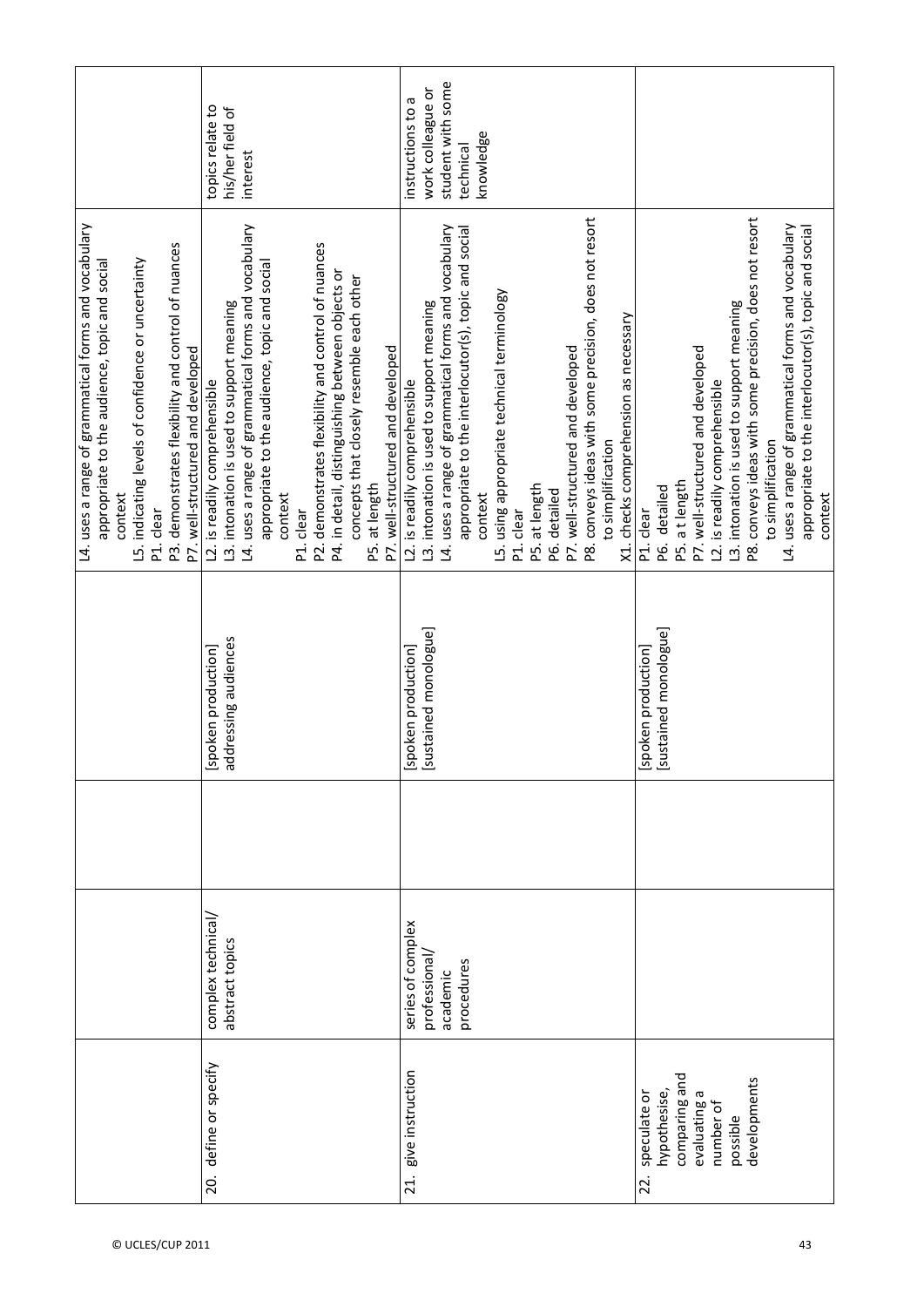| ֧֧֧֧ׅ֧֧֧֧֧֧֧֧֧֧֧֧֦֧֧֧֧֪֛֛֧֪֛֧֪֛֛֛֛֛֛֛֛֛֛֛֛֛֪֛֛֛֛֚֚֚֚֚֚֚֚֚֚֚֚֚֚֚֚֚֚֚֚֚֚֚֚֚֚֚֚֚֚֚֚֝֝֓֜֜֓֜֓֜֜֜֜֜֜֜֜֜֜֜֜֜֜֝֜֜֜֜֜֜ |
|---------------------------------------------------------------------------------------------------------------|
| $\frac{1}{2}$                                                                                                 |
| $\ddot{\phantom{a}}$                                                                                          |
|                                                                                                               |
|                                                                                                               |
| i<br>$\sum_{i=1}^{n}$                                                                                         |
|                                                                                                               |
|                                                                                                               |
|                                                                                                               |
|                                                                                                               |
| ;<br>;<br>;                                                                                                   |
| j                                                                                                             |

| Activity                     | Text                | Text characteristics | Topic/Setting                     | Qualities                                       | Restrictions             |
|------------------------------|---------------------|----------------------|-----------------------------------|-------------------------------------------------|--------------------------|
| Can.                         | When listening to   | Characterised by     | Concerned with                    | How well?                                       | Provided that            |
| 23. make notes to            | presentations,      | extended             | complex public, academic          | produces accurate and detailed summary or text  | standard accents,        |
| extract and                  | lectures or         | monologue            | or professional topics            | evel representation of factual content          | familiar to the listener |
| reconstruct the              | documentary         |                      | involving detailed                | summarises the main points                      | rate of speech is        |
| main points and              | broadcasts          |                      | propositional information         | accurately responds to questions of detail      | natural                  |
| key supporting               |                     |                      | that is new to the listener       |                                                 |                          |
| details                      |                     |                      | and includes abstract<br>concepts |                                                 |                          |
| extract the gist<br>24.      | informal meetings   | multi-participant    | personal or public topics of      | identifies the main points being made by        | conversation is          |
| and distinguish              | and discussions     | discussion with non  | general interest                  | participants                                    | animated - at a fast     |
| between opinions             |                     | linear organisation, |                                   | identifies all areas of agreement and           | natural rate             |
|                              |                     | frequent             |                                   | disagreement between participants               | voices are easily        |
|                              |                     | colloquialisms and   |                                   |                                                 | differentiated or audio  |
|                              |                     | overlapping turns    |                                   |                                                 | is supported by          |
|                              |                     |                      |                                   |                                                 | images                   |
|                              |                     |                      |                                   |                                                 | language is standard,    |
|                              |                     |                      |                                   |                                                 | but a range of accents   |
|                              |                     |                      |                                   |                                                 | are used                 |
| 25. identify the             | informal meetings   | multi-participant    | personal, public, academic,       | accurately identifies the attitudes or emotions | conversation is          |
| emotions or                  | and discussions     | discussion marked    | professional topics               | conveyed implicitly by stress, pitch and        | animated - at a fast     |
| attitudes of                 |                     | by non-linear        |                                   | intonation, lexical choices                     | natural rate             |
| speakers                     |                     | organisation,        |                                   |                                                 | voices are easily        |
|                              |                     | colloquialisms and   |                                   |                                                 | differentiated or audio  |
|                              |                     | overlapping turns    |                                   |                                                 | is supported by          |
|                              |                     |                      |                                   |                                                 | images                   |
|                              |                     |                      |                                   |                                                 | language is standard,    |
|                              |                     |                      |                                   |                                                 | but a range of accents   |
|                              |                     |                      |                                   |                                                 | are used                 |
| extract gist, detail,<br>26. | formal discussions  | dialogues, multi-    | complex public, academic          | produces accurate and detailed summary or text  | contributions are        |
| purposes and                 | on academic, public | participant          | or professional topics            | evel representation of factual content, showing | ı<br>clearly presented   |
| main points                  | or professional     | discussion with      | involving detailed                | relationships between ideas                     | intended for an          |
|                              | topics              | formal turn taking   | propositional information         | accurately responds to questions of detail      | audience as well as      |
|                              |                     | and organisation     | that is new to the listener:      |                                                 | fellow participants      |
|                              |                     | may be mediated by   | facts, definitions                |                                                 | standard accent,         |
|                              |                     | a chairperson        |                                   |                                                 | familiar to the listener |
| 27. extract, select and      | multiple sources:   | variety of spoken    | complex, abstract                 | extracts and evaluates information and opinions | standard accent,         |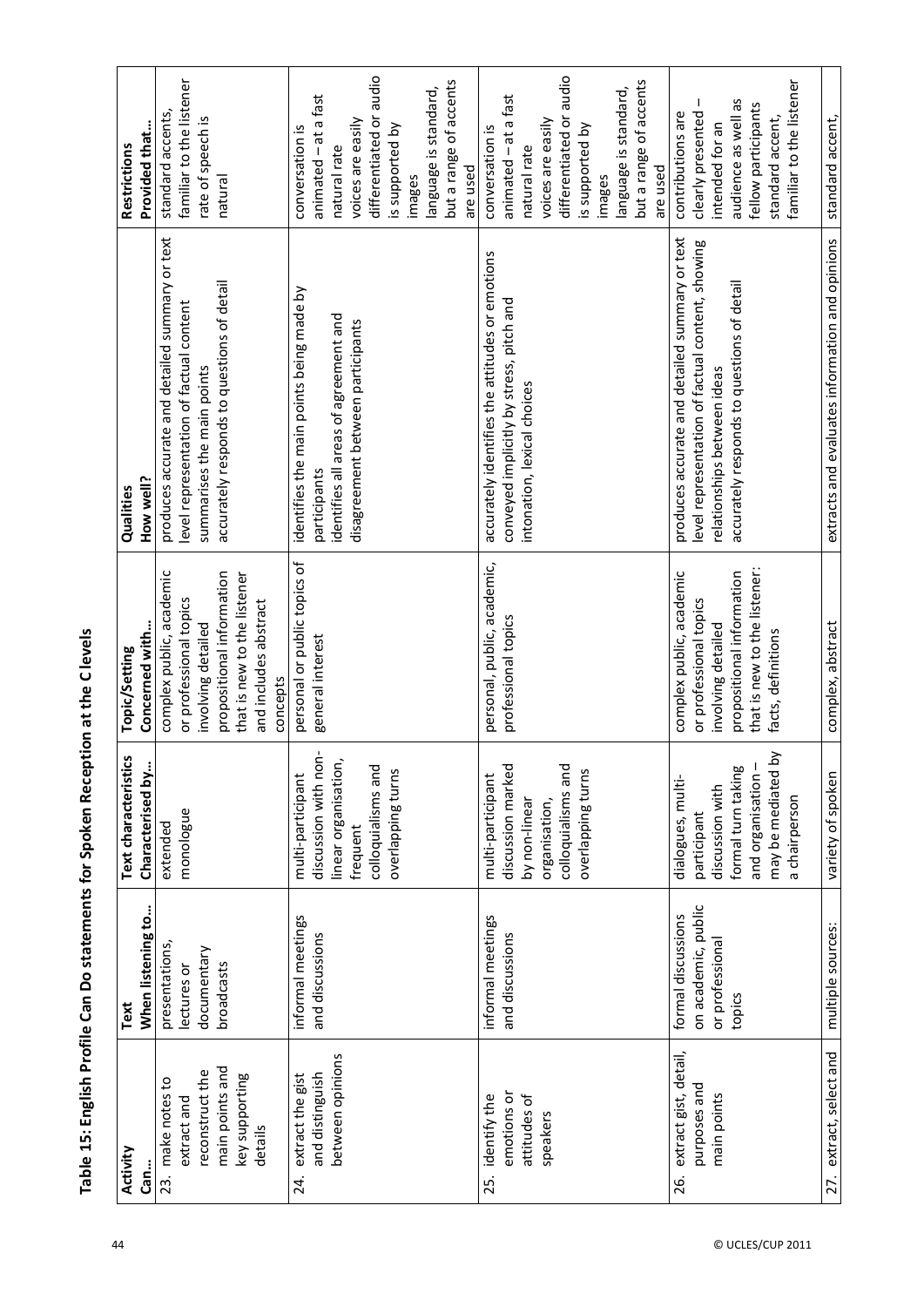| integrate detailed                                                                                                           |                                                                                                             | $\overline{\mathbf{C}}$<br>text types: extende  | personal, public, academic,                        | from different sources                                                                                                                                                                                                                            | familiar to the listener                                                                                                                                                                                                                                     |
|------------------------------------------------------------------------------------------------------------------------------|-------------------------------------------------------------------------------------------------------------|-------------------------------------------------|----------------------------------------------------|---------------------------------------------------------------------------------------------------------------------------------------------------------------------------------------------------------------------------------------------------|--------------------------------------------------------------------------------------------------------------------------------------------------------------------------------------------------------------------------------------------------------------|
| information                                                                                                                  |                                                                                                             | monologues, multi-                              | professional topics                                | integrates these in preparation for a report,                                                                                                                                                                                                     | discussions are formal                                                                                                                                                                                                                                       |
| out related tasks<br>required to carry                                                                                       |                                                                                                             | discussions<br>participant                      |                                                    | essay or position paper etc.                                                                                                                                                                                                                      | and structured                                                                                                                                                                                                                                               |
| use of interactive<br>and evaluate the<br>spoken language<br>identify, analyse<br>for persuasion<br>28.                      | interviews, business<br>personal or public<br>formal debates,<br>interactions,<br>situations of<br>conflict | dialogues, multi-<br>discussions<br>participant | personal, public, academic,<br>professional topics | promote views etc. and evaluates the success of<br>participants to resolve conflict, build consensus,<br>identifies how linguistic resources (stress, pitch<br>and intonation, lexical choices) are used by<br>these strategies in an interaction | easily differentiated or<br>discussions, voices are<br>but a range of accents<br>audio is supported by<br>language is standard,<br>in dialogues/<br>are used<br>images                                                                                       |
| presentations in<br>relation to their<br>purpose and<br>audience<br>evaluate<br>29.                                          | presentations,<br>speeches,                                                                                 | monologue<br>extended                           | personal, public, academic,<br>professional topics | evaluates the use of language in relation to<br>identifies speaker purpose and intended<br>these: suggests improvements<br>audience                                                                                                               | but a range of accents<br>language is standard,<br>rate of speech is<br>may be used<br>natural                                                                                                                                                               |
| multiple elements<br>carry out complex<br>information and<br>tasks involving<br>instructions to<br>30. integrate<br>detailed | multiple sources                                                                                            | monologues,<br>dialogues<br>extended            | personal, public, academic,<br>professional topics | sources to describe a task to be carried out and<br>brings together information from different<br>steps to complete the task                                                                                                                      | but a range of accents<br>the context is familiar<br>unfamiliar process or<br>language is standard,<br>listener or within the<br>listener's academic/<br>professional field<br>- personal to the<br>rate of speech is<br>may be used<br>procedure<br>natural |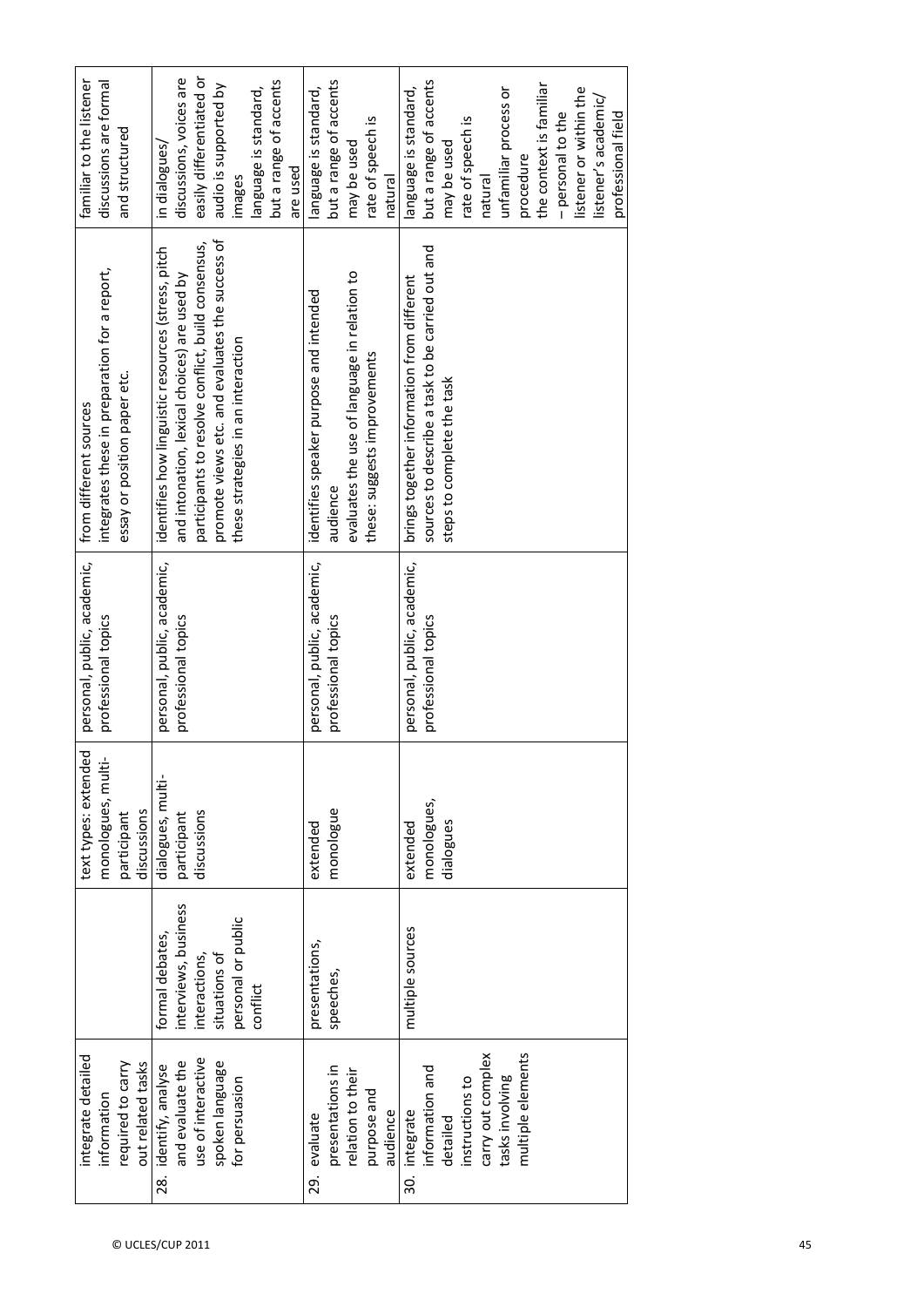| Activity                          | Topic/Setting     | Input text        | Output text               | Qualities - how well?                                                                                    | <b>Restrictions</b> |
|-----------------------------------|-------------------|-------------------|---------------------------|----------------------------------------------------------------------------------------------------------|---------------------|
| Can.                              | Concerned with    | Based on          | Producing                 | Linguistic/Pragmatic/Sociolinguistic                                                                     | Provided that       |
| Write in support of<br>$\ddot{3}$ | personal or       | resume            | [written interaction]     | L1. maintains high levels of linguistic accuracy over                                                    |                     |
| a candidate for a<br>job or award | professional      |                   | letter/email of reference | extended text                                                                                            |                     |
|                                   |                   |                   |                           | L2. makes effective use of linguistic modality to signal<br>the strength of claim, argument, or position |                     |
|                                   |                   |                   |                           | L5. complex                                                                                              |                     |
|                                   |                   |                   |                           | P1. clear                                                                                                |                     |
|                                   |                   |                   |                           | P2. appropriate and effective logical structure which                                                    |                     |
|                                   |                   |                   |                           | helps the reader to find significant points                                                              |                     |
|                                   |                   |                   |                           | P6. reaches a position or conclusion                                                                     |                     |
|                                   |                   |                   |                           | P7. well-structured and developed                                                                        |                     |
|                                   |                   |                   |                           | P9. logical                                                                                              |                     |
|                                   |                   |                   |                           | P10. uses conventional elements of genre structure                                                       |                     |
|                                   |                   |                   |                           | S1. style appropriate to the genre adopted and to the                                                    |                     |
|                                   |                   |                   |                           | reader in mind                                                                                           |                     |
| Write a persuasive<br>32.         | academic or       | personal          | [written production]      | L1. maintains high levels of linguistic accuracy over                                                    | employment,         |
| application                       | professional      | information       | job/study application     | extended text                                                                                            | study within        |
|                                   | employment        |                   | letter/email              | L2. makes effective use of linguistic modality to signal                                                 | his/her field of    |
|                                   |                   |                   |                           | the strength of claim, argument, or position                                                             | interest            |
|                                   |                   |                   |                           | L5. complex                                                                                              |                     |
|                                   |                   |                   |                           | P1. clear                                                                                                |                     |
|                                   |                   |                   |                           | P2. appropriate and effective logical structure which                                                    |                     |
|                                   |                   |                   |                           | helps the reader to find significant points                                                              |                     |
|                                   |                   |                   |                           | P6. reaches a position or conclusion                                                                     |                     |
|                                   |                   |                   |                           | P7. well-structured and developed                                                                        |                     |
|                                   |                   |                   |                           | P9. logical                                                                                              |                     |
|                                   |                   |                   |                           | P10. uses conventional elements of genre structure                                                       |                     |
|                                   |                   |                   |                           | S1. style appropriate to the genre adopted and to the                                                    |                     |
|                                   |                   |                   |                           | reader in mind                                                                                           |                     |
| Evaluate, restate<br>33.          | professional or   | online discussion | [written interaction]     | L1. maintains high levels of linguistic accuracy over                                                    | in real time        |
| and challenge an                  | academic          |                   | online discussion         | extended sequence of turns                                                                               |                     |
| argument                          |                   |                   |                           | P1. clear                                                                                                |                     |
|                                   |                   |                   |                           | P10. uses conventional elements of genre structure                                                       |                     |
|                                   |                   |                   |                           | S1. style appropriate to the genre adopted and to the                                                    |                     |
|                                   |                   |                   |                           | reader in mind                                                                                           |                     |
|                                   |                   |                   |                           | X2. repairs interaction as necessary                                                                     |                     |
| 34. Ask for                       | complex, abstract |                   | [written interaction]     | L1. maintains high levels of linguistic accuracy over                                                    | in real time        |

Table 16: English Profile Can Do statements for Written Interaction at the C levels **Table 16: English Profile Can Do statements for Written Interaction at the C levels**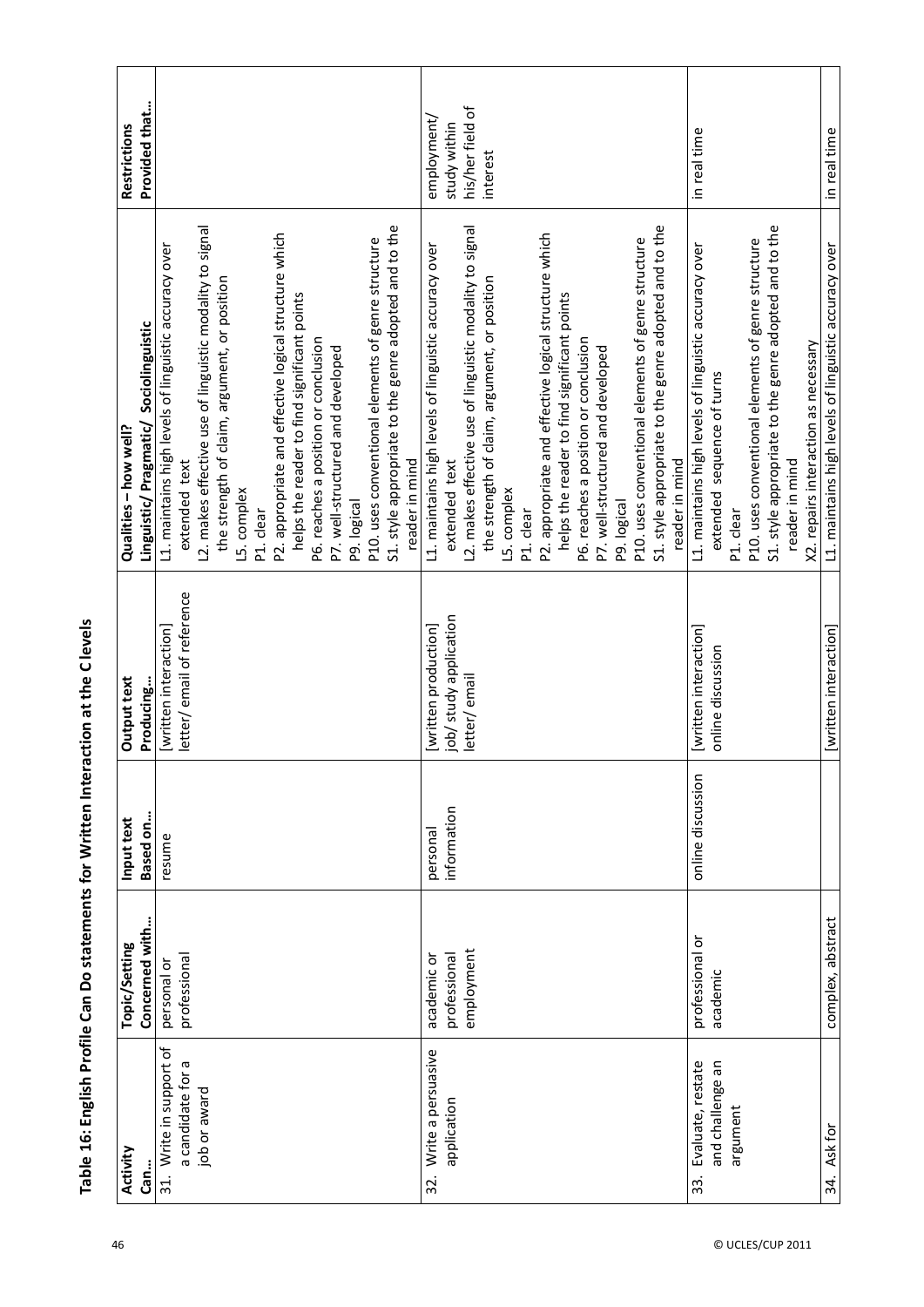|                            |                   | P10. uses conventional elements of genre structure | S1. style appropriate to the genre adopted and to the |                | X2. repairs interaction as necessary | L1. maintains high levels of linguistic accuracy over |                     | L2. makes effective use of linguistic modality to signal | the strength of claim, argument, or position |             |           | P7. well-structured and developed |             | P10. uses conventional elements of genre structure | S1. style appropriate to the genre adopted and to the |                |
|----------------------------|-------------------|----------------------------------------------------|-------------------------------------------------------|----------------|--------------------------------------|-------------------------------------------------------|---------------------|----------------------------------------------------------|----------------------------------------------|-------------|-----------|-----------------------------------|-------------|----------------------------------------------------|-------------------------------------------------------|----------------|
| extended sequence of turns | P1. clear         |                                                    |                                                       | reader in mind |                                      |                                                       | extended text       |                                                          |                                              | L5. complex | P1. clear |                                   | P9. logical |                                                    |                                                       | reader in mind |
| online discussion          |                   |                                                    |                                                       |                |                                      | [written interaction]                                 | letter of sympathy, | condolence                                               |                                              |             |           |                                   |             |                                                    |                                                       |                |
|                            |                   |                                                    |                                                       |                |                                      | news of                                               | bereavement/        | divorce                                                  |                                              |             |           |                                   |             |                                                    |                                                       |                |
| ideas                      | academic/         | professional matters                               |                                                       |                |                                      | sensitive personal                                    | matters             |                                                          |                                              |             |           |                                   |             |                                                    |                                                       |                |
| explanation or             | clarification and | negotiate                                          | understanding                                         |                |                                      | express sympathy<br>າ<br>ມີ                           | or condolence and   | offer comfort                                            |                                              |             |           |                                   |             |                                                    |                                                       |                |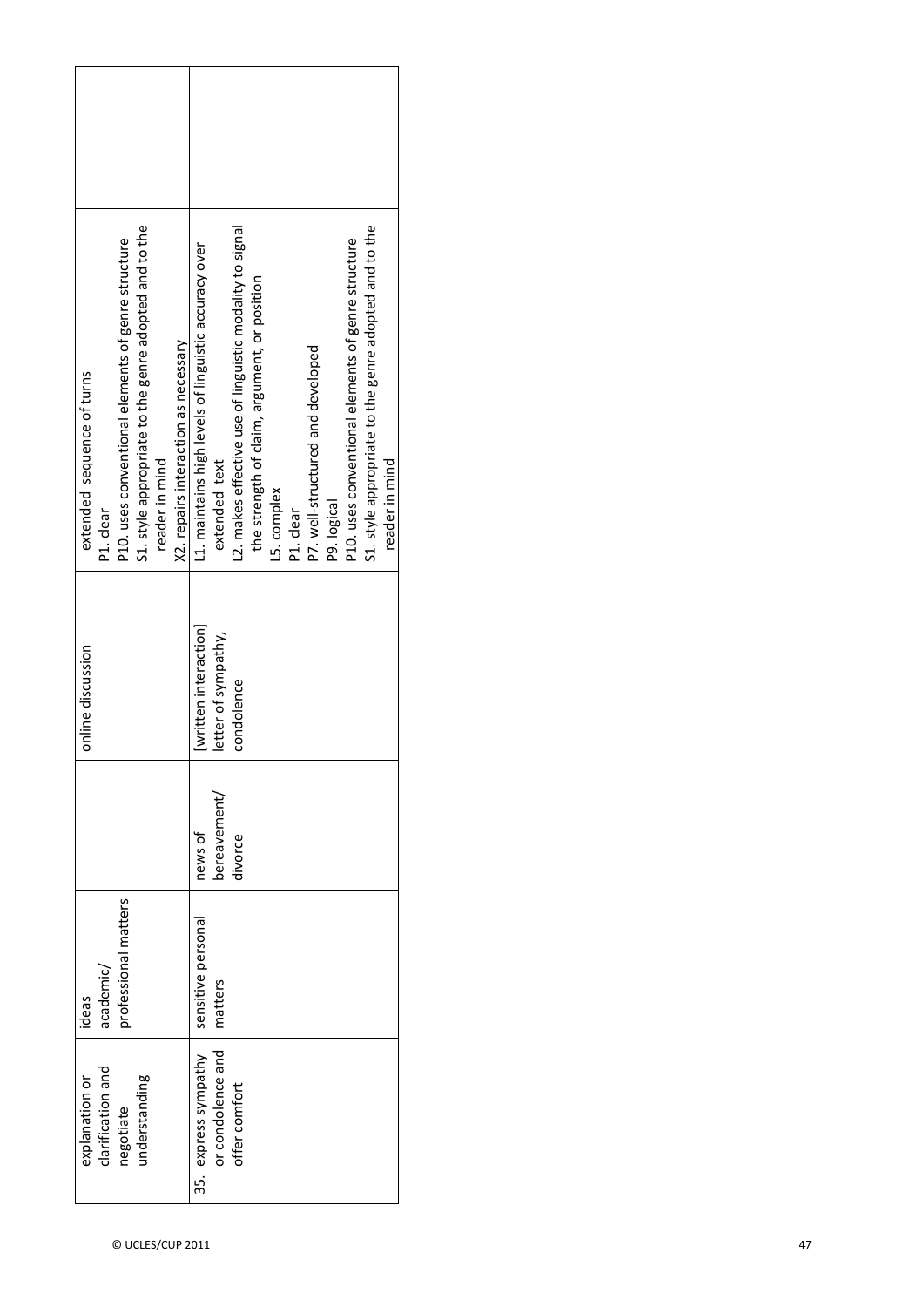| )<br>;<br>;<br>;<br>$\frac{1}{2}$ |  |
|-----------------------------------|--|
| j                                 |  |
| ً<br>ا                            |  |
|                                   |  |
|                                   |  |

| Activity                  | Topic/Setting    | Input text      | Output text                 | Qualities - how well?                                           | <b>Restrictions</b>  |
|---------------------------|------------------|-----------------|-----------------------------|-----------------------------------------------------------------|----------------------|
| Can                       | Concerned with   | Based on        | Producing                   | Linguistic/Pragmatic/Sociolinguistic                            | Provided that        |
| 36. incorporate           | complex academic | professional or | [written production]        | P1. clear                                                       |                      |
| information drawn         | or professional  | academic texts  | reports, articles or essays | P2. appropriate and effective logical structure which           |                      |
| from the work of          | topics           |                 |                             | helps the reader to find significant points                     |                      |
| others into his/her       |                  |                 |                             | conventionally-accepted<br>infringing<br>P3.without             |                      |
| own text                  |                  |                 |                             | ð<br>academic/professional standards of the use<br>others' work |                      |
| set out multiple<br>37.   | complex academic | professional or | [written production]        | L1. maintains high levels of linguistic accuracy over           | topic within his/her |
| perspectives on an        | or professional  | academic texts  | reports, articles or essays | extended text                                                   | field of interest    |
| intellectual issue        | topics           |                 |                             | L2. makes effective use of linguistic modality to signal        |                      |
|                           |                  |                 |                             | the strength of claim, argument, or position                    |                      |
|                           |                  |                 |                             | P4. makes clear author's own stance on the issue                |                      |
|                           |                  |                 |                             | P5. clearly distinguishes own ideas and opinions from           |                      |
|                           |                  |                 |                             | those of (multiple) sources                                     |                      |
|                           |                  |                 |                             | S1. style appropriate to the genre adopted                      |                      |
| describe and<br>38.       | complex academic | empirical data  | [written production]        | L1. maintains high levels of linguistic accuracy over           |                      |
| interpret                 | or professional  | from research   | reports, articles or essays | extended text                                                   |                      |
|                           | topics           |                 |                             | L3. at length (500 words plus)                                  |                      |
|                           |                  |                 |                             | P1. clear                                                       |                      |
|                           |                  |                 |                             | P6. reaches a position or conclusion                            |                      |
|                           |                  |                 |                             | P7. well-structured and developed                               |                      |
|                           |                  |                 |                             | S1. style appropriate to the genre adopted                      |                      |
| present specialist<br>39. | complex academic | research or     | [written production]        | L1. maintains high levels of linguistic accuracy over           | topic within his/her |
| materia                   | or professiona   | professional/   | reports, articles or essays | extended text                                                   | field of interest    |
|                           | topics           | academic texts  | for a general audience      | L3. at length (500 words plus)                                  | opportunities for    |
|                           |                  |                 |                             | L4. uses suitably non-technical words and phrases               | redrafting and       |
|                           |                  |                 |                             | P1. clear                                                       | revision             |
|                           |                  |                 |                             | P7. well-structured and developed                               |                      |
|                           |                  |                 |                             | S1. style appropriate to the genre adopted and to the           |                      |
|                           |                  |                 |                             | reader in mind                                                  |                      |
|                           |                  |                 |                             | S2. accessible to an audience that is not familiar with         |                      |
|                           |                  |                 |                             | the topic                                                       |                      |
| 40. define or specify     | complex academic | Personal        | [written production]        | L3. at length (500 words plus)                                  |                      |
|                           | or professional  | experiences/    | reports, articles or essays | ŏ<br>between objects<br>P8. in detail, distinguishing           |                      |
|                           | topics           | texts           |                             | concepts that closely resemble each other                       |                      |
|                           |                  |                 |                             | L1. maintains high levels of linguistic accuracy over           |                      |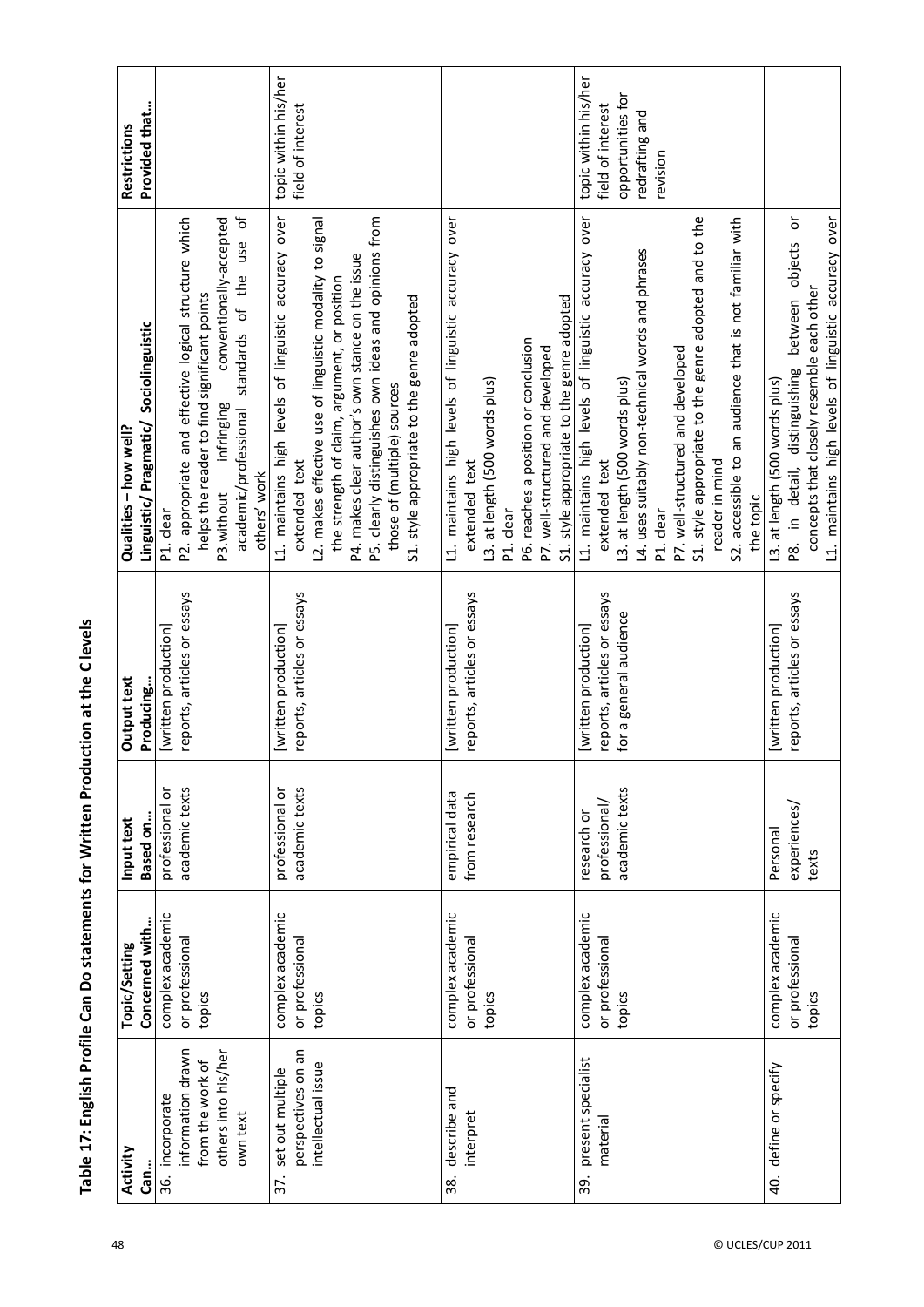|                                                                                               | topic within his/her<br>opportunities for<br>field of interest<br>redrafting and<br>revision                                                                                                                                                                                                                         | topic within his/her<br>opportunities for<br>field of interest<br>redrafting and<br>revision                                                                                                                                                                                                                        |
|-----------------------------------------------------------------------------------------------|----------------------------------------------------------------------------------------------------------------------------------------------------------------------------------------------------------------------------------------------------------------------------------------------------------------------|---------------------------------------------------------------------------------------------------------------------------------------------------------------------------------------------------------------------------------------------------------------------------------------------------------------------|
| P7. well-structured and developed<br>extended text<br>L5. complex<br>P9. logical<br>P1. clear | L1. maintains high levels of linguistic accuracy over<br>P11. presenting key elements to be developed in<br>P10. uses conventional elements of genre structure<br>P7. well-structured and developed<br>L3. at length (500 words plus)<br>succeeding text<br>extended text<br>L5. complex<br>P9. logical<br>P1. clear | L1. maintains high levels of linguistic accuracy over<br>P12. reviews and summarises an extended exposition<br>P10. uses conventional elements of genre structure<br>P7. well-structured and developed<br>L3. at length (500 words plus)<br>extended text<br>or argument<br>L5. complex<br>P9. logical<br>P1. clear |
|                                                                                               | longer reports, articles or<br>[written production]<br>dissertations                                                                                                                                                                                                                                                 | longer reports, articles or<br>[written production]<br>dissertations                                                                                                                                                                                                                                                |
|                                                                                               | Co-text                                                                                                                                                                                                                                                                                                              | Co-text                                                                                                                                                                                                                                                                                                             |
|                                                                                               | complex academic<br>or professional<br>topics                                                                                                                                                                                                                                                                        | complex academic<br>or professional<br>topics                                                                                                                                                                                                                                                                       |
|                                                                                               | introduction<br>write an<br>41.                                                                                                                                                                                                                                                                                      | 42. write a conclusion                                                                                                                                                                                                                                                                                              |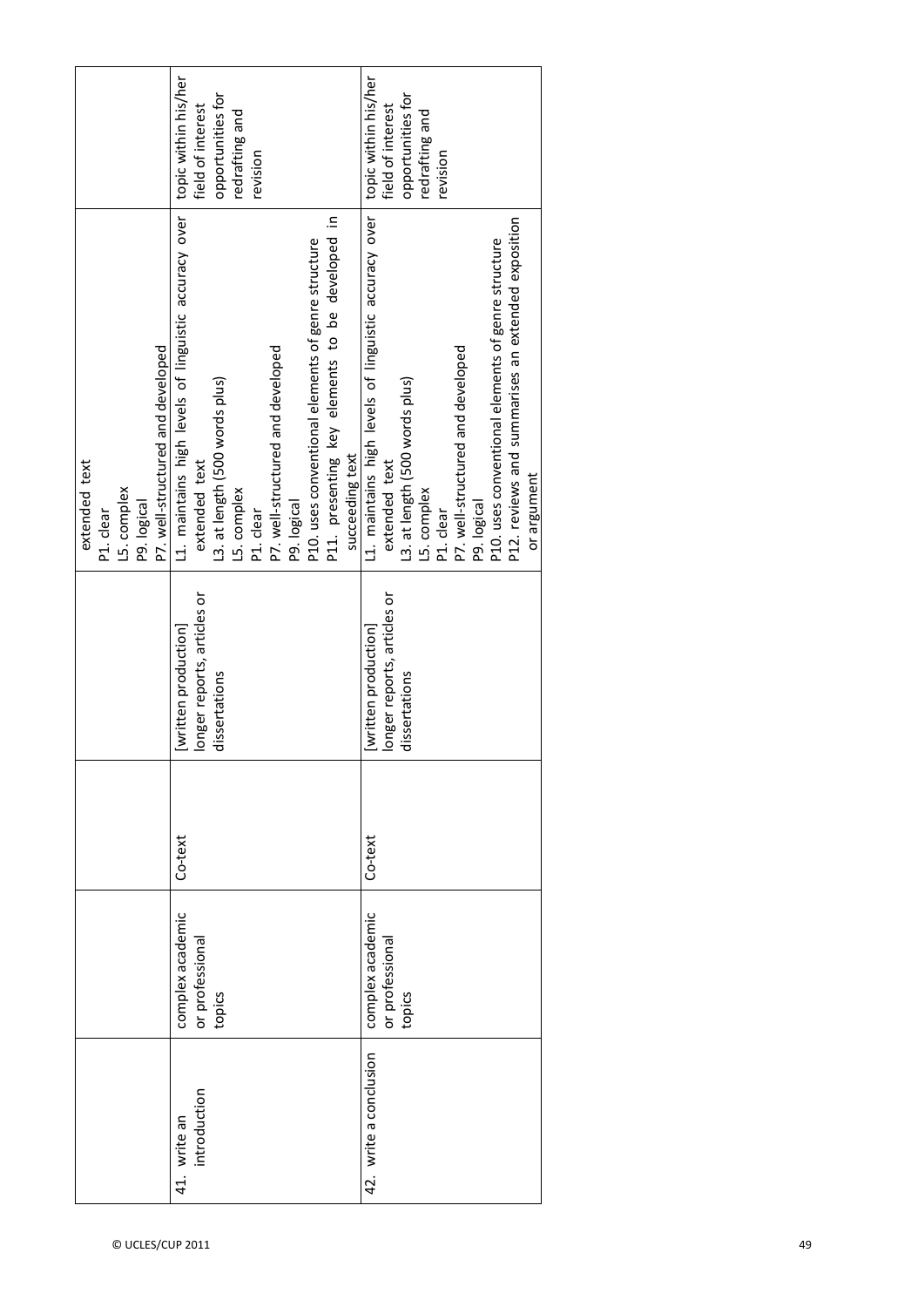| Activity<br>Can        | When reading<br>Text | Text characteristics<br>Characterised by | Concerned with<br>Topic/Setting | Qualities - how well?                            | Provided that<br>Restrictions |
|------------------------|----------------------|------------------------------------------|---------------------------------|--------------------------------------------------|-------------------------------|
| demonstrate<br>43.     | articles in serious  | lengthy, complex                         | complex public, academic        | produces accurate and detailed summary or text   | access to reference           |
| comprehensive          | newspapers or        | sentences                                | or professional topics          | level representation of factual content, showing | tools                         |
| understanding          | magazines;           | δĐ<br>infrequent, sometim                | conveying detailed              | relationships between ideas                      | opportunities for             |
|                        | reference books;     | technical vocabulary                     | propositional information       | accurately responds to questions of detail       | re-reading                    |
|                        | specialised          | formal register                          | that is new to the reader:      |                                                  | texts addressed to            |
|                        | academic/            |                                          | facts, definitions              |                                                  | general educated              |
|                        | professional         |                                          |                                 |                                                  | readership                    |
|                        | publications         |                                          |                                 |                                                  | $\epsilon$                    |
|                        |                      |                                          |                                 |                                                  | texts addressed to            |
|                        |                      |                                          |                                 |                                                  | professional                  |
|                        |                      |                                          |                                 |                                                  | academic                      |
|                        |                      |                                          |                                 |                                                  | community to                  |
|                        |                      |                                          |                                 |                                                  | which learner                 |
|                        |                      |                                          |                                 |                                                  | belongs                       |
| integrate ideas<br>44. | articles in serious  | lengthy, complex                         | complex, public, academic       | identifies all main areas of agreement and       | access to reference           |
| across texts           | newspapers or        | sentences                                | or professional topics          | disagreement across texts                        | tools                         |
| compare,               | magazines;           | infrequent, sometimes                    | including abstract ideas        | selects elements from two or more texts to       | opportunities for             |
| contrast,              | reference books;     | technical vocabulary                     |                                 | construct a balanced response to a question      | re-reading                    |
| synthesize             | specialised          | formal register                          |                                 |                                                  | texts addressed to            |
|                        | academic/            |                                          |                                 |                                                  | general educated              |
|                        | professional         |                                          |                                 |                                                  | readership                    |
|                        | publications         |                                          |                                 |                                                  | $\infty$                      |
|                        |                      |                                          |                                 |                                                  | texts addressed to            |
|                        |                      |                                          |                                 |                                                  | professional                  |
|                        |                      |                                          |                                 |                                                  | academic                      |
|                        |                      |                                          |                                 |                                                  |                               |
|                        |                      |                                          |                                 |                                                  | community to<br>which learner |
|                        |                      |                                          |                                 |                                                  | belongs                       |
| demonstrate<br>45.     | articles in serious  | linguistic means for                     | complex public, academic        | accurately summarises the views of the writer    | access to reference           |
| understanding of       | newspapers or        | conveying attitude                       | or professional topics;         |                                                  | tools                         |
| implicit attitudes     |                      | include use of                           |                                 |                                                  | opportunities for             |
|                        | magazines;           |                                          | conveying attitudes and         |                                                  |                               |
| and opinions           | reference books;     | metaphor/ marked                         | opinions                        |                                                  | re-reading                    |
|                        | specialised          | syntax/lexical                           |                                 |                                                  | texts addressed to            |
|                        | academic/            | connotation                              |                                 |                                                  | general educated              |
|                        | professional         | ä<br>Texts characterised                 |                                 |                                                  | readership                    |
|                        | publications         | lengthy, complex                         |                                 |                                                  | $\epsilon$                    |
|                        |                      | sentences                                |                                 |                                                  | texts addressed to            |
|                        |                      | infrequent, sometimes                    |                                 |                                                  | professional                  |

Table 18: English Profile Can Do statements for Written Reception at the C levels **Table 18: English Profile Can Do statements for Written Reception at the C levels**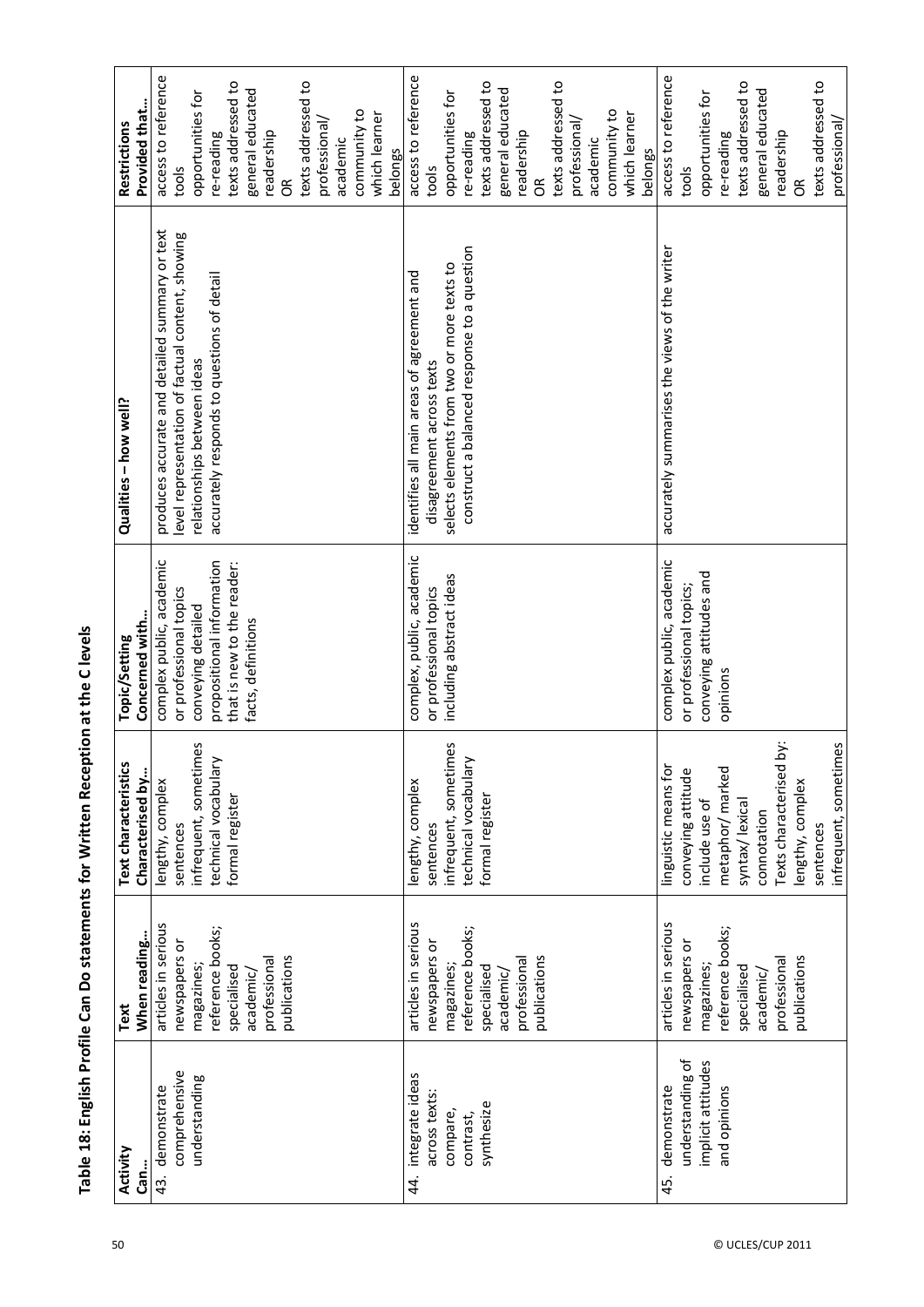| community to<br>which learner<br>belongs | access to reference<br>texts addressed to<br>texts addressed to<br>general educated<br>opportunities for<br>community to<br>which learner<br>professional/<br>readership<br>re-reading<br>academic<br>belongs<br>tools<br>$\frac{R}{C}$ | access to reference<br>opportunities for<br>re-reading<br>tools                                                                                                                                              | access to reference<br>opportunities for<br>re-reading<br>tools                                                                                                                                                   |
|------------------------------------------|-----------------------------------------------------------------------------------------------------------------------------------------------------------------------------------------------------------------------------------------|--------------------------------------------------------------------------------------------------------------------------------------------------------------------------------------------------------------|-------------------------------------------------------------------------------------------------------------------------------------------------------------------------------------------------------------------|
|                                          | produces accurate and detailed summary or text<br>level representation of factual content, showing<br>accurately responds to questions of detail<br>relationships between ideas                                                         | accurately summarises the views of the writer                                                                                                                                                                | engages critically with them to reach a conclusion<br>accurately represents the views of the writer and                                                                                                           |
|                                          | complex public, academic<br>propositional information<br>that is new to the reader:<br>or professional topics<br>conveying detailed<br>facts, definitions                                                                               | personal topics; conveying<br>emotions, attitudes and<br>opinions                                                                                                                                            | professional topics<br>personal, public,<br>educational or                                                                                                                                                        |
| technical vocabulary<br>formal register  | colloquial expressions<br>cultural references<br>elliptical cohesion<br>informal register                                                                                                                                               | colloquial expressions<br>linguistic means for<br>metaphor/marked<br>cultural references<br>conveying attitude<br>elliptical cohesion<br>informal register<br>include use of<br>syntax/lexica<br>connotation | infrequent, sometimes<br>ە<br>technical vocabulary<br>colloquial expression<br>cultural references<br>elliptical cohesion<br>lengthy, complex<br>informal register<br>formal register<br>sentences<br>$\tilde{6}$ |
|                                          | personal messages<br>in informal letters,<br>informal articles,<br>weblogs etc.<br>emails etc.                                                                                                                                          | personal messages<br>in informal letters,<br>informal articles,<br>weblogs etc<br>emails etc.                                                                                                                | personal messages<br>in informal letters,<br>articles in serious<br>literary writings<br>newspapers or<br>publications<br>professional<br>specialised<br>magazines<br>emails etc.<br>academic/                    |
|                                          | comprehensive<br>understanding<br>demonstrate<br>46.                                                                                                                                                                                    | understanding of<br>implicit attitudes<br>demonstrate<br>and opinions<br>47.                                                                                                                                 | critically interpret<br>48.                                                                                                                                                                                       |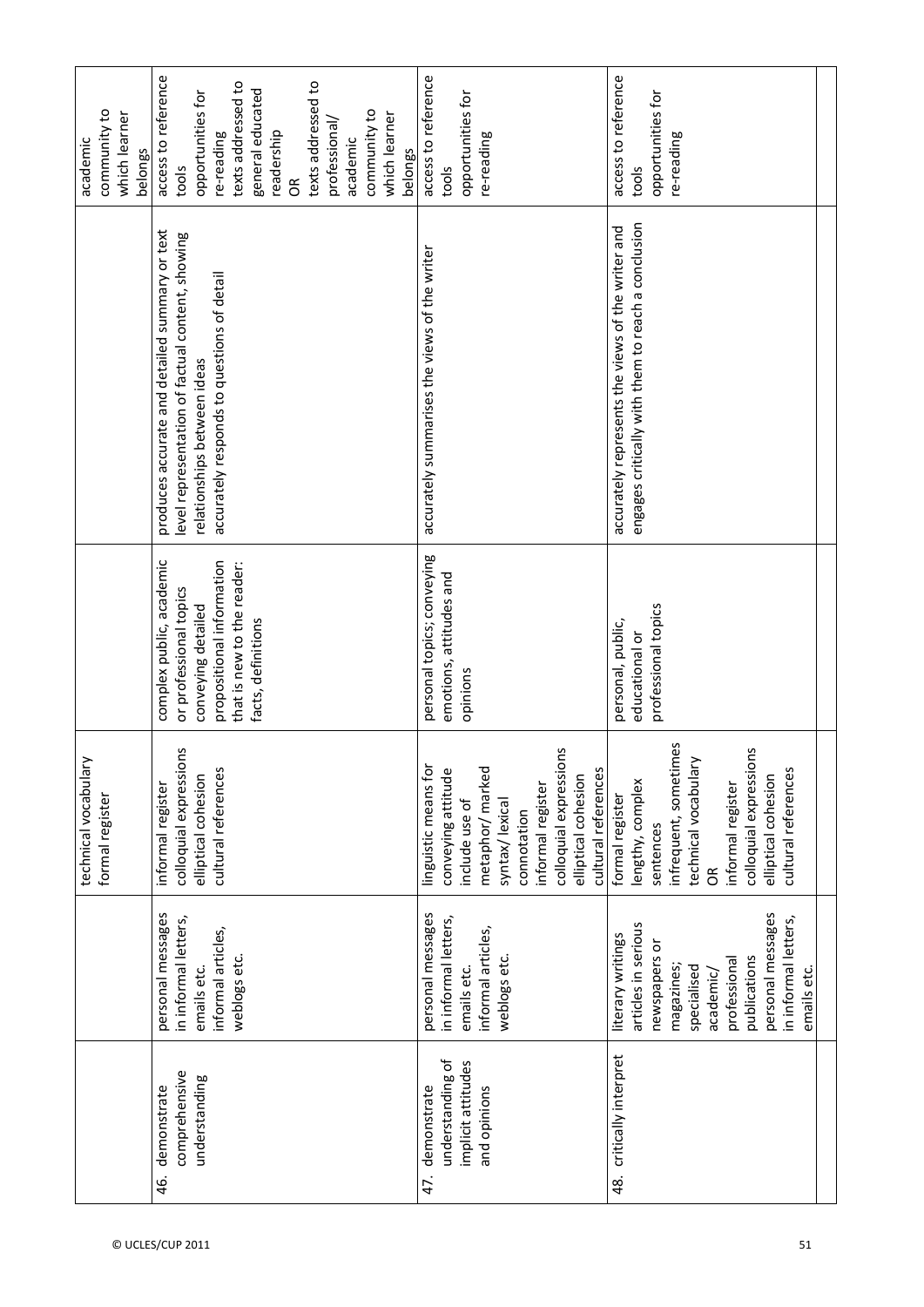| opportunities for<br>re-reading<br>tools                                                                                                                                                                     | texts addressed to<br>texts addressed to<br>general educated<br>community to<br>which learner<br>professional/<br>under time<br>readership<br>academic<br>pressure<br>belongs<br>$\tilde{6}$ |
|--------------------------------------------------------------------------------------------------------------------------------------------------------------------------------------------------------------|----------------------------------------------------------------------------------------------------------------------------------------------------------------------------------------------|
| successfully identifies genre, tone, purpose,<br>stylistic features and likely impact                                                                                                                        | produces accurate general overview of content<br>accurately responds to questions of gist<br>reproduces all main ideas                                                                       |
| professional topics<br>personal, public,<br>educational or                                                                                                                                                   | complex public, academic<br>propositional information<br>that is new to the reader:<br>or professional topics<br>conveying detailed<br>facts, definitions                                    |
| βĐ<br>2C<br>infrequent, sometim<br>technical vocabulary<br>colloquial expression<br>cultural references<br>elliptical cohesion<br>lengthy, complex<br>informal register<br>formal register<br>sentences<br>ő | δə<br>infrequent, sometim<br>technical vocabulary<br>lengthy, complex<br>formal register<br>sentences                                                                                        |
| personal messages<br>in informal letters,<br>articles in serious<br>literary writings<br>newspapers or<br>publications<br>professional<br>emails etc.<br>magazines;<br>specialised<br>academic/              | articles in serious<br>reference books;<br>newspapers or<br>publications<br>professional<br>magazines;<br>specialised<br>academic/                                                           |
| reader of features<br>choices, discourse<br>49. can demonstrate<br>awareness of the<br>and grammatical<br>of style: lexical<br>impact on the<br>organisation                                                 | understanding<br>50. demonstrate<br>broad                                                                                                                                                    |

objectives for younger learners of English who are studying the language as part of their school curriculum. English Profile researchers also aim to provide Research is now underway to specify language functions at the lower levels (A1 and A2) and additional descriptors are being developed to specify functional Research is now underway to specify language functions at the lower levels (A1 and A2) and additional descriptors are being developed to specify functional objectives for younger learners of English who are studying the language as part of their school curriculum. English Profile researchers also aim to provide learner examples of functional usage for each CEFR level, illustrating how related functions develop across the CEFR levels. learner examples of functional usage for each CEFR level, illustrating how related functions develop across the CEFR levels.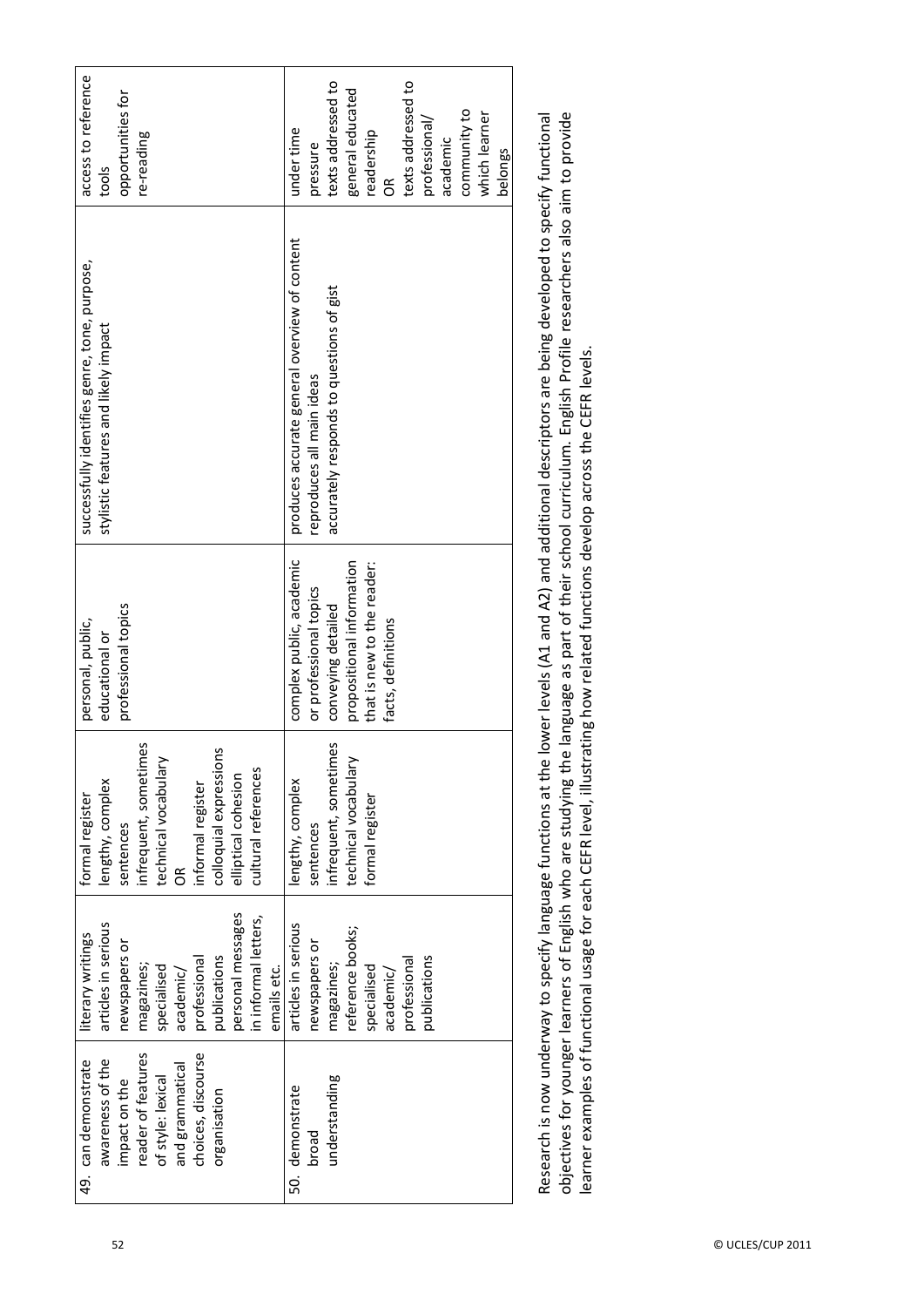# **4 English Vocabulary Profile**

The main thrust of the EP Programme's research on vocabulary has resulted in the English Vocabulary Profile (Capel 2011), an interactive online resource which describes the vocabulary which learners of English know at each level of the CEFR. It provides a large searchable database of detailed information on the words and phrases that are appropriate for learners at each level of the CEFR and is already being used to inform teaching, publishing and assessment activities, with further uses and upgrades planned.

# **Compiling the English Vocabulary Profile**

The English Vocabulary Profile research has been substantially but not exclusively corpus-informed. We have used both the *Cambridge English Corpus*, a 1.2 billion-word collection of written and spoken English, and the *Cambridge Learner Corpus*, a unique corpus of written learner English, currently standing at 45 million words and which includes student writing at all six CEFR levels, and from over 200 countries. Work is now underway to construct a spoken learner corpus of 2 million words, which will further inform future iterations of the English Vocabulary Profile by providing evidence of vocabulary in L2 speech, in both testing and other contexts.

In combination with this corpus evidence, we have monitored a range of classroom-based sources, including wordlists from leading coursebooks, readers' wordlists and the content of vocabulary skills books. We have also referred to the Vocabulary Lists for Cambridge ESOL's Key English Test (KET) and Preliminary English Test (PET) examinations, which have been in use since 1994 and have been regularly updated to reflect language change and patterns of use. Finally, even though it was published thirty years ago, the *Cambridge English Lexicon* by Roland Hindmarsh (1980) has proved invaluable as a checking source, where the language has not evolved over time; it too was organised at meaning level.

Many people will already be familiar with the working title of the project, which was *English Profile Wordlists*. However, the resource is much more than a list of words for each CEFR level. The current English Vocabulary Profile:

- contains words, phrases, phrasal verbs and idioms
- presents the level of each meaning of a word in CEFR order, to suggest learning priorities
- provides detailed dictionary-style entries with clear definitions, grammatical information and guidewords to meanings
- includes audio and written pronunciations
- contains many real examples, from dictionaries and from actual learners at an appropriate level
- can be searched according to different filters, including parts of speech, grammar, usage, topic and affixes
- contains both British English and American English versions which users can easily switch between.

#### **What does it mean to "know" a word?**

The core objective of the English Vocabulary Profile project has been to establish which words and phrases are commonly known by learners around the world. What is meant by "know" in this context? We have not attempted to separate receptive competence from productive as, in reality, so much will depend on learning styles and priorities. In general, communicative classrooms in the 21<sup>st</sup> century provide more consistent opportunities for using new language than a generation ago. Added to that is the unlimited access that most students have to the Internet, where they will be browsing but also actively participating through English. For us, 'knowing' a word is a cumulative process, which implies lifelong learning, as further meanings and uses are acquired.

Take for example the word *know.* The English Vocabulary Profile entry for this word stretches from A1 to C2 level, with figurative and idiomatic uses coming in at the higher CEFR levels, suggesting that there are additional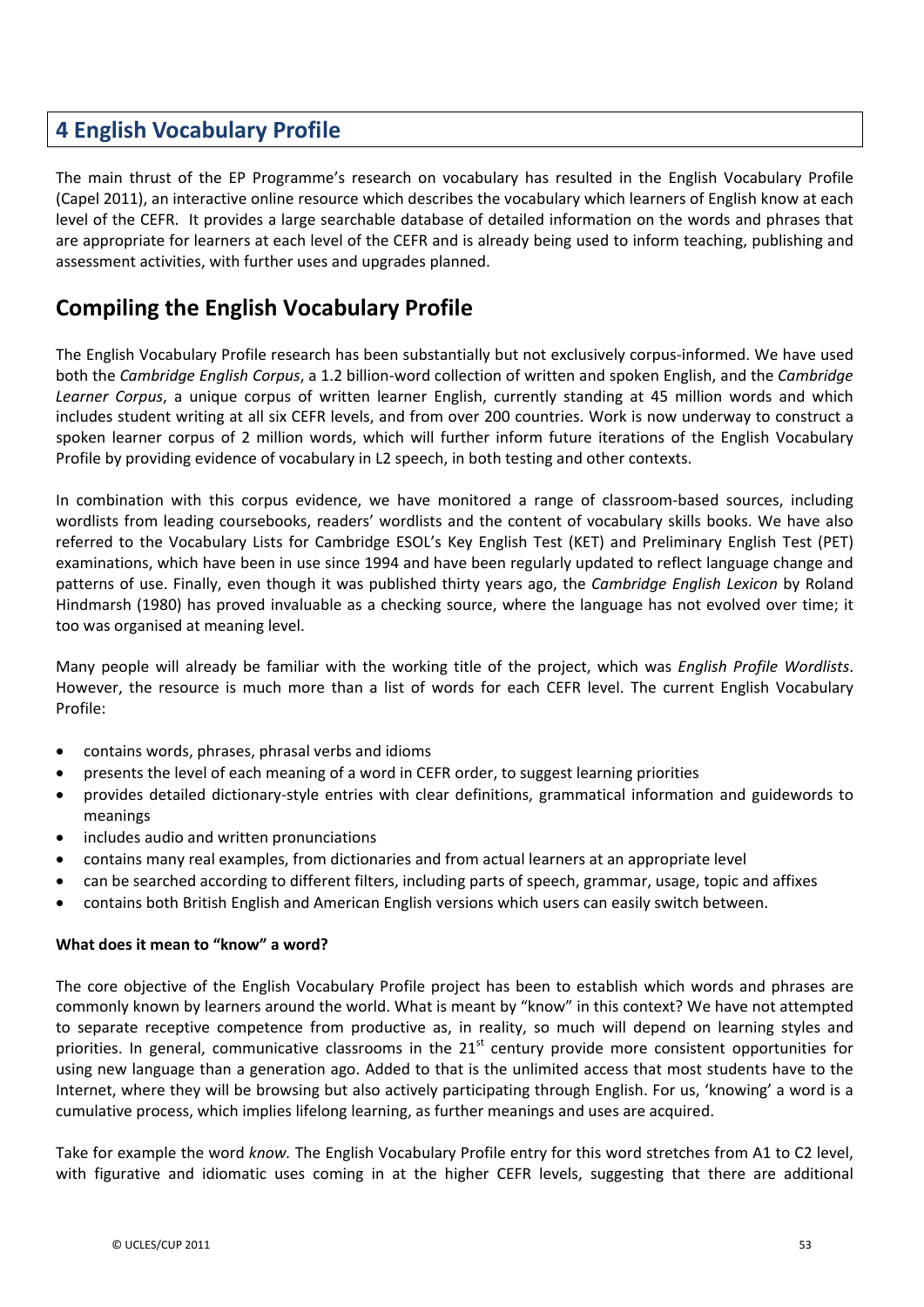meanings and phrases containing *know* that are not acquired until the C levels, see the core results for *know* in British English below:



#### **Key features of the English Vocabulary Profile**

There are several key features of the English Vocabulary Profile, starting with its presentation of different meanings for the same word. The English Vocabulary Profile operates at the level of individual meanings, unlike most vocabulary resources as some meanings are quite distinct from the core meaning of a word, and will be encountered by learners at different CEFR levels. The English Vocabulary Profile team have evaluated each sense of a word, starting from its frequency for first language users and comparing that with learner data through CUP's corpus-informed dictionary database, which is the only monolingual English dictionary resource to flag frequency at sense level.

The EVP also includes extensive information about phrases based on state-of-the-art research on phrasal expressions, for example *make your way*, which has a B2 sense of literally get to a place versus the C2 figurative sense of make your way in a career:

| make your way                                                                                                   |                                               |
|-----------------------------------------------------------------------------------------------------------------|-----------------------------------------------|
| B2 to get to a place                                                                                            |                                               |
| <b>Dictionary examples:</b>                                                                                     |                                               |
| We slowly made our way down the river.                                                                          |                                               |
| It's getting late - we should make our way home soon.                                                           |                                               |
| O Learner example:<br>She made her way slowly to the waiting room and patiently waited for the train to arrive. | First Certificate in English; B2; Azerbaijani |
| all the way                                                                                                     |                                               |
| B2 the complete distance<br>Dictionary example:                                                                 |                                               |
| They cycled all the way to London.                                                                              |                                               |
| O Learner example:<br>I drove all the way to Bergen in only one day.                                            | First Certificate in English; B2; Swedish     |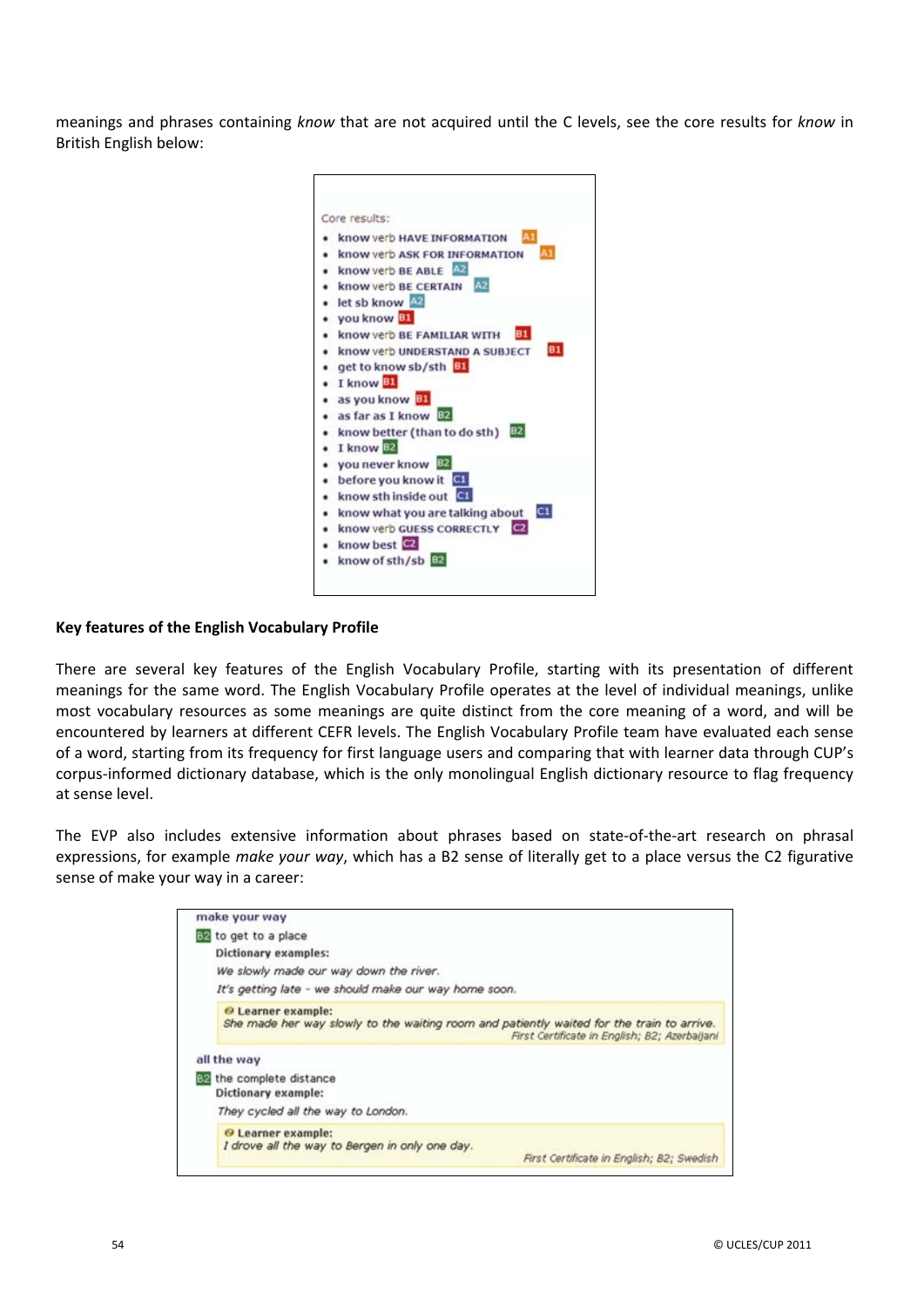Similarly, learner knowledge of phrasal verbs is being investigated by an EP Network partner in Japan who is conducting a large-scale test to evaluate the relative difficulty of 100 of the 442 phrasal verbs that are currently included in the A1 to B2 levels. This test, which is being replicated in other regions, will enable us to compare knowledge of phrasal verbs across different first language backgrounds.

Here is an extract from the entry for the word *cool* (showing A1 to B2 level) that illustrates some of meanings available and key phrasal verbs including *cool*:

|                                                                                                          |                                                | <b>Outline View</b>                                           |
|----------------------------------------------------------------------------------------------------------|------------------------------------------------|---------------------------------------------------------------|
| EXCLAMATION INFORMAL                                                                                     |                                                |                                                               |
| used when you like something or agree to something                                                       |                                                |                                                               |
| <b>Dictionary examples:</b>                                                                              |                                                |                                                               |
| You've got your own apartment? Cool!                                                                     |                                                |                                                               |
| "We'll meet at ten, then?" "Cool."                                                                       |                                                |                                                               |
| <sup>O</sup> Learner example:<br>That's very exciting. Cool!                                             |                                                | Key English Test; A2; Chinese                                 |
| ADJECTIVE                                                                                                |                                                |                                                               |
| GOOD                                                                                                     |                                                |                                                               |
|                                                                                                          |                                                |                                                               |
| <b>AR INFORMAL good, stylish, or fashionable</b><br>Dictionary examples:                                 |                                                |                                                               |
| It was a really cool gig.                                                                                |                                                |                                                               |
|                                                                                                          |                                                |                                                               |
| She's really cool.                                                                                       |                                                |                                                               |
| <sup>O</sup> Learner example:<br>I got this mega cool T-shirt.                                           |                                                | Key English Test; A2; Dutch                                   |
| <b>SLIGHTLY COLD</b>                                                                                     |                                                |                                                               |
| as slightly cold, but not too cold                                                                       | Guide words in capital                         |                                                               |
| <b>Dictionary examples:</b>                                                                              | letters for each meaning                       |                                                               |
| cool water                                                                                               | help the user navigate                         |                                                               |
| a nice cool breeze                                                                                       | through long entries                           |                                                               |
|                                                                                                          |                                                |                                                               |
| <sup>O</sup> Learner example:<br>Sometimes a cool wind blows [in Bodrum].                                |                                                |                                                               |
|                                                                                                          |                                                | Preliminary English Test; B1; Turkish                         |
| $\triangleright$ VERB [I or T]                                                                           |                                                |                                                               |
|                                                                                                          |                                                |                                                               |
| 32 to become less hot, or to make something become less hot                                              |                                                |                                                               |
| Dictionary example:                                                                                      |                                                |                                                               |
| Allow the bread to cool before slicing it.                                                               |                                                |                                                               |
| O Learner example:                                                                                       |                                                |                                                               |
| In the summer many people were delighted by fountains which cooled the air.                              |                                                |                                                               |
|                                                                                                          |                                                | First Certificate in English; B2; German                      |
| cool down/off (sb/sth) or cool (sb/sth) down/off phrasal verb                                            |                                                |                                                               |
| <b>BECOME LESS HOT</b>                                                                                   |                                                | Phrasal verbs are listed at                                   |
| to become less hot, or to make someone or something become less hot                                      |                                                | the end of an entry                                           |
| Dictionary examples:                                                                                     |                                                | 0,000,000,000,000,000,000,000,000,000,000,000,000,000,000,000 |
| She waited until her coffee had cooled down and then took a sip.                                         |                                                |                                                               |
| We went for a swim to cool off.                                                                          |                                                |                                                               |
| <sup>O</sup> Learner example:                                                                            |                                                |                                                               |
| The pool is a very popular place to cool down [in].                                                      |                                                |                                                               |
|                                                                                                          | First Certificate in English; B2; Swiss German |                                                               |
| <b>BECOME CALMER</b>                                                                                     |                                                |                                                               |
| 32 to become calmer, or to make someone become calmer                                                    |                                                |                                                               |
| Dictionary example:                                                                                      |                                                |                                                               |
| Just leave her to cool off and then talk to her.                                                         |                                                |                                                               |
| O Learner example:<br>It seemed to me that you were stressed. If I were you, I would cool down a little. |                                                |                                                               |

The English Vocabulary Profile also provides information on groups of words with a common root (word families). The different parts of speech in a word family will often be at different CEFR levels according to their frequency.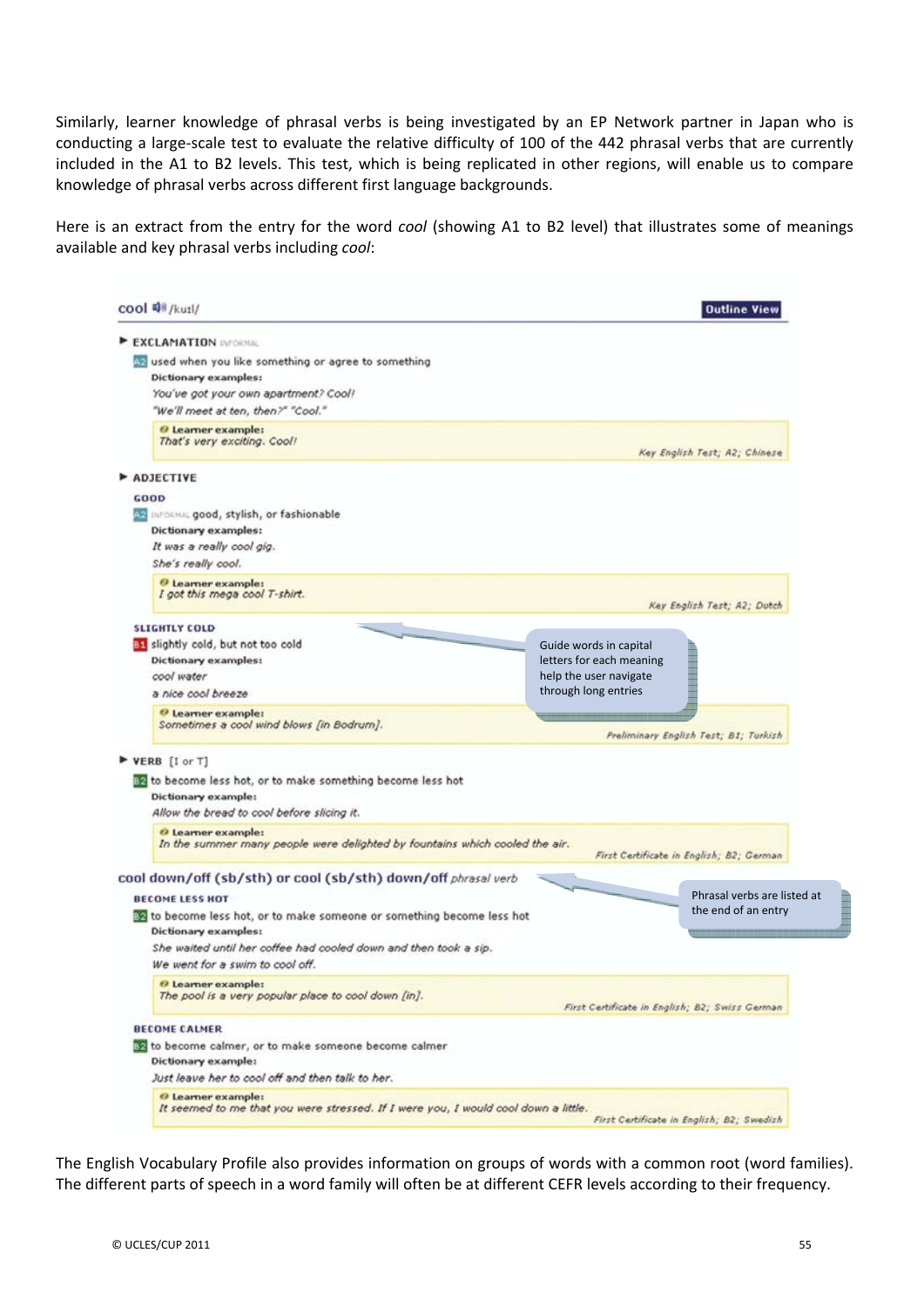Another key area of research within the vocabulary strand is the investigation of affixation. Here too, native speaker frequency has played a part in the decision-making process as to CEFR level, along with a consideration of the transparency of the different parts of speech in relation to the base word. When an affix is attached to a word, it may be transparent in meaning – for example, it is not difficult to understand *downloadable* from the verb *download* - but it is less easy to work out the meaning of *changeable*, as in *changeable weather*, formed from *change*.

We are currently developing the English Vocabulary Profile for levels C1 and C2. This entails looking again at the less frequent meanings of words that are already included in the A1 to B2 levels, and adding new words and phrases.

# **Accessing the English Vocabulary Profile**

You can see a three-letter Preview version for the complete English Vocabulary Profile on the EP website. The current online resource covers A1-B2 levels; click on the thumbnail on the homepage to access the EVP at **www.englishprofile.org**

You can use the English Vocabulary Profile to:

- check the level of words, phrases and meanings
- produce lists of words at certain levels for a particular topic, or with certain grammatical features, etc.
- see how the different meanings of words fit across CEFR levels
- x get real examples of how words and phrases are used by native speakers and by learners at different levels
- compare American English and British English
- get more information on collocations
- x get an overview of word families.

For further information about how to use the EVP, visit the EP website and explore the *Information Booklet* under Resources. To find out more about the compilation of the EVP see Capel (2010a, 2010b).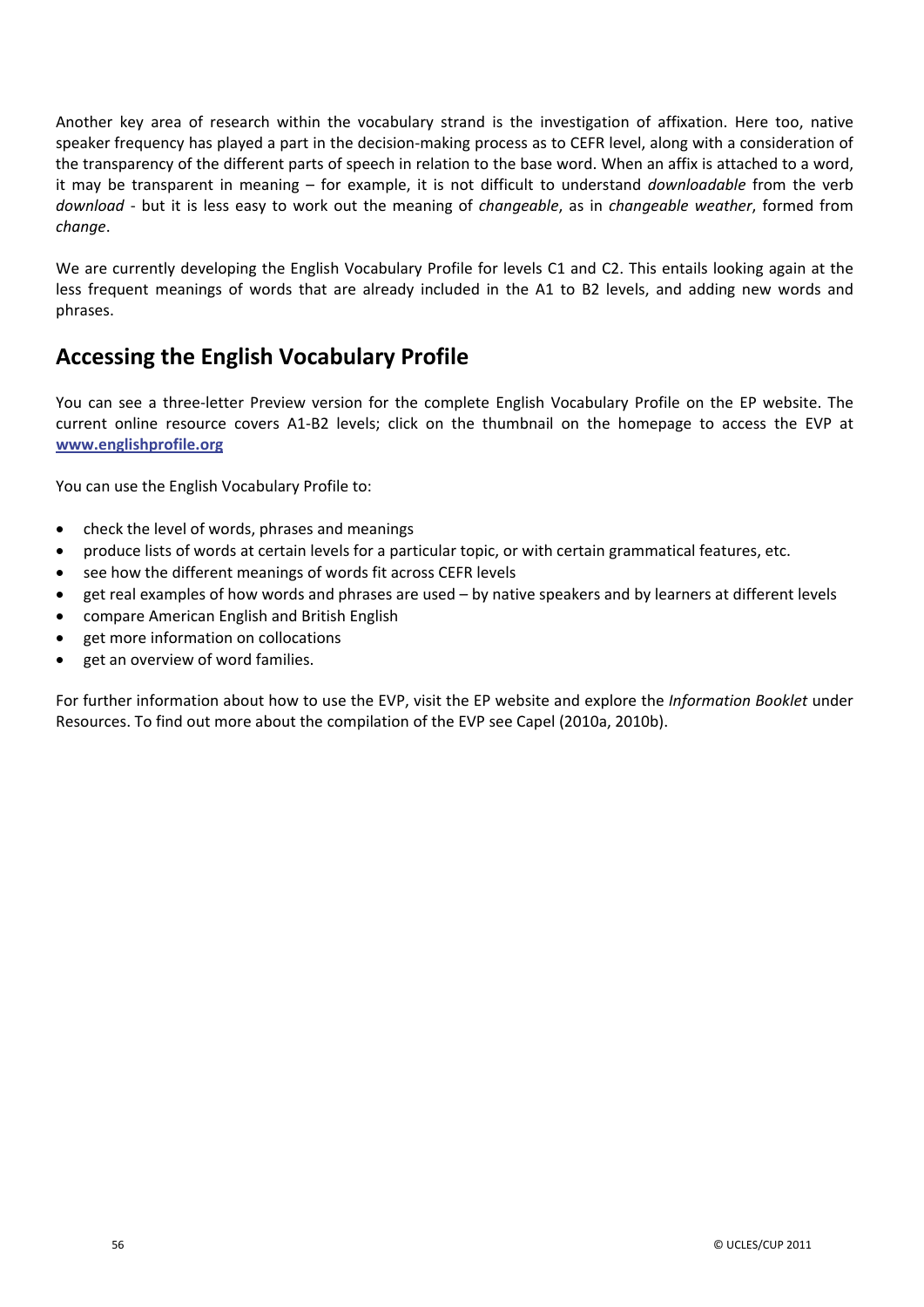# **5 How to use the English Profile**

This section suggests ways in which ELT professionals such as teachers, curriculum planners and materials or test writers can use the English Profile resources contained in this booklet, specifically to enable them to make decisions about which English language points are suitable for teaching, learning and assessing at each CEFR level. There are four areas listed below which can benefit from the English Profile, with exemplification of how different groups of ELT professionals might use English Profile resources within these areas.

#### **A Deciding whether particular English language points are relevant for a specific purpose, learner group and CEFR level**

- x A teacher checking whether some key vocabulary for a lesson is suitable for their class.
- A test developer checking whether a particular grammatical point is suitable for an A2 test.
- An author checking what aspects of a grammatical area (e.g. past tense) are suitable for a B1 course.

#### **B Identifying suitable English language points for a specific purpose, learner group and CEFR level**

- A curriculum planner is drawing up the vocabulary list for an A1 course.
- An author wants to identify language points that are particularly difficult for Spanish speakers at B1 level.
- x A test developer has to decide which structures to include in the assessment syllabus for a C1 exam.
- An author is producing an exercise of prefixes/suffixes for a particular set of words.
- A teacher is looking for a range of examples of 'refusing a request' suitable for B2 learners.

#### **C Obtaining authentic learner language to illustrate language points at a specific CEFR level**

- A teacher is putting together an exercise on a particular language point, using examples produced by learners at the same level as their class.
- x A test writer is looking for a suitable sentence for a particular test item.
- A curriculum planner wants to add to the syllabus examples of particular structures that are suitable for the level.
- An author is writing a unit on health at B1 level and wants a list of suitable words and phrases to include.
- A teacher is looking for examples of 'asking for permission' in a formal work context suitable for a B2 class.

#### **D Gaining a deeper understanding of English language points within and across CEFR levels**

- An author wants to know how an understanding of countable/uncountable nouns progresses from A1 to B1 CEFR levels to work out what should be included in an A1 or B1 level course.
- x A teacher wants to see how the different meanings of *keep* are normally acquired across the CEFR levels. It is in the top 500 words for English, but which meanings should students learn first?
- A test writer needs to know what verbs are most suitable for an item on the passive voice at B2 level.
- x A curriculum planner wants to make sure the C2 curriculum covers the language of 'presenting a counter-example' in both formal and informal contexts.

The English Profile describes what learners know and can do at each CEFR level. ELT professionals will make use of that information in different ways according to their situation and requirements as there is no single English Profile curriculum that is right for all learners in all contexts. To help ELT professionals, the English Profile will share some sample curricula based on English Profile tools, but ELT professionals will always need to make decisions about how these examples apply to their own context. We welcome your feedback on whether the resources presented here are of potential or actual use in your specific context, together with any examples of how you have already used, or plan to use them.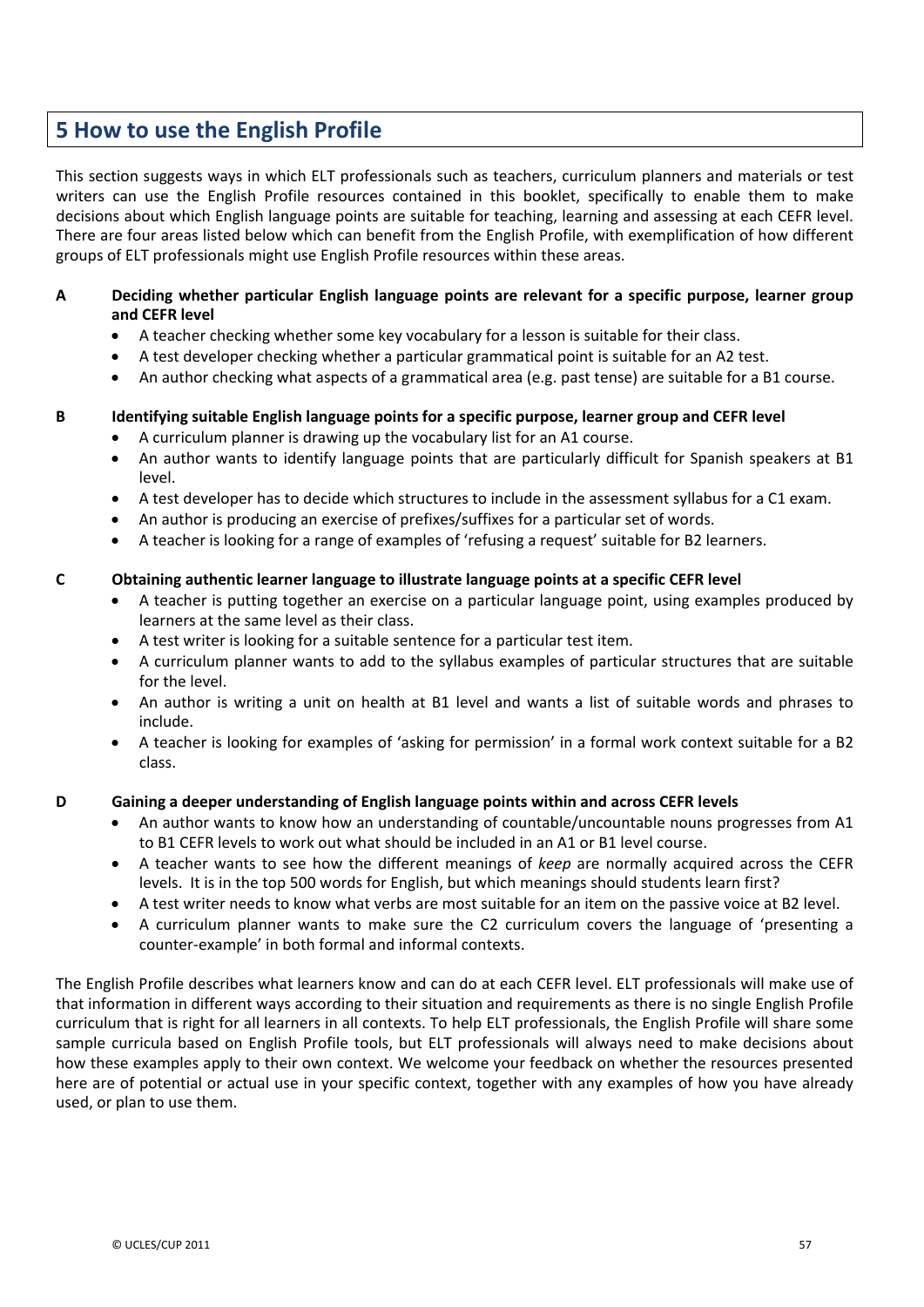# **6 What is English Profile based on?**

The English Profile Programme has set out to provide the definitive guide to what learners of English know at each CEFR level. It has done this by combining:

| Leading educational organisations              | Cambridge ESOL<br><b>Cambridge University Press</b><br>The British Council<br>English UK                                                                                   |
|------------------------------------------------|----------------------------------------------------------------------------------------------------------------------------------------------------------------------------|
| World-leading research institutions            | University of Cambridge<br>University of Bedfordshire<br>University of Nottingham<br>and other EP Network Partners                                                         |
| Extensive data about real English language use | Cambridge English Corpus<br>Cambridge Learner Corpus<br>A range of other corpora from around the world<br>A wide range of coursebooks<br>Exam specifications and wordlists |

English Profile researchers use an innovative methodology for describing English which is both **empirical** in that it is based on real language as produced by speakers of English worldwide; and **international** in that it will not solely be concerned with English as it is spoken in the UK, or in other English-speaking countries. They can achieve this largely because they have access to unique and valuable databases of English language in use.

Previous attempts to describe English at different CEFR levels have been produced by language specialists largely using their insight as expert users and teachers of the language. However, English Profile's results are based on observed data, providing concrete evidence of what learners throughout the world *can do* at each CEFR level. Two of the main corpora used to date are the Cambridge English Corpus (formerly known as the Cambridge International Corpus) and the Cambridge Learner Corpus. The Cambridge English Corpus contains over 1.2



billion words and comprises materials from a huge variety of sources from the UK the USA, Australia and Singapore among others that include real and up-to-date examples of native speaker language. Researchers use this corpus (and others like it) to discover how native speakers use English. For English Profile we also want to look at how non-native speakers use English.

The Cambridge Learner Corpus has been at the centre of EP research work to date (see Section 2 for an introduction), although as it consists entirely of exam data it required complementary non examination learner data. Sometimes learners may try to avoid language they find difficult and stick to "safe" vocabulary, grammar or functions in exams, rather than risk trying out language they're unsure of. This, among other reasons, is why we are currently collecting *non* exam data from learners all over the world for the Cambridge English Profile Corpus (CEPC). We are working to build the Cambridge English Profile Corpus with the collaboration of a network of educational establishments across the world, including state schools, universities, private language schools, research centres, government bodies (including ministries of education) and other ELT professionals. Together we're collecting a wide variety of data types from a number of contexts, such as classroom work, conversations, homework, and so on. The corpus will be balanced across a number of variables, including the first language of learners, the country where data are collected, the age of learners and their CEFR level.

For current information on our corpus-related activities, visit the EP website and click on the *Corpus* page.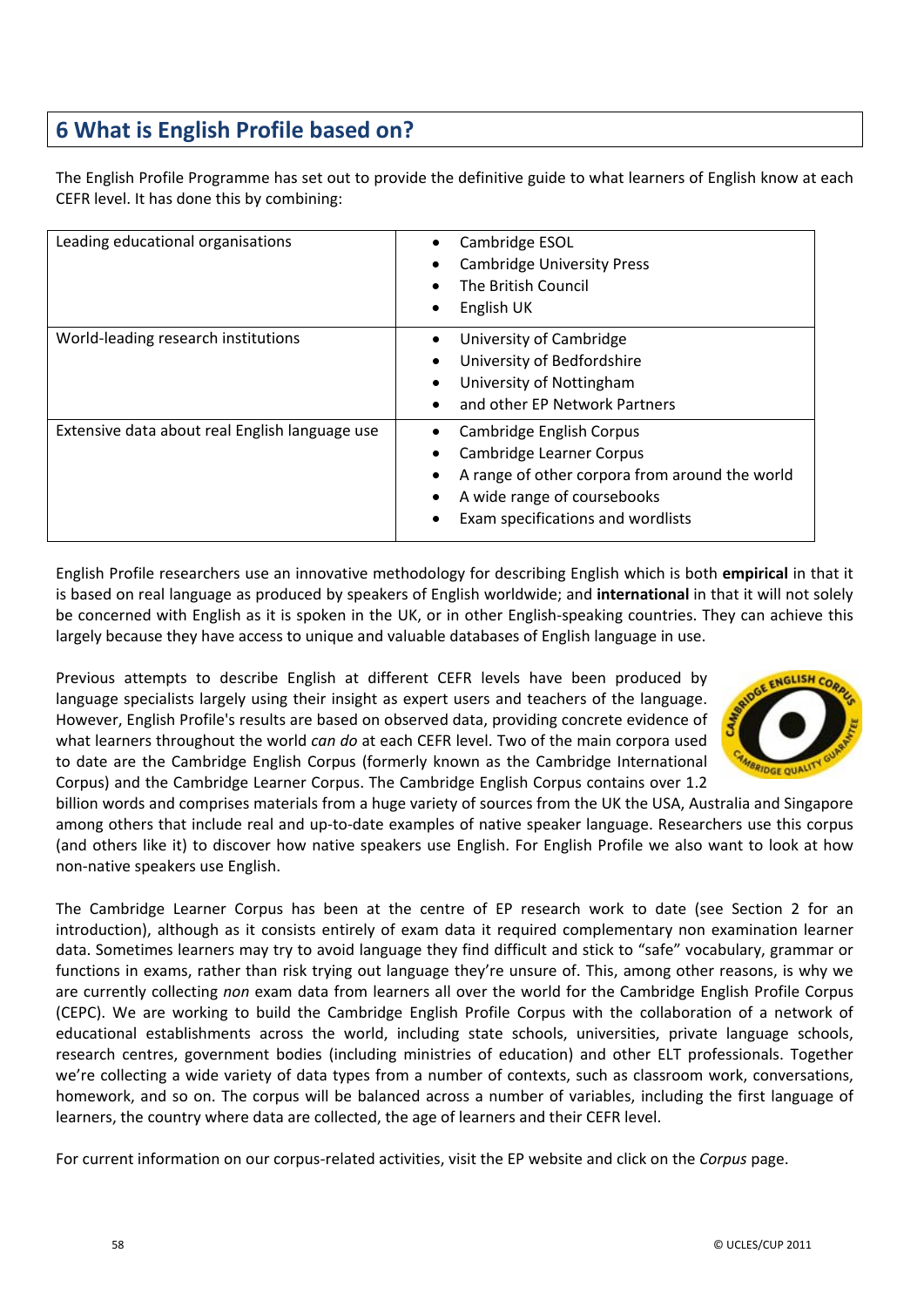# **7 How to get involved with English Profile**

Getting involved with English Profile is your opportunity to shape the CEFR for English. You can submit data for our research, get involved in research itself, or you can simply join the network community and keep in touch with developments. As this publication goes to press we are preparing for the publication of the inaugural volumes of the English Profile Studies series (Green 2011; Hawkins & Filipović 2011) and following that, we will be writing an *English Profile Handbook* full of practical applications, anticipated publication date early 2012. On the events side, EP team members will be presenting at major events in China, Australia and the Czech republic in the coming months (amongst others), do check out our *Events* webpage for more details and we hope to see you there.

# **Join the EP Network**

Joining the EP Network as a data contributor or researcher is straightforward; to submit data please contact us through our website by filling in the form 'Get involved in data collection' under *Community*. Learners submit their data via an online data collection portal which has been developed especially for English Profile.

#### **The benefits of joining the EP Network:**

- 1. Online access to the CEPC (which would include the contributor's own data) in a searchable format. Teachers can use this to help them understand their students' needs better, and to develop teaching materials which cater to those needs.
- 2. Free access to the English Vocabulary Profile, a fantastic online interactive vocabulary resource developed as part of English Profile.
- 3. Free tickets to English Profile workshops, which will include training relevant to teachers, such as how to rate a student's work by CEFR level.
- 4. Advance notice of English ProfileͲrelated publications and automatic subscription to *English Profile Journal*.
- 5. A 'certificate of participation' (on request) for your school, and listing of your school's name, with thanks, on our data contributors webpage.
- 6. Invitations to English Profile research seminars and other English Profile events.

# **Give feedback on this booklet**

We welcome your feedback on this publication:

- Does it provide the information you need?
- Does the presentation of the information work for you?
- How do you think you could make use of English Profile?
- What else would you like to see from English Profile?

Please go to **www.englishprofile.org** to send us your feedback, mentioning English Profile Version 1.1 .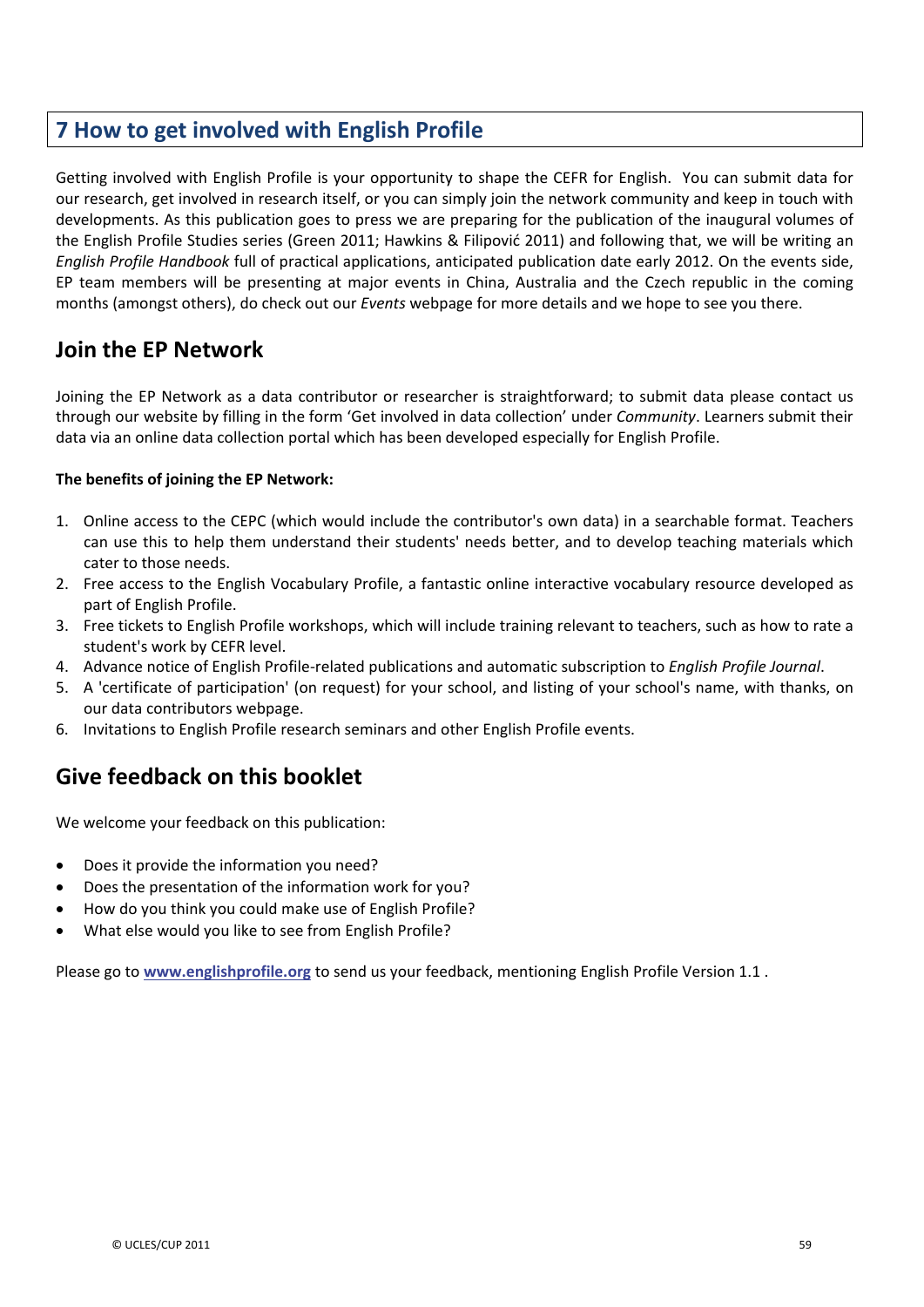#### **8 References**

Here you will find key references mentioned in this publication. A fuller bibliography can be found on the English Profile website under *Researchers*: **www.englishprofile.org**

# **English Grammar Profile**

Hawkins, J A & Buttery, P (2010) Criterial Features in Learner Corpora: Theory and Illustrations. *English Profile Journal 1*, e5 doi:10.1017/S2041536210000103

Hawkins, J A & Buttery, P (2009) Using learner language from corpora to profile levels of proficiency: Insights from the English Profile Programme. In L Taylor & C J Weir (Eds) *Language Testing Matters: Investigating the wider social and educational impact of assessment*, Studies in Language Testing, vol. 31, (pp. 158Ͳ175). Cambridge: UCLES/Cambridge University Press.

Hawkins, J A & Filipoviđ, L (2011) *Criterial features in L2 English: Specifying the Reference Levels of the Common European Framework.* English Profile Studies, vol. 1, Cambridge: UCLES/Cambridge University Press.

O'Keeffe, A & Mark, G (in preparation) *The English Grammar Profile*. To be available online at: **www.englishprofile.org**

Salamoura, A & Saville, N (2010) Exemplifying the CEFR: Criterial features of written learner English from the English Profile Programme. In I Bartning, M Maisa & I Vedder (Eds) *Communicative proficiency and linguistic development: Intersections between SLA and language testing research*, Eurosla Monographs Series, vol. 1, (pp. 101-132). Available online at: http://eurosla.org/monographs/EM01/101-132Salamoura\_Saville.pdf

Salamoura, A & Saville, N (2009) Criterial features across the CEFR levels: Evidence from the English Profile Programme. *Research Notes 37, 34-40, Cambridge: Cambridge ESOL. Available online at:* **www.CambridgeESOL.org/rs\_notes/rs\_nts37.pdf**

Saville, N & Milanovic, M (2011) Series Editors' Note in Hawkins, J A & Filipović, L Criterial features in L2 English: *Specifying the Reference Levels of the Common European Framework.* English Profile Studies, vol. 1, Cambridge: UCLES/Cambridge University Press.

# **English Functions Profile**

Online survey: **www.beds.ac.uk/research/bmri/crella/cando**

Green, A (2011) *Language functions revisited: Theoretical and empirical bases for language construct definition across the ability range.* English Profile Studies, vol. 2, Cambridge: UCLES/Cambridge University Press.

Green, A (2010) Requirements for Reference Level Descriptions for English. *English Profile Journal 1*, e6 doi:10.1017/S204153621000005X

Lenz, P & Schneider, G (2004*) Introduction to the bank of descriptors for selfͲassessment in European Language Portfolios.* Available online at: **www.coe.int/T/DG4/Portfolio/?L=E&M=/documents\_intro/Data\_bank\_descriptors.html**

Saville, N & Milanovic, M (2011) Series Editors' Note in Green, A *Language functions revisited: Theoretical and*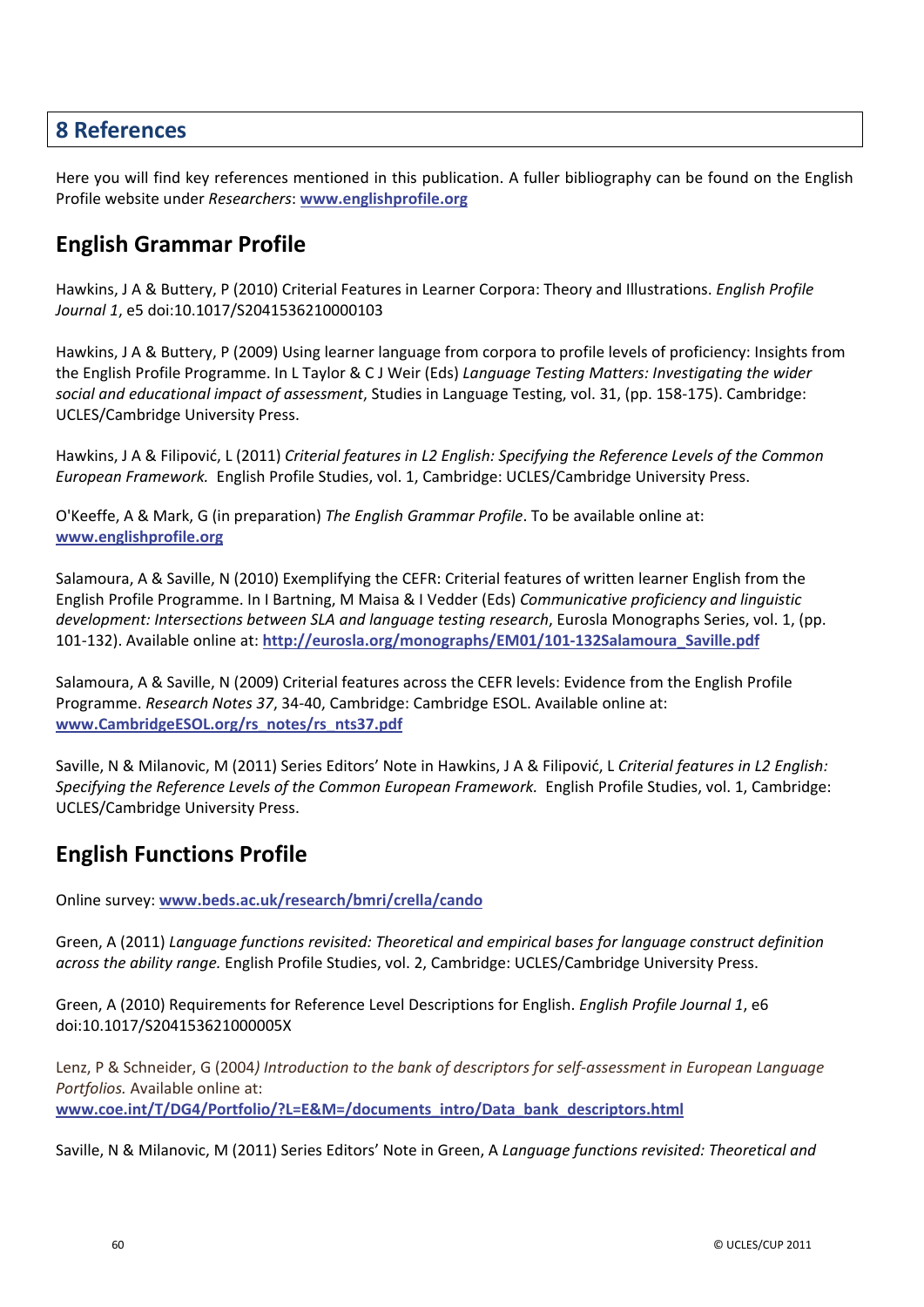*empirical bases for language construct definition across the ability range.* English Profile Studies, vol. 2, Cambridge: UCLES/Cambridge University Press.

Trim, J L M (2009) *Breakthrough.* Cambridge: Cambridge University Press. Available online at: **www.englishprofile.org**

van Ek, J A (1975) *The Threshold Level in a European Unit/Credit System for Modern Language Learning by Adults.* Strasbourg: Council of Europe.

van Ek, J A & Trim, J L M (2001) *Vantage.* Cambridge: Cambridge University Press.

van Ek, J A & Trim, J L M (1998a) *Waystage 1990* (revised and corrected edition). Cambridge: Cambridge University Press.

van Ek, J A & Trim, J L M (1998b) *Threshold 1990* (revised and corrected edition). Cambridge: Cambridge University Press.

Wilkins, D (1976) *Notional Syllabuses*. Oxford: Oxford University Press.

# **English Vocabulary Profile**

Cambridge ESOL examination vocabulary lists (KET and PET): **www.teachers.CambridgeESOL.org/ts/digitalAssets/113295\_ket\_vocablist09.pdf www.teachers.CambridgeESOL.org/ts/digitalAssets/113298\_pet\_vocablist09.pdf**

Capel, A (2011) *The English Vocabulary Profile*. Available online at: **www.englishprofile.org**

Capel, A (2010a) Insights and issues arising from English Profile Wordlists project. *Research Notes* 41, 2-7, Cambridge: Cambridge ESOL. Available online at: www.CambridgeESOL.org/rs\_notes/offprints/pdfs/RN41p2-**7.pdf**

Capel, A (2010b) A1–B2 vocabulary: insights and issues arising from the English Profile Wordlists project. *English Profile Journal*, 1, e3 doi:10.1017/S2041536210000048

Hindmarsh, R (1980) *Cambridge English Lexicon: a graded word list for materials writers and course designers.* Cambridge: Cambridge University Press.

# **Corpus Development**

Alexopoulou, T (2008) Building new corpora for English Profile. *Research Notes 33*, 15Ͳ19, Cambridge: Cambridge ESOL. Available online at: **www.CambridgeESOL.org/rs\_notes/offprints/pdfs/RN33p15Ͳ19.pdf**

Briscoe, E, Carroll, J, & Watson, R (2006) The Second Release of the RASP System. In *Proceedings of the COLING/ACL 2006 Interactive Presentation Sessions*, Sydney, Australia.

Nicholls, D (2003) The Cambridge Learner Corpus - error coding and analysis for lexicography and ELT. In Archer, D, Rayson, P, Wilson, A & McEnery, T (Eds), *Proceedings of the Corpus Linguistics 2003 Conference*, UCREL technical paper number 16, UCREL, Lancaster University.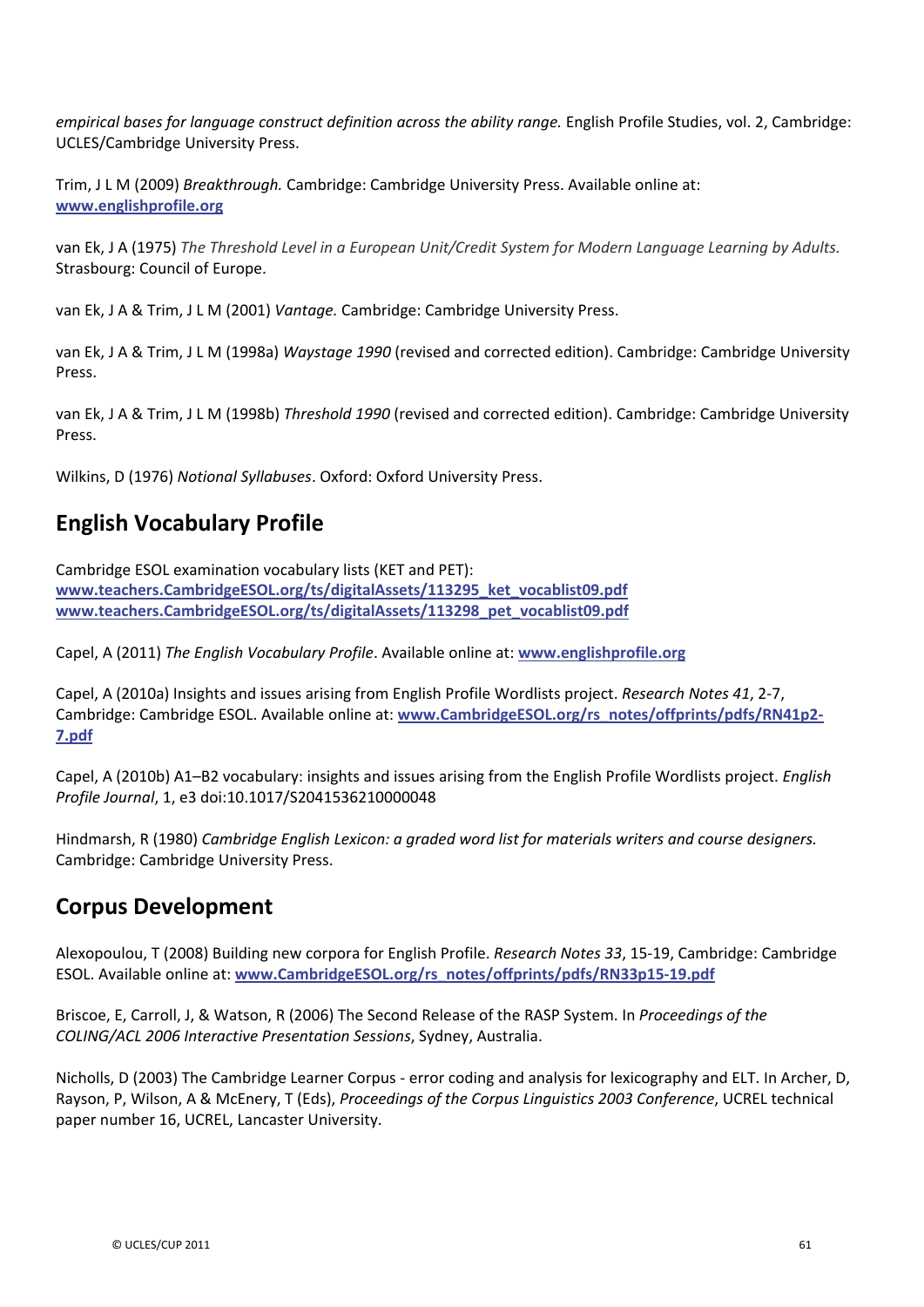# **General English Profile references**

Coste, D (2007) Contextualising uses of the common European framework of reference for languages. Paper presented at *Council of Europe Policy Forum on use of the CEFR, Strasbourg 2007*. Available online **www.coe.int/T/DG4/Linguistic/Source/SourceForum07/DͲCoste\_Contextualise\_EN.doc**

Council of Europe (2005) *Reference Level Descriptions for National and Regional Languages. Guide for the production of RLD*. Version 2. Strasbourg: Language Policy Division. Available online at: **ww.coe.int/t/dg4/linguistic/Source/DNR\_Guide\_EN.pdf**

Council of Europe (2001) *Common European Framework of Reference for Languages: Learning, Teaching, Assessment*. Cambridge: Cambridge University Press.

English Profile Bibliography **www.englishprofile.org**

English Profile Glossary **www.englishprofile.org**

Little, D (2007) The Common European Framework of Reference for Languages: Perspectives on the Making of Supranational Language Education Policy. *The Modern Language Journal* 91 (4): 645-55.

McCarthy, M (2010) Spoken fluency revisited. *English Profile Journal 1*, e4 doi:10.1017/S2041536210000012

Milanovic, M (2009) Cambridge ESOL and the CEFR, *Research Notes* 37, 2-5, Cambridge: Cambridge ESOL. Available online at: **www.CambridgeESOL.org/rs\_notes/offprints/pdfs/RN37p2Ͳ5.pdf**

Saville, N & Hawkey, R (2010) The English Profile Programme – the first three years. *English Profile Journal 1*, e7 doi:10.1017/S2041536210000061

Trim, J L M (2010) The Modern Languages Programme of the Council of Europe as a background to the English Profile Programme. *English Profile Journal 1*, e2 doi:10.1017/S2041536210000097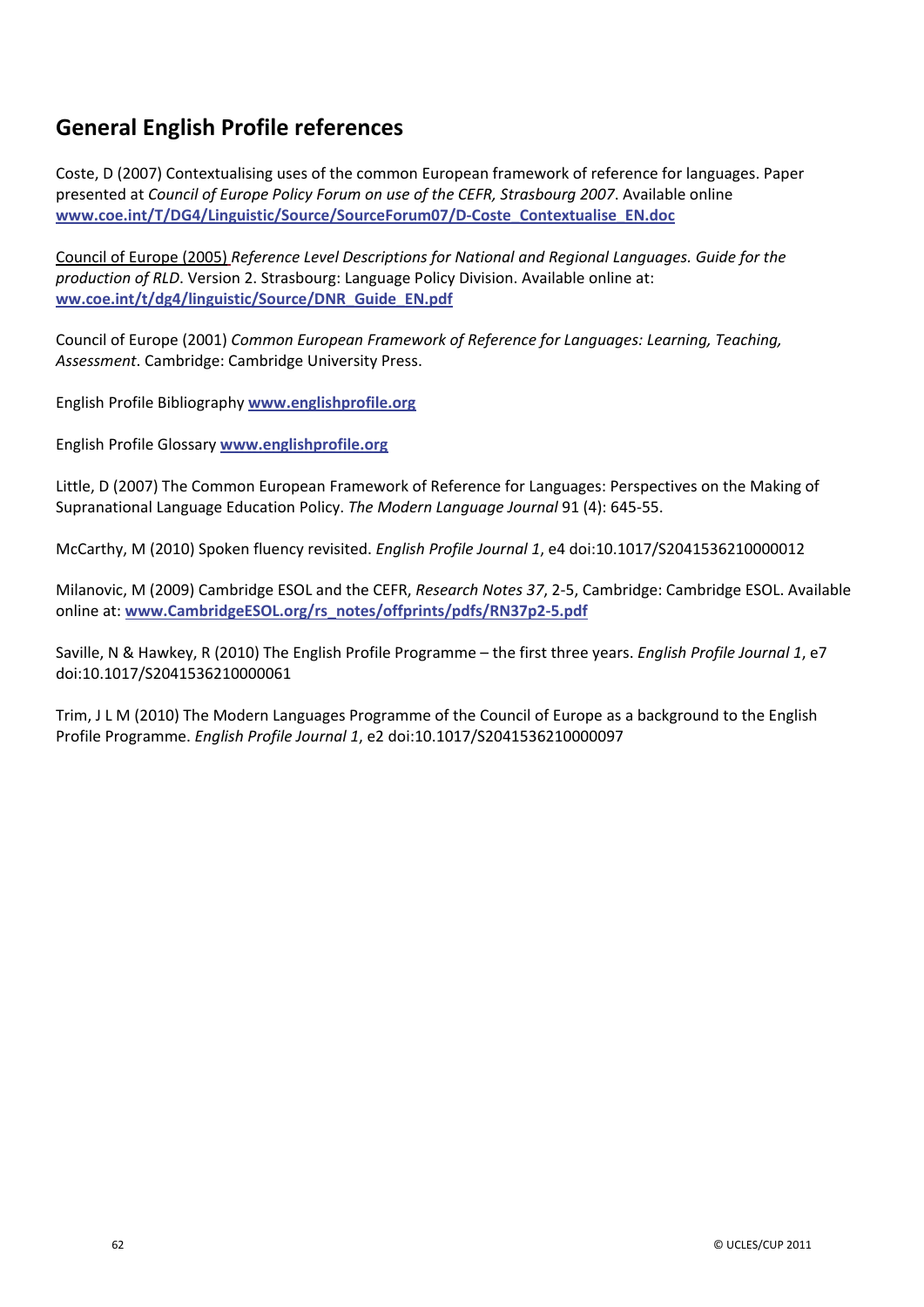# **9 The English Profile Network**

## **Founding Partners**











# **EP Network Partners**

The following institutions are involved in data collection or research activities for English Profile:

- x ATL Coop Lombardia, Cantù
- Babeş-Bolyai University www.ubbcluj.ro
- x Banat University of Agricultural Science and Veterinary Medicine **www.usabͲtm.ro**
- x Colegio Newlands, Buenos Aires **www.colegionewlands.com**
- **Cologne University of Applied Sciences www.fh-koeln.de**
- x El Colegio Leonardo Da Vinci, Madrid **www.colegioͲleonardodavinci.es**
- x Escuela Oficial de Idiomas de Burgos **www.eoiburgos.es**
- x Escuela Oficial de Idiomas de MadridͲMoratalaz (Extensión Puente de Vallecas) **www.educa.madrid.org/web/eoi.moratalaz.madrid/vallecask.html**
- x FON University **www.fon.edu.mk**
- x HogeschoolͲUniversiteit Brussel **www.hubrussel.be**
- x International Programmes Center "EF Penza" **www.efpenza.ru**
- x International University of Novi Pazar **www.uninp.edu.rs**
- x Kaplan International Colleges **www.kic.org.uk**
- x Kragujevac University **www.ekfak.kg.ac.yu** and **www.filum.kg.ac.rs**
- x Mary Immaculate College **www.mic.ul.ie**
- x Masaryk University **www.muni.cz**
- x Megatrend University **www.megatrend.edu.rs**
- x Metropolitan University Belgrade **www.fit.edu.yu**
- x Moscow Institute of Foreign Languages **www.gaudeamus.ru**
- x Novi Sad University **www.uns.ac.rs**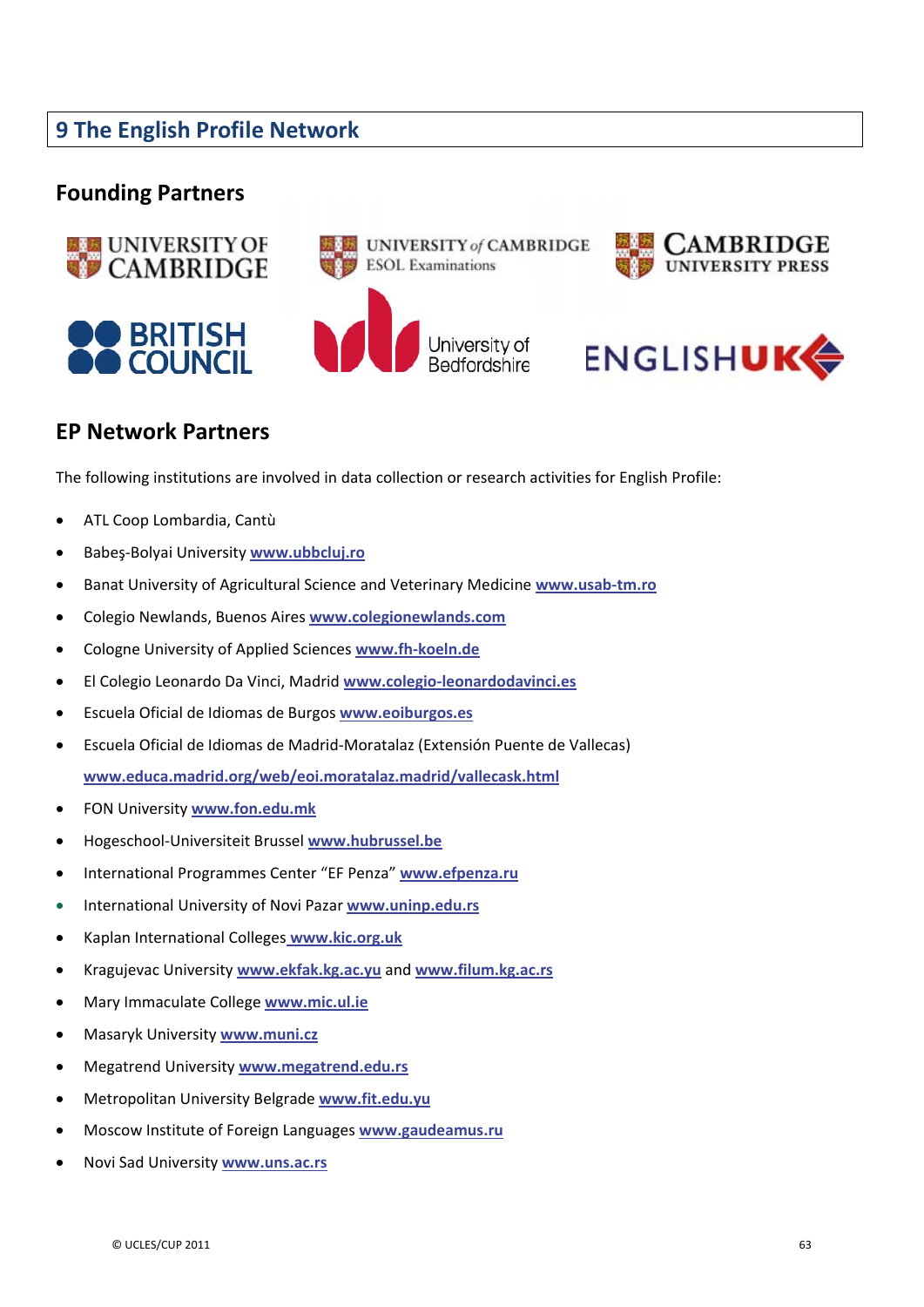- x Parhamergymnasium **www.parhamer.at**
- x Palacký University **www.upol.cz**
- x Prešov University **www.unipo.sk**
- x The Romanian Ministry of Education Research and Innovation **www.edu.ro**
- x Shannon College of Hotel Management **www.shannoncollege.com**
- x Singidunum University **www.singidunum.ac.yu**
- Talk Tefl Support Centre, Gorgan, Iran
- Technical College Čačak www.vstss.com
- Tokyo University of Foreign Studies **www.tufs.ac.jp**
- Universidad Chileno-Británica de Cultura **www.ubritanica.cl**
- x Universidad Complutense de Madrid **www.ucm.es**
- x Universidad Politècnica de València (Campus de Alcoy) **www.upv.es**
- x Universitatea BabeƔͲBolyai **www.ubbcluj.ro**
- x University of Kragujevac **www.kg.ac.rs**
- x University of Niš **www.ni.ac.rs**
- x Vilnius Pedagogical University **www.vpu.lt**
- x WyǏsza Szkoųa Lingwistyczna **www.wsl.edu.pl**

# **EUͲfunded EP Network Project Members**

- x Cambridge University Press **www.cambridge.org/uk**
- x Cambridge ESOL **www.CambridgeESOL.org**
- x CRELLA, University of Bedfordshire **www.beds.ac.uk/research/bmri/crella**
- $\bullet$  Banat University **www.usab-tm.ro**
- **Cologne University of Applied Sciences www.international-office.fh-koeln.de**
- x Complutense University, Madrid **www.ucm.es**
- x Masaryk University **www.muni.cz**
- x Presov University **www.unipo.sk**
- The Dublin Institute of Technology www.dit.ie